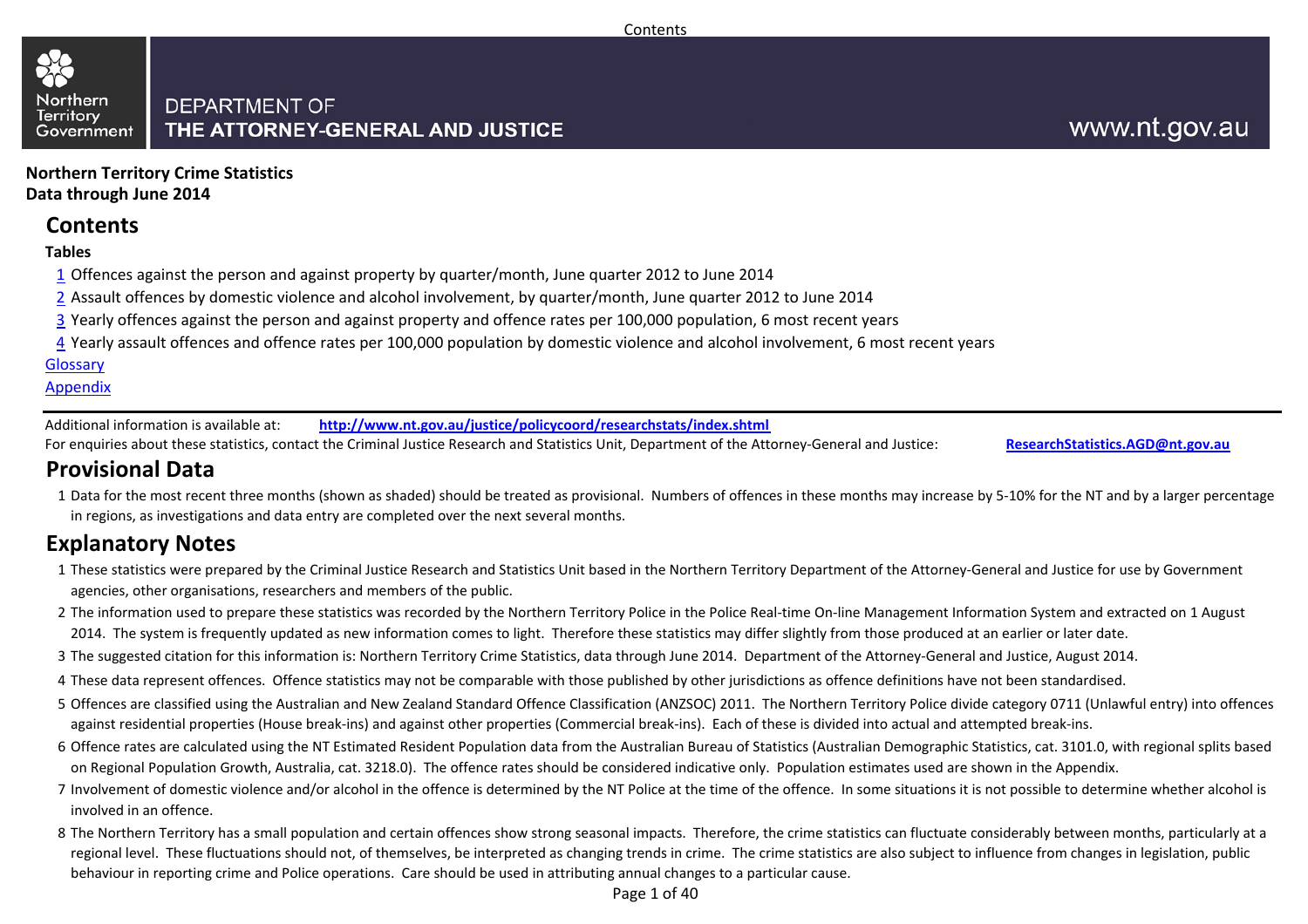

# www.nt.gov.au

# **Northern Territory Crime Statistics Data through June 2014**

|                                                           | Jun Q 2012 |       | Sep Q 2012   Dec Q 2012   Mar Q 2013 |       | Jun Q 2013 | Sep Q 2013              |        |               | Dec Q 2013              |                         |                |
|-----------------------------------------------------------|------------|-------|--------------------------------------|-------|------------|-------------------------|--------|---------------|-------------------------|-------------------------|----------------|
| <b>Number of offences</b>                                 |            |       |                                      |       |            | <b>Jul-13</b>           | Aug-13 | <b>Sep-13</b> | <b>Oct-13</b>           | <b>Nov-13</b>           | <b>Dec-13</b>  |
| 0111 Murder                                               |            |       |                                      |       |            | $\mathcal{P}$           |        |               | $\mathcal{P}$           |                         |                |
| 0121 Attempted Murder                                     |            |       |                                      |       |            |                         |        |               |                         |                         |                |
| 0131 Manslaughter                                         |            |       |                                      |       |            |                         |        |               |                         |                         |                |
| 0132 Driving causing death                                |            |       |                                      |       |            |                         |        |               |                         |                         |                |
| 01 Homicide and related offences                          |            |       |                                      |       |            | $\overline{\mathbf{3}}$ | 4      | $\mathbf{0}$  | $\overline{\mathbf{3}}$ | $\overline{2}$          |                |
| 021 Assault                                               | 1,671      | 1,626 | 1,822                                | 2,008 | 1,887      | 653                     | 699    | 643           | 661                     | 613                     | 680            |
| 029 Acts intended to cause injury - other                 |            |       |                                      |       |            | $\overline{2}$          | 3      |               | $\overline{2}$          |                         | 2              |
| 02 Acts intended to cause injury                          | 1,679      | 1,633 | 1,828                                | 2,014 | 1,894      | 655                     | 702    | 647           | 663                     | 618                     | 682            |
| 031 Sexual assault                                        | 63         | 92    | 97                                   | 90    | 77         | 48                      | 27     | 30            | 33                      | 46                      | 20             |
| 032 Non-assaultive sexual offences                        |            | 14    |                                      | 13    | 13         | 6                       | 3      |               | $\Omega$                | 8                       | $\mathbf{1}$   |
| 03 Sexual assault and related offences                    | 72         | 106   | 106                                  | 103   | 90         | 54                      | 30     | 35            | 33                      | 54                      | ${\bf 21}$     |
| 049 Other dangerous or negligent acts endangering persons | 27         | 23    | 34                                   | 52    | 36         | 11                      | 14     |               | 10                      | 11                      | $\overline{7}$ |
| 0511 Abduction and kidnapping                             |            |       |                                      |       |            | $\Omega$                | 0      |               | $\Omega$                |                         | $\mathbf{0}$   |
| 0521 Deprivation of liberty/false imprisonment            | 18         | 15    | 19                                   | 11    | 14         |                         |        |               |                         |                         |                |
| 0531 Harassment and private nuisance                      | 11         | 17    |                                      | 15    | 17         | $\mathcal{P}$           | 3      |               |                         |                         |                |
| 0532 Threatening behaviour                                | 67         | 63    | 85                                   | 85    | 80         | 33                      | 18     | 40            | 29                      | 32                      | 20             |
| 05 Abduction, harassment and other offences               | 97         | 95    | 112                                  | 111   | 112        | 37                      | 25     | 50            | 36                      | 36                      | 29             |
| 061 Robbery                                               | 37         | 18    | 20                                   | 24    | 23         | $\Delta$                | 6      |               | $\overline{7}$          | $\overline{7}$          | 9              |
| 0621 Blackmail and extortion                              |            |       |                                      |       | $\Omega$   | $\Omega$                | 0      |               | 0                       | 0                       | $\mathbf 0$    |
| 06 Robbery, extortion and related offences                | 37         | 19    | 20                                   | 24    | 23         | 4                       | 6      |               | $\overline{7}$          | $\overline{\mathbf{z}}$ | 9              |
| <b>Total offences against the person</b>                  | 1,919      | 1,883 | 2,104                                | 2,308 | 2,160      | 764                     | 781    | 741           | 752                     | 728                     | 751            |
| House break-ins, actual                                   | 548        | 430   | 477                                  | 423   | 348        | 120                     | 83     | 73            | 97                      | 118                     | 114            |
| House break-ins, attempted                                | 97         | 48    | 59                                   | 69    | 34         | 16                      | 11     |               | 11                      |                         | 15             |
| 0711 House break-ins                                      | 645        | 478   | 536                                  | 492   | 382        | 136                     | 94     | 80            | 108                     | 127                     | 129            |
| Commercial break-ins, actual                              | 430        | 334   | 471                                  | 464   | 411        | 129                     | 88     | 72            | 102                     | 125                     | 112            |
| Commercial break-ins, attempted                           | 77         | 47    | 69                                   | 61    | 37         | 6                       | 8      |               |                         | 10                      | 8              |
| 0711 Commercial break-ins                                 | 507        | 381   | 540                                  | 525   | 448        | 135                     | 96     | 78            | 107                     | 135                     | 120            |
| 0812 Illegal use of a motor vehicle                       | 286        | 236   | 260                                  | 207   | 214        | 96                      | 87     | 76            | 83                      | 71                      | 76             |
| 0813 Theft of motor vehicle parts or contents             | 373        | 271   | 258                                  | 296   | 265        | 100                     | 82     | 83            | 79                      | 81                      | 64             |
| 081 Motor vehicle theft and related offences              | 659        | 507   | 518                                  | 503   | 479        | 196                     | 169    | 159           | 162                     | 152                     | 140            |
| 08* Theft and related offences (other than MV)            | 1,852      | 1,617 | 1,865                                | 1,793 | 1,792      | 561                     | 434    | 427           | 425                     | 519                     | 530            |
| 12 Property damage offences                               | 1,900      | 1,646 | 1,857                                | 1,725 | 1,578      | 584                     | 447    | 428           | 431                     | 518                     | 472            |
| <b>Total property offences</b>                            | 5,563      | 4,629 | 5,316                                | 5,038 | 4,679      | 1,612                   | 1,240  | 1,172         | 1,233                   | 1,451                   | 1,391          |

Table 1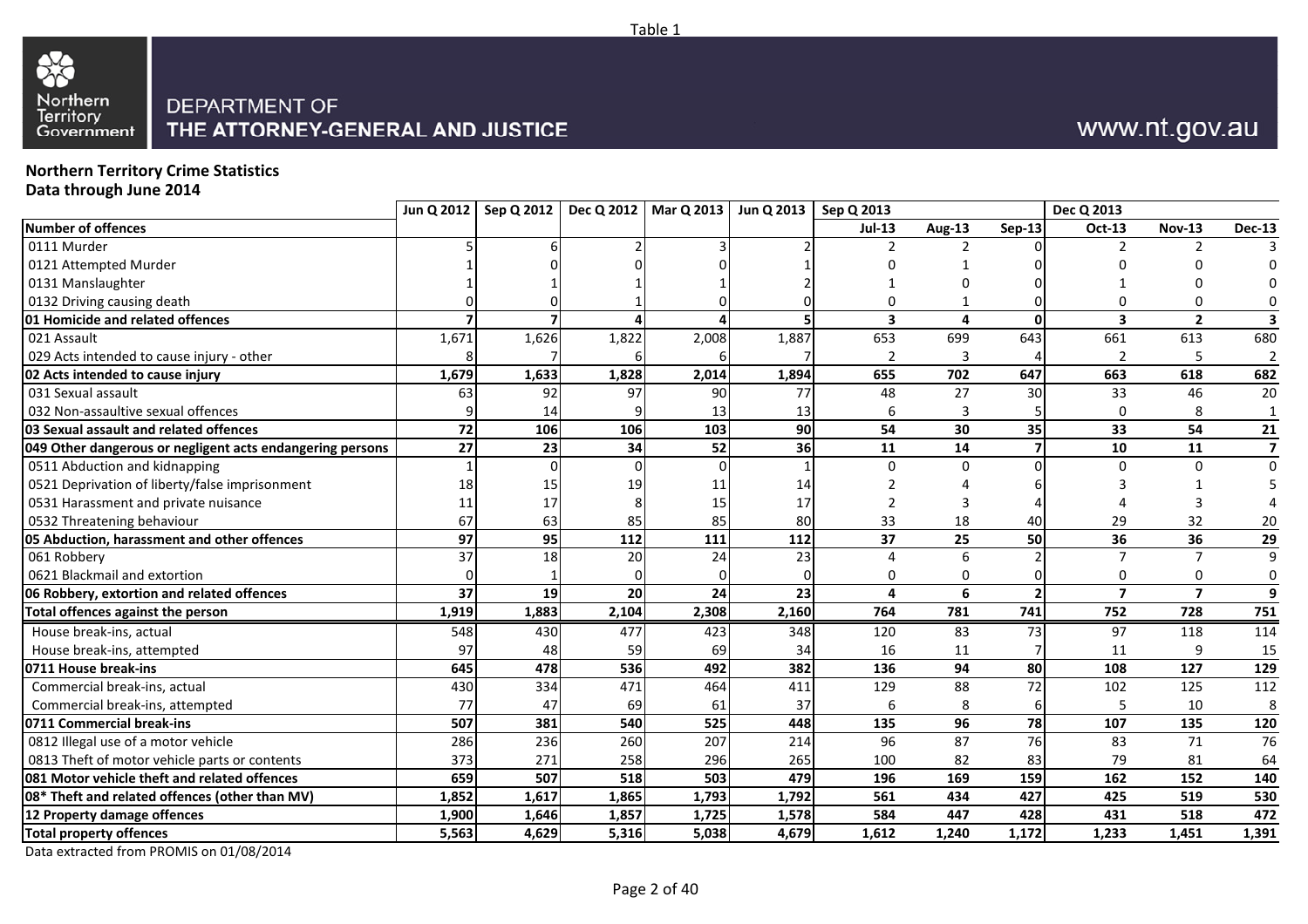

**Northern Territory Crime Statistics Data through June 2014**

|                                                           | Mar Q 2014   |               |        | Jun Q 2014     |                |                |
|-----------------------------------------------------------|--------------|---------------|--------|----------------|----------------|----------------|
| <b>Number of offences</b>                                 | Jan-14       | <b>Feb-14</b> | Mar-14 | Apr-14         | May-14         | <b>Jun-14</b>  |
| 0111 Murder                                               | 1            | 0             | 0      | $\mathcal{P}$  | $\mathbf{1}$   |                |
| 0121 Attempted Murder                                     | 0            | 0             |        | 0              | 0              | $\Omega$       |
| 0131 Manslaughter                                         | 0            | 0             | 0      | $\Omega$       | 0              | 0              |
| 0132 Driving causing death                                | 0            | 0             | 0      | $\Omega$       | $\Omega$       |                |
| 01 Homicide and related offences                          | $\mathbf{1}$ | $\mathbf 0$   | 0      | $\overline{2}$ | $\mathbf{1}$   |                |
| 021 Assault                                               | 586          | 511           | 580    | 606            | 584            | 479            |
| 029 Acts intended to cause injury - other                 | 1            | 4             | 2      | $\Omega$       | 7              |                |
| 02 Acts intended to cause injury                          | 587          | 515           | 582    | 606            | 591            | 480            |
| 031 Sexual assault                                        | 18           | 28            | 26     | 28             | 27             | 17             |
| 032 Non-assaultive sexual offences                        | 4            | 8             |        | 6              | $\overline{4}$ | $\mathbf{1}$   |
| 03 Sexual assault and related offences                    | 22           | 36            | 33     | 34             | 31             | 18             |
| 049 Other dangerous or negligent acts endangering persons | 14           | 8             | 8      | 10             | 12             | 5              |
| 0511 Abduction and kidnapping                             | 0            | 0             | 0      | $\Omega$       | $\Omega$       | $\overline{0}$ |
| 0521 Deprivation of liberty/false imprisonment            | 6            | 5             | 0      | $\mathbf 0$    | 5              | 4              |
| 0531 Harassment and private nuisance                      | 5            | 3             | 6      | $\overline{2}$ | 4              | 3              |
| 0532 Threatening behaviour                                | 39           | 27            | 25     | 18             | 35             | 27             |
| 05 Abduction, harassment and other offences               | 50           | 35            | 31     | 20             | 44             | 34             |
| 061 Robbery                                               | 5            | 8             | 6      | $\overline{4}$ | 11             | 10             |
| 0621 Blackmail and extortion                              | $\mathbf{0}$ | 0             | 0      | 1              | $\Omega$       | $\mathbf 0$    |
| 06 Robbery, extortion and related offences                | 5            | 8             | 6      | 5              | 11             | 10             |
| Total offences against the person                         | 679          | 602           | 660    | 677            | 690            | 547            |
| House break-ins, actual                                   | 136          | 91            | 146    | 153            | 138            | 170            |
| House break-ins, attempted                                | 15           | 15            | 9      | 12             | 10             | 15             |
| 0711 House break-ins                                      | 151          | 106           | 155    | 165            | 148            | 185            |
| Commercial break-ins, actual                              | 161          | 102           | 162    | 163            | 122            | 133            |
| Commercial break-ins, attempted                           | 14           | 13            | 11     | 13             | 17             | 13             |
| 0711 Commercial break-ins                                 | 175          | 115           | 173    | 176            | 139            | 146            |
| 0812 Illegal use of a motor vehicle                       | 67           | 79            | 113    | 95             | 91             | 103            |
| 0813 Theft of motor vehicle parts or contents             | 73           | 75            | 102    | 72             | 102            | 91             |
| 081 Motor vehicle theft and related offences              | 140          | 154           | 215    | 167            | 193            | 194            |
| 08* Theft and related offences (other than MV)            | 558          | 482           | 626    | 637            | 597            | 594            |
| 12 Property damage offences                               | 584          | 489           | 600    | 574            | 517            | 605            |
| <b>Total property offences</b>                            | 1,608        | 1,346         | 1,769  | 1,719          | 1,594          | 1,724          |

Data extracted from PROMIS on 01/08/2014

Shaded months should be treated as provisional.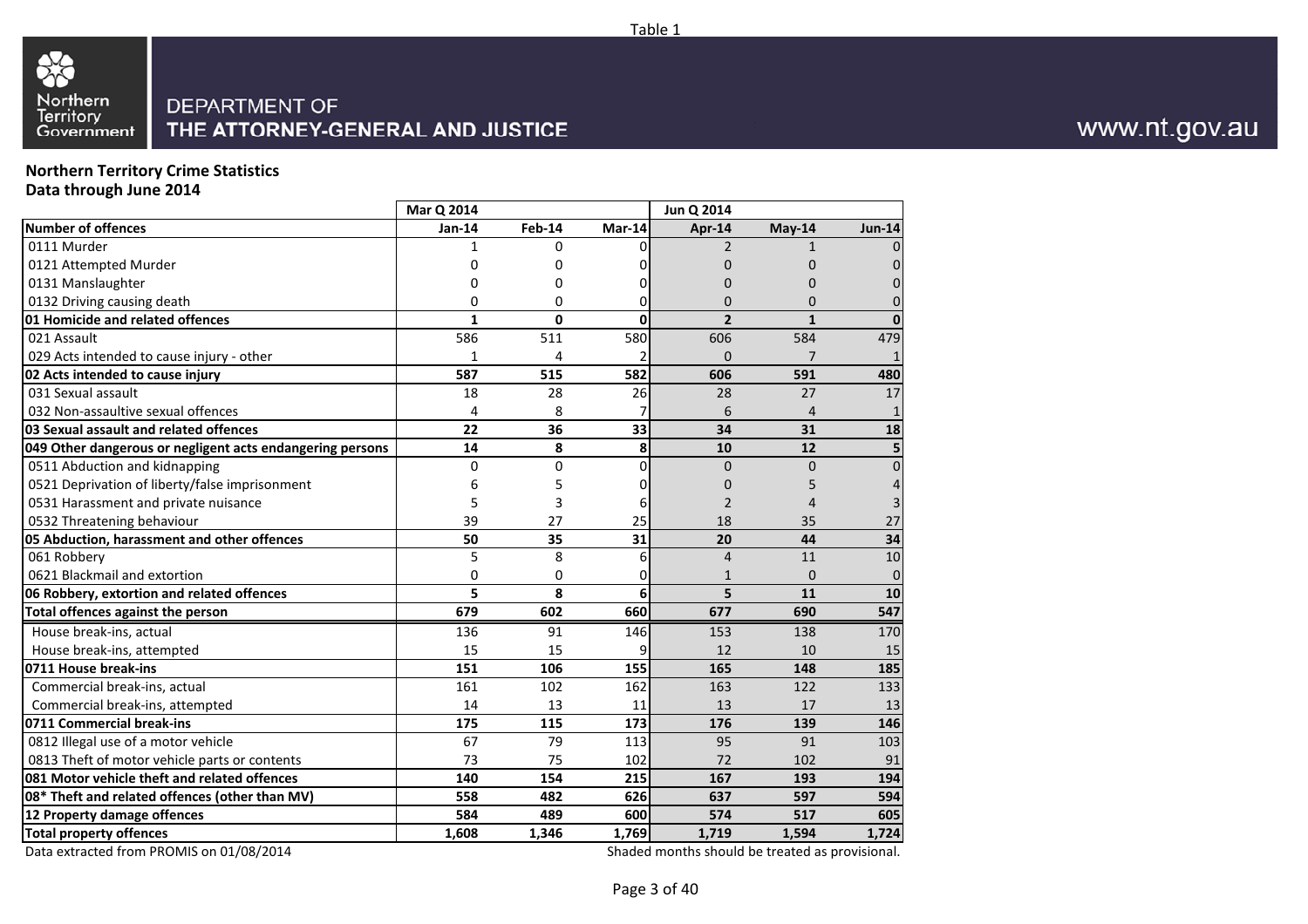

# www.nt.gov.au

### **Darwin Crime Statistics**

**Data through June 2014**

| <b>Number of offences</b><br>$Jul-13$<br>Aug-13<br><b>Sep-13</b><br><b>Oct-13</b><br><b>Nov-13</b><br>0111 Murder<br>$\Omega$<br>0121 Attempted Murder<br>0131 Manslaughter<br>$\Omega$<br>n<br>$\overline{2}$<br>$\mathbf{0}$<br>$\mathbf{0}$<br>3<br>$\Omega$<br>$\Omega$<br>ΩI<br>1<br>371<br>378<br>435<br>134<br>147<br>021 Assault<br>386<br>453<br>134<br>160<br>125<br>029 Acts intended to cause injury - other<br>2<br>$\Omega$<br>$\Omega$<br>162<br>390<br>372<br>380<br>437<br>454<br>135<br>134<br>147<br>125<br>12<br>13<br>23<br>34<br>32<br>18<br>031 Sexual assault<br>28<br>30<br>11<br>032 Non-assaultive sexual offences<br>$\Omega$<br>21<br>13<br>26<br>30<br>40<br>11<br>14<br>40<br>34<br>9<br>5<br>8<br>10<br>$\overline{2}$<br>3<br>049 Other dangerous or negligent acts endangering persons<br>8<br>1<br>0511 Abduction and kidnapping<br>$\Omega$<br>0<br>$\Omega$<br>$\Omega$<br>0521 Deprivation of liberty/false imprisonment<br>0531 Harassment and private nuisance<br>10<br>22<br>$\overline{2}$<br>0532 Threatening behaviour<br>23<br>17<br>22<br>22<br>10<br>$\overline{\mathbf{z}}$<br>32<br>31<br>$\overline{\mathbf{z}}$<br>$\overline{2}$<br>10 <sup>1</sup><br>30<br>28<br>34<br>6<br>061 Robbery<br>20<br>10<br>12<br>15<br>15<br>5<br>$\overline{2}$<br>3<br>0621 Blackmail and extortion<br>$\mathbf 0$<br>$\Omega$<br>$\Omega$<br>0<br>$\Omega$<br>$\Omega$<br>5<br>20<br>12<br>15<br>15<br>$\overline{2}$<br>$\overline{2}$<br>$\overline{\mathbf{3}}$<br>06 Robbery, extortion and related offences<br>10<br>$\mathbf{1}$<br>479<br>458<br>527<br>458<br>551<br>159<br>166<br>189<br>170<br>153<br><b>Total offences against the person</b><br>House break-ins, actual<br>183<br>164<br>158<br>108<br>103<br>22<br>45<br>26<br>30<br>43<br>House break-ins, attempted<br>34<br>12<br>13<br>18<br>$\Omega$<br>$\Omega$<br>217<br>171<br>48<br>26<br>23<br>33<br>43<br>176<br>126<br>111<br>0711 House break-ins<br>15<br>$\overline{27}$<br>137<br>33<br>27<br>45<br>158<br>113<br>Commercial break-ins, actual<br>126<br>146<br>27<br>Commercial break-ins, attempted<br>26<br>$\overline{2}$<br>15<br>3<br>1<br>$\overline{28}$<br>153<br>128<br>34<br>29<br>17<br>48<br>184<br>146<br>150<br>37<br>0812 Illegal use of a motor vehicle<br>97<br>94<br>84<br>66<br>82<br>34<br>38<br>38<br>33<br>0813 Theft of motor vehicle parts or contents<br>193<br>132<br>39<br>50<br>32<br>145<br>128<br>61<br>32<br>154<br>77<br>65<br>220<br>95<br>87<br>70<br>290<br>239<br>216<br>210<br>218<br>786<br>771<br>242<br>209<br>190<br>213<br>810<br>815<br>815<br>163<br>12 Property damage offences<br>668<br>628<br>606<br>595<br>550<br>160<br>178<br>122<br>210<br>501<br>1,975<br>1,992<br>1,840<br>629<br>523<br>532<br><b>Total property offences</b><br>2,138<br>1,836<br>443 |                                                | Jun Q 2012   Sep Q 2012 | Dec Q 2012   Mar Q 2013   Jun Q 2013   Sep Q 2013 |  |  | Dec Q 2013 |                         |
|----------------------------------------------------------------------------------------------------------------------------------------------------------------------------------------------------------------------------------------------------------------------------------------------------------------------------------------------------------------------------------------------------------------------------------------------------------------------------------------------------------------------------------------------------------------------------------------------------------------------------------------------------------------------------------------------------------------------------------------------------------------------------------------------------------------------------------------------------------------------------------------------------------------------------------------------------------------------------------------------------------------------------------------------------------------------------------------------------------------------------------------------------------------------------------------------------------------------------------------------------------------------------------------------------------------------------------------------------------------------------------------------------------------------------------------------------------------------------------------------------------------------------------------------------------------------------------------------------------------------------------------------------------------------------------------------------------------------------------------------------------------------------------------------------------------------------------------------------------------------------------------------------------------------------------------------------------------------------------------------------------------------------------------------------------------------------------------------------------------------------------------------------------------------------------------------------------------------------------------------------------------------------------------------------------------------------------------------------------------------------------------------------------------------------------------------------------------------------------------------------------------------------------------------------------------------------------------------------------------------------------------------------------------------------------------------------------------------------------------------------------------------------------------------------------------------------------|------------------------------------------------|-------------------------|---------------------------------------------------|--|--|------------|-------------------------|
|                                                                                                                                                                                                                                                                                                                                                                                                                                                                                                                                                                                                                                                                                                                                                                                                                                                                                                                                                                                                                                                                                                                                                                                                                                                                                                                                                                                                                                                                                                                                                                                                                                                                                                                                                                                                                                                                                                                                                                                                                                                                                                                                                                                                                                                                                                                                                                                                                                                                                                                                                                                                                                                                                                                                                                                                                                  |                                                |                         |                                                   |  |  |            | <b>Dec-13</b>           |
|                                                                                                                                                                                                                                                                                                                                                                                                                                                                                                                                                                                                                                                                                                                                                                                                                                                                                                                                                                                                                                                                                                                                                                                                                                                                                                                                                                                                                                                                                                                                                                                                                                                                                                                                                                                                                                                                                                                                                                                                                                                                                                                                                                                                                                                                                                                                                                                                                                                                                                                                                                                                                                                                                                                                                                                                                                  |                                                |                         |                                                   |  |  |            |                         |
|                                                                                                                                                                                                                                                                                                                                                                                                                                                                                                                                                                                                                                                                                                                                                                                                                                                                                                                                                                                                                                                                                                                                                                                                                                                                                                                                                                                                                                                                                                                                                                                                                                                                                                                                                                                                                                                                                                                                                                                                                                                                                                                                                                                                                                                                                                                                                                                                                                                                                                                                                                                                                                                                                                                                                                                                                                  |                                                |                         |                                                   |  |  |            |                         |
|                                                                                                                                                                                                                                                                                                                                                                                                                                                                                                                                                                                                                                                                                                                                                                                                                                                                                                                                                                                                                                                                                                                                                                                                                                                                                                                                                                                                                                                                                                                                                                                                                                                                                                                                                                                                                                                                                                                                                                                                                                                                                                                                                                                                                                                                                                                                                                                                                                                                                                                                                                                                                                                                                                                                                                                                                                  |                                                |                         |                                                   |  |  |            |                         |
|                                                                                                                                                                                                                                                                                                                                                                                                                                                                                                                                                                                                                                                                                                                                                                                                                                                                                                                                                                                                                                                                                                                                                                                                                                                                                                                                                                                                                                                                                                                                                                                                                                                                                                                                                                                                                                                                                                                                                                                                                                                                                                                                                                                                                                                                                                                                                                                                                                                                                                                                                                                                                                                                                                                                                                                                                                  | 0132 Driving causing death                     |                         |                                                   |  |  |            | 0                       |
|                                                                                                                                                                                                                                                                                                                                                                                                                                                                                                                                                                                                                                                                                                                                                                                                                                                                                                                                                                                                                                                                                                                                                                                                                                                                                                                                                                                                                                                                                                                                                                                                                                                                                                                                                                                                                                                                                                                                                                                                                                                                                                                                                                                                                                                                                                                                                                                                                                                                                                                                                                                                                                                                                                                                                                                                                                  | 01 Homicide and related offences               |                         |                                                   |  |  |            | $\mathbf 0$             |
|                                                                                                                                                                                                                                                                                                                                                                                                                                                                                                                                                                                                                                                                                                                                                                                                                                                                                                                                                                                                                                                                                                                                                                                                                                                                                                                                                                                                                                                                                                                                                                                                                                                                                                                                                                                                                                                                                                                                                                                                                                                                                                                                                                                                                                                                                                                                                                                                                                                                                                                                                                                                                                                                                                                                                                                                                                  |                                                |                         |                                                   |  |  |            | 169                     |
|                                                                                                                                                                                                                                                                                                                                                                                                                                                                                                                                                                                                                                                                                                                                                                                                                                                                                                                                                                                                                                                                                                                                                                                                                                                                                                                                                                                                                                                                                                                                                                                                                                                                                                                                                                                                                                                                                                                                                                                                                                                                                                                                                                                                                                                                                                                                                                                                                                                                                                                                                                                                                                                                                                                                                                                                                                  |                                                |                         |                                                   |  |  |            | $\overline{2}$          |
|                                                                                                                                                                                                                                                                                                                                                                                                                                                                                                                                                                                                                                                                                                                                                                                                                                                                                                                                                                                                                                                                                                                                                                                                                                                                                                                                                                                                                                                                                                                                                                                                                                                                                                                                                                                                                                                                                                                                                                                                                                                                                                                                                                                                                                                                                                                                                                                                                                                                                                                                                                                                                                                                                                                                                                                                                                  | 02 Acts intended to cause injury               |                         |                                                   |  |  |            | 171                     |
|                                                                                                                                                                                                                                                                                                                                                                                                                                                                                                                                                                                                                                                                                                                                                                                                                                                                                                                                                                                                                                                                                                                                                                                                                                                                                                                                                                                                                                                                                                                                                                                                                                                                                                                                                                                                                                                                                                                                                                                                                                                                                                                                                                                                                                                                                                                                                                                                                                                                                                                                                                                                                                                                                                                                                                                                                                  |                                                |                         |                                                   |  |  |            | $\overline{7}$          |
|                                                                                                                                                                                                                                                                                                                                                                                                                                                                                                                                                                                                                                                                                                                                                                                                                                                                                                                                                                                                                                                                                                                                                                                                                                                                                                                                                                                                                                                                                                                                                                                                                                                                                                                                                                                                                                                                                                                                                                                                                                                                                                                                                                                                                                                                                                                                                                                                                                                                                                                                                                                                                                                                                                                                                                                                                                  |                                                |                         |                                                   |  |  |            | 0                       |
|                                                                                                                                                                                                                                                                                                                                                                                                                                                                                                                                                                                                                                                                                                                                                                                                                                                                                                                                                                                                                                                                                                                                                                                                                                                                                                                                                                                                                                                                                                                                                                                                                                                                                                                                                                                                                                                                                                                                                                                                                                                                                                                                                                                                                                                                                                                                                                                                                                                                                                                                                                                                                                                                                                                                                                                                                                  | 03 Sexual assault and related offences         |                         |                                                   |  |  |            | $\overline{\mathbf{z}}$ |
|                                                                                                                                                                                                                                                                                                                                                                                                                                                                                                                                                                                                                                                                                                                                                                                                                                                                                                                                                                                                                                                                                                                                                                                                                                                                                                                                                                                                                                                                                                                                                                                                                                                                                                                                                                                                                                                                                                                                                                                                                                                                                                                                                                                                                                                                                                                                                                                                                                                                                                                                                                                                                                                                                                                                                                                                                                  |                                                |                         |                                                   |  |  |            | $\overline{\mathbf{2}}$ |
|                                                                                                                                                                                                                                                                                                                                                                                                                                                                                                                                                                                                                                                                                                                                                                                                                                                                                                                                                                                                                                                                                                                                                                                                                                                                                                                                                                                                                                                                                                                                                                                                                                                                                                                                                                                                                                                                                                                                                                                                                                                                                                                                                                                                                                                                                                                                                                                                                                                                                                                                                                                                                                                                                                                                                                                                                                  |                                                |                         |                                                   |  |  |            | $\overline{0}$          |
|                                                                                                                                                                                                                                                                                                                                                                                                                                                                                                                                                                                                                                                                                                                                                                                                                                                                                                                                                                                                                                                                                                                                                                                                                                                                                                                                                                                                                                                                                                                                                                                                                                                                                                                                                                                                                                                                                                                                                                                                                                                                                                                                                                                                                                                                                                                                                                                                                                                                                                                                                                                                                                                                                                                                                                                                                                  |                                                |                         |                                                   |  |  |            |                         |
|                                                                                                                                                                                                                                                                                                                                                                                                                                                                                                                                                                                                                                                                                                                                                                                                                                                                                                                                                                                                                                                                                                                                                                                                                                                                                                                                                                                                                                                                                                                                                                                                                                                                                                                                                                                                                                                                                                                                                                                                                                                                                                                                                                                                                                                                                                                                                                                                                                                                                                                                                                                                                                                                                                                                                                                                                                  |                                                |                         |                                                   |  |  |            |                         |
|                                                                                                                                                                                                                                                                                                                                                                                                                                                                                                                                                                                                                                                                                                                                                                                                                                                                                                                                                                                                                                                                                                                                                                                                                                                                                                                                                                                                                                                                                                                                                                                                                                                                                                                                                                                                                                                                                                                                                                                                                                                                                                                                                                                                                                                                                                                                                                                                                                                                                                                                                                                                                                                                                                                                                                                                                                  |                                                |                         |                                                   |  |  |            | 8                       |
|                                                                                                                                                                                                                                                                                                                                                                                                                                                                                                                                                                                                                                                                                                                                                                                                                                                                                                                                                                                                                                                                                                                                                                                                                                                                                                                                                                                                                                                                                                                                                                                                                                                                                                                                                                                                                                                                                                                                                                                                                                                                                                                                                                                                                                                                                                                                                                                                                                                                                                                                                                                                                                                                                                                                                                                                                                  | 05 Abduction, harassment and other offences    |                         |                                                   |  |  |            | 11                      |
|                                                                                                                                                                                                                                                                                                                                                                                                                                                                                                                                                                                                                                                                                                                                                                                                                                                                                                                                                                                                                                                                                                                                                                                                                                                                                                                                                                                                                                                                                                                                                                                                                                                                                                                                                                                                                                                                                                                                                                                                                                                                                                                                                                                                                                                                                                                                                                                                                                                                                                                                                                                                                                                                                                                                                                                                                                  |                                                |                         |                                                   |  |  |            | 5                       |
|                                                                                                                                                                                                                                                                                                                                                                                                                                                                                                                                                                                                                                                                                                                                                                                                                                                                                                                                                                                                                                                                                                                                                                                                                                                                                                                                                                                                                                                                                                                                                                                                                                                                                                                                                                                                                                                                                                                                                                                                                                                                                                                                                                                                                                                                                                                                                                                                                                                                                                                                                                                                                                                                                                                                                                                                                                  |                                                |                         |                                                   |  |  |            | $\boldsymbol{0}$        |
|                                                                                                                                                                                                                                                                                                                                                                                                                                                                                                                                                                                                                                                                                                                                                                                                                                                                                                                                                                                                                                                                                                                                                                                                                                                                                                                                                                                                                                                                                                                                                                                                                                                                                                                                                                                                                                                                                                                                                                                                                                                                                                                                                                                                                                                                                                                                                                                                                                                                                                                                                                                                                                                                                                                                                                                                                                  |                                                |                         |                                                   |  |  |            | 5                       |
|                                                                                                                                                                                                                                                                                                                                                                                                                                                                                                                                                                                                                                                                                                                                                                                                                                                                                                                                                                                                                                                                                                                                                                                                                                                                                                                                                                                                                                                                                                                                                                                                                                                                                                                                                                                                                                                                                                                                                                                                                                                                                                                                                                                                                                                                                                                                                                                                                                                                                                                                                                                                                                                                                                                                                                                                                                  |                                                |                         |                                                   |  |  |            | 196                     |
|                                                                                                                                                                                                                                                                                                                                                                                                                                                                                                                                                                                                                                                                                                                                                                                                                                                                                                                                                                                                                                                                                                                                                                                                                                                                                                                                                                                                                                                                                                                                                                                                                                                                                                                                                                                                                                                                                                                                                                                                                                                                                                                                                                                                                                                                                                                                                                                                                                                                                                                                                                                                                                                                                                                                                                                                                                  |                                                |                         |                                                   |  |  |            | 50                      |
|                                                                                                                                                                                                                                                                                                                                                                                                                                                                                                                                                                                                                                                                                                                                                                                                                                                                                                                                                                                                                                                                                                                                                                                                                                                                                                                                                                                                                                                                                                                                                                                                                                                                                                                                                                                                                                                                                                                                                                                                                                                                                                                                                                                                                                                                                                                                                                                                                                                                                                                                                                                                                                                                                                                                                                                                                                  |                                                |                         |                                                   |  |  |            | $\mathbf 0$             |
|                                                                                                                                                                                                                                                                                                                                                                                                                                                                                                                                                                                                                                                                                                                                                                                                                                                                                                                                                                                                                                                                                                                                                                                                                                                                                                                                                                                                                                                                                                                                                                                                                                                                                                                                                                                                                                                                                                                                                                                                                                                                                                                                                                                                                                                                                                                                                                                                                                                                                                                                                                                                                                                                                                                                                                                                                                  |                                                |                         |                                                   |  |  |            | 50                      |
|                                                                                                                                                                                                                                                                                                                                                                                                                                                                                                                                                                                                                                                                                                                                                                                                                                                                                                                                                                                                                                                                                                                                                                                                                                                                                                                                                                                                                                                                                                                                                                                                                                                                                                                                                                                                                                                                                                                                                                                                                                                                                                                                                                                                                                                                                                                                                                                                                                                                                                                                                                                                                                                                                                                                                                                                                                  |                                                |                         |                                                   |  |  |            | $\overline{35}$         |
|                                                                                                                                                                                                                                                                                                                                                                                                                                                                                                                                                                                                                                                                                                                                                                                                                                                                                                                                                                                                                                                                                                                                                                                                                                                                                                                                                                                                                                                                                                                                                                                                                                                                                                                                                                                                                                                                                                                                                                                                                                                                                                                                                                                                                                                                                                                                                                                                                                                                                                                                                                                                                                                                                                                                                                                                                                  |                                                |                         |                                                   |  |  |            | $\mathbf 0$             |
|                                                                                                                                                                                                                                                                                                                                                                                                                                                                                                                                                                                                                                                                                                                                                                                                                                                                                                                                                                                                                                                                                                                                                                                                                                                                                                                                                                                                                                                                                                                                                                                                                                                                                                                                                                                                                                                                                                                                                                                                                                                                                                                                                                                                                                                                                                                                                                                                                                                                                                                                                                                                                                                                                                                                                                                                                                  | 0711 Commercial break-ins                      |                         |                                                   |  |  |            | 35                      |
|                                                                                                                                                                                                                                                                                                                                                                                                                                                                                                                                                                                                                                                                                                                                                                                                                                                                                                                                                                                                                                                                                                                                                                                                                                                                                                                                                                                                                                                                                                                                                                                                                                                                                                                                                                                                                                                                                                                                                                                                                                                                                                                                                                                                                                                                                                                                                                                                                                                                                                                                                                                                                                                                                                                                                                                                                                  |                                                |                         |                                                   |  |  |            | 28                      |
|                                                                                                                                                                                                                                                                                                                                                                                                                                                                                                                                                                                                                                                                                                                                                                                                                                                                                                                                                                                                                                                                                                                                                                                                                                                                                                                                                                                                                                                                                                                                                                                                                                                                                                                                                                                                                                                                                                                                                                                                                                                                                                                                                                                                                                                                                                                                                                                                                                                                                                                                                                                                                                                                                                                                                                                                                                  |                                                |                         |                                                   |  |  |            | 27                      |
|                                                                                                                                                                                                                                                                                                                                                                                                                                                                                                                                                                                                                                                                                                                                                                                                                                                                                                                                                                                                                                                                                                                                                                                                                                                                                                                                                                                                                                                                                                                                                                                                                                                                                                                                                                                                                                                                                                                                                                                                                                                                                                                                                                                                                                                                                                                                                                                                                                                                                                                                                                                                                                                                                                                                                                                                                                  | 081 Motor vehicle theft and related offences   |                         |                                                   |  |  |            | 55                      |
|                                                                                                                                                                                                                                                                                                                                                                                                                                                                                                                                                                                                                                                                                                                                                                                                                                                                                                                                                                                                                                                                                                                                                                                                                                                                                                                                                                                                                                                                                                                                                                                                                                                                                                                                                                                                                                                                                                                                                                                                                                                                                                                                                                                                                                                                                                                                                                                                                                                                                                                                                                                                                                                                                                                                                                                                                                  | 08* Theft and related offences (other than MV) |                         |                                                   |  |  |            | 230                     |
|                                                                                                                                                                                                                                                                                                                                                                                                                                                                                                                                                                                                                                                                                                                                                                                                                                                                                                                                                                                                                                                                                                                                                                                                                                                                                                                                                                                                                                                                                                                                                                                                                                                                                                                                                                                                                                                                                                                                                                                                                                                                                                                                                                                                                                                                                                                                                                                                                                                                                                                                                                                                                                                                                                                                                                                                                                  |                                                |                         |                                                   |  |  |            | 134                     |
|                                                                                                                                                                                                                                                                                                                                                                                                                                                                                                                                                                                                                                                                                                                                                                                                                                                                                                                                                                                                                                                                                                                                                                                                                                                                                                                                                                                                                                                                                                                                                                                                                                                                                                                                                                                                                                                                                                                                                                                                                                                                                                                                                                                                                                                                                                                                                                                                                                                                                                                                                                                                                                                                                                                                                                                                                                  |                                                |                         |                                                   |  |  |            | 504                     |

Table 1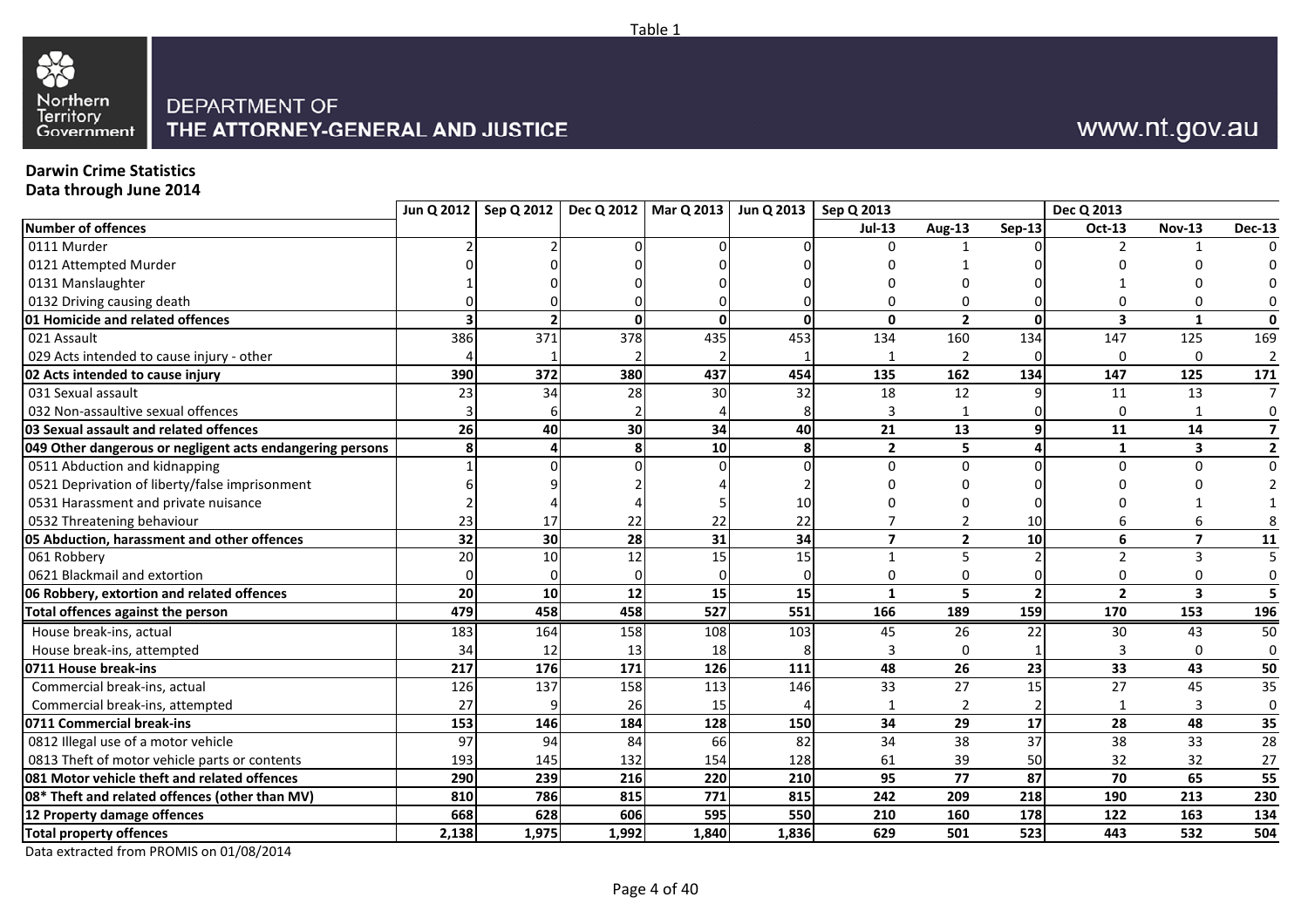

### **Darwin Crime Statistics**

**Data through June 2014**

|                                                           | Mar Q 2014              |                 |              | Jun Q 2014              |                |                 |
|-----------------------------------------------------------|-------------------------|-----------------|--------------|-------------------------|----------------|-----------------|
| <b>Number of offences</b>                                 | Jan-14                  | Feb-14          | Mar-14       | Apr-14                  | May-14         | <b>Jun-14</b>   |
| 0111 Murder                                               | <sup>0</sup>            | $\Omega$        | <sub>0</sub> | $\Omega$                | 1              | $\Omega$        |
| 0121 Attempted Murder                                     |                         | 0               |              | 0                       | 0              | 0               |
| 0131 Manslaughter                                         | 0                       | $\Omega$        |              | $\Omega$                | $\Omega$       | $\Omega$        |
| 0132 Driving causing death                                | 0                       | $\Omega$        | 0            | $\Omega$                | $\Omega$       | $\mathbf{0}$    |
| 01 Homicide and related offences                          | $\mathbf 0$             | $\mathbf 0$     | 0            | $\mathbf{0}$            | $\mathbf{1}$   | $\bf{0}$        |
| 021 Assault                                               | 135                     | 137             | 178          | 161                     | 164            | 129             |
| 029 Acts intended to cause injury - other                 | 0                       | $\overline{2}$  |              | $\Omega$                | $\overline{2}$ | $\overline{0}$  |
| 02 Acts intended to cause injury                          | 135                     | 139             | 180          | 161                     | 166            | 129             |
| 031 Sexual assault                                        | 6                       | 11              | 11           | 8                       | 9              | 8               |
| 032 Non-assaultive sexual offences                        | 1                       | 8               |              | $\overline{2}$          | 0              | $\mathbf{1}$    |
| 03 Sexual assault and related offences                    | $\overline{\mathbf{z}}$ | 19              | 14           | 10                      | 9              | 9               |
| 049 Other dangerous or negligent acts endangering persons | $\overline{2}$          | $\mathbf{1}$    | 3            | $\overline{\mathbf{3}}$ | $\mathbf{1}$   | $\mathbf{1}$    |
| 0511 Abduction and kidnapping                             | $\mathbf{0}$            | $\Omega$        | $\Omega$     | $\overline{0}$          | $\overline{0}$ | $\overline{0}$  |
| 0521 Deprivation of liberty/false imprisonment            | 0                       | 1               |              | 0                       | $\overline{2}$ |                 |
| 0531 Harassment and private nuisance                      | 1                       | $\Omega$        |              | $\Omega$                | $\Omega$       | $\Omega$        |
| 0532 Threatening behaviour                                | 12                      | 13              | 15           | 10                      | 11             |                 |
| 05 Abduction, harassment and other offences               | 13                      | 14              | 17           | 10                      | 13             | 6               |
| 061 Robbery                                               | 4                       | 3               | 3            | $\overline{3}$          | 5              | 6               |
| 0621 Blackmail and extortion                              | 0                       | 0               | 0            | 1                       | 0              | $\pmb{0}$       |
| 06 Robbery, extortion and related offences                | 4                       | 3               | 3            | $\Delta$                | 5              | 6               |
| Total offences against the person                         | 161                     | 176             | 217          | 188                     | 195            | 151             |
| House break-ins, actual                                   | 34                      | 41              | 47           | 57                      | 47             | 76              |
| House break-ins, attempted                                | 1                       | 3               |              | 4                       | 3              | 4               |
| 0711 House break-ins                                      | 35                      | 44              | 49           | 61                      | 50             | 80              |
| Commercial break-ins, actual                              | 34                      | 25              | 40           | 31                      | 31             | 31              |
| Commercial break-ins, attempted                           | 3                       | 3               | 3            | $\mathbf{1}$            | $\Omega$       | 3               |
| 0711 Commercial break-ins                                 | 37                      | 28              | 43           | 32                      | 31             | 34              |
| 0812 Illegal use of a motor vehicle                       | 26                      | 34              | 38           | 43                      | 31             | 48              |
| 0813 Theft of motor vehicle parts or contents             | 40                      | 36              | 55           | 29                      | 51             | 49              |
| 081 Motor vehicle theft and related offences              | 66                      | $\overline{70}$ | 93           | $\overline{72}$         | 82             | $\overline{97}$ |
| 08* Theft and related offences (other than MV)            | 224                     | 211             | 242          | 275                     | 264            | 272             |
| 12 Property damage offences                               | 182                     | 174             | 220          | 196                     | 207            | 256             |
| <b>Total property offences</b>                            | 544                     | 527             | 647          | 636                     | 634            | 739             |

Data extracted from PROMIS on 01/08/2014

Shaded months should be treated as provisional.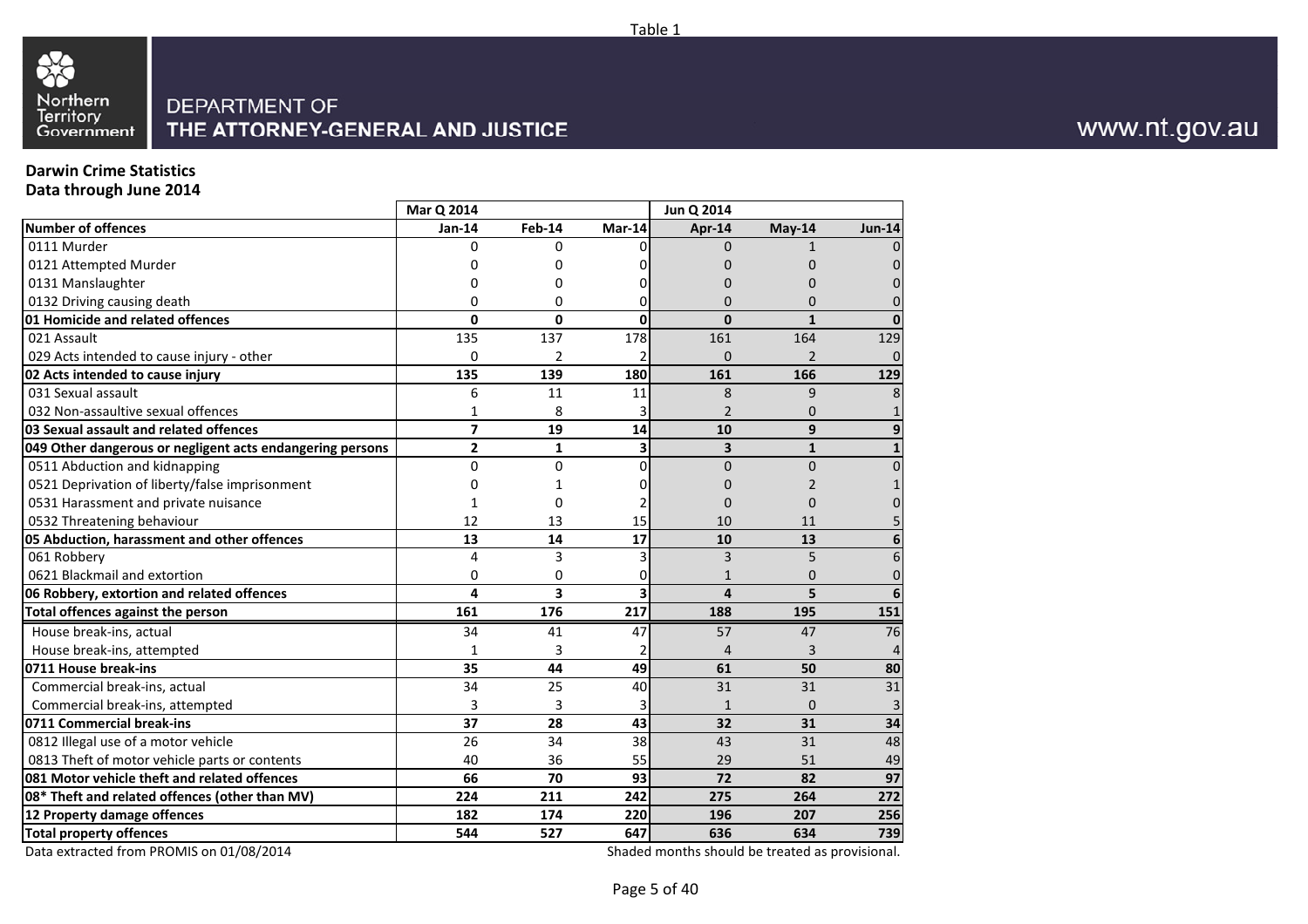

### **Palmerston Crime Statistics**

**Data through June 2014**

| $Jul-13$<br><b>Sep-13</b><br><b>Nov-13</b><br>Aug-13<br>Oct-13<br>$\Omega$<br>$\Omega$<br>$\mathbf{0}$<br>$\mathbf{0}$<br>$\mathbf{0}$<br>$\mathbf{0}$<br>$\Omega$<br>$\mathbf{0}$<br>$\Omega$<br>$\mathbf{0}$<br>128<br>117<br>34<br>113<br>133<br>117<br>46<br>37<br>52<br>41<br>$\Omega$<br>$\Omega$<br>3<br>$\Omega$<br>$\Omega$<br>128<br>37<br>36<br>113<br>118<br>133<br>118<br>55<br>46<br>41<br>$\overline{2}$<br>18<br>12<br>$\mathbf{1}$<br>0<br>$\Omega$<br>13<br>3<br>21<br>6<br>6<br>4<br>1<br>$\mathbf{2}$<br>$\overline{2}$<br>$\overline{2}$<br>$\mathbf{0}$<br>$\mathbf 0$<br>1<br>U<br>$\Omega$<br>$\Omega$<br>0<br>$\Omega$<br>$\overline{2}$<br>10<br>3<br>$\overline{2}$<br>10 <sup>1</sup><br>13<br>11<br>5<br>6<br>4<br>$\Omega$<br>$\overline{2}$<br>$\Omega$<br>$\Omega$<br>0621 Blackmail and extortion<br>$\mathbf 0$<br>$\Omega$<br>0<br>0<br>$\Omega$<br>$\mathbf{0}$<br>$\overline{2}$<br>$\mathbf{0}$<br>$\overline{\phantom{a}}$<br>$\mathbf{0}$<br>$\Omega$<br>158<br>45<br>41<br>46<br>143<br>139<br>148<br>134<br>56<br>80<br>86<br>32<br>53<br>16<br>House break-ins, actual<br>47<br>10<br>41<br>10<br>11<br>9<br>$\mathsf{q}$<br>21<br>House break-ins, attempted<br>11<br>3<br>107<br>41<br>64<br>56<br>44<br>13<br>17<br>13<br>11<br>10<br>20<br>24<br>19<br>15<br>30<br>$\overline{3}$<br>$\mathbf{q}$<br>$\overline{\phantom{a}}$<br>Commercial break-ins, actual<br>$\mathbf{1}$<br>10<br>Commercial break-ins, attempted<br>$\overline{2}$<br>$\Omega$<br>29<br>28<br>5<br>29<br>20<br>33<br>10<br>3<br>1<br>61<br>25<br>48<br>28<br>25<br>19<br>16<br>11<br>10<br>13<br>51<br>21<br>60<br>58<br>11<br>17<br>19<br>22<br>31<br>112<br>46<br>79<br>83<br>36<br>35<br>32<br>20<br>88<br>22<br>193<br>58<br>52<br>204<br>180<br>235<br>65<br>44<br>78<br>230<br>57<br>53<br>214<br>135<br>143<br>168<br>194<br>49<br>50<br>45<br>443<br>512<br>165<br>151<br>164<br>156<br>692<br>519<br>589<br>148 |                                                           | Jun Q 2012   Sep Q 2012   Dec Q 2012   Mar Q 2013   Jun Q 2013   Sep Q 2013 |  |  |  | Dec Q 2013 |                |
|-----------------------------------------------------------------------------------------------------------------------------------------------------------------------------------------------------------------------------------------------------------------------------------------------------------------------------------------------------------------------------------------------------------------------------------------------------------------------------------------------------------------------------------------------------------------------------------------------------------------------------------------------------------------------------------------------------------------------------------------------------------------------------------------------------------------------------------------------------------------------------------------------------------------------------------------------------------------------------------------------------------------------------------------------------------------------------------------------------------------------------------------------------------------------------------------------------------------------------------------------------------------------------------------------------------------------------------------------------------------------------------------------------------------------------------------------------------------------------------------------------------------------------------------------------------------------------------------------------------------------------------------------------------------------------------------------------------------------------------------------------------------------------------------------------------------------------------------------------------------------------------------------------------------------------------------------|-----------------------------------------------------------|-----------------------------------------------------------------------------|--|--|--|------------|----------------|
|                                                                                                                                                                                                                                                                                                                                                                                                                                                                                                                                                                                                                                                                                                                                                                                                                                                                                                                                                                                                                                                                                                                                                                                                                                                                                                                                                                                                                                                                                                                                                                                                                                                                                                                                                                                                                                                                                                                                               | <b>Number of offences</b>                                 |                                                                             |  |  |  |            | <b>Dec-13</b>  |
|                                                                                                                                                                                                                                                                                                                                                                                                                                                                                                                                                                                                                                                                                                                                                                                                                                                                                                                                                                                                                                                                                                                                                                                                                                                                                                                                                                                                                                                                                                                                                                                                                                                                                                                                                                                                                                                                                                                                               | 0111 Murder                                               |                                                                             |  |  |  |            |                |
|                                                                                                                                                                                                                                                                                                                                                                                                                                                                                                                                                                                                                                                                                                                                                                                                                                                                                                                                                                                                                                                                                                                                                                                                                                                                                                                                                                                                                                                                                                                                                                                                                                                                                                                                                                                                                                                                                                                                               | 0121 Attempted Murder                                     |                                                                             |  |  |  |            |                |
|                                                                                                                                                                                                                                                                                                                                                                                                                                                                                                                                                                                                                                                                                                                                                                                                                                                                                                                                                                                                                                                                                                                                                                                                                                                                                                                                                                                                                                                                                                                                                                                                                                                                                                                                                                                                                                                                                                                                               | 0131 Manslaughter                                         |                                                                             |  |  |  |            |                |
|                                                                                                                                                                                                                                                                                                                                                                                                                                                                                                                                                                                                                                                                                                                                                                                                                                                                                                                                                                                                                                                                                                                                                                                                                                                                                                                                                                                                                                                                                                                                                                                                                                                                                                                                                                                                                                                                                                                                               | 0132 Driving causing death                                |                                                                             |  |  |  |            |                |
|                                                                                                                                                                                                                                                                                                                                                                                                                                                                                                                                                                                                                                                                                                                                                                                                                                                                                                                                                                                                                                                                                                                                                                                                                                                                                                                                                                                                                                                                                                                                                                                                                                                                                                                                                                                                                                                                                                                                               | 01 Homicide and related offences                          |                                                                             |  |  |  |            | $\mathbf 0$    |
|                                                                                                                                                                                                                                                                                                                                                                                                                                                                                                                                                                                                                                                                                                                                                                                                                                                                                                                                                                                                                                                                                                                                                                                                                                                                                                                                                                                                                                                                                                                                                                                                                                                                                                                                                                                                                                                                                                                                               | 021 Assault                                               |                                                                             |  |  |  |            | 31             |
|                                                                                                                                                                                                                                                                                                                                                                                                                                                                                                                                                                                                                                                                                                                                                                                                                                                                                                                                                                                                                                                                                                                                                                                                                                                                                                                                                                                                                                                                                                                                                                                                                                                                                                                                                                                                                                                                                                                                               | 029 Acts intended to cause injury - other                 |                                                                             |  |  |  |            | $\mathbf 0$    |
|                                                                                                                                                                                                                                                                                                                                                                                                                                                                                                                                                                                                                                                                                                                                                                                                                                                                                                                                                                                                                                                                                                                                                                                                                                                                                                                                                                                                                                                                                                                                                                                                                                                                                                                                                                                                                                                                                                                                               | 02 Acts intended to cause injury                          |                                                                             |  |  |  |            | 31             |
|                                                                                                                                                                                                                                                                                                                                                                                                                                                                                                                                                                                                                                                                                                                                                                                                                                                                                                                                                                                                                                                                                                                                                                                                                                                                                                                                                                                                                                                                                                                                                                                                                                                                                                                                                                                                                                                                                                                                               | 031 Sexual assault                                        |                                                                             |  |  |  |            | $\Omega$       |
|                                                                                                                                                                                                                                                                                                                                                                                                                                                                                                                                                                                                                                                                                                                                                                                                                                                                                                                                                                                                                                                                                                                                                                                                                                                                                                                                                                                                                                                                                                                                                                                                                                                                                                                                                                                                                                                                                                                                               | 032 Non-assaultive sexual offences                        |                                                                             |  |  |  |            |                |
|                                                                                                                                                                                                                                                                                                                                                                                                                                                                                                                                                                                                                                                                                                                                                                                                                                                                                                                                                                                                                                                                                                                                                                                                                                                                                                                                                                                                                                                                                                                                                                                                                                                                                                                                                                                                                                                                                                                                               | 03 Sexual assault and related offences                    |                                                                             |  |  |  |            | $\mathbf{0}$   |
|                                                                                                                                                                                                                                                                                                                                                                                                                                                                                                                                                                                                                                                                                                                                                                                                                                                                                                                                                                                                                                                                                                                                                                                                                                                                                                                                                                                                                                                                                                                                                                                                                                                                                                                                                                                                                                                                                                                                               | 049 Other dangerous or negligent acts endangering persons |                                                                             |  |  |  |            | 1              |
|                                                                                                                                                                                                                                                                                                                                                                                                                                                                                                                                                                                                                                                                                                                                                                                                                                                                                                                                                                                                                                                                                                                                                                                                                                                                                                                                                                                                                                                                                                                                                                                                                                                                                                                                                                                                                                                                                                                                               | 0511 Abduction and kidnapping                             |                                                                             |  |  |  |            | $\Omega$       |
|                                                                                                                                                                                                                                                                                                                                                                                                                                                                                                                                                                                                                                                                                                                                                                                                                                                                                                                                                                                                                                                                                                                                                                                                                                                                                                                                                                                                                                                                                                                                                                                                                                                                                                                                                                                                                                                                                                                                               | 0521 Deprivation of liberty/false imprisonment            |                                                                             |  |  |  |            |                |
|                                                                                                                                                                                                                                                                                                                                                                                                                                                                                                                                                                                                                                                                                                                                                                                                                                                                                                                                                                                                                                                                                                                                                                                                                                                                                                                                                                                                                                                                                                                                                                                                                                                                                                                                                                                                                                                                                                                                               | 0531 Harassment and private nuisance                      |                                                                             |  |  |  |            |                |
|                                                                                                                                                                                                                                                                                                                                                                                                                                                                                                                                                                                                                                                                                                                                                                                                                                                                                                                                                                                                                                                                                                                                                                                                                                                                                                                                                                                                                                                                                                                                                                                                                                                                                                                                                                                                                                                                                                                                               | 0532 Threatening behaviour                                |                                                                             |  |  |  |            |                |
|                                                                                                                                                                                                                                                                                                                                                                                                                                                                                                                                                                                                                                                                                                                                                                                                                                                                                                                                                                                                                                                                                                                                                                                                                                                                                                                                                                                                                                                                                                                                                                                                                                                                                                                                                                                                                                                                                                                                               | 05 Abduction, harassment and other offences               |                                                                             |  |  |  |            |                |
|                                                                                                                                                                                                                                                                                                                                                                                                                                                                                                                                                                                                                                                                                                                                                                                                                                                                                                                                                                                                                                                                                                                                                                                                                                                                                                                                                                                                                                                                                                                                                                                                                                                                                                                                                                                                                                                                                                                                               | 061 Robbery                                               |                                                                             |  |  |  |            |                |
|                                                                                                                                                                                                                                                                                                                                                                                                                                                                                                                                                                                                                                                                                                                                                                                                                                                                                                                                                                                                                                                                                                                                                                                                                                                                                                                                                                                                                                                                                                                                                                                                                                                                                                                                                                                                                                                                                                                                               |                                                           |                                                                             |  |  |  |            |                |
|                                                                                                                                                                                                                                                                                                                                                                                                                                                                                                                                                                                                                                                                                                                                                                                                                                                                                                                                                                                                                                                                                                                                                                                                                                                                                                                                                                                                                                                                                                                                                                                                                                                                                                                                                                                                                                                                                                                                               | 06 Robbery, extortion and related offences                |                                                                             |  |  |  |            | $\overline{2}$ |
|                                                                                                                                                                                                                                                                                                                                                                                                                                                                                                                                                                                                                                                                                                                                                                                                                                                                                                                                                                                                                                                                                                                                                                                                                                                                                                                                                                                                                                                                                                                                                                                                                                                                                                                                                                                                                                                                                                                                               | Total offences against the person                         |                                                                             |  |  |  |            | 34             |
|                                                                                                                                                                                                                                                                                                                                                                                                                                                                                                                                                                                                                                                                                                                                                                                                                                                                                                                                                                                                                                                                                                                                                                                                                                                                                                                                                                                                                                                                                                                                                                                                                                                                                                                                                                                                                                                                                                                                               |                                                           |                                                                             |  |  |  |            |                |
|                                                                                                                                                                                                                                                                                                                                                                                                                                                                                                                                                                                                                                                                                                                                                                                                                                                                                                                                                                                                                                                                                                                                                                                                                                                                                                                                                                                                                                                                                                                                                                                                                                                                                                                                                                                                                                                                                                                                               |                                                           |                                                                             |  |  |  |            |                |
|                                                                                                                                                                                                                                                                                                                                                                                                                                                                                                                                                                                                                                                                                                                                                                                                                                                                                                                                                                                                                                                                                                                                                                                                                                                                                                                                                                                                                                                                                                                                                                                                                                                                                                                                                                                                                                                                                                                                               | 0711 House break-ins                                      |                                                                             |  |  |  |            | 11             |
|                                                                                                                                                                                                                                                                                                                                                                                                                                                                                                                                                                                                                                                                                                                                                                                                                                                                                                                                                                                                                                                                                                                                                                                                                                                                                                                                                                                                                                                                                                                                                                                                                                                                                                                                                                                                                                                                                                                                               |                                                           |                                                                             |  |  |  |            |                |
|                                                                                                                                                                                                                                                                                                                                                                                                                                                                                                                                                                                                                                                                                                                                                                                                                                                                                                                                                                                                                                                                                                                                                                                                                                                                                                                                                                                                                                                                                                                                                                                                                                                                                                                                                                                                                                                                                                                                               |                                                           |                                                                             |  |  |  |            |                |
|                                                                                                                                                                                                                                                                                                                                                                                                                                                                                                                                                                                                                                                                                                                                                                                                                                                                                                                                                                                                                                                                                                                                                                                                                                                                                                                                                                                                                                                                                                                                                                                                                                                                                                                                                                                                                                                                                                                                               | 0711 Commercial break-ins                                 |                                                                             |  |  |  |            |                |
|                                                                                                                                                                                                                                                                                                                                                                                                                                                                                                                                                                                                                                                                                                                                                                                                                                                                                                                                                                                                                                                                                                                                                                                                                                                                                                                                                                                                                                                                                                                                                                                                                                                                                                                                                                                                                                                                                                                                               | 0812 Illegal use of a motor vehicle                       |                                                                             |  |  |  |            | 19             |
|                                                                                                                                                                                                                                                                                                                                                                                                                                                                                                                                                                                                                                                                                                                                                                                                                                                                                                                                                                                                                                                                                                                                                                                                                                                                                                                                                                                                                                                                                                                                                                                                                                                                                                                                                                                                                                                                                                                                               | 0813 Theft of motor vehicle parts or contents             |                                                                             |  |  |  |            | 8              |
|                                                                                                                                                                                                                                                                                                                                                                                                                                                                                                                                                                                                                                                                                                                                                                                                                                                                                                                                                                                                                                                                                                                                                                                                                                                                                                                                                                                                                                                                                                                                                                                                                                                                                                                                                                                                                                                                                                                                               | 081 Motor vehicle theft and related offences              |                                                                             |  |  |  |            | 27             |
|                                                                                                                                                                                                                                                                                                                                                                                                                                                                                                                                                                                                                                                                                                                                                                                                                                                                                                                                                                                                                                                                                                                                                                                                                                                                                                                                                                                                                                                                                                                                                                                                                                                                                                                                                                                                                                                                                                                                               | 08* Theft and related offences (other than MV)            |                                                                             |  |  |  |            | 84             |
|                                                                                                                                                                                                                                                                                                                                                                                                                                                                                                                                                                                                                                                                                                                                                                                                                                                                                                                                                                                                                                                                                                                                                                                                                                                                                                                                                                                                                                                                                                                                                                                                                                                                                                                                                                                                                                                                                                                                               | 12 Property damage offences                               |                                                                             |  |  |  |            | 48             |
|                                                                                                                                                                                                                                                                                                                                                                                                                                                                                                                                                                                                                                                                                                                                                                                                                                                                                                                                                                                                                                                                                                                                                                                                                                                                                                                                                                                                                                                                                                                                                                                                                                                                                                                                                                                                                                                                                                                                               | <b>Total property offences</b>                            |                                                                             |  |  |  |            | 173            |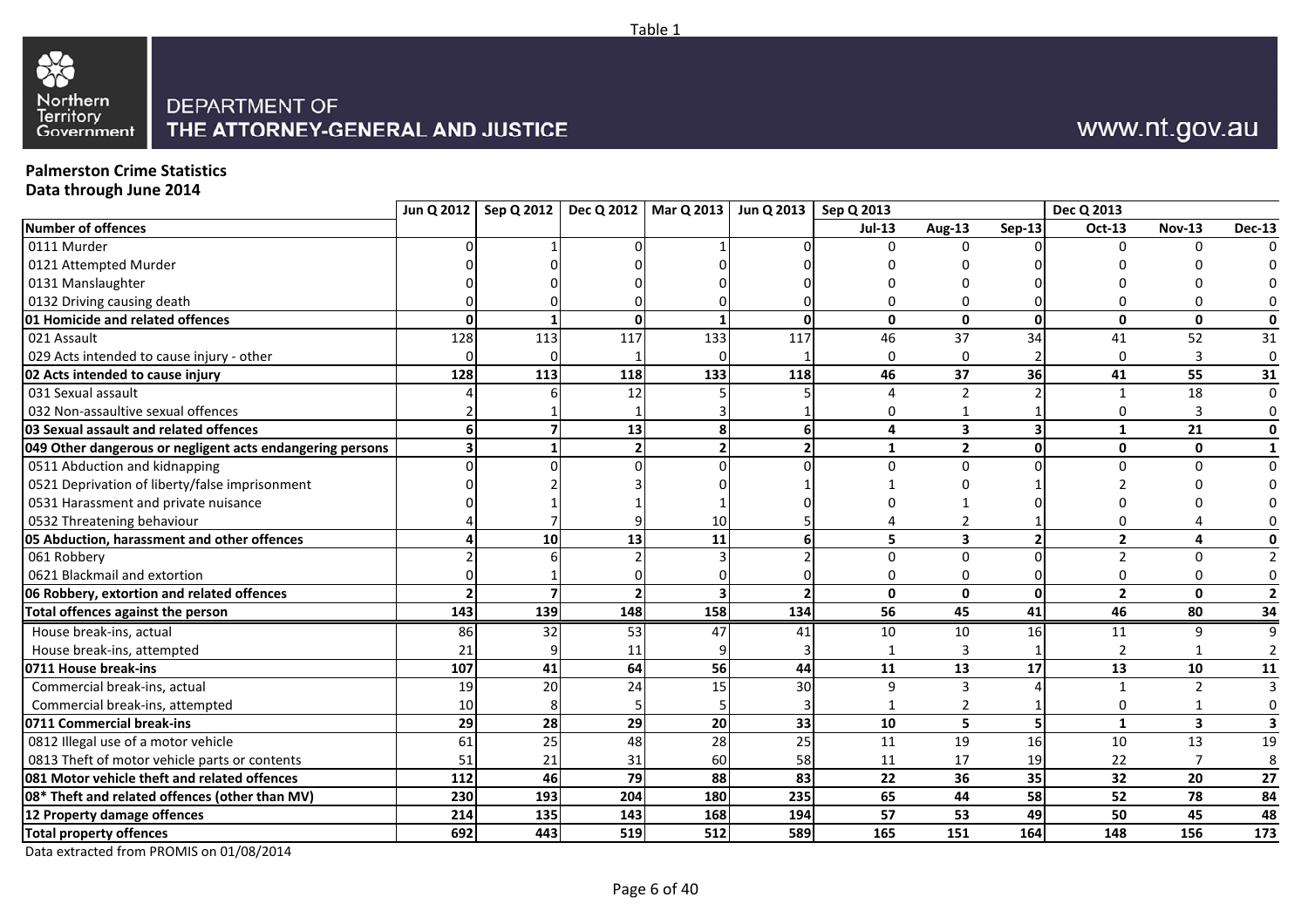

### **Palmerston Crime Statistics**

**Data through June 2014**

|                                                           | Mar Q 2014     |                |                | Jun Q 2014     |                         |                         |
|-----------------------------------------------------------|----------------|----------------|----------------|----------------|-------------------------|-------------------------|
| <b>Number of offences</b>                                 | Jan-14         | <b>Feb-14</b>  | $Mar-14$       | Apr-14         | May-14                  | <b>Jun-14</b>           |
| 0111 Murder                                               | O              | 0              | ΩI             | <sup>0</sup>   | O                       | $\Omega$                |
| 0121 Attempted Murder                                     | O              | 0              | 0              | 0              | N                       | 0                       |
| 0131 Manslaughter                                         | 0              | 0              | U              | 0              | ŋ                       | $\Omega$                |
| 0132 Driving causing death                                | 0              | 0              | 0              | 0              | $\Omega$                | $\Omega$                |
| 01 Homicide and related offences                          | $\mathbf 0$    | 0              | 0              | $\mathbf{0}$   | $\Omega$                | $\mathbf{0}$            |
| 021 Assault                                               | 35             | 41             | 44             | 34             | 41                      | 29                      |
| 029 Acts intended to cause injury - other                 | $\mathbf 0$    | 0              | $\overline{0}$ | $\mathbf{0}$   | $\mathbf{1}$            | $\overline{0}$          |
| 02 Acts intended to cause injury                          | 35             | 41             | 44             | 34             | 42                      | 29                      |
| 031 Sexual assault                                        | $\Omega$       | 5              | 3              | $\overline{2}$ | 4                       | $\overline{2}$          |
| 032 Non-assaultive sexual offences                        | 0              | 0              | 3              | 3              | 0                       | 0                       |
| 03 Sexual assault and related offences                    | $\mathbf 0$    | 5              | 6              | 5              | 4                       | $\overline{\mathbf{2}}$ |
| 049 Other dangerous or negligent acts endangering persons | 0              | $\overline{2}$ | $\mathbf{0}$   | $\mathbf{1}$   | $\overline{2}$          | 0                       |
| 0511 Abduction and kidnapping                             | 0              | $\overline{0}$ | ΩI             | $\overline{0}$ | $\Omega$                | $\overline{0}$          |
| 0521 Deprivation of liberty/false imprisonment            | 3              | 0              | ΩI             | 0              |                         | $\Omega$                |
| 0531 Harassment and private nuisance                      | O              | 1              | 0              |                |                         | 0                       |
| 0532 Threatening behaviour                                | 3              | 4              |                | $\overline{0}$ | 3                       |                         |
| 05 Abduction, harassment and other offences               | 6              | 5              | $\overline{2}$ | $\mathbf{1}$   | 3                       | 5                       |
| 061 Robbery                                               | $\mathbf 0$    | $\mathbf{1}$   | 1              | $\overline{0}$ | 3                       | $\overline{0}$          |
| 0621 Blackmail and extortion                              | $\Omega$       | 0              | 0              | $\Omega$       | $\Omega$                | 0                       |
| 06 Robbery, extortion and related offences                | $\mathbf 0$    | $\mathbf{1}$   | 1              | $\mathbf{0}$   | 3                       | $\mathbf 0$             |
| Total offences against the person                         | 41             | 54             | 53             | 41             | 54                      | 36                      |
| House break-ins, actual                                   | 11             | 12             | 29             | 21             | 13                      | 19                      |
| House break-ins, attempted                                | 1              | 1              | 0              | $\mathbf{1}$   | 0                       | 3                       |
| 0711 House break-ins                                      | 12             | 13             | 29             | 22             | 13                      | 22                      |
| Commercial break-ins, actual                              | $\overline{7}$ | 8              | 10             | 6              | 6                       | 12                      |
| Commercial break-ins, attempted                           | 0              | 1              | $\mathbf{0}$   | $\overline{0}$ | $\mathbf{1}$            | $\pmb{0}$               |
| 0711 Commercial break-ins                                 | $\overline{7}$ | 9              | 10             | 6              | $\overline{\mathbf{z}}$ | 12                      |
| 0812 Illegal use of a motor vehicle                       | 11             | 12             | 37             | 16             | 20                      | 24                      |
| 0813 Theft of motor vehicle parts or contents             | 16             | 18             | 24             | 14             | 22                      | 17                      |
| 081 Motor vehicle theft and related offences              | 27             | 30             | 61             | 30             | 42                      | 41                      |
| 08* Theft and related offences (other than MV)            | 75             | 75             | 90             | 78             | 73                      | 77                      |
| 12 Property damage offences                               | 42             | 64             | 69             | 47             | 52                      | 75                      |
| <b>Total property offences</b>                            | 163            | 191            | 259            | 183            | 187                     | 227                     |

Data extracted from PROMIS on 01/08/2014

Shaded months should be treated as provisional.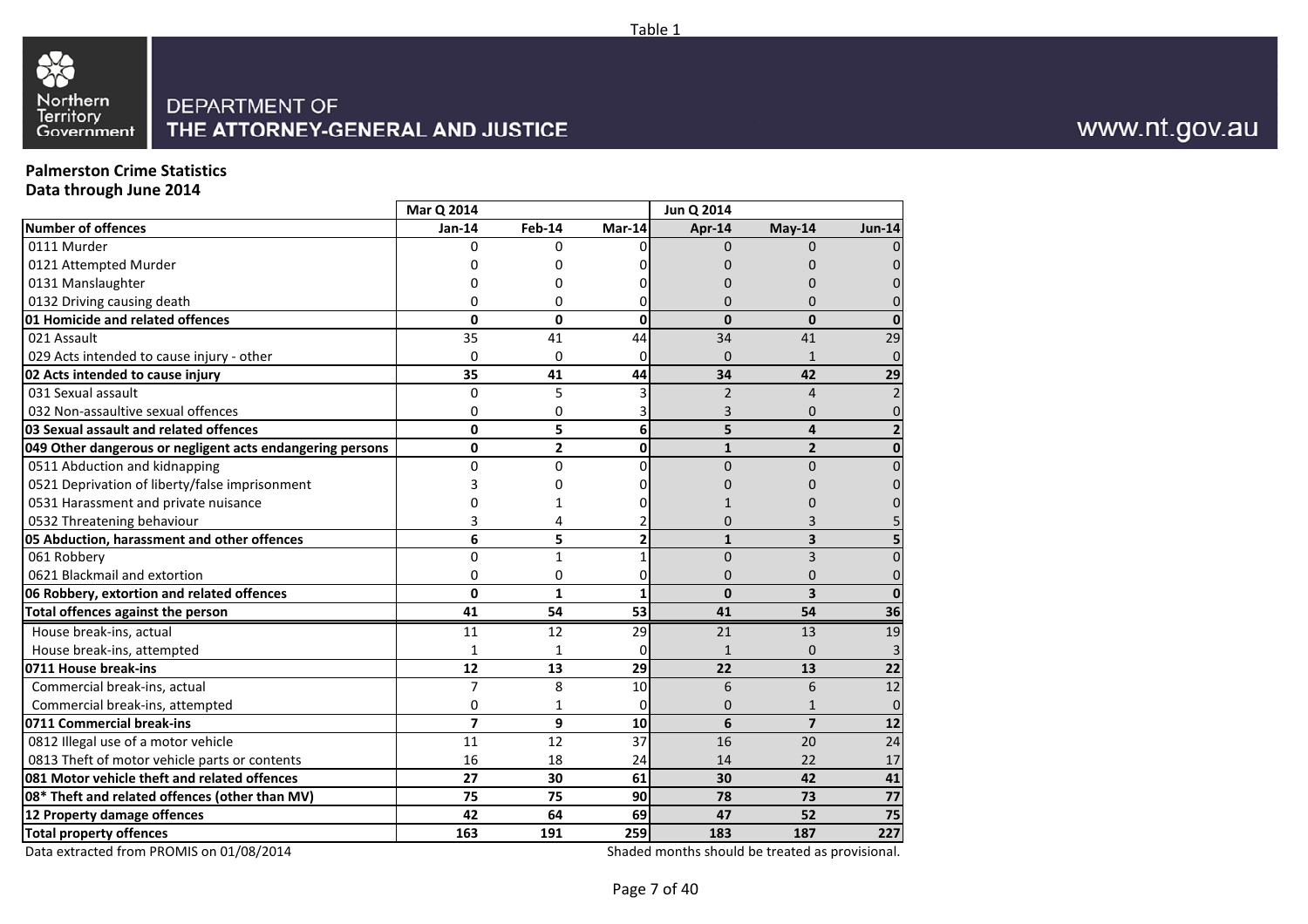

# www.nt.gov.au

# **Alice Springs Crime Statistics Data through June 2014**

|                                                           |                | Jun Q 2012   Sep Q 2012 |       | Dec Q 2012   Mar Q 2013   Jun Q 2013   Sep Q 2013 |     |                 |                         |                 | Dec Q 2013      |                |                         |
|-----------------------------------------------------------|----------------|-------------------------|-------|---------------------------------------------------|-----|-----------------|-------------------------|-----------------|-----------------|----------------|-------------------------|
| <b>Number of offences</b>                                 |                |                         |       |                                                   |     | <b>Jul-13</b>   | Aug-13                  | <b>Sep-13</b>   | Oct-13          | <b>Nov-13</b>  | <b>Dec-13</b>           |
| 0111 Murder                                               |                |                         |       |                                                   |     | <sup>0</sup>    |                         |                 | $\Omega$        |                |                         |
| 0121 Attempted Murder                                     |                |                         |       |                                                   |     |                 |                         |                 |                 |                |                         |
| 0131 Manslaughter                                         |                |                         |       |                                                   |     |                 |                         |                 |                 |                |                         |
| 0132 Driving causing death                                |                |                         |       |                                                   |     |                 | 0                       |                 | <sup>0</sup>    | O              | 0                       |
| 01 Homicide and related offences                          | $\overline{2}$ |                         |       |                                                   |     | $\mathbf{1}$    | $\mathbf{1}$            | $\mathbf{0}$    | $\mathbf{0}$    | $\mathbf{0}$   | $\mathbf{1}$            |
| 021 Assault                                               | 413            | 436                     | 436   | 516                                               | 414 | 193             | 181                     | 172             | 151             | 143            | 170                     |
| 029 Acts intended to cause injury - other                 |                |                         |       |                                                   |     |                 | $\mathbf{1}$            |                 | $\overline{2}$  |                | $\mathbf 0$             |
| 02 Acts intended to cause injury                          | 415            | 436                     | 437   | 518                                               | 415 | 194             | 182                     | 174             | 153             | 144            | 170                     |
| 031 Sexual assault                                        | 15             | 23                      | 20    | 22                                                | 13  | $\overline{7}$  | 3                       | 11              | 4               | 9              | 3                       |
| 032 Non-assaultive sexual offences                        |                |                         |       |                                                   |     |                 | 0                       |                 | 0               | 3              | 0                       |
| 03 Sexual assault and related offences                    | 16             | 25                      | 24    | 26                                                | 13  | 8               | $\overline{\mathbf{3}}$ | 11              | 4               | 12             | $\overline{\mathbf{3}}$ |
| 049 Other dangerous or negligent acts endangering persons |                |                         | 10    | 18                                                | 14  | 1               | $\mathbf{1}$            | $\overline{2}$  | 6               | $\overline{2}$ | $\mathbf{1}$            |
| 0511 Abduction and kidnapping                             |                |                         |       |                                                   |     | $\Omega$        | $\mathbf 0$             | O               | $\Omega$        | $\Omega$       | $\mathbf 0$             |
| 0521 Deprivation of liberty/false imprisonment            |                |                         |       |                                                   |     |                 |                         |                 |                 |                | $\Omega$                |
| 0531 Harassment and private nuisance                      |                |                         |       |                                                   |     |                 |                         |                 |                 |                |                         |
| 0532 Threatening behaviour                                | 14             | 19                      | 20    | 15                                                | 11  |                 | $\overline{7}$          |                 | 13              |                | 0                       |
| 05 Abduction, harassment and other offences               | 17             | 25                      | 25    | 19                                                | 14  | 8               | 10                      | 9               | 13              | 6              | 0                       |
| 061 Robbery                                               | 10             |                         |       |                                                   |     |                 | $\mathbf{1}$            |                 | $\overline{2}$  | $\mathbf 0$    | $\mathbf{1}$            |
| 0621 Blackmail and extortion                              | $\Omega$       |                         |       |                                                   |     | $\Omega$        | $\mathbf 0$             |                 | $\Omega$        | $\Omega$       | 0                       |
| 06 Robbery, extortion and related offences                | 10             |                         |       |                                                   | 3   | $\overline{2}$  | $\mathbf{1}$            | $\mathbf{0}$    | $\overline{2}$  | $\mathbf{0}$   | $\mathbf{1}$            |
| Total offences against the person                         | 464            | 492                     | 501   | 588                                               | 460 | 214             | 198                     | 196             | 178             | 164            | 176                     |
| House break-ins, actual                                   | 184            | 159                     | 146   | 141                                               | 115 | 34              | 22                      | 13              | 23              | 31             | $\overline{23}$         |
| House break-ins, attempted                                | 21             | 17                      | 21    | 20                                                | 10  |                 | $\overline{2}$          |                 |                 |                | 8                       |
| 0711 House break-ins                                      | 205            | 176                     | 167   | 161                                               | 125 | 40              | 24                      | 17              | 26              | 36             | 31                      |
| Commercial break-ins, actual                              | 109            | 62                      | 82    | 85                                                | 57  | $\overline{33}$ | $\overline{17}$         | 10              | $\overline{16}$ | 24             | 16                      |
| Commercial break-ins, attempted                           | 19             | 14                      |       |                                                   |     | $\Omega$        | 0                       |                 | $\overline{2}$  | 3              | $\mathbf{1}$            |
| 0711 Commercial break-ins                                 | 128            | $\overline{76}$         | 89    | 94                                                | 65  | 33              | 17                      | 10 <sup>1</sup> | $\overline{18}$ | 27             | 17                      |
| 0812 Illegal use of a motor vehicle                       | $72\,$         | 69                      | 57    | 48                                                | 48  | 18              | 9                       |                 | 10              | 13             | 14                      |
| 0813 Theft of motor vehicle parts or contents             | 65             | 57                      | 54    | 48                                                | 31  | 17              | 14                      |                 | 10              | 19             | 15                      |
| 081 Motor vehicle theft and related offences              | 137            | 126                     | 111   | 96                                                | 79  | 35              | 23                      | 8               | 20              | 32             | $\overline{29}$         |
| 08* Theft and related offences (other than MV)            | 413            | 300                     | 396   | 392                                               | 294 | 121             | 73                      | 60              | 67              | 98             | 85                      |
| 12 Property damage offences                               | 546            | 466                     | 550   | 443                                               | 385 | 144             | 74                      | 64              | 99              | 142            | 140                     |
| <b>Total property offences</b>                            | 1,429          | 1,144                   | 1,313 | 1,186                                             | 948 | 373             | 211                     | 159             | 230             | 335            | 302                     |
|                                                           |                |                         |       |                                                   |     |                 |                         |                 |                 |                |                         |

Data extracted from PROMIS on 01/08/2014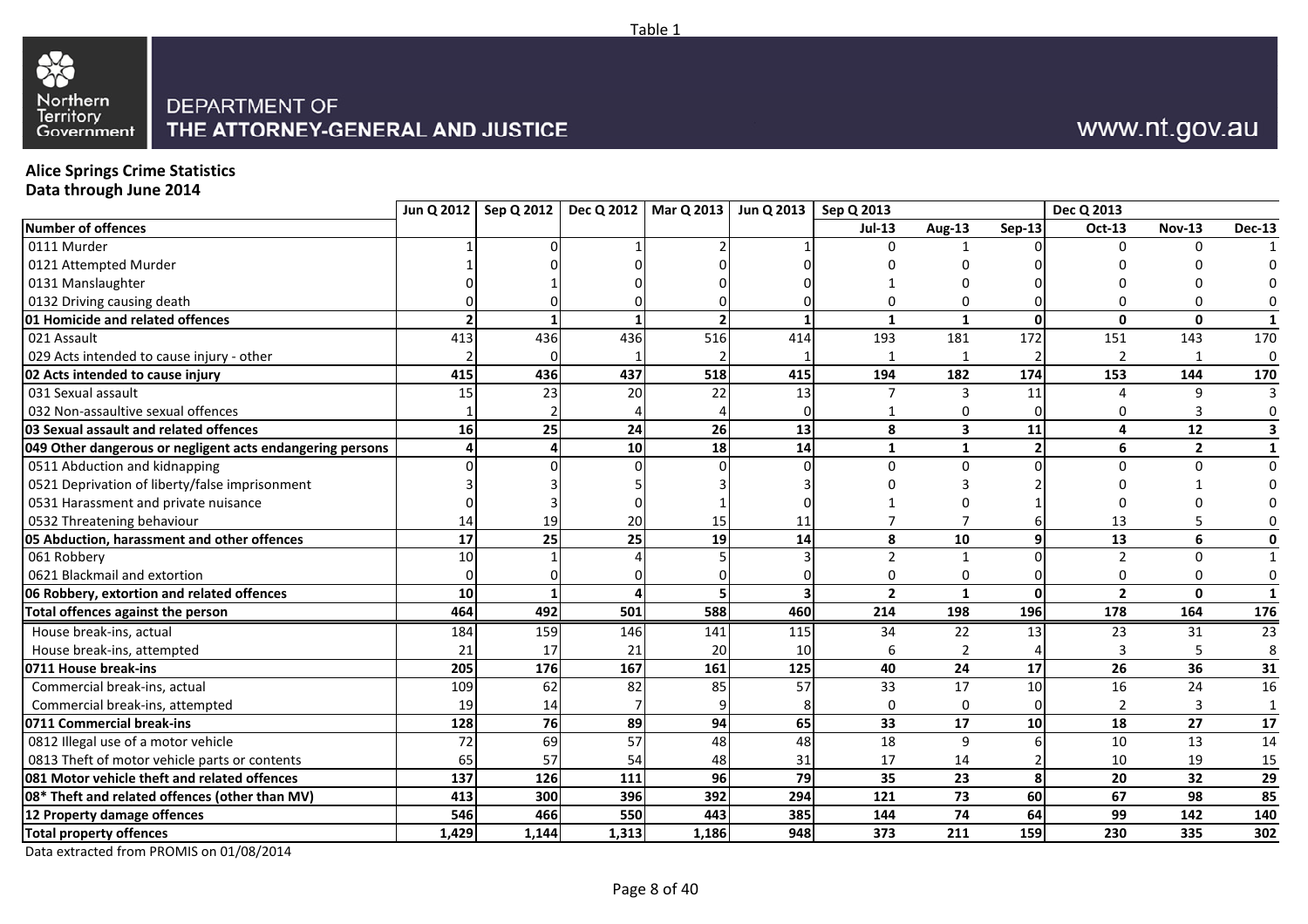

### **Alice Springs Crime Statistics**

**Data through June 2014**

|                                                           | Mar Q 2014     |                |        | Jun Q 2014              |                |                         |
|-----------------------------------------------------------|----------------|----------------|--------|-------------------------|----------------|-------------------------|
| <b>Number of offences</b>                                 | $Jan-14$       | <b>Feb-14</b>  | Mar-14 | Apr-14                  | May-14         | <b>Jun-14</b>           |
| 0111 Murder                                               | 1              | <sup>0</sup>   |        | $\Omega$                | $\Omega$       | $\overline{0}$          |
| 0121 Attempted Murder                                     | 0              | 0              |        | 0                       | 0              | $\overline{0}$          |
| 0131 Manslaughter                                         | 0              | $\Omega$       |        | $\Omega$                | $\Omega$       | $\pmb{0}$               |
| 0132 Driving causing death                                | 0              | $\Omega$       |        | $\Omega$                | $\Omega$       | $\overline{0}$          |
| 01 Homicide and related offences                          | $\mathbf{1}$   | $\mathbf 0$    | 0      | $\mathbf{0}$            | $\Omega$       | $\mathbf 0$             |
| 021 Assault                                               | 145            | 114            | 98     | 143                     | 118            | 97                      |
| 029 Acts intended to cause injury - other                 | 0              | 2              | 0      | $\Omega$                | $\overline{2}$ | $\mathbf 0$             |
| 02 Acts intended to cause injury                          | 145            | 116            | 98     | 143                     | 120            | 97                      |
| 031 Sexual assault                                        | $\overline{2}$ | 6              | 3      | $\overline{7}$          | 6              | $\overline{0}$          |
| 032 Non-assaultive sexual offences                        | 0              | 0              | 0      | 0                       | $\overline{2}$ | $\pmb{0}$               |
| 03 Sexual assault and related offences                    | $\overline{2}$ | 6              | 3      | $\overline{7}$          | 8              | $\pmb{0}$               |
| 049 Other dangerous or negligent acts endangering persons | 3              | $\overline{2}$ | 3      | $\overline{2}$          | $\mathbf{1}$   | $\overline{\mathbf{c}}$ |
| 0511 Abduction and kidnapping                             | $\overline{0}$ | $\Omega$       | 0      | $\overline{0}$          | $\Omega$       | $\pmb{0}$               |
| 0521 Deprivation of liberty/false imprisonment            |                | 1              |        | 0                       | 0              | $\pmb{0}$               |
| 0531 Harassment and private nuisance                      | 1              | $\overline{2}$ |        | 0                       | 2              | $\overline{0}$          |
| 0532 Threatening behaviour                                | 9              | 1              |        | 3                       | 9              | $\overline{4}$          |
| 05 Abduction, harassment and other offences               | 11             | 4              | 4      | $\overline{\mathbf{3}}$ | 11             | $\overline{\mathbf{4}}$ |
| 061 Robbery                                               | 0              | 4              |        | $\overline{0}$          | $\Omega$       | $\overline{2}$          |
| 0621 Blackmail and extortion                              | 0              | $\Omega$       | 0      | $\Omega$                | $\Omega$       | $\pmb{0}$               |
| 06 Robbery, extortion and related offences                | 0              | 4              |        | $\Omega$                | $\mathbf{0}$   | $\overline{2}$          |
| Total offences against the person                         | 162            | 132            | 109    | 155                     | 140            | 105                     |
| House break-ins, actual                                   | 38             | 22             | 40     | 47                      | 46             | 37                      |
| House break-ins, attempted                                | 5              | 5              |        | 3                       | 4              | 3                       |
| 0711 House break-ins                                      | 43             | 27             | 43     | 50                      | 50             | 40                      |
| Commercial break-ins, actual                              | 16             | 14             | 31     | 32                      | 22             | 28                      |
| Commercial break-ins, attempted                           | 3              | $\overline{2}$ |        | 3                       | 8              | $\overline{5}$          |
| 0711 Commercial break-ins                                 | 19             | 16             | 34     | 35                      | 30             | 33                      |
| 0812 Illegal use of a motor vehicle                       | 16             | 18             | 20     | 17                      | 16             | 9                       |
| 0813 Theft of motor vehicle parts or contents             | 8              | 12             | 9      | 17                      | 9              | $11\,$                  |
| 081 Motor vehicle theft and related offences              | 24             | 30             | 29     | 34                      | 25             | 20                      |
| 08* Theft and related offences (other than MV)            | 103            | 82             | 135    | 134                     | 103            | 108                     |
| 12 Property damage offences                               | 147            | 114            | 144    | 187                     | 115            | 120                     |
| <b>Total property offences</b>                            | 336            | 269            | 385    | 440                     | 323            | 321                     |

Data extracted from PROMIS on 01/08/2014

Shaded months should be treated as provisional.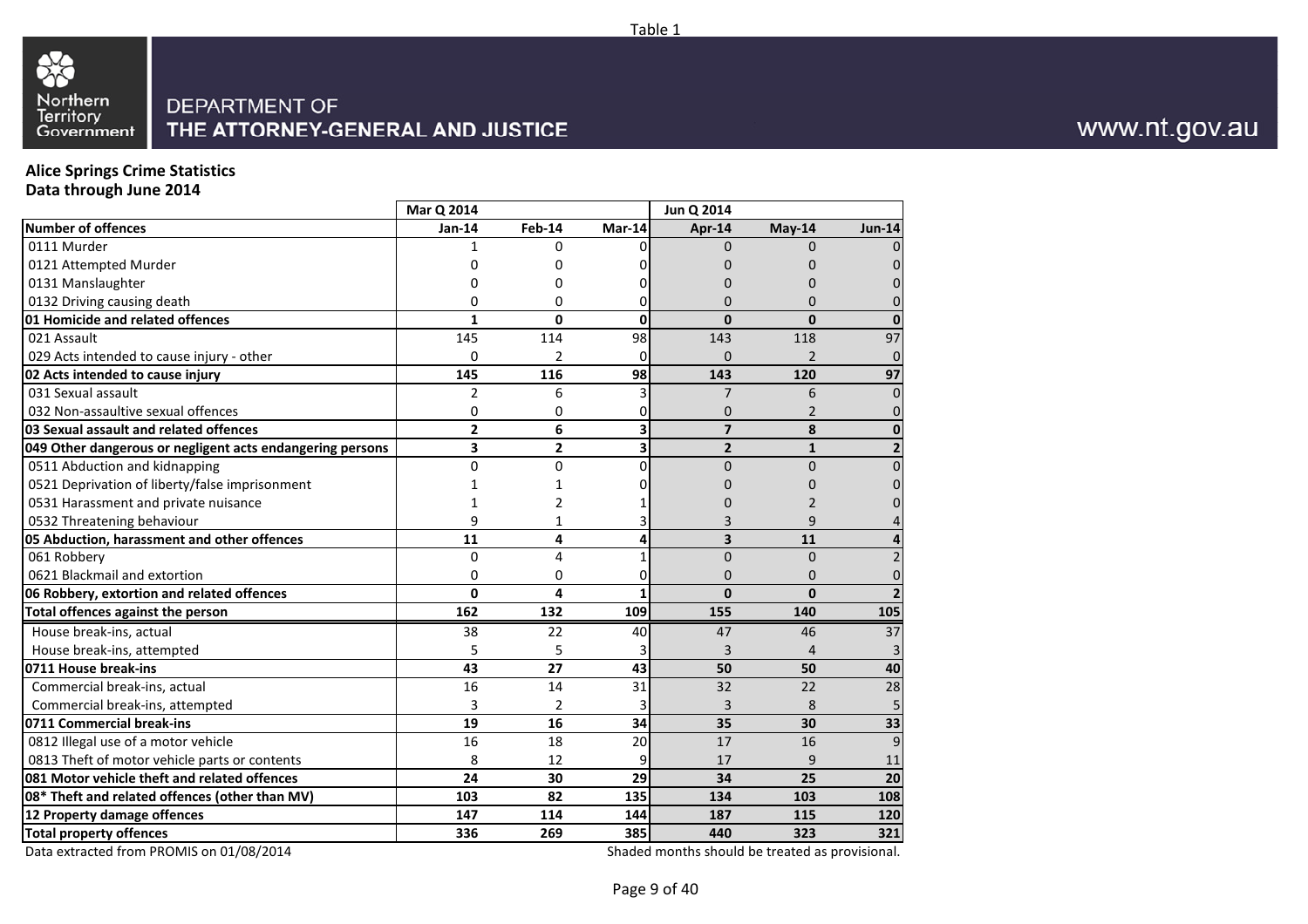

### **Katherine Crime Statistics**

**Data through June 2014**

| <b>Number of offences</b><br><b>Aug-13</b><br><b>Nov-13</b><br>$Jul-13$<br>$Sen-13$<br>Oct-13<br><b>Dec-13</b><br>0111 Murder<br>$\Omega$<br>$\Omega$<br>0121 Attempted Murder<br>0131 Manslaughter<br>0132 Driving causing death<br>01 Homicide and related offences<br>$\mathbf{0}$<br>$\Omega$<br>$\Omega$<br>$\Omega$<br>$\mathbf{0}$<br>$\mathbf{0}$<br>$\mathbf{0}$<br>$\mathbf{0}$<br>$\overline{2}$<br>166<br>183<br>204<br>160<br>148<br>69<br>59<br>021 Assault<br>60<br>75<br>30<br>029 Acts intended to cause injury - other<br>$\Omega$<br>$\Omega$<br>$\Omega$<br>57<br>167<br>$\frac{162}{162}$<br>69<br>183<br>204<br>149<br>60<br>75<br>59<br>30<br>031 Sexual assault<br>$\overline{2}$<br>₹<br>$\overline{2}$<br>032 Non-assaultive sexual offences<br>0<br>$\mathbf{2}$<br>03 Sexual assault and related offences<br>$\overline{\mathbf{3}}$<br>$\overline{2}$<br>6<br>$\mathbf{0}$<br>049 Other dangerous or negligent acts endangering persons<br>$\mathbf{1}$<br>1<br>$\mathbf{0}$<br>0511 Abduction and kidnapping<br>$\Omega$<br>∩<br>0521 Deprivation of liberty/false imprisonment<br>0531 Harassment and private nuisance<br>0532 Threatening behaviour<br>$\overline{\mathbf{3}}$<br>$\mathbf{1}$<br>4<br>061 Robbery<br>$\Omega$<br>$\Omega$<br>3<br>0621 Blackmail and extortion<br>$\Omega$<br>n<br>$\Omega$<br>06 Robbery, extortion and related offences<br>$\Omega$<br>$\mathbf{0}$<br>$\mathbf{0}$<br>$\mathbf{0}$<br>$\mathbf 0$<br>$\overline{\mathbf{3}}$<br>$\Omega$<br>$\mathbf{1}$<br>199<br>67<br>74<br>67<br>64<br>181<br>217<br>185<br>163<br>79<br>39<br>Total offences against the person<br>House break-ins, actual<br>15<br>13<br>15<br>19<br>20<br>7<br>1<br>1<br>House break-ins, attempted<br>$\mathbf{2}$<br>0711 House break-ins<br>20<br>16<br>16<br>22<br>25<br>8<br>$\mathbf{1}$<br>$\overline{\mathbf{z}}$<br>6 <sup>1</sup><br>$\overline{25}$<br>26<br>12<br>$\overline{12}$<br>11<br>15<br>8<br>$\overline{2}$<br>$\overline{7}$<br>Commercial break-ins, actual<br>Commercial break-ins, attempted<br>$\Omega$<br>18<br>29<br>31<br>18<br>$\overline{2}$<br>0711 Commercial break-ins<br>16<br>10<br>10<br>12<br>8<br>0812 Illegal use of a motor vehicle<br>10<br>13<br>5<br>$\overline{2}$<br>6<br>$\mathbf{a}$<br>$\overline{1}$<br>0813 Theft of motor vehicle parts or contents<br>10<br>14<br>9<br>14<br>20<br>15<br>16<br>19<br>5<br>11<br>16<br>6 <sup>1</sup><br>6<br>29<br>72<br>82<br>91<br>91<br>101<br>25<br>21<br>28<br>30<br>23<br>86<br>65<br>28<br>27<br>30<br>39<br>12 Property damage offences<br>68<br>76<br>97<br>31<br>40<br>246<br>78<br>190<br>212<br>258<br>218<br>79<br>62<br>91<br>92<br><b>Total property offences</b> |                                                |  | Jun Q 2012   Sep Q 2012   Dec Q 2012   Mar Q 2013   Jun Q 2013   Sep Q 2013 |  |  | Dec Q 2013 |             |
|------------------------------------------------------------------------------------------------------------------------------------------------------------------------------------------------------------------------------------------------------------------------------------------------------------------------------------------------------------------------------------------------------------------------------------------------------------------------------------------------------------------------------------------------------------------------------------------------------------------------------------------------------------------------------------------------------------------------------------------------------------------------------------------------------------------------------------------------------------------------------------------------------------------------------------------------------------------------------------------------------------------------------------------------------------------------------------------------------------------------------------------------------------------------------------------------------------------------------------------------------------------------------------------------------------------------------------------------------------------------------------------------------------------------------------------------------------------------------------------------------------------------------------------------------------------------------------------------------------------------------------------------------------------------------------------------------------------------------------------------------------------------------------------------------------------------------------------------------------------------------------------------------------------------------------------------------------------------------------------------------------------------------------------------------------------------------------------------------------------------------------------------------------------------------------------------------------------------------------------------------------------------------------------------------------------------------------------------------------------------------------------------------------------------------------------------------------------------------------------------------------------------------------------------------------------------------------------------------------------------------------------------------------------------------------------------------------------|------------------------------------------------|--|-----------------------------------------------------------------------------|--|--|------------|-------------|
|                                                                                                                                                                                                                                                                                                                                                                                                                                                                                                                                                                                                                                                                                                                                                                                                                                                                                                                                                                                                                                                                                                                                                                                                                                                                                                                                                                                                                                                                                                                                                                                                                                                                                                                                                                                                                                                                                                                                                                                                                                                                                                                                                                                                                                                                                                                                                                                                                                                                                                                                                                                                                                                                                                                  |                                                |  |                                                                             |  |  |            |             |
|                                                                                                                                                                                                                                                                                                                                                                                                                                                                                                                                                                                                                                                                                                                                                                                                                                                                                                                                                                                                                                                                                                                                                                                                                                                                                                                                                                                                                                                                                                                                                                                                                                                                                                                                                                                                                                                                                                                                                                                                                                                                                                                                                                                                                                                                                                                                                                                                                                                                                                                                                                                                                                                                                                                  |                                                |  |                                                                             |  |  |            |             |
|                                                                                                                                                                                                                                                                                                                                                                                                                                                                                                                                                                                                                                                                                                                                                                                                                                                                                                                                                                                                                                                                                                                                                                                                                                                                                                                                                                                                                                                                                                                                                                                                                                                                                                                                                                                                                                                                                                                                                                                                                                                                                                                                                                                                                                                                                                                                                                                                                                                                                                                                                                                                                                                                                                                  |                                                |  |                                                                             |  |  |            |             |
|                                                                                                                                                                                                                                                                                                                                                                                                                                                                                                                                                                                                                                                                                                                                                                                                                                                                                                                                                                                                                                                                                                                                                                                                                                                                                                                                                                                                                                                                                                                                                                                                                                                                                                                                                                                                                                                                                                                                                                                                                                                                                                                                                                                                                                                                                                                                                                                                                                                                                                                                                                                                                                                                                                                  |                                                |  |                                                                             |  |  |            |             |
|                                                                                                                                                                                                                                                                                                                                                                                                                                                                                                                                                                                                                                                                                                                                                                                                                                                                                                                                                                                                                                                                                                                                                                                                                                                                                                                                                                                                                                                                                                                                                                                                                                                                                                                                                                                                                                                                                                                                                                                                                                                                                                                                                                                                                                                                                                                                                                                                                                                                                                                                                                                                                                                                                                                  |                                                |  |                                                                             |  |  |            |             |
|                                                                                                                                                                                                                                                                                                                                                                                                                                                                                                                                                                                                                                                                                                                                                                                                                                                                                                                                                                                                                                                                                                                                                                                                                                                                                                                                                                                                                                                                                                                                                                                                                                                                                                                                                                                                                                                                                                                                                                                                                                                                                                                                                                                                                                                                                                                                                                                                                                                                                                                                                                                                                                                                                                                  |                                                |  |                                                                             |  |  |            |             |
|                                                                                                                                                                                                                                                                                                                                                                                                                                                                                                                                                                                                                                                                                                                                                                                                                                                                                                                                                                                                                                                                                                                                                                                                                                                                                                                                                                                                                                                                                                                                                                                                                                                                                                                                                                                                                                                                                                                                                                                                                                                                                                                                                                                                                                                                                                                                                                                                                                                                                                                                                                                                                                                                                                                  |                                                |  |                                                                             |  |  |            | 57          |
|                                                                                                                                                                                                                                                                                                                                                                                                                                                                                                                                                                                                                                                                                                                                                                                                                                                                                                                                                                                                                                                                                                                                                                                                                                                                                                                                                                                                                                                                                                                                                                                                                                                                                                                                                                                                                                                                                                                                                                                                                                                                                                                                                                                                                                                                                                                                                                                                                                                                                                                                                                                                                                                                                                                  |                                                |  |                                                                             |  |  |            | $\mathbf 0$ |
|                                                                                                                                                                                                                                                                                                                                                                                                                                                                                                                                                                                                                                                                                                                                                                                                                                                                                                                                                                                                                                                                                                                                                                                                                                                                                                                                                                                                                                                                                                                                                                                                                                                                                                                                                                                                                                                                                                                                                                                                                                                                                                                                                                                                                                                                                                                                                                                                                                                                                                                                                                                                                                                                                                                  | 02 Acts intended to cause injury               |  |                                                                             |  |  |            |             |
|                                                                                                                                                                                                                                                                                                                                                                                                                                                                                                                                                                                                                                                                                                                                                                                                                                                                                                                                                                                                                                                                                                                                                                                                                                                                                                                                                                                                                                                                                                                                                                                                                                                                                                                                                                                                                                                                                                                                                                                                                                                                                                                                                                                                                                                                                                                                                                                                                                                                                                                                                                                                                                                                                                                  |                                                |  |                                                                             |  |  |            |             |
|                                                                                                                                                                                                                                                                                                                                                                                                                                                                                                                                                                                                                                                                                                                                                                                                                                                                                                                                                                                                                                                                                                                                                                                                                                                                                                                                                                                                                                                                                                                                                                                                                                                                                                                                                                                                                                                                                                                                                                                                                                                                                                                                                                                                                                                                                                                                                                                                                                                                                                                                                                                                                                                                                                                  |                                                |  |                                                                             |  |  |            |             |
|                                                                                                                                                                                                                                                                                                                                                                                                                                                                                                                                                                                                                                                                                                                                                                                                                                                                                                                                                                                                                                                                                                                                                                                                                                                                                                                                                                                                                                                                                                                                                                                                                                                                                                                                                                                                                                                                                                                                                                                                                                                                                                                                                                                                                                                                                                                                                                                                                                                                                                                                                                                                                                                                                                                  |                                                |  |                                                                             |  |  |            |             |
|                                                                                                                                                                                                                                                                                                                                                                                                                                                                                                                                                                                                                                                                                                                                                                                                                                                                                                                                                                                                                                                                                                                                                                                                                                                                                                                                                                                                                                                                                                                                                                                                                                                                                                                                                                                                                                                                                                                                                                                                                                                                                                                                                                                                                                                                                                                                                                                                                                                                                                                                                                                                                                                                                                                  |                                                |  |                                                                             |  |  |            |             |
|                                                                                                                                                                                                                                                                                                                                                                                                                                                                                                                                                                                                                                                                                                                                                                                                                                                                                                                                                                                                                                                                                                                                                                                                                                                                                                                                                                                                                                                                                                                                                                                                                                                                                                                                                                                                                                                                                                                                                                                                                                                                                                                                                                                                                                                                                                                                                                                                                                                                                                                                                                                                                                                                                                                  |                                                |  |                                                                             |  |  |            | $\Omega$    |
|                                                                                                                                                                                                                                                                                                                                                                                                                                                                                                                                                                                                                                                                                                                                                                                                                                                                                                                                                                                                                                                                                                                                                                                                                                                                                                                                                                                                                                                                                                                                                                                                                                                                                                                                                                                                                                                                                                                                                                                                                                                                                                                                                                                                                                                                                                                                                                                                                                                                                                                                                                                                                                                                                                                  |                                                |  |                                                                             |  |  |            |             |
|                                                                                                                                                                                                                                                                                                                                                                                                                                                                                                                                                                                                                                                                                                                                                                                                                                                                                                                                                                                                                                                                                                                                                                                                                                                                                                                                                                                                                                                                                                                                                                                                                                                                                                                                                                                                                                                                                                                                                                                                                                                                                                                                                                                                                                                                                                                                                                                                                                                                                                                                                                                                                                                                                                                  |                                                |  |                                                                             |  |  |            |             |
|                                                                                                                                                                                                                                                                                                                                                                                                                                                                                                                                                                                                                                                                                                                                                                                                                                                                                                                                                                                                                                                                                                                                                                                                                                                                                                                                                                                                                                                                                                                                                                                                                                                                                                                                                                                                                                                                                                                                                                                                                                                                                                                                                                                                                                                                                                                                                                                                                                                                                                                                                                                                                                                                                                                  |                                                |  |                                                                             |  |  |            |             |
|                                                                                                                                                                                                                                                                                                                                                                                                                                                                                                                                                                                                                                                                                                                                                                                                                                                                                                                                                                                                                                                                                                                                                                                                                                                                                                                                                                                                                                                                                                                                                                                                                                                                                                                                                                                                                                                                                                                                                                                                                                                                                                                                                                                                                                                                                                                                                                                                                                                                                                                                                                                                                                                                                                                  | 05 Abduction, harassment and other offences    |  |                                                                             |  |  |            |             |
|                                                                                                                                                                                                                                                                                                                                                                                                                                                                                                                                                                                                                                                                                                                                                                                                                                                                                                                                                                                                                                                                                                                                                                                                                                                                                                                                                                                                                                                                                                                                                                                                                                                                                                                                                                                                                                                                                                                                                                                                                                                                                                                                                                                                                                                                                                                                                                                                                                                                                                                                                                                                                                                                                                                  |                                                |  |                                                                             |  |  |            |             |
|                                                                                                                                                                                                                                                                                                                                                                                                                                                                                                                                                                                                                                                                                                                                                                                                                                                                                                                                                                                                                                                                                                                                                                                                                                                                                                                                                                                                                                                                                                                                                                                                                                                                                                                                                                                                                                                                                                                                                                                                                                                                                                                                                                                                                                                                                                                                                                                                                                                                                                                                                                                                                                                                                                                  |                                                |  |                                                                             |  |  |            |             |
|                                                                                                                                                                                                                                                                                                                                                                                                                                                                                                                                                                                                                                                                                                                                                                                                                                                                                                                                                                                                                                                                                                                                                                                                                                                                                                                                                                                                                                                                                                                                                                                                                                                                                                                                                                                                                                                                                                                                                                                                                                                                                                                                                                                                                                                                                                                                                                                                                                                                                                                                                                                                                                                                                                                  |                                                |  |                                                                             |  |  |            |             |
|                                                                                                                                                                                                                                                                                                                                                                                                                                                                                                                                                                                                                                                                                                                                                                                                                                                                                                                                                                                                                                                                                                                                                                                                                                                                                                                                                                                                                                                                                                                                                                                                                                                                                                                                                                                                                                                                                                                                                                                                                                                                                                                                                                                                                                                                                                                                                                                                                                                                                                                                                                                                                                                                                                                  |                                                |  |                                                                             |  |  |            |             |
|                                                                                                                                                                                                                                                                                                                                                                                                                                                                                                                                                                                                                                                                                                                                                                                                                                                                                                                                                                                                                                                                                                                                                                                                                                                                                                                                                                                                                                                                                                                                                                                                                                                                                                                                                                                                                                                                                                                                                                                                                                                                                                                                                                                                                                                                                                                                                                                                                                                                                                                                                                                                                                                                                                                  |                                                |  |                                                                             |  |  |            |             |
|                                                                                                                                                                                                                                                                                                                                                                                                                                                                                                                                                                                                                                                                                                                                                                                                                                                                                                                                                                                                                                                                                                                                                                                                                                                                                                                                                                                                                                                                                                                                                                                                                                                                                                                                                                                                                                                                                                                                                                                                                                                                                                                                                                                                                                                                                                                                                                                                                                                                                                                                                                                                                                                                                                                  |                                                |  |                                                                             |  |  |            |             |
|                                                                                                                                                                                                                                                                                                                                                                                                                                                                                                                                                                                                                                                                                                                                                                                                                                                                                                                                                                                                                                                                                                                                                                                                                                                                                                                                                                                                                                                                                                                                                                                                                                                                                                                                                                                                                                                                                                                                                                                                                                                                                                                                                                                                                                                                                                                                                                                                                                                                                                                                                                                                                                                                                                                  |                                                |  |                                                                             |  |  |            |             |
|                                                                                                                                                                                                                                                                                                                                                                                                                                                                                                                                                                                                                                                                                                                                                                                                                                                                                                                                                                                                                                                                                                                                                                                                                                                                                                                                                                                                                                                                                                                                                                                                                                                                                                                                                                                                                                                                                                                                                                                                                                                                                                                                                                                                                                                                                                                                                                                                                                                                                                                                                                                                                                                                                                                  |                                                |  |                                                                             |  |  |            | 10          |
|                                                                                                                                                                                                                                                                                                                                                                                                                                                                                                                                                                                                                                                                                                                                                                                                                                                                                                                                                                                                                                                                                                                                                                                                                                                                                                                                                                                                                                                                                                                                                                                                                                                                                                                                                                                                                                                                                                                                                                                                                                                                                                                                                                                                                                                                                                                                                                                                                                                                                                                                                                                                                                                                                                                  |                                                |  |                                                                             |  |  |            |             |
|                                                                                                                                                                                                                                                                                                                                                                                                                                                                                                                                                                                                                                                                                                                                                                                                                                                                                                                                                                                                                                                                                                                                                                                                                                                                                                                                                                                                                                                                                                                                                                                                                                                                                                                                                                                                                                                                                                                                                                                                                                                                                                                                                                                                                                                                                                                                                                                                                                                                                                                                                                                                                                                                                                                  |                                                |  |                                                                             |  |  |            | 11          |
|                                                                                                                                                                                                                                                                                                                                                                                                                                                                                                                                                                                                                                                                                                                                                                                                                                                                                                                                                                                                                                                                                                                                                                                                                                                                                                                                                                                                                                                                                                                                                                                                                                                                                                                                                                                                                                                                                                                                                                                                                                                                                                                                                                                                                                                                                                                                                                                                                                                                                                                                                                                                                                                                                                                  |                                                |  |                                                                             |  |  |            |             |
|                                                                                                                                                                                                                                                                                                                                                                                                                                                                                                                                                                                                                                                                                                                                                                                                                                                                                                                                                                                                                                                                                                                                                                                                                                                                                                                                                                                                                                                                                                                                                                                                                                                                                                                                                                                                                                                                                                                                                                                                                                                                                                                                                                                                                                                                                                                                                                                                                                                                                                                                                                                                                                                                                                                  |                                                |  |                                                                             |  |  |            |             |
|                                                                                                                                                                                                                                                                                                                                                                                                                                                                                                                                                                                                                                                                                                                                                                                                                                                                                                                                                                                                                                                                                                                                                                                                                                                                                                                                                                                                                                                                                                                                                                                                                                                                                                                                                                                                                                                                                                                                                                                                                                                                                                                                                                                                                                                                                                                                                                                                                                                                                                                                                                                                                                                                                                                  | 081 Motor vehicle theft and related offences   |  |                                                                             |  |  |            |             |
|                                                                                                                                                                                                                                                                                                                                                                                                                                                                                                                                                                                                                                                                                                                                                                                                                                                                                                                                                                                                                                                                                                                                                                                                                                                                                                                                                                                                                                                                                                                                                                                                                                                                                                                                                                                                                                                                                                                                                                                                                                                                                                                                                                                                                                                                                                                                                                                                                                                                                                                                                                                                                                                                                                                  | 08* Theft and related offences (other than MV) |  |                                                                             |  |  |            |             |
|                                                                                                                                                                                                                                                                                                                                                                                                                                                                                                                                                                                                                                                                                                                                                                                                                                                                                                                                                                                                                                                                                                                                                                                                                                                                                                                                                                                                                                                                                                                                                                                                                                                                                                                                                                                                                                                                                                                                                                                                                                                                                                                                                                                                                                                                                                                                                                                                                                                                                                                                                                                                                                                                                                                  |                                                |  |                                                                             |  |  |            |             |
|                                                                                                                                                                                                                                                                                                                                                                                                                                                                                                                                                                                                                                                                                                                                                                                                                                                                                                                                                                                                                                                                                                                                                                                                                                                                                                                                                                                                                                                                                                                                                                                                                                                                                                                                                                                                                                                                                                                                                                                                                                                                                                                                                                                                                                                                                                                                                                                                                                                                                                                                                                                                                                                                                                                  |                                                |  |                                                                             |  |  |            | 85          |

Table 1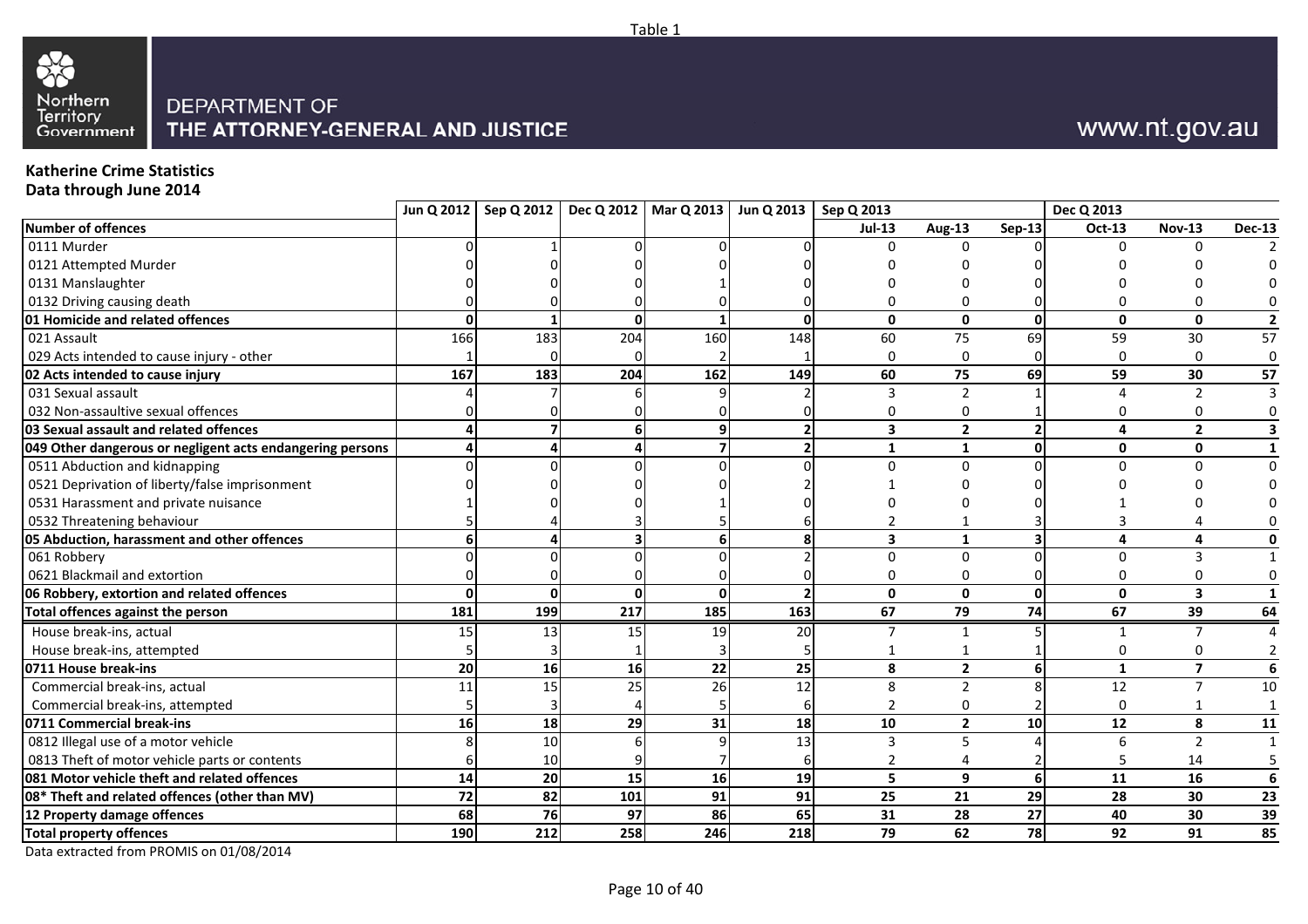

### **Katherine Crime Statistics**

**Data through June 2014**

|                                                           | Mar Q 2014              |                |                | Jun Q 2014              |                |               |
|-----------------------------------------------------------|-------------------------|----------------|----------------|-------------------------|----------------|---------------|
| <b>Number of offences</b>                                 | Jan-14                  | <b>Feb-14</b>  | Mar-14         | Apr-14                  | $May-14$       | <b>Jun-14</b> |
| 0111 Murder                                               | $\Omega$                | 0              | U              | 1                       | $\Omega$       |               |
| 0121 Attempted Murder                                     |                         | 0              |                | O                       | 0              |               |
| 0131 Manslaughter                                         |                         | 0              |                |                         | <sup>0</sup>   |               |
| 0132 Driving causing death                                | 0                       | 0              |                | $\Omega$                | $\Omega$       |               |
| 01 Homicide and related offences                          | $\Omega$                | $\mathbf{0}$   | $\Omega$       | $\mathbf{1}$            | $\Omega$       |               |
| 021 Assault                                               | 51                      | 32             | 51             | 61                      | 45             | 37            |
| 029 Acts intended to cause injury - other                 | $\Omega$                | 0              | 0              | $\Omega$                | $\Omega$       | 0             |
| 02 Acts intended to cause injury                          | 51                      | 32             | 51             | 61                      | 45             | 37            |
| 031 Sexual assault                                        | $\mathbf{1}$            | $\mathbf{1}$   |                | 3                       | $\Omega$       |               |
| 032 Non-assaultive sexual offences                        | $\mathbf 0$             | 0              |                | $\mathbf{0}$            | $\Omega$       | 0             |
| 03 Sexual assault and related offences                    | $\mathbf{1}$            | $\mathbf{1}$   | $\overline{2}$ | $\overline{\mathbf{3}}$ | $\Omega$       |               |
| 049 Other dangerous or negligent acts endangering persons | 4                       | $\mathbf{1}$   | $\mathbf{1}$   | 0                       | $\mathbf{1}$   | 0             |
| 0511 Abduction and kidnapping                             | $\mathbf{0}$            | $\Omega$       | $\Omega$       | $\Omega$                | $\Omega$       |               |
| 0521 Deprivation of liberty/false imprisonment            |                         | 0              |                |                         | n              |               |
| 0531 Harassment and private nuisance                      |                         | 0              |                |                         | Ω              |               |
| 0532 Threatening behaviour                                | 2                       | 2              |                |                         |                |               |
| 05 Abduction, harassment and other offences               | 3                       | $\overline{2}$ | 1              | $\mathbf{1}$            | $\overline{2}$ |               |
| 061 Robbery                                               | $\mathbf{1}$            | $\Omega$       | $\Omega$       | $\mathbf{1}$            | $\mathbf{1}$   |               |
| 0621 Blackmail and extortion                              | 0                       | 0              | 0              | $\mathbf{0}$            | $\Omega$       |               |
| 06 Robbery, extortion and related offences                | $\mathbf{1}$            | 0              | $\Omega$       | $\mathbf{1}$            | $\mathbf{1}$   |               |
| Total offences against the person                         | 60                      | 36             | 55             | 67                      | 49             | 43            |
| House break-ins, actual                                   | 4                       | 8              | 4              | 5                       | 8              |               |
| House break-ins, attempted                                | 0                       | 0              | 2              | $\mathbf{0}$            | $\Omega$       |               |
| 0711 House break-ins                                      | 4                       | 8              | 6              | 5                       | 8              |               |
| Commercial break-ins, actual                              | 15                      | $\overline{7}$ | 15             | 15                      | $\overline{3}$ | 6             |
| Commercial break-ins, attempted                           | 3                       | 3              | 1              | $\mathbf{1}$            | $\mathbf{1}$   |               |
| 0711 Commercial break-ins                                 | 18                      | 10             | 16             | 16                      | 4              |               |
| 0812 Illegal use of a motor vehicle                       | $\overline{2}$          | $\overline{2}$ |                | 3                       | 5              | 5             |
| 0813 Theft of motor vehicle parts or contents             | $\mathbf 0$             | 3              |                |                         | 4              |               |
| 081 Motor vehicle theft and related offences              | $\overline{\mathbf{2}}$ | 5              | 6              | 6                       | 9              | 9             |
| 08* Theft and related offences (other than MV)            | 27                      | 30             | 34             | 44                      | 27             | 27            |
| 12 Property damage offences                               | 29                      | 33             | 39             | 31                      | 21             | 28            |
| <b>Total property offences</b>                            | 80                      | 86             | 101            | 102                     | 69             | 72            |

Data extracted from PROMIS on 01/08/2014

Shaded months should be treated as provisional.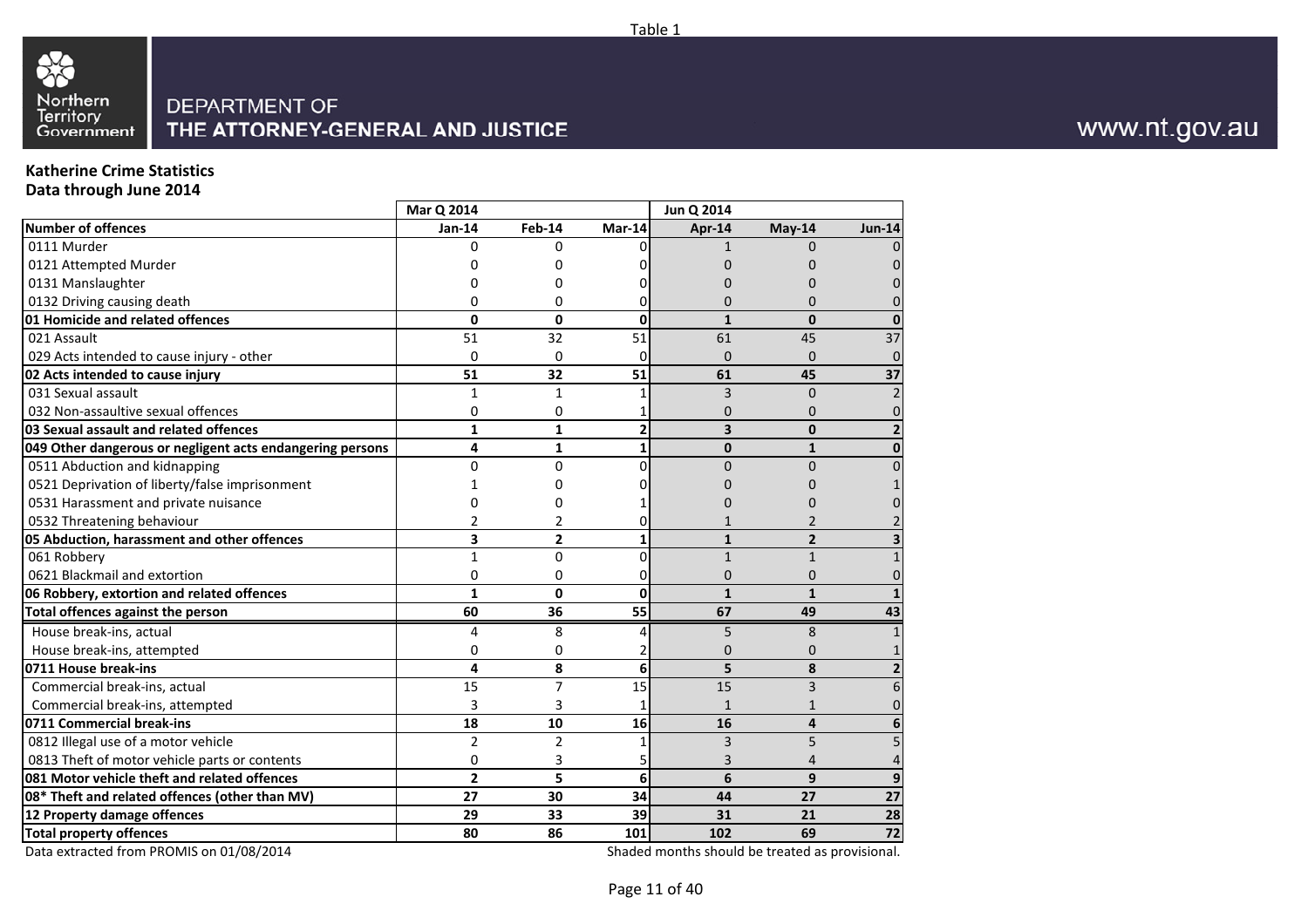

# www.nt.gov.au

### **Tennant Creek Crime Statistics**

**Data through June 2014**

| $Jul-13$<br><b>Sep-13</b><br><b>Nov-13</b><br><b>Aug-13</b><br>Oct-13<br>U<br>O<br>$\mathbf{0}$<br>$\Omega$<br>$\Omega$<br>$\mathbf{0}$<br>$\Omega$<br>$\mathbf{0}$<br>$\mathbf{0}$<br>$\Omega$<br>$\Omega$<br>1<br>108<br>85<br>125<br>199<br>181<br>57<br>58<br>39<br>65<br>46<br>$\Omega$<br>$\Omega$<br>$\Omega$<br>U<br>108<br>125<br>57<br>58<br>39<br>65<br>85<br>199<br>181<br>46<br>$\Omega$<br>$\Omega$<br>$\Omega$<br>$\Omega$<br>$\mathbf{0}$<br>6<br>$\mathbf{0}$<br>$\mathbf{0}$<br>1<br>O<br>$\mathbf{1}$<br>$\mathbf{0}$<br>0<br>1<br>U<br>$\Omega$<br>$\Omega$<br>U<br>U<br>$\mathbf{0}$<br>$\mathbf{1}$<br>O<br>$\mathbf{0}$<br>$\mathbf{1}$<br>$\mathbf 0$<br>$\Omega$<br>$\Omega$<br>$\Omega$<br>$\Omega$<br>$\mathbf{0}$<br>$\Omega$<br>$\Omega$<br>$\mathbf{0}$<br>$\Omega$<br>$\mathbf{0}$<br>$\mathbf{0}$<br>O<br>$\mathbf{0}$<br>$\mathbf{0}$<br>65<br>113<br>94<br>136<br>210<br>189<br>58<br>61<br>44<br>48<br>House break-ins, actual<br>18<br>$\overline{2}$<br>2<br>$\Omega$<br>5<br>House break-ins, attempted<br>0<br>0<br>$\overline{2}$<br>10<br>18<br>5<br>$\overline{2}$<br>$\mathbf 0$<br>q<br>U<br>20<br>14<br>15<br>30<br>Commercial break-ins, actual<br>14<br>$\overline{2}$<br>8<br>$\mathbf{1}$<br>Commercial break-ins, attempted<br>0<br>n<br>0<br>0<br>0<br>33<br>$\overline{2}$<br>14<br>16<br>20<br>15<br>8<br>3<br>1<br>$\Omega$<br>$\mathbf{1}$<br>$\mathbf 0$<br>$\mathbf{1}$<br>0<br>$\overline{\mathbf{3}}$<br>10<br>$\mathbf{0}$<br>9<br>8<br>$\overline{2}$<br>$\overline{2}$<br>$\mathbf{1}$<br>9<br>21<br>28<br>29<br>38<br>62<br>10<br>19<br>9<br>10<br>39<br>53<br>62<br>40<br>85<br>27<br>23<br>12<br>10<br>$\overline{\mathbf{z}}$<br>$\overline{27}$<br>86<br>111<br>206<br>131<br>109<br>61<br>26<br>35<br>21 |                                                           | Jun Q 2012   Sep Q 2012   Dec Q 2012   Mar Q 2013   Jun Q 2013   Sep Q 2013 |  |  |  | Dec Q 2013 |                |
|------------------------------------------------------------------------------------------------------------------------------------------------------------------------------------------------------------------------------------------------------------------------------------------------------------------------------------------------------------------------------------------------------------------------------------------------------------------------------------------------------------------------------------------------------------------------------------------------------------------------------------------------------------------------------------------------------------------------------------------------------------------------------------------------------------------------------------------------------------------------------------------------------------------------------------------------------------------------------------------------------------------------------------------------------------------------------------------------------------------------------------------------------------------------------------------------------------------------------------------------------------------------------------------------------------------------------------------------------------------------------------------------------------------------------------------------------------------------------------------------------------------------------------------------------------------------------------------------------------------------------------------------------------------------------------------------------------------------------------------------------------------------------|-----------------------------------------------------------|-----------------------------------------------------------------------------|--|--|--|------------|----------------|
|                                                                                                                                                                                                                                                                                                                                                                                                                                                                                                                                                                                                                                                                                                                                                                                                                                                                                                                                                                                                                                                                                                                                                                                                                                                                                                                                                                                                                                                                                                                                                                                                                                                                                                                                                                              | Number of offences                                        |                                                                             |  |  |  |            | <b>Dec-13</b>  |
|                                                                                                                                                                                                                                                                                                                                                                                                                                                                                                                                                                                                                                                                                                                                                                                                                                                                                                                                                                                                                                                                                                                                                                                                                                                                                                                                                                                                                                                                                                                                                                                                                                                                                                                                                                              | 0111 Murder                                               |                                                                             |  |  |  |            |                |
|                                                                                                                                                                                                                                                                                                                                                                                                                                                                                                                                                                                                                                                                                                                                                                                                                                                                                                                                                                                                                                                                                                                                                                                                                                                                                                                                                                                                                                                                                                                                                                                                                                                                                                                                                                              | 0121 Attempted Murder                                     |                                                                             |  |  |  |            |                |
|                                                                                                                                                                                                                                                                                                                                                                                                                                                                                                                                                                                                                                                                                                                                                                                                                                                                                                                                                                                                                                                                                                                                                                                                                                                                                                                                                                                                                                                                                                                                                                                                                                                                                                                                                                              | 0131 Manslaughter                                         |                                                                             |  |  |  |            |                |
|                                                                                                                                                                                                                                                                                                                                                                                                                                                                                                                                                                                                                                                                                                                                                                                                                                                                                                                                                                                                                                                                                                                                                                                                                                                                                                                                                                                                                                                                                                                                                                                                                                                                                                                                                                              | 0132 Driving causing death                                |                                                                             |  |  |  |            |                |
|                                                                                                                                                                                                                                                                                                                                                                                                                                                                                                                                                                                                                                                                                                                                                                                                                                                                                                                                                                                                                                                                                                                                                                                                                                                                                                                                                                                                                                                                                                                                                                                                                                                                                                                                                                              | 01 Homicide and related offences                          |                                                                             |  |  |  |            | O              |
|                                                                                                                                                                                                                                                                                                                                                                                                                                                                                                                                                                                                                                                                                                                                                                                                                                                                                                                                                                                                                                                                                                                                                                                                                                                                                                                                                                                                                                                                                                                                                                                                                                                                                                                                                                              | 021 Assault                                               |                                                                             |  |  |  |            | 56             |
|                                                                                                                                                                                                                                                                                                                                                                                                                                                                                                                                                                                                                                                                                                                                                                                                                                                                                                                                                                                                                                                                                                                                                                                                                                                                                                                                                                                                                                                                                                                                                                                                                                                                                                                                                                              | 029 Acts intended to cause injury - other                 |                                                                             |  |  |  |            | $\Omega$       |
|                                                                                                                                                                                                                                                                                                                                                                                                                                                                                                                                                                                                                                                                                                                                                                                                                                                                                                                                                                                                                                                                                                                                                                                                                                                                                                                                                                                                                                                                                                                                                                                                                                                                                                                                                                              | 02 Acts intended to cause injury                          |                                                                             |  |  |  |            | 56             |
|                                                                                                                                                                                                                                                                                                                                                                                                                                                                                                                                                                                                                                                                                                                                                                                                                                                                                                                                                                                                                                                                                                                                                                                                                                                                                                                                                                                                                                                                                                                                                                                                                                                                                                                                                                              | 031 Sexual assault                                        |                                                                             |  |  |  |            | $\Omega$       |
|                                                                                                                                                                                                                                                                                                                                                                                                                                                                                                                                                                                                                                                                                                                                                                                                                                                                                                                                                                                                                                                                                                                                                                                                                                                                                                                                                                                                                                                                                                                                                                                                                                                                                                                                                                              | 032 Non-assaultive sexual offences                        |                                                                             |  |  |  |            |                |
|                                                                                                                                                                                                                                                                                                                                                                                                                                                                                                                                                                                                                                                                                                                                                                                                                                                                                                                                                                                                                                                                                                                                                                                                                                                                                                                                                                                                                                                                                                                                                                                                                                                                                                                                                                              | 03 Sexual assault and related offences                    |                                                                             |  |  |  |            |                |
|                                                                                                                                                                                                                                                                                                                                                                                                                                                                                                                                                                                                                                                                                                                                                                                                                                                                                                                                                                                                                                                                                                                                                                                                                                                                                                                                                                                                                                                                                                                                                                                                                                                                                                                                                                              | 049 Other dangerous or negligent acts endangering persons |                                                                             |  |  |  |            | 0              |
|                                                                                                                                                                                                                                                                                                                                                                                                                                                                                                                                                                                                                                                                                                                                                                                                                                                                                                                                                                                                                                                                                                                                                                                                                                                                                                                                                                                                                                                                                                                                                                                                                                                                                                                                                                              | 0511 Abduction and kidnapping                             |                                                                             |  |  |  |            |                |
|                                                                                                                                                                                                                                                                                                                                                                                                                                                                                                                                                                                                                                                                                                                                                                                                                                                                                                                                                                                                                                                                                                                                                                                                                                                                                                                                                                                                                                                                                                                                                                                                                                                                                                                                                                              | 0521 Deprivation of liberty/false imprisonment            |                                                                             |  |  |  |            |                |
|                                                                                                                                                                                                                                                                                                                                                                                                                                                                                                                                                                                                                                                                                                                                                                                                                                                                                                                                                                                                                                                                                                                                                                                                                                                                                                                                                                                                                                                                                                                                                                                                                                                                                                                                                                              | 0531 Harassment and private nuisance                      |                                                                             |  |  |  |            |                |
|                                                                                                                                                                                                                                                                                                                                                                                                                                                                                                                                                                                                                                                                                                                                                                                                                                                                                                                                                                                                                                                                                                                                                                                                                                                                                                                                                                                                                                                                                                                                                                                                                                                                                                                                                                              | 0532 Threatening behaviour                                |                                                                             |  |  |  |            |                |
|                                                                                                                                                                                                                                                                                                                                                                                                                                                                                                                                                                                                                                                                                                                                                                                                                                                                                                                                                                                                                                                                                                                                                                                                                                                                                                                                                                                                                                                                                                                                                                                                                                                                                                                                                                              | 05 Abduction, harassment and other offences               |                                                                             |  |  |  |            |                |
|                                                                                                                                                                                                                                                                                                                                                                                                                                                                                                                                                                                                                                                                                                                                                                                                                                                                                                                                                                                                                                                                                                                                                                                                                                                                                                                                                                                                                                                                                                                                                                                                                                                                                                                                                                              | 061 Robbery                                               |                                                                             |  |  |  |            |                |
|                                                                                                                                                                                                                                                                                                                                                                                                                                                                                                                                                                                                                                                                                                                                                                                                                                                                                                                                                                                                                                                                                                                                                                                                                                                                                                                                                                                                                                                                                                                                                                                                                                                                                                                                                                              | 0621 Blackmail and extortion                              |                                                                             |  |  |  |            |                |
|                                                                                                                                                                                                                                                                                                                                                                                                                                                                                                                                                                                                                                                                                                                                                                                                                                                                                                                                                                                                                                                                                                                                                                                                                                                                                                                                                                                                                                                                                                                                                                                                                                                                                                                                                                              | 06 Robbery, extortion and related offences                |                                                                             |  |  |  |            | $\mathbf{0}$   |
|                                                                                                                                                                                                                                                                                                                                                                                                                                                                                                                                                                                                                                                                                                                                                                                                                                                                                                                                                                                                                                                                                                                                                                                                                                                                                                                                                                                                                                                                                                                                                                                                                                                                                                                                                                              | Total offences against the person                         |                                                                             |  |  |  |            | 56             |
|                                                                                                                                                                                                                                                                                                                                                                                                                                                                                                                                                                                                                                                                                                                                                                                                                                                                                                                                                                                                                                                                                                                                                                                                                                                                                                                                                                                                                                                                                                                                                                                                                                                                                                                                                                              |                                                           |                                                                             |  |  |  |            |                |
|                                                                                                                                                                                                                                                                                                                                                                                                                                                                                                                                                                                                                                                                                                                                                                                                                                                                                                                                                                                                                                                                                                                                                                                                                                                                                                                                                                                                                                                                                                                                                                                                                                                                                                                                                                              |                                                           |                                                                             |  |  |  |            |                |
|                                                                                                                                                                                                                                                                                                                                                                                                                                                                                                                                                                                                                                                                                                                                                                                                                                                                                                                                                                                                                                                                                                                                                                                                                                                                                                                                                                                                                                                                                                                                                                                                                                                                                                                                                                              | 0711 House break-ins                                      |                                                                             |  |  |  |            |                |
|                                                                                                                                                                                                                                                                                                                                                                                                                                                                                                                                                                                                                                                                                                                                                                                                                                                                                                                                                                                                                                                                                                                                                                                                                                                                                                                                                                                                                                                                                                                                                                                                                                                                                                                                                                              |                                                           |                                                                             |  |  |  |            |                |
|                                                                                                                                                                                                                                                                                                                                                                                                                                                                                                                                                                                                                                                                                                                                                                                                                                                                                                                                                                                                                                                                                                                                                                                                                                                                                                                                                                                                                                                                                                                                                                                                                                                                                                                                                                              |                                                           |                                                                             |  |  |  |            |                |
|                                                                                                                                                                                                                                                                                                                                                                                                                                                                                                                                                                                                                                                                                                                                                                                                                                                                                                                                                                                                                                                                                                                                                                                                                                                                                                                                                                                                                                                                                                                                                                                                                                                                                                                                                                              | 0711 Commercial break-ins                                 |                                                                             |  |  |  |            | $\overline{2}$ |
|                                                                                                                                                                                                                                                                                                                                                                                                                                                                                                                                                                                                                                                                                                                                                                                                                                                                                                                                                                                                                                                                                                                                                                                                                                                                                                                                                                                                                                                                                                                                                                                                                                                                                                                                                                              | 0812 Illegal use of a motor vehicle                       |                                                                             |  |  |  |            | $\Omega$       |
|                                                                                                                                                                                                                                                                                                                                                                                                                                                                                                                                                                                                                                                                                                                                                                                                                                                                                                                                                                                                                                                                                                                                                                                                                                                                                                                                                                                                                                                                                                                                                                                                                                                                                                                                                                              | 0813 Theft of motor vehicle parts or contents             |                                                                             |  |  |  |            | $\Omega$       |
|                                                                                                                                                                                                                                                                                                                                                                                                                                                                                                                                                                                                                                                                                                                                                                                                                                                                                                                                                                                                                                                                                                                                                                                                                                                                                                                                                                                                                                                                                                                                                                                                                                                                                                                                                                              | 081 Motor vehicle theft and related offences              |                                                                             |  |  |  |            |                |
|                                                                                                                                                                                                                                                                                                                                                                                                                                                                                                                                                                                                                                                                                                                                                                                                                                                                                                                                                                                                                                                                                                                                                                                                                                                                                                                                                                                                                                                                                                                                                                                                                                                                                                                                                                              | 08* Theft and related offences (other than MV)            |                                                                             |  |  |  |            | 9              |
|                                                                                                                                                                                                                                                                                                                                                                                                                                                                                                                                                                                                                                                                                                                                                                                                                                                                                                                                                                                                                                                                                                                                                                                                                                                                                                                                                                                                                                                                                                                                                                                                                                                                                                                                                                              | 12 Property damage offences                               |                                                                             |  |  |  |            | 6              |
|                                                                                                                                                                                                                                                                                                                                                                                                                                                                                                                                                                                                                                                                                                                                                                                                                                                                                                                                                                                                                                                                                                                                                                                                                                                                                                                                                                                                                                                                                                                                                                                                                                                                                                                                                                              | <b>Total property offences</b>                            |                                                                             |  |  |  |            | 18             |

Table 1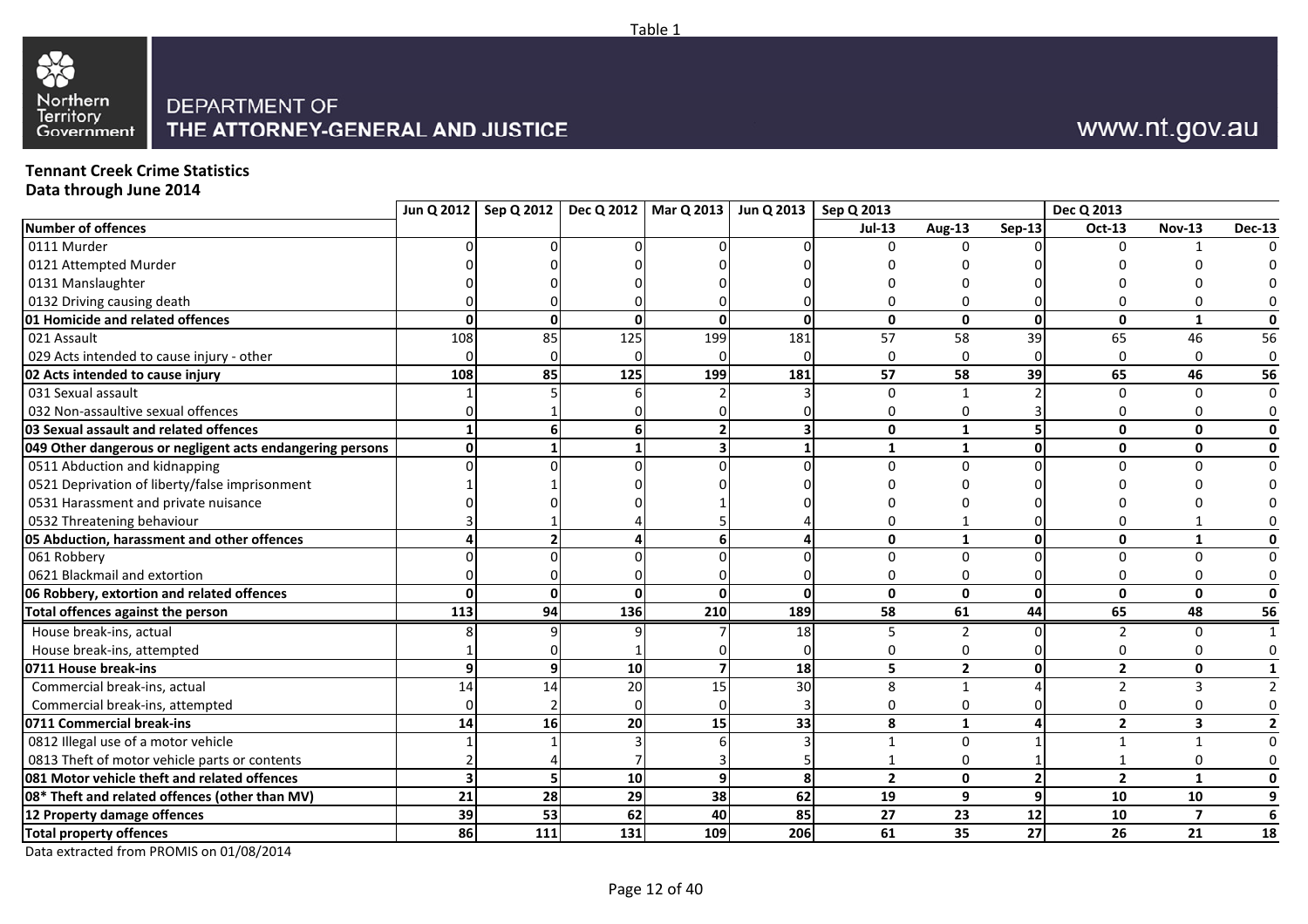

### **Tennant Creek Crime Statistics**

**Data through June 2014**

|                                                           | Mar Q 2014   |              |                | Jun Q 2014     |                |                         |
|-----------------------------------------------------------|--------------|--------------|----------------|----------------|----------------|-------------------------|
| <b>Number of offences</b>                                 | Jan-14       | Feb-14       | $Mar-14$       | Apr-14         | May-14         | <b>Jun-14</b>           |
| 0111 Murder                                               | $\Omega$     | $\Omega$     | n              | $\Omega$       | 0              |                         |
| 0121 Attempted Murder                                     |              | 0            |                |                |                |                         |
| 0131 Manslaughter                                         |              | $\Omega$     |                |                |                |                         |
| 0132 Driving causing death                                |              | 0            | 0              | 0              | 0              |                         |
| 01 Homicide and related offences                          | $\Omega$     | $\Omega$     | $\Omega$       | $\mathbf{0}$   | $\mathbf{0}$   |                         |
| 021 Assault                                               | 51           | 28           | 44             | 22             | 32             | 22                      |
| 029 Acts intended to cause injury - other                 | $\mathbf 0$  | $\mathbf 0$  | 0              | $\Omega$       | 0              | 0                       |
| 02 Acts intended to cause injury                          | 51           | 28           | 44             | 22             | 32             | 22                      |
| 031 Sexual assault                                        | 0            | $\Omega$     | $\Omega$       | $\overline{0}$ | $\Omega$       | 0                       |
| 032 Non-assaultive sexual offences                        | 0            | 0            | 0              | $\mathbf{0}$   | 0              | 0                       |
| 03 Sexual assault and related offences                    | 0            | 0            | 0              | $\mathbf{0}$   | $\mathbf{0}$   | $\Omega$                |
| 049 Other dangerous or negligent acts endangering persons | 0            | 0            | 1              | $\mathbf{1}$   | $\mathbf{0}$   |                         |
| 0511 Abduction and kidnapping                             | $\Omega$     | 0            | $\Omega$       | $\Omega$       | 0              |                         |
| 0521 Deprivation of liberty/false imprisonment            |              | 0            |                |                |                |                         |
| 0531 Harassment and private nuisance                      |              | 0            |                |                | O              |                         |
| 0532 Threatening behaviour                                | 0            | 0            |                | 0              | 1              |                         |
| 05 Abduction, harassment and other offences               | $\mathbf{0}$ | 0            | $\overline{2}$ | $\mathbf{0}$   | $\mathbf{1}$   |                         |
| 061 Robbery                                               | $\Omega$     | $\Omega$     | $\Omega$       | $\Omega$       | $\Omega$       | 0                       |
| 0621 Blackmail and extortion                              | 0            | 0            | 0              | $\mathbf{0}$   | 0              | 0                       |
| 06 Robbery, extortion and related offences                | $\mathbf 0$  | 0            | $\Omega$       | $\mathbf{0}$   | $\mathbf{0}$   | ŋ                       |
| Total offences against the person                         | 51           | 28           | 47             | 23             | 33             | 23                      |
| House break-ins, actual                                   | $\mathbf{1}$ | 0            |                | $\overline{2}$ | $\Omega$       |                         |
| House break-ins, attempted                                | 2            | 0            |                | 0              | $\Omega$       |                         |
| 0711 House break-ins                                      | 3            | 0            | 2              | $\overline{2}$ | $\mathbf{0}$   | 3                       |
| Commercial break-ins, actual                              | 9            | 3            | 6              | 6              | 11             |                         |
| Commercial break-ins, attempted                           | $\mathbf{1}$ | $\mathbf{1}$ | 0              | $\mathbf{1}$   | $\Omega$       |                         |
| 0711 Commercial break-ins                                 | 10           | 4            | 6              | $\overline{7}$ | 11             |                         |
| 0812 Illegal use of a motor vehicle                       | $\mathbf 0$  | $\Omega$     |                | $\overline{0}$ | $\overline{0}$ |                         |
| 0813 Theft of motor vehicle parts or contents             | 0            | 0            |                |                | $\overline{2}$ |                         |
| 081 Motor vehicle theft and related offences              | $\mathbf{0}$ | 0            | $\overline{2}$ | $\mathbf{1}$   | $\overline{2}$ | $\mathbf{1}$            |
| 08* Theft and related offences (other than MV)            | 18           | 6            | 13             | 5              | 15             | $\overline{\mathbf{z}}$ |
| 12 Property damage offences                               | 17           | 19           | 11             | 9              | 8              | 12                      |
| <b>Total property offences</b>                            | 48           | 29           | 34             | 24             | 36             | 27                      |

Data extracted from PROMIS on 01/08/2014

Shaded months should be treated as provisional.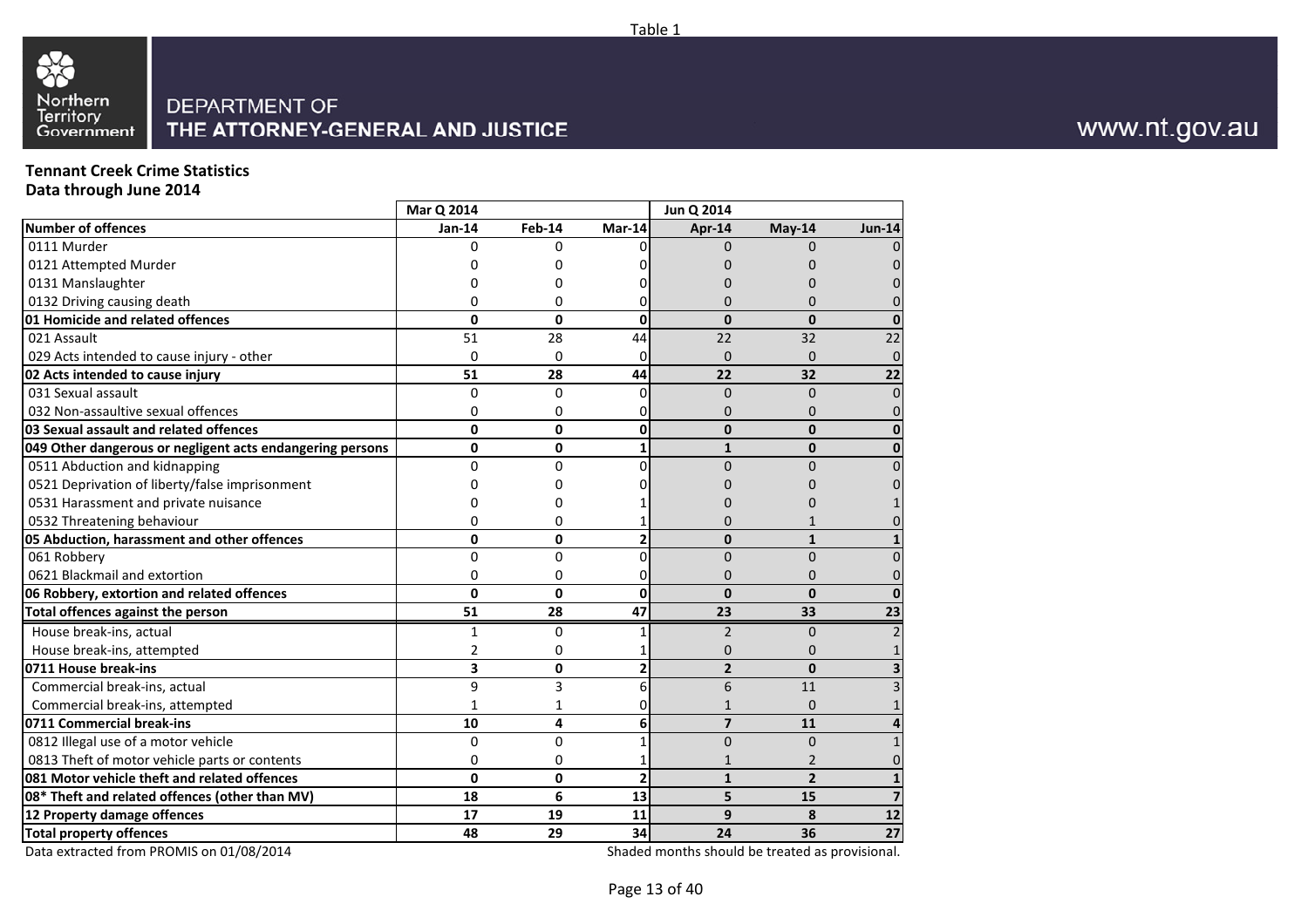

# **Nhulunbuy Crime Statistics Data through June 2014**

|                                                           |                |                 |                | Jun Q 2012   Sep Q 2012   Dec Q 2012   Mar Q 2013   Jun Q 2013   Sep Q 2013 |             |                         |                         |                | Dec Q 2013              |                |                |
|-----------------------------------------------------------|----------------|-----------------|----------------|-----------------------------------------------------------------------------|-------------|-------------------------|-------------------------|----------------|-------------------------|----------------|----------------|
| Number of offences                                        |                |                 |                |                                                                             |             | $Jul-13$                | <b>Aug-13</b>           | $Sep-13$       | Oct-13                  | <b>Nov-13</b>  | <b>Dec-13</b>  |
| 0111 Murder                                               |                |                 |                |                                                                             |             |                         |                         |                |                         |                |                |
| 0121 Attempted Murder                                     |                |                 |                |                                                                             |             |                         |                         |                |                         |                |                |
| 0131 Manslaughter                                         |                |                 |                |                                                                             |             |                         |                         |                |                         |                |                |
| 0132 Driving causing death                                |                |                 |                |                                                                             |             |                         |                         |                |                         |                |                |
| 01 Homicide and related offences                          | ŋ              | $\Omega$        | $\mathbf 0$    | $\mathbf 0$                                                                 | $\mathbf 0$ | $\mathbf 0$             | $\mathbf{0}$            | $\mathbf{0}$   | $\mathbf{0}$            | $\mathbf{0}$   | 0              |
| 021 Assault                                               | 28             | 14              | 21             | 25                                                                          | 25          | $\mathsf{\overline{8}}$ | 8                       | 10             | $\mathsf{q}$            | 10             | $11\,$         |
| 029 Acts intended to cause injury - other                 |                |                 | O              |                                                                             |             | n                       | 0                       |                |                         |                | $\mathbf 0$    |
| 02 Acts intended to cause injury                          | 29             | 14              | 21             | 25                                                                          | 25          | 8                       | 8                       | 10             | 9                       | 11             | 11             |
| 031 Sexual assault                                        |                |                 |                |                                                                             |             | $\Omega$                | $\Omega$                |                | $\Omega$                |                |                |
| 032 Non-assaultive sexual offences                        |                |                 |                |                                                                             |             |                         | 0                       |                |                         |                |                |
| 03 Sexual assault and related offences                    |                |                 |                |                                                                             | 0           | $\mathbf{0}$            | 0                       |                | $\mathbf{0}$            | 1              |                |
| 049 Other dangerous or negligent acts endangering persons |                |                 | $\mathbf{0}$   | O                                                                           | O           | $\overline{2}$          | 0                       | U              | 0                       | $\mathbf 0$    | 0              |
| 0511 Abduction and kidnapping                             |                |                 |                |                                                                             |             | $\Omega$                | $\Omega$                |                |                         |                | $\Omega$       |
| 0521 Deprivation of liberty/false imprisonment            |                |                 |                |                                                                             |             |                         |                         |                |                         |                |                |
| 0531 Harassment and private nuisance                      |                |                 |                |                                                                             |             |                         |                         |                |                         |                |                |
| 0532 Threatening behaviour                                |                |                 |                |                                                                             |             |                         | 0                       |                |                         |                |                |
| 05 Abduction, harassment and other offences               |                |                 |                |                                                                             |             | $\mathbf{1}$            | $\mathbf{0}$            |                | $\mathbf{0}$            | $\overline{2}$ |                |
| 061 Robbery                                               |                |                 |                |                                                                             |             | $\Omega$                | $\Omega$                |                | $\Omega$                | $\Omega$       |                |
| 0621 Blackmail and extortion                              |                |                 |                |                                                                             |             | -0                      | 0                       |                | 0                       |                |                |
| 06 Robbery, extortion and related offences                | $\mathbf{0}$   |                 | $\Omega$       | $\Omega$                                                                    | $\Omega$    | $\mathbf 0$             | $\mathbf{0}$            | $\Omega$       | $\mathbf{0}$            | $\mathbf{0}$   | 0              |
| Total offences against the person                         | 29             | $\overline{16}$ | 24             | 29                                                                          | 26          | 11                      | 8                       | 11             | 9                       | 14             | 13             |
| House break-ins, actual                                   |                |                 |                |                                                                             |             |                         | 1                       |                |                         |                |                |
| House break-ins, attempted                                |                |                 |                |                                                                             |             |                         | 0                       |                |                         |                |                |
| 0711 House break-ins                                      |                |                 |                |                                                                             | 6           | 5                       | $\mathbf{1}$            | O              | $\mathbf{0}$            |                |                |
| Commercial break-ins, actual                              |                |                 |                |                                                                             |             | 5                       | 8                       |                | $\Omega$                |                |                |
| Commercial break-ins, attempted                           |                |                 |                |                                                                             |             |                         |                         |                |                         |                |                |
| 0711 Commercial break-ins                                 |                |                 |                | 10                                                                          |             | 5                       | 9                       |                | $\mathbf{0}$            | 1              |                |
| 0812 Illegal use of a motor vehicle                       |                |                 |                |                                                                             |             |                         | $\overline{2}$          |                | $\Omega$                | $\mathbf{1}$   |                |
| 0813 Theft of motor vehicle parts or contents             |                |                 |                |                                                                             |             | n                       |                         |                |                         |                |                |
| 081 Motor vehicle theft and related offences              | $\overline{2}$ | 6               | $\overline{2}$ | $\overline{\mathbf{3}}$                                                     | 5           | 4                       | 3                       |                | $\mathbf{0}$            | $\mathbf{1}$   |                |
| 08* Theft and related offences (other than MV)            | 28             | 14              | 23             | 21                                                                          | 22          | 15                      | $\overline{\mathbf{3}}$ | 6 <sup>1</sup> | 6                       | 6              |                |
| 12 Property damage offences                               | 16             | 13              | 20             | 19                                                                          | 12          | 15                      | 8                       | 0              | $\overline{\mathbf{3}}$ |                | $\overline{2}$ |
| <b>Total property offences</b>                            | 55             | 46              | 59             | 56                                                                          | 52          | 44                      | 24                      | 8              | 9                       | 16             | 13             |

Table 1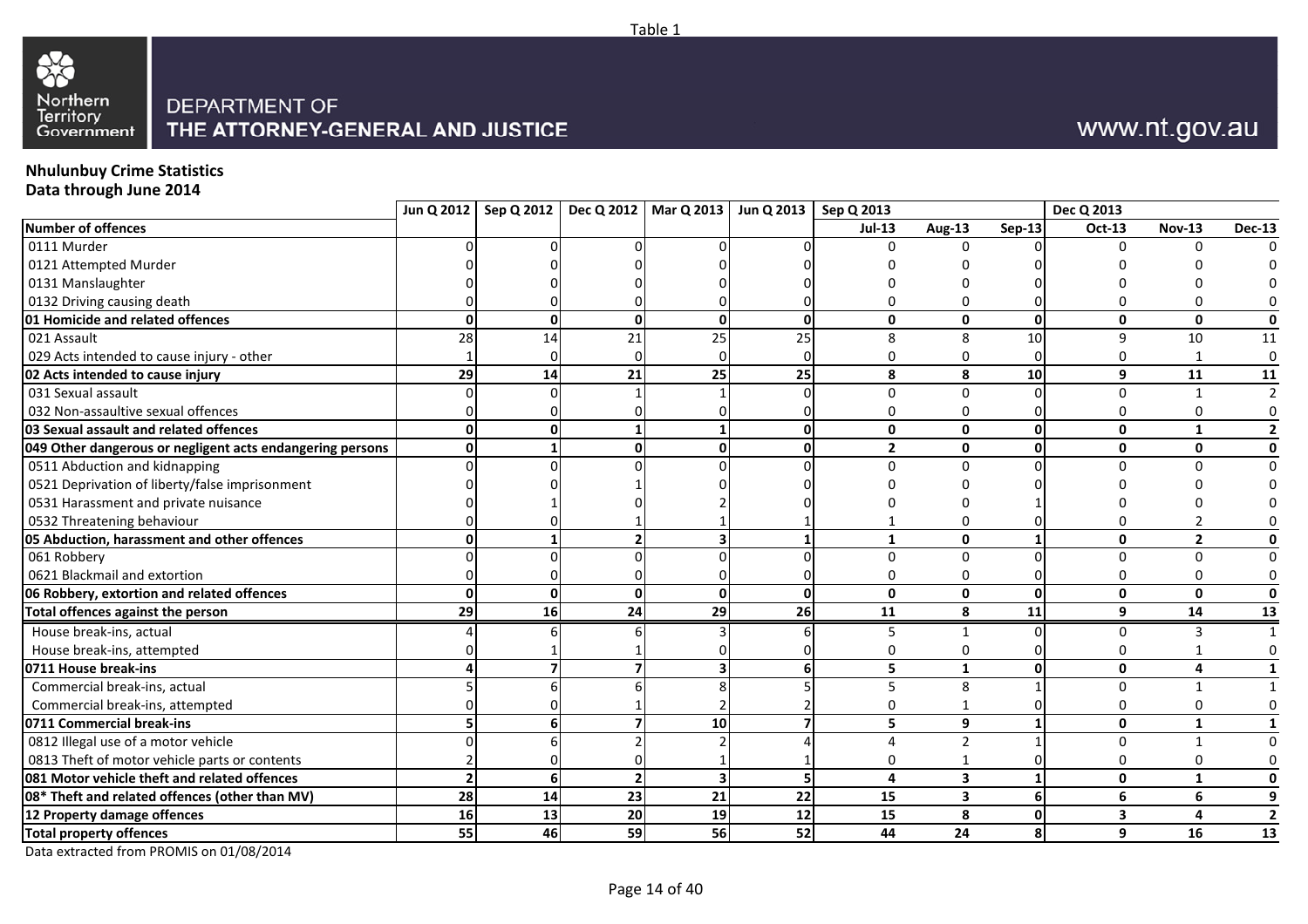

### **Nhulunbuy Crime Statistics**

**Data through June 2014**

|                                                           | Mar Q 2014              |                |          | Jun Q 2014     |                |               |
|-----------------------------------------------------------|-------------------------|----------------|----------|----------------|----------------|---------------|
| <b>Number of offences</b>                                 | Jan-14                  | Feb-14         | Mar-14   | Apr-14         | May-14         | <b>Jun-14</b> |
| 0111 Murder                                               | U                       | U              |          | n              | <sup>0</sup>   |               |
| 0121 Attempted Murder                                     |                         | O              |          |                | O              |               |
| 0131 Manslaughter                                         |                         | 0              |          |                |                |               |
| 0132 Driving causing death                                | 0                       | 0              |          |                | ŋ              |               |
| 01 Homicide and related offences                          | $\mathbf{0}$            | 0              | 0        | $\mathbf{0}$   | $\Omega$       |               |
| 021 Assault                                               | 10                      | 12             | հ        | 11             | 12             | 14            |
| 029 Acts intended to cause injury - other                 | $\mathbf 0$             | 0              |          | $\Omega$       | 0              | 0             |
| 02 Acts intended to cause injury                          | 10                      | 12             | 6        | 11             | 12             | 14            |
| 031 Sexual assault                                        | $\Omega$                | $\Omega$       |          | $\Omega$       | $\Omega$       |               |
| 032 Non-assaultive sexual offences                        | 0                       | 0              |          | 0              | 0              |               |
| 03 Sexual assault and related offences                    | 0                       | 0              | $\Omega$ | $\Omega$       | $\Omega$       |               |
| 049 Other dangerous or negligent acts endangering persons | 0                       | 0              | 0        | $\mathbf 0$    | $\mathbf{0}$   | ŋ             |
| 0511 Abduction and kidnapping                             | $\mathbf{0}$            | $\overline{0}$ |          | $\Omega$       | $\Omega$       |               |
| 0521 Deprivation of liberty/false imprisonment            |                         | 0              |          |                |                |               |
| 0531 Harassment and private nuisance                      |                         | O              |          |                |                |               |
| 0532 Threatening behaviour                                |                         |                |          | 0              | ŋ              |               |
| 05 Abduction, harassment and other offences               | $\mathbf{1}$            | $\mathbf{1}$   |          | $\mathbf{0}$   | $\mathbf{0}$   |               |
| 061 Robbery                                               | $\mathbf 0$             | $\Omega$       | $\Omega$ | $\Omega$       | $\mathbf{1}$   |               |
| 0621 Blackmail and extortion                              | 0                       | 0              |          | $\Omega$       | $\Omega$       |               |
| 06 Robbery, extortion and related offences                | 0                       | 0              | $\Omega$ | $\mathbf{0}$   | $\mathbf{1}$   | ŋ             |
| <b>Total offences against the person</b>                  | 11                      | 13             |          | 11             | 13             | 15            |
| House break-ins, actual                                   | 2                       | 0              | հ        | 2              | 0              |               |
| House break-ins, attempted                                | 0                       | 0              | 0        | 0              | 0              |               |
| 0711 House break-ins                                      | $\overline{2}$          | 0              | 6        | $\overline{2}$ | $\mathbf{0}$   |               |
| Commercial break-ins, actual                              | 5                       | $\overline{2}$ |          | $\Omega$       | $\Omega$       |               |
| Commercial break-ins, attempted                           | 0                       | 0              |          | 0              | 0              |               |
| 0711 Commercial break-ins                                 | 5                       | $\overline{2}$ | 2        | $\mathbf{0}$   | $\Omega$       |               |
| 0812 Illegal use of a motor vehicle                       | $\mathbf{1}$            | $\mathbf{1}$   |          | $\mathbf{1}$   | $\mathbf{1}$   |               |
| 0813 Theft of motor vehicle parts or contents             | 1                       | 1              |          | 0              | 0              |               |
| 081 Motor vehicle theft and related offences              | $\overline{\mathbf{2}}$ | $\overline{2}$ | 1        | $\mathbf{1}$   | $\mathbf{1}$   |               |
| 08* Theft and related offences (other than MV)            | 8                       | $\overline{7}$ | 15       | 5              | 8              | 8             |
| 12 Property damage offences                               | 4                       | 1              | 5        | 3              | $\overline{2}$ | 7             |
| <b>Total property offences</b>                            | 21                      | 12             | 29       | 11             | 11             | 21            |

Data extracted from PROMIS on 01/08/2014

Shaded months should be treated as provisional.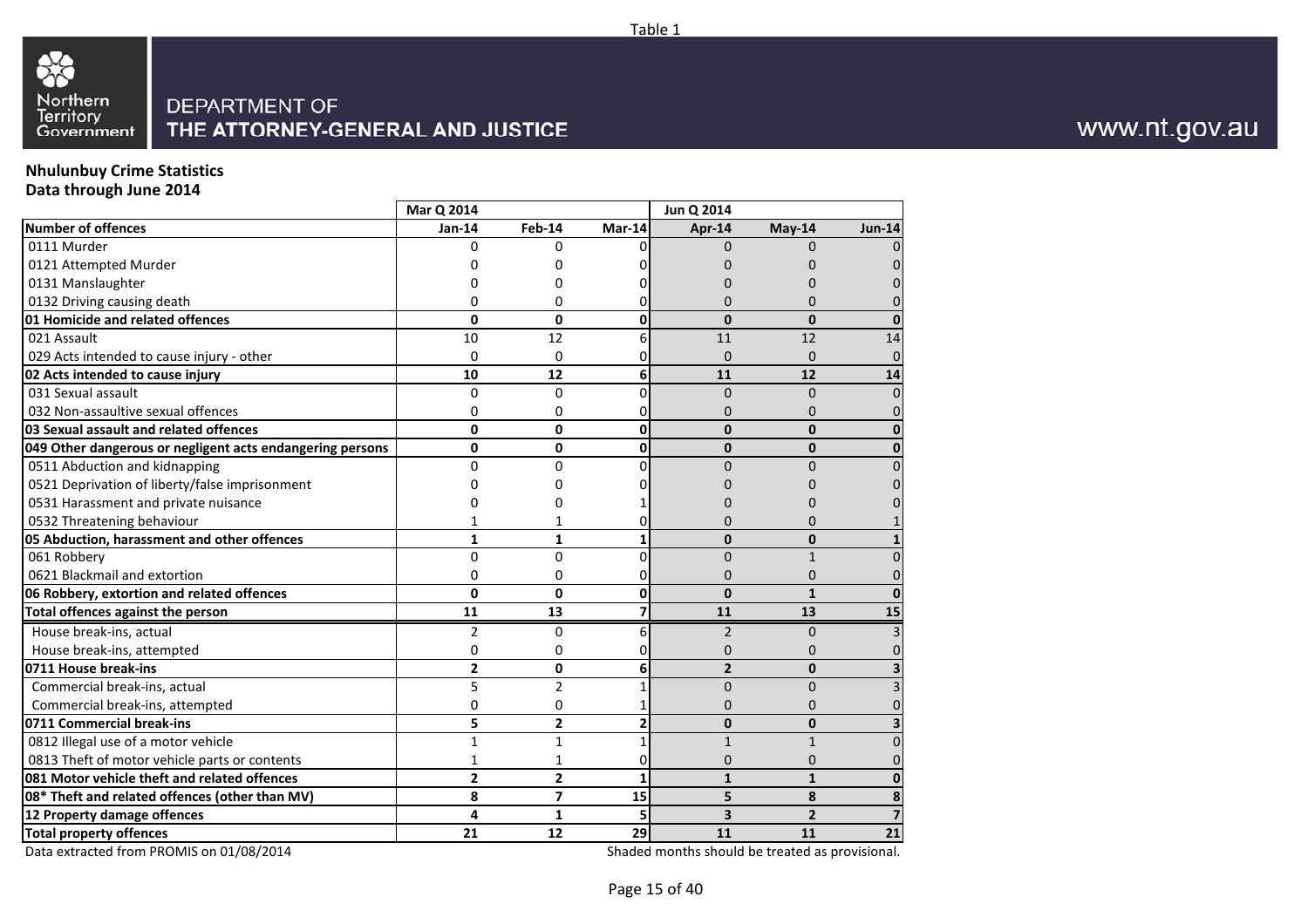

### **NT Balance Crime Statistics**

**Data through June 2014**

|                                                           |          | Jun Q 2012   Sep Q 2012   Dec Q 2012   Mar Q 2013   Jun Q 2013   Sep Q 2013 |       |          |     |                |                |          | Dec Q 2013              |                |                         |
|-----------------------------------------------------------|----------|-----------------------------------------------------------------------------|-------|----------|-----|----------------|----------------|----------|-------------------------|----------------|-------------------------|
| Number of offences                                        |          |                                                                             |       |          |     | $Jul-13$       | Aug-13         | $Sep-13$ | Oct-13                  | <b>Nov-13</b>  | <b>Dec-13</b>           |
| 0111 Murder                                               |          |                                                                             |       |          |     |                | ŋ              |          | $\Omega$                |                |                         |
| 0121 Attempted Murder                                     |          |                                                                             |       |          |     |                |                |          |                         |                |                         |
| 0131 Manslaughter                                         |          |                                                                             |       |          |     |                |                |          |                         |                |                         |
| 0132 Driving causing death                                |          |                                                                             |       |          |     |                |                |          |                         |                | 0                       |
| 01 Homicide and related offences                          |          |                                                                             |       | $\Omega$ |     | $\overline{2}$ | $\mathbf{1}$   | $\Omega$ | $\mathbf{0}$            | $\mathbf{0}$   | $\mathbf 0$             |
| 021 Assault                                               | 442      | 424                                                                         | 541   | 540      | 549 | 155            | 180            | 185      | 189                     | 207            | 186                     |
| 029 Acts intended to cause injury - other                 | $\Omega$ |                                                                             |       |          |     | $\Omega$       | $\Omega$       |          | $\Omega$                | $\Omega$       | $\mathbf 0$             |
| 02 Acts intended to cause injury                          | 442      | 430                                                                         | 543   | 540      | 552 | 155            | 180            | 185      | 189                     | 207            | 186                     |
| 031 Sexual assault                                        | 16       | 17                                                                          | 24    | 21       | 22  | 16             | 7              |          | 13                      | 3              | 5                       |
| 032 Non-assaultive sexual offences                        |          |                                                                             |       |          |     |                |                |          | 0                       |                |                         |
| 03 Sexual assault and related offences                    | 19       | 21                                                                          | 26    | 23       | 26  | 18             | 8              | 5        | 13                      | 4              | 6                       |
| 049 Other dangerous or negligent acts endangering persons | 8        |                                                                             | q     | 12       |     | 3              | 4              |          | $\overline{\mathbf{3}}$ | 6              | $\overline{\mathbf{2}}$ |
| 0511 Abduction and kidnapping                             |          |                                                                             |       |          |     | $\Omega$       | $\Omega$       |          | $\Omega$                | $\Omega$       | $\mathbf 0$             |
| 0521 Deprivation of liberty/false imprisonment            |          |                                                                             |       |          |     |                |                |          |                         |                |                         |
| 0531 Harassment and private nuisance                      |          |                                                                             |       |          |     |                |                |          |                         |                |                         |
| 0532 Threatening behaviour                                | 18       | 15                                                                          | 26    | 27       | 31  | 12             | 5              | 20       |                         | 10             | 12                      |
| 05 Abduction, harassment and other offences               | 34       | 23                                                                          | 37    | 35       | 45  | 13             | 8              | 25       | 11                      | 12             | 18                      |
| 061 Robbery                                               |          |                                                                             |       |          |     |                | $\mathbf 0$    |          | $\mathbf{1}$            |                | $\mathbf 0$             |
| 0621 Blackmail and extortion                              |          |                                                                             |       |          |     | $\Omega$       | 0              |          | 0                       | $\Omega$       | $\boldsymbol{0}$        |
| 06 Robbery, extortion and related offences                |          |                                                                             | 2     |          |     | $\mathbf{1}$   | $\mathbf 0$    | 0        | $\mathbf{1}$            | $\mathbf{1}$   | $\mathbf 0$             |
| <b>Total offences against the person</b>                  | 510      | 485                                                                         | 620   | 611      | 637 | 192            | 201            | 216      | 217                     | 230            | 212                     |
| House break-ins, actual                                   | 68       | 47                                                                          | 90    | 98       | 45  | 14             | 21             | 17       | 30                      | 25             | 26                      |
| House break-ins, attempted                                | 15       |                                                                             | 11    | 19       |     |                | 5              |          |                         | $\overline{2}$ | 3                       |
| 0711 House break-ins                                      | 83       | 53                                                                          | 101   | 117      | 53  | 19             | 26             | 17       | 33                      | 27             | 29                      |
| Commercial break-ins, actual                              | 146      | 80                                                                          | 156   | 202      | 131 | 33             | 30             | 30       | 44                      | 43             | 45                      |
| Commercial break-ins, attempted                           | 16       | 11                                                                          | 26    | 25       | 11  | 2              | 3              |          | 2                       | 2              | $6\phantom{1}6$         |
| 0711 Commercial break-ins                                 | 162      | 91                                                                          | 182   | 227      | 142 | 35             | 33             | 31       | 46                      | 45             | 51                      |
| 0812 Illegal use of a motor vehicle                       | 47       | 31                                                                          | 60    | 48       | 39  | 25             | 14             | 11       | 18                      | 8              | 14                      |
| 0813 Theft of motor vehicle parts or contents             | 54       | 34                                                                          | 25    | 23       | 36  | 8              | $\overline{7}$ |          | 9                       | 9              | 9                       |
| 081 Motor vehicle theft and related offences              | 101      | 65                                                                          | 85    | 71       | 75  | 33             | 21             | 20       | 27                      | 17             | 23                      |
| 08* Theft and related offences (other than MV)            | 278      | 214                                                                         | 297   | 300      | 273 | 74             | 75             | 47       | 72                      | 84             | 90                      |
| 12 Property damage offences                               | 349      | 275                                                                         | 379   | 374      | 287 | 100            | 101            | 98       | 107                     | 127            | 103                     |
| <b>Total property offences</b>                            | 973      | 698                                                                         | 1,044 | 1,089    | 830 | 261            | 256            | 213      | 285                     | 300            | 296                     |

Page 16 of 40

Table 1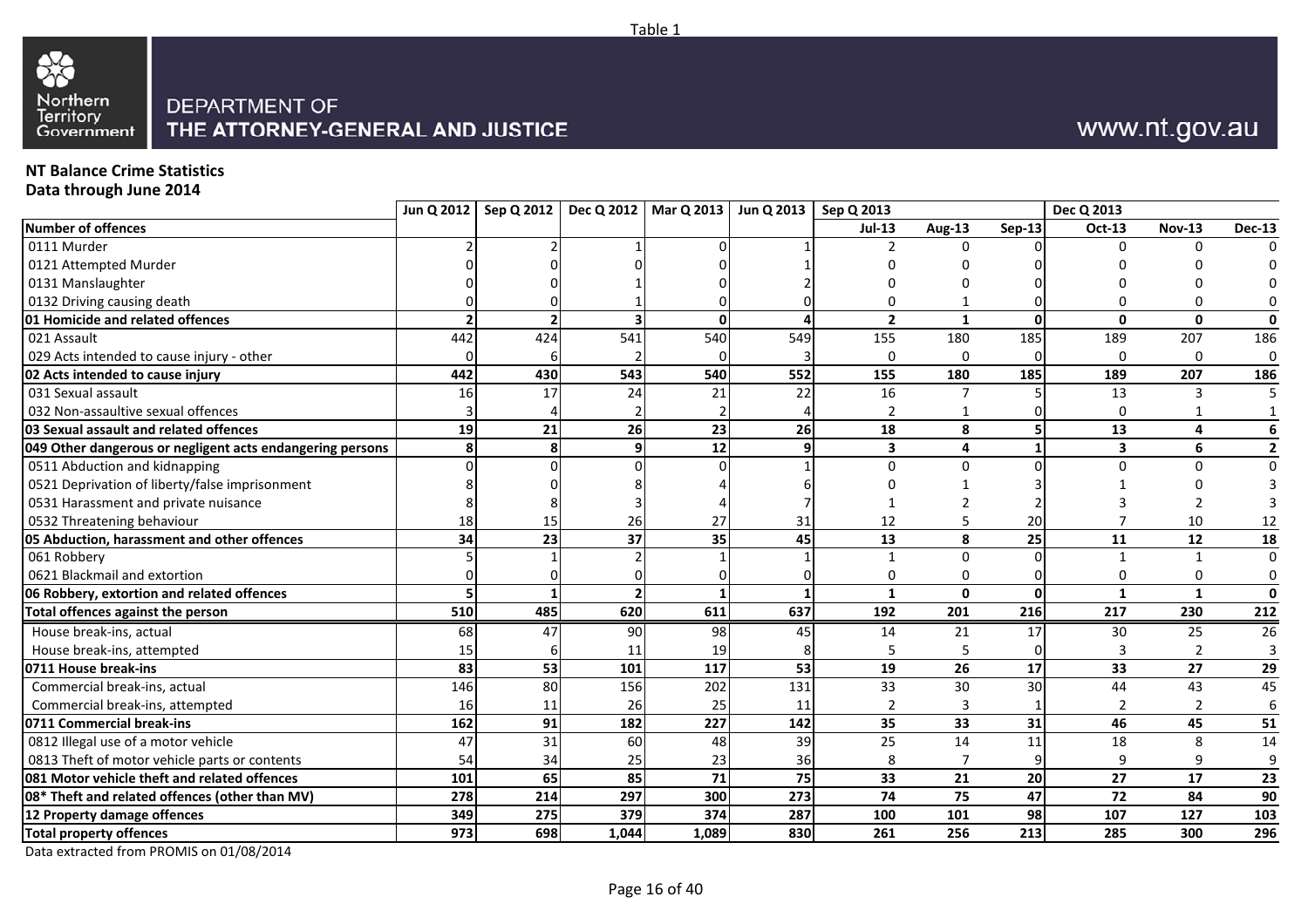

### **NT Balance Crime Statistics**

**Data through June 2014**

|                                                           | Mar Q 2014  |                 |              | Jun Q 2014     |                |                         |
|-----------------------------------------------------------|-------------|-----------------|--------------|----------------|----------------|-------------------------|
| <b>Number of offences</b>                                 | Jan-14      | Feb-14          | Mar-14       | Apr-14         | May-14         | <b>Jun-14</b>           |
| 0111 Murder                                               | U           | <sup>0</sup>    | ΩI           | 1              | O              | $\Omega$                |
| 0121 Attempted Murder                                     | Ω           | 0               | Ω            | 0              | 0              | $\overline{0}$          |
| 0131 Manslaughter                                         | በ           | $\Omega$        | U            | 0              | $\Omega$       | $\Omega$                |
| 0132 Driving causing death                                | 0           | 0               | 0            | $\Omega$       | O              | $\Omega$                |
| 01 Homicide and related offences                          | $\mathbf 0$ | $\mathbf{0}$    | $\Omega$     | $\mathbf{1}$   | $\Omega$       | $\mathbf{0}$            |
| 021 Assault                                               | 159         | 147             | 159          | 174            | 172            | 151                     |
| 029 Acts intended to cause injury - other                 | 1           | 0               | $\Omega$     | 0              | $\overline{2}$ | $\mathbf{1}$            |
| 02 Acts intended to cause injury                          | 160         | 147             | 159          | 174            | 174            | 152                     |
| 031 Sexual assault                                        | 9           | 5               | 8            | 8              | 8              | 5                       |
| 032 Non-assaultive sexual offences                        | 3           | 0               | 0            |                | $\overline{2}$ | 0                       |
| 03 Sexual assault and related offences                    | 12          | 5               | 8            | 9              | 10             | 5                       |
| 049 Other dangerous or negligent acts endangering persons | 5           | $\overline{2}$  | $\mathbf{0}$ | 3              | $\overline{7}$ | $\overline{\mathbf{2}}$ |
| 0511 Abduction and kidnapping                             | $\mathbf 0$ | $\mathbf{0}$    | ΩI           | $\mathbf 0$    | $\Omega$       | $\mathbf 0$             |
| 0521 Deprivation of liberty/false imprisonment            | 1           | 3               | 0            | 0              | 3              | $\overline{2}$          |
| 0531 Harassment and private nuisance                      | 3           | 0               | O            |                | 2              | $\overline{2}$          |
| 0532 Threatening behaviour                                | 12          | 6               |              | 4              | 9              | 10                      |
| 05 Abduction, harassment and other offences               | 16          | 9               | 4            | 5              | 14             | 14                      |
| 061 Robbery                                               | $\mathbf 0$ | $\Omega$        |              | $\overline{0}$ | $\mathbf{1}$   | $\mathbf{1}$            |
| 0621 Blackmail and extortion                              | 0           | 0               | 0            | $\Omega$       | $\Omega$       | 0                       |
| 06 Robbery, extortion and related offences                | $\mathbf 0$ | 0               | 1            | $\mathbf{0}$   | $\mathbf{1}$   | $\mathbf{1}$            |
| Total offences against the person                         | 193         | 163             | 172          | 192            | 206            | 174                     |
| House break-ins, actual                                   | 46          | 8               | 19           | 19             | 24             | 32                      |
| House break-ins, attempted                                | 6           | 6               |              | 4              | 3              | 3                       |
| 0711 House break-ins                                      | 52          | 14              | 20           | 23             | 27             | 35                      |
| Commercial break-ins, actual                              | 75          | 43              | 59           | 73             | 49             | 50                      |
| Commercial break-ins, attempted                           | 4           | 3               | 3            | $\overline{7}$ | $\overline{7}$ | 4                       |
| 0711 Commercial break-ins                                 | 79          | 46              | 62           | 80             | 56             | 54                      |
| 0812 Illegal use of a motor vehicle                       | 11          | 12              | 15           | 15             | 18             | 16                      |
| 0813 Theft of motor vehicle parts or contents             | 8           | 5               | 8            | 8              | 14             | 10                      |
| 081 Motor vehicle theft and related offences              | 19          | $\overline{17}$ | 23           | 23             | 32             | 26                      |
| 08* Theft and related offences (other than MV)            | 103         | 71              | 97           | 96             | 107            | 95                      |
| 12 Property damage offences                               | 163         | 84              | 112          | 101            | 112            | 107                     |
| <b>Total property offences</b>                            | 416         | 232             | 314          | 323            | 334            | 317                     |

Data extracted from PROMIS on 01/08/2014

Shaded months should be treated as provisional.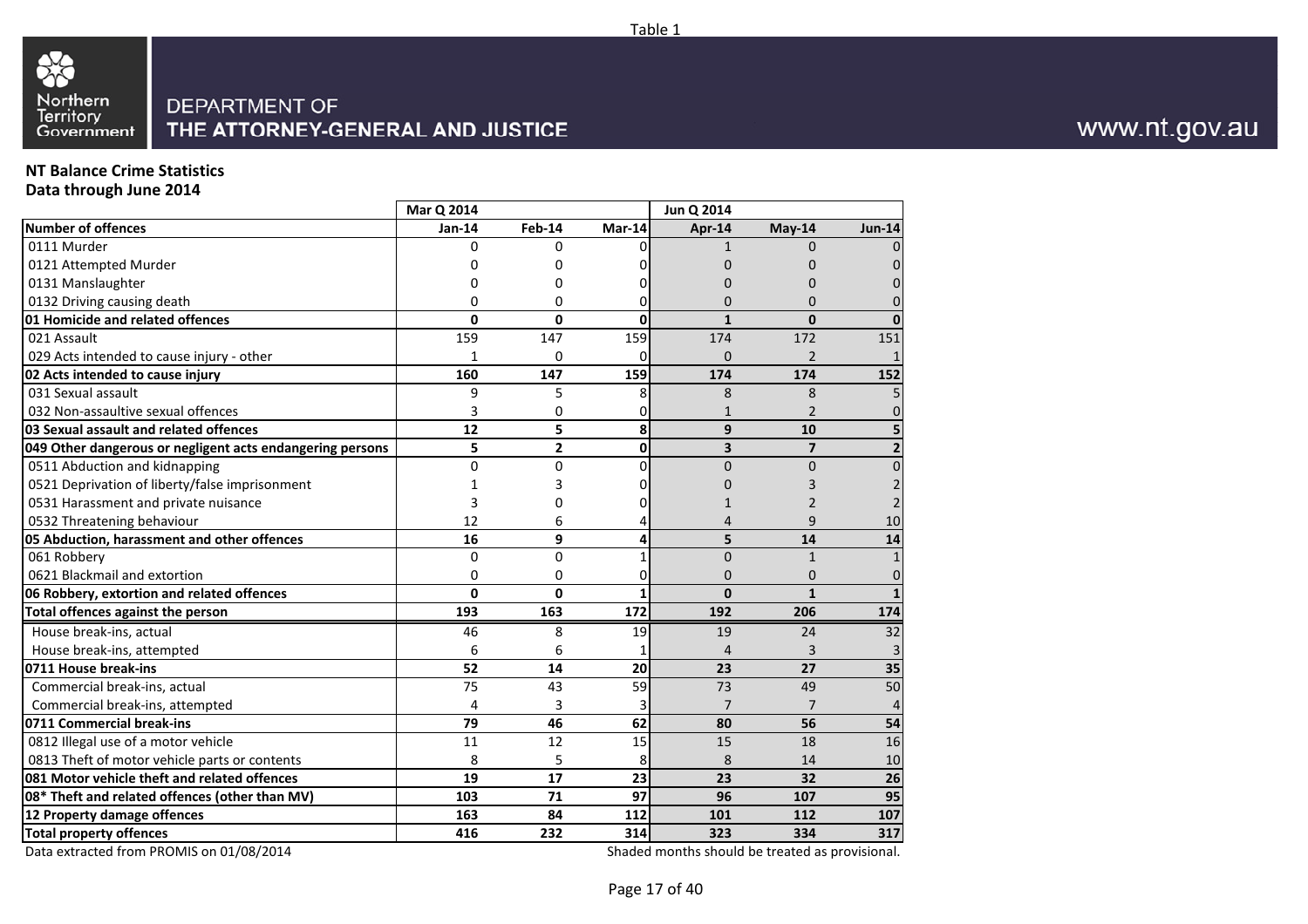

#### **Northern Territory Assault StatisticsData through June 2014**

|                                                 |                     | Jun Q 2012   | Sep Q 2012 | Dec Q 2012 | Mar Q 2013 | Jun Q 2013 | Sep Q 2013 |        |          | Dec Q 2013    |               |               |
|-------------------------------------------------|---------------------|--------------|------------|------------|------------|------------|------------|--------|----------|---------------|---------------|---------------|
| Domestic violence                               | Alcohol involvement |              |            |            |            |            | Jul-13     | Aug-13 | $Sep-13$ | <b>Oct-13</b> | <b>Nov-13</b> | <b>Dec-13</b> |
| DV involved                                     | Alcohol involved    | 630          | 605        | 645        | 768        | 744        | 281        | 322    | 274      | 258           | 229           | 283           |
|                                                 | No alcohol involved | 248          | 215        | 260        | 318        | 284        | 84         | 83     | 105      | 111           | 118           | 96            |
|                                                 | Not known           | 103          | 106        | 114        | 139        | 115.       | 35         | 39     | 31       | 47            | 32            | 38            |
| <b>DV</b> involved Total                        |                     | 981          | 926        | 1,019      | 1,225      | 1,143      | 400        | 444    | 410      | 416           | 379           | 417           |
| DV not involved                                 | Alcohol involved    | 373          | 381        | 427        | 418        | 397        | 130        | 124    | 130      | 131           | 117           | 154           |
|                                                 | No alcohol involved | 144l         | <b>155</b> | 185        | 183        | 169        | 54         | 65     | 55       | 49            | 65            | 54            |
|                                                 | Not known           | 173 <b>I</b> | 164        | 191        | 182        | 178        | 69         | 66     | 48       | 65            | 52            | 55            |
| IDV not involved Total                          |                     | 690          | 700        | 803        | 783        | 744        | 253        | 255    | 233      | 245           | 234           | 263           |
| Total assaults                                  |                     | 1,671        | 1,626      | 1,822      | 2,008      | 1,887      | 653        | 699    | 643      | 661           | 613           | 680           |
| Assaults with alcohol involved                  |                     | 1,003        | 986        | 1,072      | 1,186      | 1,141      | 411        | 446    | 404      | 389           | 346           | 437           |
| Assaults with no alcohol involved               |                     | 392          | 370        | 445        | 501        | 453        | 138        | 148    | 160      | 160           | 183           | 150           |
| Assaults with alcohol involvement unknown       |                     | 276          | 270        | 305        | 321        | 293        | 104        | 105    | 79       | 112           | 84            | 93            |
| % of assaults associated with domestic violence |                     | 58.7%        | 56.9%      | 55.9%      | 61.0%      | 60.6%      | 61.3%      | 63.5%  | 63.8%    | 62.9%         | 61.8%         | 61.3%         |
| l% of assaults associated with alcohol          |                     | 60.0%        | 60.6%      | 58.8%      | 59.1%      | 60.5%      | 62.9%      | 63.8%  | 62.8%    | 58.9%         | 56.4%         | 64.3%         |

Table 2

Data extracted from PROMIS on 01/08/2014

### **Darwin Assault Statistics**

**Data through June 2014**

|                                        |                                                 | Jun Q 2012 | Sep Q 2012 | Dec Q 2012 | Mar Q 2013 | Jun Q 2013 | Sep Q 2013    |        |          | Dec Q 2013    |          |                 |
|----------------------------------------|-------------------------------------------------|------------|------------|------------|------------|------------|---------------|--------|----------|---------------|----------|-----------------|
| Domestic violence                      | Alcohol involvement                             |            |            |            |            |            | <b>Jul-13</b> | Aug-13 | $Sep-13$ | <b>Oct-13</b> | $Nov-13$ | <b>Dec-13</b>   |
| DV involved                            | Alcohol involved                                | 106        | 68         | 83         | 118        | 117        | 35            | 53     | 38       | 41            | 28       | 50              |
|                                        | No alcohol involved                             | 23         | 33         | 30         | 33         | 28         |               | 11     | 13       | 12            | 21       | 11              |
|                                        | Not known                                       | 161        | 12         |            | 241        | 18         |               |        |          | 14            |          | 13              |
| <b>DV</b> involved Total               |                                                 | 145        | 113        | 132        | 175        | 163        | 46            | 71     | 55       | 67            | 52       | 74              |
| DV not involved                        | Alcohol involved                                | 135        | 139        | 131        | 144        | 157        | 53            | 49     | 46       | 46            | 44       | 58              |
|                                        | No alcohol involved                             | 32         | 48         | 54         | 55         | 57         | 18            | 17     | 14       | 15            | 11       | 15              |
|                                        | Not known                                       | 74         | 71         |            | 61         | 76I        | 17            | 23     | 19       | 19            | 18       | 22              |
| <b>DV</b> not involved Total           |                                                 | 241        | 258        | 246        | 260        | 290        | 88            | 89     | 79       | 80            | 73       | 95              |
| <b>Total assaults</b>                  |                                                 | <b>386</b> | 371        | 378        | 435        | 453        | 134           | 160    | 134      | 147           | 125      | 169             |
| Assaults with alcohol involved         |                                                 | 241        | 207        | 214        | 262        | 274        | 88            | 102    | 84       | 87            | 72       | 108             |
| Assaults with no alcohol involved      |                                                 | 55         | 81         | 84         | 88         | 85         | 23            | 28     | 27       | 27            | 32       | 26              |
|                                        | Assaults with alcohol involvement unknown       | 90         | 83         | 80         | 85         | 94         | 23            | 30     | 23       | 33            | 21       | 35 <sub>l</sub> |
|                                        | % of assaults associated with domestic violence | 37.6%      | 30.5%      | 34.9%      | 40.2%      | 36.0%      | 34.3%         | 44.4%  | 41.0%    | 45.6%         | 41.6%    | 43.8%           |
| l% of assaults associated with alcohol |                                                 | 62.4%      | 55.8%      | 56.6%      | 60.2%      | 60.5%      | 65.7%         | 63.8%  | 62.7%    | 59.2%         | 57.6%    | 63.9%           |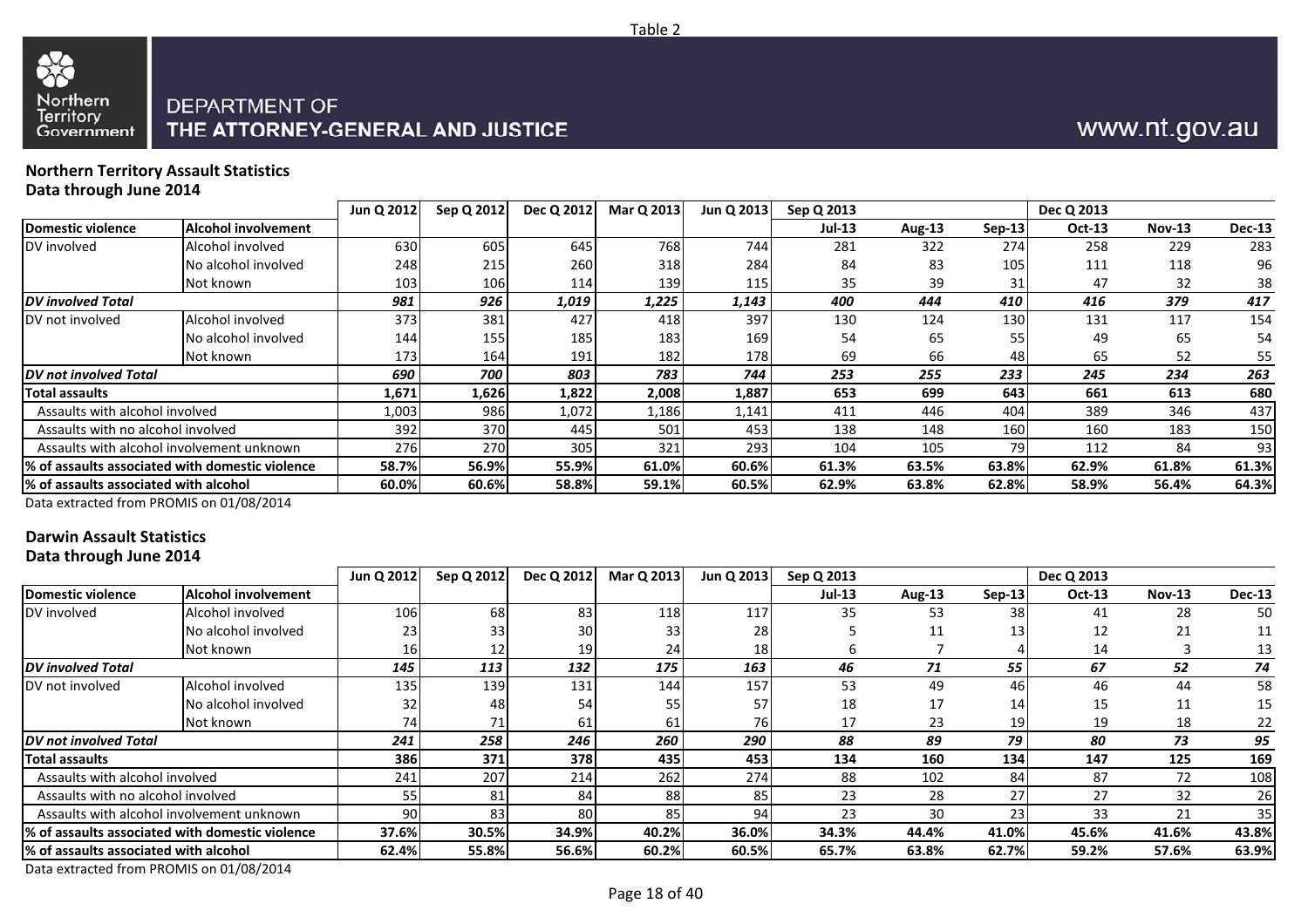

88

Northern<br>Territory

Government

### DEPARTMENT OF THE ATTORNEY-GENERAL AND JUSTICE

#### **Northern Territory Assault StatisticsData through June 2014**

|                                       |                                                 | Mar Q 2014 |        |            | Jun Q 2014                                      |          |               |
|---------------------------------------|-------------------------------------------------|------------|--------|------------|-------------------------------------------------|----------|---------------|
| Domestic violence                     | <b>Alcohol involvement</b>                      | Jan-14     | Feb-14 | Mar-14     | Apr-14                                          | $May-14$ | <b>Jun-14</b> |
| DV involved                           | Alcohol involved                                | 236        | 199    | <b>200</b> | 227                                             | 193      | 166           |
|                                       | No alcohol involved                             | 87         | 75     | 104        | 86                                              | 110      | 93            |
|                                       | Not known                                       | 39         | 36     | 33I        | 33                                              | 38       | 32            |
| <b>DV</b> involved Total              |                                                 | 362        | 310    | 337        | 346                                             | 341      | 291           |
| DV not involved                       | Alcohol involved                                | 122        | 101    | 105        | 146                                             | 116      | 88            |
|                                       | No alcohol involved                             | 52         | 56     | 65         | 53                                              | 70       | 55            |
|                                       | Not known                                       | 50         | 44     | 73         | 61                                              | 57       | 45            |
| DV not involved Total                 |                                                 | 224        | 201    | 243        | 260                                             | 243      | 188           |
| <b>Total assaults</b>                 |                                                 | 586        | 511    | <b>580</b> | 606                                             | 584      | 479           |
| Assaults with alcohol involved        |                                                 | 358        | 300    | 305        | 373                                             | 309      | 254           |
| Assaults with no alcohol involved     |                                                 | 139        | 131    | 169        | 139                                             | 180      | 148           |
|                                       | Assaults with alcohol involvement unknown       | 89         | 80     | 106        | 94                                              | 95       | 77            |
|                                       | % of assaults associated with domestic violence | 61.8%      | 60.7%  | 58.1%      | 57.1%                                           | 58.4%    | 60.8%         |
| % of assaults associated with alcohol |                                                 | 61.1%      | 58.7%  | 52.6%      | 61.6%                                           | 52.9%    | 53.0%         |
|                                       | Data extracted from PROMIS on 01/08/2014        |            |        |            | Shaded months should be treated as provisional. |          |               |

Data extracted from PROMIS on 01/08/2014

Table 2

### **Darwin Assault Statistics**

**Data through June 2014**

|                                           |                                                 | Mar Q 2014 |        |           | Jun Q 2014                                     |          |                 |
|-------------------------------------------|-------------------------------------------------|------------|--------|-----------|------------------------------------------------|----------|-----------------|
| Domestic violence                         | <b>Alcohol involvement</b>                      | $Jan-14$   | Feb-14 | Mar-14    | Apr-14                                         | $May-14$ | <b>Jun-14</b>   |
| DV involved                               | Alcohol involved                                | 40         | 39     | 42        | 50                                             | 25       | 36 <sup>l</sup> |
|                                           | No alcohol involved                             | 14         | 14     | 15        | 9                                              | 18       | 11              |
|                                           | Not known                                       | 6          | 9      |           | 6                                              | 8        | 4               |
| <b>DV</b> involved Total                  |                                                 | 60         | 62     | 64        | 65                                             | 51       | 51              |
| DV not involved                           | Alcohol involved                                | 40         | 44     | <b>56</b> | 46                                             | 64       | 40              |
|                                           | No alcohol involved                             | 19         | 15     | <b>16</b> | 19                                             | 17       | 19              |
|                                           | Not known                                       | 16         | 16     | 42        | 31                                             | 32       | 19              |
| DV not involved Total                     |                                                 | 75         | 75     | 114       | 96                                             | 113      | 78              |
| Total assaults                            |                                                 | 135        | 137    | 178I      | 161                                            | 164      | 129             |
| Assaults with alcohol involved            |                                                 | 80         | 83     | 98I       | 96                                             | 89       | 76              |
| Assaults with no alcohol involved         |                                                 | 33         | 29     | 31        | 28                                             | 35       | 30              |
|                                           | Assaults with alcohol involvement unknown       | 22         | 25     | 49        | 37                                             | 40       | 23              |
|                                           | % of assaults associated with domestic violence | 44.4%      | 45.3%  | 36.0%     | 40.4%                                          | 31.1%    | 39.5%           |
| l% of assaults associated with alcohol    |                                                 | 59.3%      | 60.6%  | 55.1%     | 59.6%                                          | 54.3%    | 58.9%           |
| $Data$ situated from BBOMIC an 01/00/3014 |                                                 |            |        |           | Chadad mantha shauld ha tusatad as nusuisianal |          |                 |

Data extracted from PROMIS on 01/08/2014

Shaded months should be treated as provisional.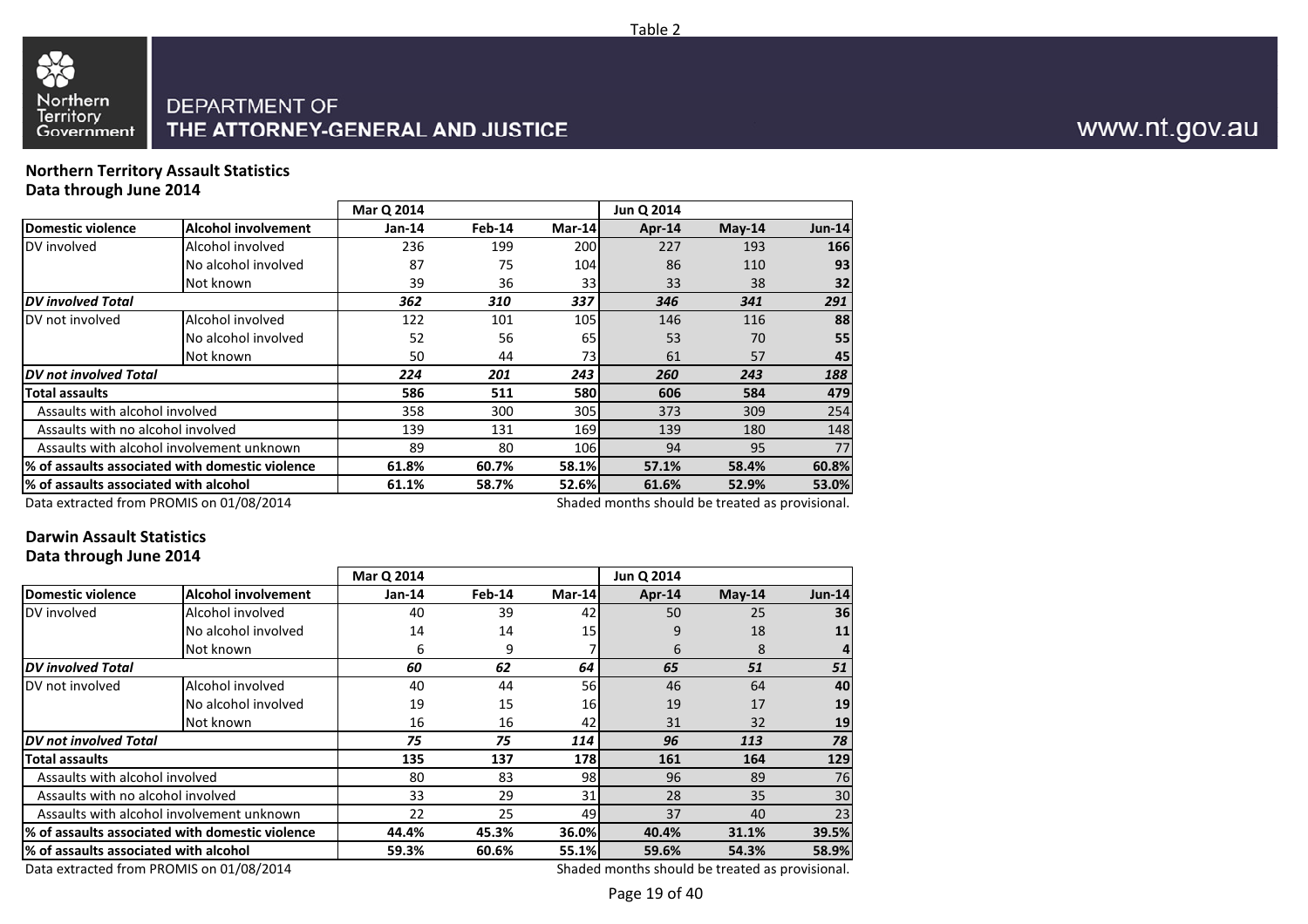

# www.nt.gov.au

#### **Palmerston Assault StatisticsData through June 2014**

|                                        |                                                 | Jun Q 2012 | Sep Q 2012 | Dec Q 2012 | Mar Q 2013      | Jun Q 2013      | Sep Q 2013    |        |          | Dec Q 2013 |               |               |
|----------------------------------------|-------------------------------------------------|------------|------------|------------|-----------------|-----------------|---------------|--------|----------|------------|---------------|---------------|
| Domestic violence                      | <b>Alcohol involvement</b>                      |            |            |            |                 |                 | <b>Jul-13</b> | Aug-13 | $Sep-13$ | Oct-13     | <b>Nov-13</b> | <b>Dec-13</b> |
| DV involved                            | Alcohol involved                                | 42         | 37         | 35         | 40              | 40              | 11            | 13     |          | 10         | 15            | 9             |
|                                        | No alcohol involved                             |            | 13         |            | 27              | 12              | 10            |        | 131      |            | 10            |               |
|                                        | Not known                                       |            |            |            |                 | 10 <sub>l</sub> |               |        |          |            |               |               |
| <b>DV</b> involved Total               |                                                 | 66         | 57         | 62         | 72              | 62              | 28            | 25     | 21       | 20         | 28            | 17            |
| DV not involved                        | Alcohol involved                                | 24         | 21         | 25         | 20              | 22              |               |        |          | ጸ          |               | 9             |
|                                        | No alcohol involved                             | 20         |            |            | 19 <sup>1</sup> | 19 <sup>1</sup> |               |        |          |            |               |               |
|                                        | Not known                                       | 18         | 18         |            | 22              | 14              |               |        |          |            |               |               |
| <b>DV</b> not involved Total           |                                                 | 62         | 56         | 55         | 61              | 55              | 18            | 12     | 13       | 21         | 24            | 14            |
| <b>Total assaults</b>                  |                                                 | 128        | 113        | 117        | 133             | 117             | 46            | 37     | 34       | 41         | 52            | 31            |
| Assaults with alcohol involved         |                                                 | 66         | 58         | 60         | 60              | 62              | 14            | 19     | 14       | 18         | 26            | 18            |
| Assaults with no alcohol involved      |                                                 | 41         | 30         |            | 46              |                 |               |        | 14       | 14         | 15            | 10            |
|                                        | Assaults with alcohol involvement unknown       | 21         | 25         | 30         | 27              | 24              | 15            |        |          |            | 11            |               |
|                                        | % of assaults associated with domestic violence | 51.6%      | 50.4%      | 53.0%      | 54.1%           | 53.0%           | 60.9%         | 67.6%  | 61.8%    | 48.8%      | 53.8%         | 54.8%         |
| 1% of assaults associated with alcohol |                                                 | 51.6%      | 51.3%      | 51.3%      | 45.1%           | 53.0%           | 30.4%         | 51.4%  | 41.2%    | 43.9%      | 50.0%         | 58.1%         |

Data extracted from PROMIS on 01/08/2014

## **Alice Springs Assault Statistics**

### **Data through June 2014**

|                                        |                                                  | Jun Q 2012 | Sep Q 2012 | Dec Q 2012 | Mar Q 2013 | Jun Q 2013       | Sep Q 2013    |        |                 | Dec Q 2013    |               |               |
|----------------------------------------|--------------------------------------------------|------------|------------|------------|------------|------------------|---------------|--------|-----------------|---------------|---------------|---------------|
| Domestic violence                      | <b>Alcohol involvement</b>                       |            |            |            |            |                  | <b>Jul-13</b> | Aug-13 | $Sep-13$        | <b>Oct-13</b> | <b>Nov-13</b> | <b>Dec-13</b> |
| DV involved                            | Alcohol involved                                 | 187        | 208        | 201        | 242        | 215              | 97            | 104    | 80I             | 72            |               | 90            |
|                                        | No alcohol involved                              |            | 28         |            | 35         | 15               |               |        | <b>10</b>       | 13            |               |               |
|                                        | Not known                                        | 36         | 37         |            | 42         | 27               |               |        | 13.             |               |               |               |
| <b>DV</b> involved Total               |                                                  | 244        | 273        | 254        | 319        | 257              | 112           | 118    | 103             | 93            | 79            | 102           |
| DV not involved                        | Alcohol involved                                 | 97         | 100        | 111        | 121        | 90I              | 33            | 27     | 42              | 35            | 36            | 32            |
|                                        | No alcohol involved                              | 24         | 29         | 24         | 27         | 21               | 17            | 16     | 12              |               | 17            | 17            |
|                                        | Not known                                        | 48         | 34         | 47         | 49         | 46               | 31            | 20     |                 | 17            | 11            | 19            |
| DV not involved Total                  |                                                  | 169        | 163        | 182        | 197        | 157              | 81            | 63     | 69              | 58            | 64            | 68            |
| Total assaults                         |                                                  | 413        | 436        | 436        | 516        | 414              | 193           | 181    | 172             | 151           | 143           | 170           |
| Assaults with alcohol involved         |                                                  | 284        | 308        | 312        | 363        | 305 <sub>1</sub> | 130           | 131    | 122             | 107           | 107           | 122           |
| Assaults with no alcohol involved      |                                                  | 45         | 57         | 47         | 62         | 36               | 26            | 23     | 22              | 19            | 23            | 22            |
|                                        | Assaults with alcohol involvement unknown        | 84         |            |            | 91         | 73               | 37            | 27     | 28 <sub>1</sub> | 25            | 13            | 26            |
|                                        | 1% of assaults associated with domestic violence | 59.1%      | 62.6%      | 58.3%      | 61.8%      | 62.1%            | 58.0%         | 65.2%  | 59.9%           | 61.6%         | 55.2%         | 60.0%         |
| l% of assaults associated with alcohol |                                                  | 68.8%      | 70.6%      | 71.6%      | 70.3%      | 73.7%            | 67.4%         | 72.4%  | 70.9%           | 70.9%         | 74.8%         | 71.8%         |

Data extracted from PROMIS on 01/08/2014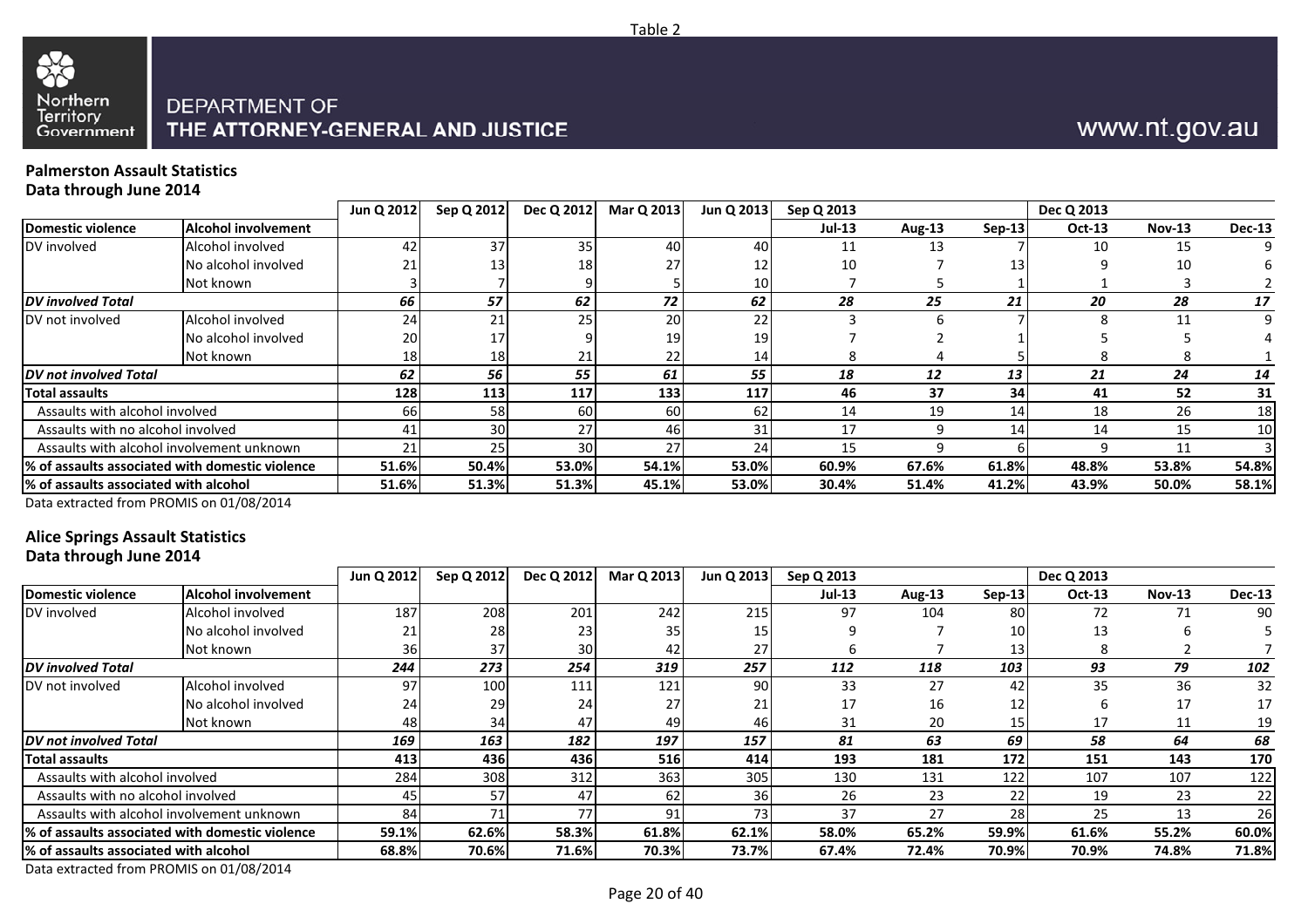

#### **Palmerston Assault StatisticsData through June 2014**

|                                       |                                                 | Mar Q 2014 |        |        | Jun Q 2014                                      |          |               |
|---------------------------------------|-------------------------------------------------|------------|--------|--------|-------------------------------------------------|----------|---------------|
| Domestic violence                     | <b>Alcohol involvement</b>                      | Jan-14     | Feb-14 | Mar-14 | Apr-14                                          | $May-14$ | <b>Jun-14</b> |
| DV involved                           | Alcohol involved                                | 18         | 15     | 15     | 16                                              | 14       | 12            |
|                                       | No alcohol involved                             | 3          | 6      |        |                                                 | 10       | 4             |
|                                       | Not known                                       | 5          |        |        |                                                 | 4        |               |
| <b>DV</b> involved Total              |                                                 | 26         | 23     | 25     | 23                                              | 28       | 20            |
| DV not involved                       | Alcohol involved                                |            |        |        |                                                 |          | 6             |
|                                       | No alcohol involved                             |            | כ      |        |                                                 |          |               |
|                                       | Not known                                       | 4          | 6      |        | 4                                               |          |               |
| <b>DV</b> not involved Total          |                                                 | 9          | 18     | 19     | 11                                              | 13       | 9             |
| <b>Total assaults</b>                 |                                                 | 35         | 41     | 44     | 34                                              | 41       | 29            |
| Assaults with alcohol involved        |                                                 | 21         | 22     | 22     | 23                                              | 17       | 18            |
| Assaults with no alcohol involved     |                                                 | 5.         | 11     |        |                                                 | 13       |               |
|                                       | Assaults with alcohol involvement unknown       | 9          | 8      | 15     | 8                                               | 11       | 6             |
|                                       | % of assaults associated with domestic violence | 74.3%      | 56.1%  | 56.8%  | 67.6%                                           | 68.3%    | 69.0%         |
| % of assaults associated with alcohol |                                                 | 60.0%      | 53.7%  | 50.0%  | 67.6%                                           | 41.5%    | 62.1%         |
|                                       | Data extracted from PROMIS on 01/08/2014        |            |        |        | Shaded months should be treated as provisional. |          |               |

Table 2

#### **Alice Springs Assault StatisticsData through June 2014**

|                                       |                                                                                                                                                                         | Mar Q 2014 |        |        | Jun Q 2014                                                       |          |                               |
|---------------------------------------|-------------------------------------------------------------------------------------------------------------------------------------------------------------------------|------------|--------|--------|------------------------------------------------------------------|----------|-------------------------------|
| <b>Domestic violence</b>              | <b>Alcohol involvement</b>                                                                                                                                              | $Jan-14$   | Feb-14 | Mar-14 | Apr-14                                                           | $May-14$ | <b>Jun-14</b>                 |
| DV involved                           | Alcohol involved                                                                                                                                                        | 67         | 53     | 47     | 56                                                               | 58       | 48                            |
|                                       | No alcohol involved                                                                                                                                                     |            | 8      |        | 6                                                                | 11       |                               |
|                                       | Not known                                                                                                                                                               | 10         |        |        | 6                                                                | 6        | 5                             |
| <b>DV</b> involved Total              |                                                                                                                                                                         | 84         | 68     | 63     | 68                                                               | 75       | 58                            |
| DV not involved                       | Alcohol involved                                                                                                                                                        | 34         | 24     | 12     | 44                                                               | 20       | 22                            |
|                                       | No alcohol involved                                                                                                                                                     | 13         | 16     | 16     | 17                                                               | 17       | 9                             |
|                                       | Not known                                                                                                                                                               | 14         | 6      |        | 14                                                               | 6        | 8                             |
| DV not involved Total                 |                                                                                                                                                                         | 61         | 46     | 35     | 75                                                               | 43       | 39 <sup>°</sup>               |
| <b>Total assaults</b>                 |                                                                                                                                                                         | 145        | 114    | 98     | 143                                                              | 118      | 97                            |
| Assaults with alcohol involved        |                                                                                                                                                                         | 101        | 77     | 59     | 100                                                              | 78       | 70                            |
| Assaults with no alcohol involved     |                                                                                                                                                                         | 20         | 24     | 25     | 23                                                               | 28       | 14                            |
|                                       | Assaults with alcohol involvement unknown                                                                                                                               | 24         | 13     | 14     | 20                                                               | 12       | 13                            |
|                                       | l% of assaults associated with domestic violence                                                                                                                        | 57.9%      | 59.6%  | 64.3%  | 47.6%                                                            | 63.6%    | 59.8%                         |
| % of assaults associated with alcohol |                                                                                                                                                                         | 69.7%      | 67.5%  | 60.2%  | 69.9%                                                            | 66.1%    | 72.2%                         |
|                                       | $P_{1}$ , $P_{2}$ , $P_{3}$ , $P_{4}$ , $P_{5}$ , $P_{6}$ , $P_{7}$ , $P_{8}$ , $P_{9}$ , $P_{1}$ , $P_{1}$ , $P_{1}$ , $P_{1}$ , $P_{2}$ , $P_{3}$ , $P_{4}$ , $P_{5}$ |            |        |        | All control to a control of the field to a margin of the control |          | the company of the company of |

Data extracted from PROMIS on 01/08/2014

Shaded months should be treated as provisional.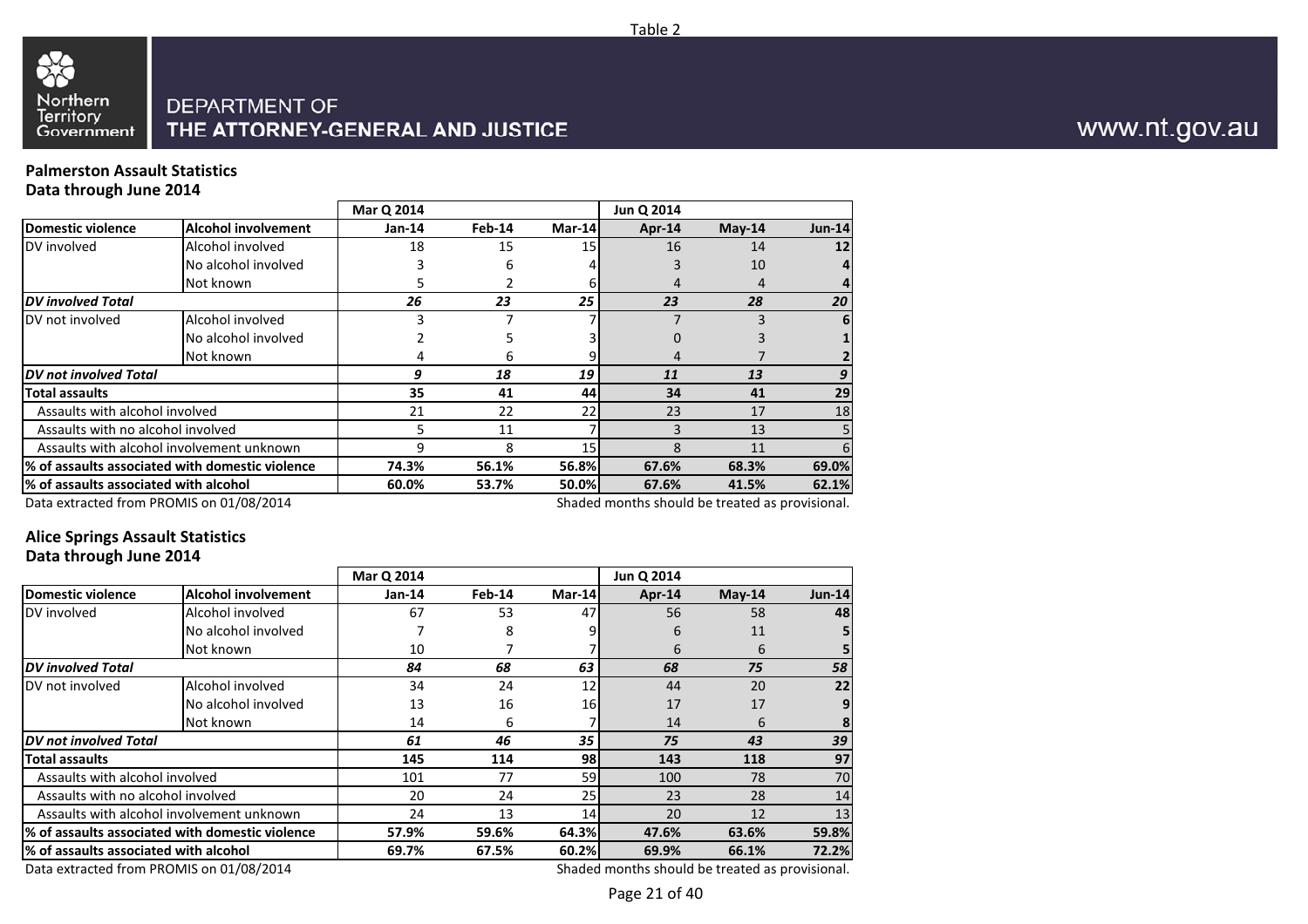

# www.nt.gov.au

#### **Katherine Assault StatisticsData through June 2014**

|                                        |                                                  | Jun Q 2012       | Sep Q 2012 | Dec Q 2012 | Mar Q 2013 | Jun Q 2013 | Sep Q 2013    |        |          | Dec Q 2013    |          |               |
|----------------------------------------|--------------------------------------------------|------------------|------------|------------|------------|------------|---------------|--------|----------|---------------|----------|---------------|
| Domestic violence                      | Alcohol involvement                              |                  |            |            |            |            | <b>Jul-13</b> | Aug-13 | $Sep-13$ | <b>Oct-13</b> | $Nov-13$ | <b>Dec-13</b> |
| DV involved                            | Alcohol involved                                 | 91               | 84         | 105        | 82         | 82         | 38            | 46     |          | 32            | 18       | 32            |
|                                        | No alcohol involved                              |                  | 14         |            |            |            |               |        |          |               |          |               |
|                                        | Not known                                        |                  |            |            |            |            |               |        |          |               |          |               |
| <b>DV</b> involved Total               |                                                  | 100              | 106        | 134        | 100        | 93         | 47            | 53     | 56       | 43            | 23       | 36            |
| DV not involved                        | Alcohol involved                                 | 44               | 50         | 51         | 43         | 46         |               | 15     |          |               |          | 15            |
|                                        | No alcohol involved                              |                  |            |            |            |            |               |        |          |               |          |               |
|                                        | Not known                                        | 10               | 16         |            |            |            |               |        |          |               |          |               |
| DV not involved Total                  |                                                  | 66               | 77         | 70         | 60         | 55         | 13            | 22     | 13       | 16            |          | 21            |
| <b>Total assaults</b>                  |                                                  | <b>166</b>       | 183        | 204        | 160        | <b>148</b> | -60           | 75     | 69       | 59            | 30       | 57            |
| Assaults with alcohol involved         |                                                  | 135 <sub>1</sub> | 134        | 156        | 125        | 128        | 47            | 61     | 57       | 41            | 21       | 47            |
| Assaults with no alcohol involved      |                                                  |                  | 25         |            |            |            |               |        |          |               |          |               |
|                                        | Assaults with alcohol involvement unknown        | 18               | 24         |            | 23         |            | 10            |        |          | 14            |          |               |
|                                        | 1% of assaults associated with domestic violence | 60.2%            | 57.9%      | 65.7%      | 62.5%      | 62.8%      | 78.3%         | 70.7%  | 81.2%    | 72.9%         | 76.7%    | 63.2%         |
| 1% of assaults associated with alcohol |                                                  | 81.3%            | 73.2%      | 76.5%      | 78.1%      | 86.5%      | 78.3%         | 81.3%  | 82.6%    | 69.5%         | 70.0%    | 82.5%         |
|                                        |                                                  |                  |            |            |            |            |               |        |          |               |          |               |

Data extracted from PROMIS on 01/08/2014

#### **Tennant Creek Assault StatisticsData through June 2014**

|                                                  |                     | Jun Q 2012 | Sep Q 2012 | Dec Q 2012 | Mar Q 2013 | Jun Q 2013       | Sep Q 2013    |               |          | Dec Q 2013    |               |               |
|--------------------------------------------------|---------------------|------------|------------|------------|------------|------------------|---------------|---------------|----------|---------------|---------------|---------------|
| Domestic violence                                | Alcohol involvement |            |            |            |            |                  | <b>Jul-13</b> | <b>Aug-13</b> | $Sep-13$ | <b>Oct-13</b> | <b>Nov-13</b> | <b>Dec-13</b> |
| DV involved                                      | Alcohol involved    | 63         | 58         | 69         | 124        | 115              | 40            | 43            | 30       | 38            | 29            | 28            |
|                                                  | No alcohol involved |            |            |            | <b>20</b>  | 16               |               |               |          |               |               |               |
|                                                  | Not known           |            |            |            |            | 10 <sub>1</sub>  |               |               |          |               |               |               |
| <b>IDV</b> involved Total                        |                     | 76         | 64         | 81         | 148        | 141              | 45            | 47            | 35       | 48            | 38            | 34            |
| DV not involved                                  | Alcohol involved    | 25         | 15         | 30         | 37         | 28 <sub>1</sub>  |               |               |          | 10            |               | 20            |
|                                                  | No alcohol involved |            |            |            |            |                  |               |               |          |               |               |               |
|                                                  | Not known           |            |            |            |            |                  |               |               |          |               |               |               |
| <b>DV</b> not involved Total                     |                     | 32         | 21         | 44         | 51         | 40               | 12            | 11            |          | 17            |               | 22            |
| <b>Total assaults</b>                            |                     | 108        | 85         | 125        | 199        | 181              | 57            | 58            | 39       | 65            | 46            | 56            |
| Assaults with alcohol involved                   |                     | 88         | 73         | 99         | 161        | 143 <sub>1</sub> | 47            | 49            | 34       | 48            | 35            | 48            |
| Assaults with no alcohol involved                |                     |            |            |            | 27         | 24 <sub>1</sub>  |               |               |          | 11            |               |               |
| Assaults with alcohol involvement unknown        |                     |            |            |            | 11         | 14               |               |               |          |               |               |               |
| 1% of assaults associated with domestic violence |                     | 70.4%      | 75.3%      | 64.8%      | 74.4%      | 77.9%            | 78.9%         | 81.0%         | 89.7%    | 73.8%         | 82.6%         | 60.7%         |
| 1% of assaults associated with alcohol           |                     | 81.5%      | 85.9%      | 79.2%      | 80.9%      | 79.0%            | 82.5%         | 84.5%         | 87.2%    | 73.8%         | 76.1%         | 85.7%         |

Data extracted from PROMIS on 01/08/2014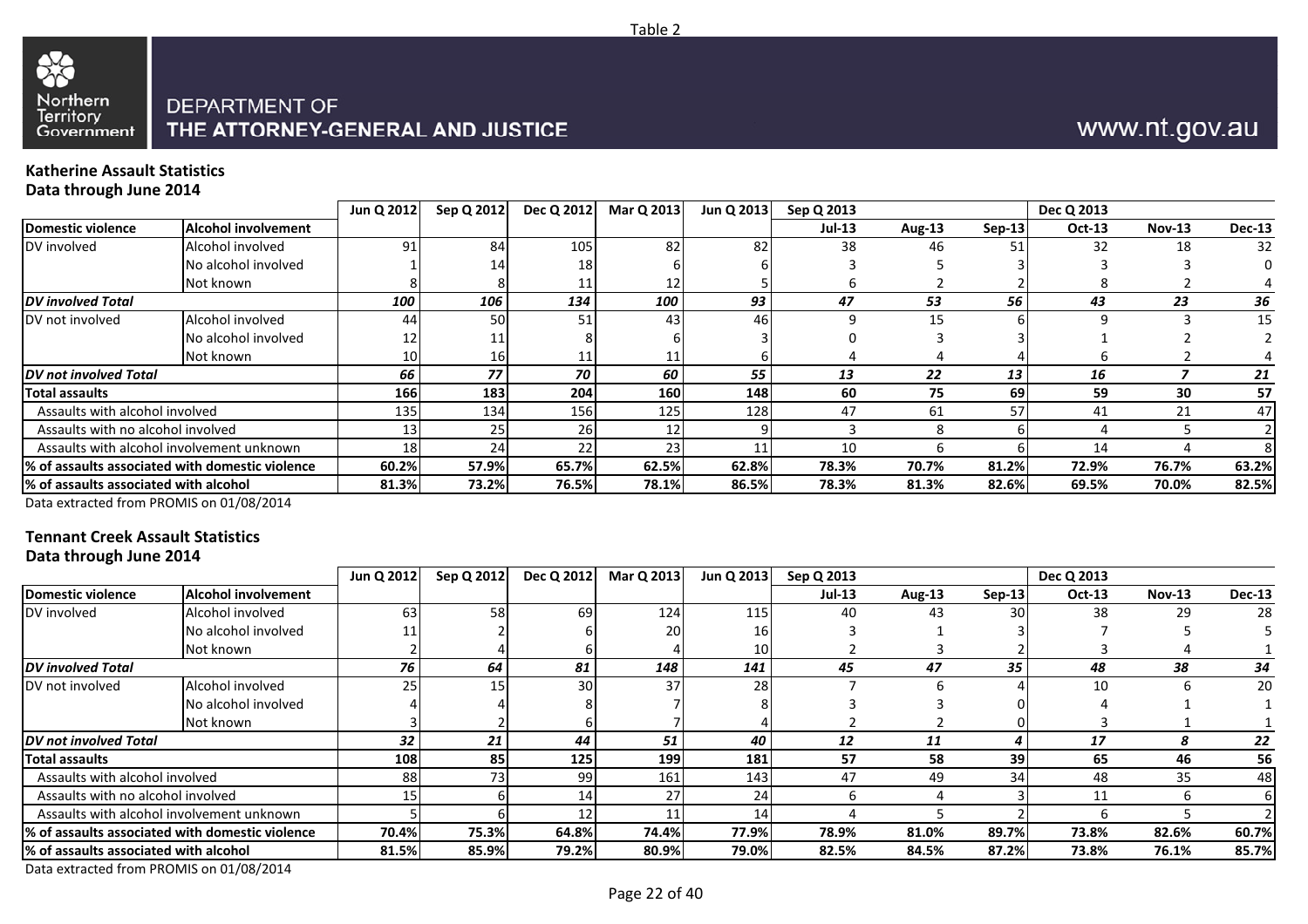

#### **Katherine Assault StatisticsData through June 2014**

|                                       |                                                 | Mar Q 2014 |        |        | Jun Q 2014                                      |          |                |
|---------------------------------------|-------------------------------------------------|------------|--------|--------|-------------------------------------------------|----------|----------------|
| <b>Domestic violence</b>              | <b>Alcohol involvement</b>                      | Jan-14     | Feb-14 | Mar-14 | Apr-14                                          | $May-14$ | <b>Jun-14</b>  |
| DV involved                           | Alcohol involved                                | 25         | 19     | 261    | 36                                              | 21       | 18             |
|                                       | No alcohol involved                             | 4          | 0      |        |                                                 |          |                |
|                                       | Not known                                       |            | 3.     |        | 6                                               | 4        |                |
| <b>DV</b> involved Total              |                                                 | 31         | 22     | 29     | 45                                              | 27       | 23             |
| DV not involved                       | Alcohol involved                                | 16         |        | 11     | 14                                              | 14       | $\overline{7}$ |
|                                       | No alcohol involved                             | 0          | 0      |        | 0                                               |          |                |
|                                       | Not known                                       | 4          | 3      |        |                                                 |          | 6              |
| <b>DV</b> not involved Total          |                                                 | 20         | 10     | 22     | 16                                              | 18       | 14             |
| <b>Total assaults</b>                 |                                                 | 51         | 32     | 51     | 61                                              | 45       | 37             |
| Assaults with alcohol involved        |                                                 | 41         | 26     | 37     | 50                                              | 35       | 25             |
| Assaults with no alcohol involved     |                                                 | 4          | 0      |        |                                                 |          | 4              |
|                                       | Assaults with alcohol involvement unknown       | 6          | 6      |        | 8                                               |          | 8              |
|                                       | % of assaults associated with domestic violence | 60.8%      | 68.8%  | 56.9%  | 73.8%                                           | 60.0%    | 62.2%          |
| % of assaults associated with alcohol |                                                 | 80.4%      | 81.3%  | 72.5%  | 82.0%                                           | 77.8%    | 67.6%          |
|                                       | Data extracted from PROMIS on 01/08/2014        |            |        |        | Shaded months should be treated as provisional. |          |                |

Data extracted from PROMIS on 01/08/2014

#### **Tennant Creek Assault StatisticsData through June 2014**

|                                       |                                                 | Mar Q 2014 |        |        | Jun Q 2014                                     |          |          |
|---------------------------------------|-------------------------------------------------|------------|--------|--------|------------------------------------------------|----------|----------|
| <b>Domestic violence</b>              | <b>Alcohol involvement</b>                      | $Jan-14$   | Feb-14 | Mar-14 | Apr-14                                         | $May-14$ | $Jun-14$ |
| DV involved                           | Alcohol involved                                | 32         | 17     | 27     | 11                                             | 18       | 16       |
|                                       | No alcohol involved                             |            |        |        |                                                |          |          |
|                                       | Not known                                       |            |        |        | 0                                              |          |          |
| <b>DV</b> involved Total              |                                                 | 37         | 22     | 33     | 12                                             | 22       | 19       |
| DV not involved                       | Alcohol involved                                | 14         | 4      |        | 8                                              |          |          |
|                                       | No alcohol involved                             |            |        |        |                                                |          |          |
|                                       | Not known                                       | Ω          |        |        |                                                |          |          |
| DV not involved Total                 |                                                 | 14         | 6      | 11     | 10                                             | 10       |          |
| Total assaults                        |                                                 | 51         | 28     | 44     | 22                                             | 32       | 22       |
| Assaults with alcohol involved        |                                                 | 46         | 21     | 33     | 19                                             | 25       | 16       |
| Assaults with no alcohol involved     |                                                 | 5          | 4      |        |                                                | 5        |          |
|                                       | Assaults with alcohol involvement unknown       |            | 3      |        |                                                |          |          |
|                                       | % of assaults associated with domestic violence | 72.5%      | 78.6%  | 75.0%  | 54.5%                                          | 68.8%    | 86.4%    |
| % of assaults associated with alcohol |                                                 | 90.2%      | 75.0%  | 75.0%  | 86.4%                                          | 78.1%    | 72.7%    |
|                                       | $Data$ situated from BBOMIC on 01/08/3014       |            |        |        | Chadad mantha shauld ha tusatad as nusuisianal |          |          |

Data extracted from PROMIS on 01/08/2014

Shaded months should be treated as provisional.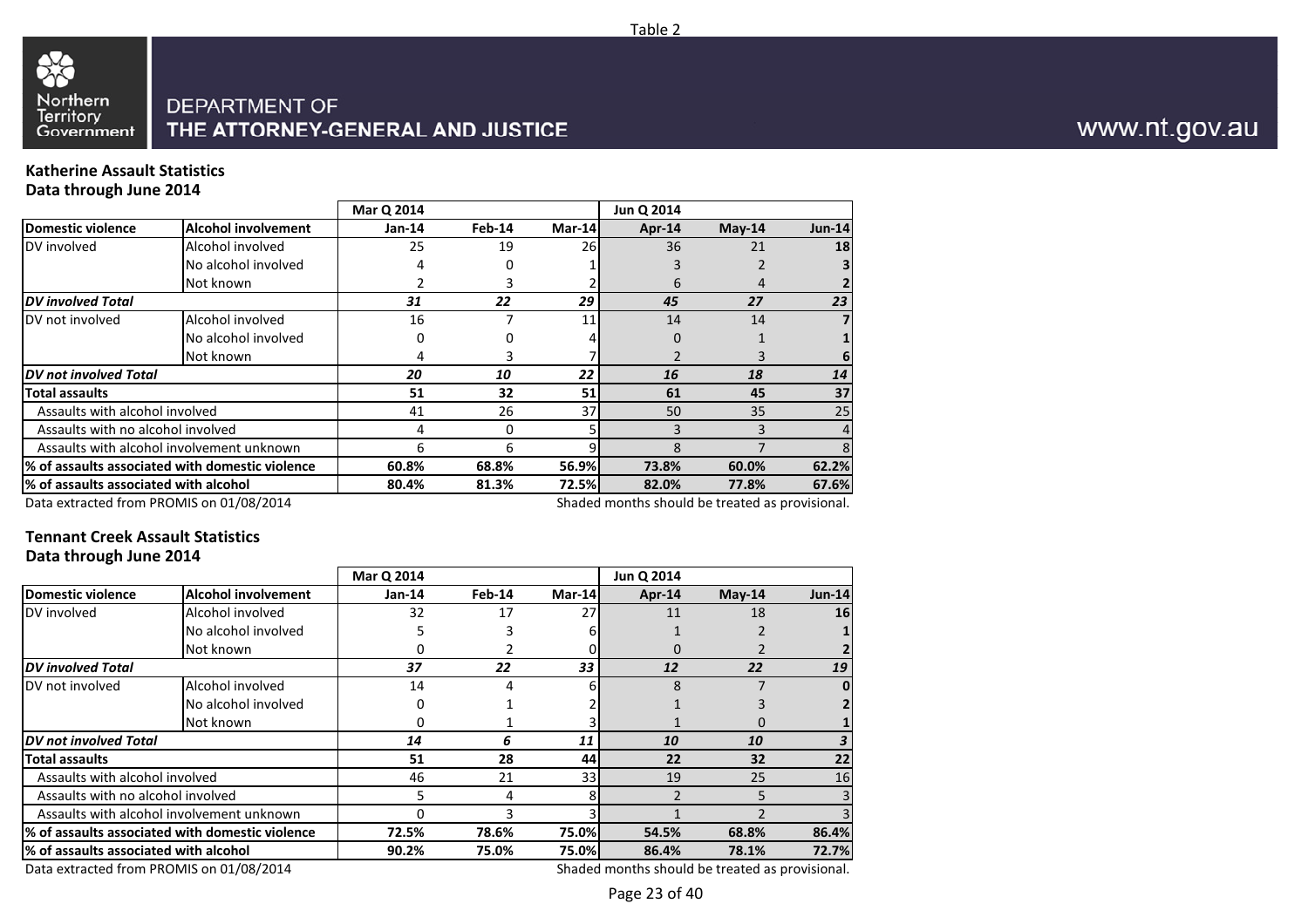

# www.nt.gov.au

#### **Nhulunbuy Assault StatisticsData through June 2014**

|                                        |                                                 | Jun Q 2012 | Sep Q 2012 | Dec Q 2012 | Mar Q 2013      | Jun Q 2013 | Sep Q 2013    |        |           | Dec Q 2013 |               |               |
|----------------------------------------|-------------------------------------------------|------------|------------|------------|-----------------|------------|---------------|--------|-----------|------------|---------------|---------------|
| <b>Domestic violence</b>               | Alcohol involvement                             |            |            |            |                 |            | <b>Jul-13</b> | Aug-13 | $Sep-13$  | Oct-13     | <b>Nov-13</b> | <b>Dec-13</b> |
| DV involved                            | Alcohol involved                                | 10         |            |            |                 | 11         |               |        |           |            |               |               |
|                                        | No alcohol involved                             |            |            |            |                 |            |               |        |           |            |               |               |
|                                        | Not known                                       |            |            |            |                 |            |               |        |           |            |               |               |
| <b>DV</b> involved Total               |                                                 | 15         | 8          |            | 14              | 17         |               |        |           |            |               |               |
| DV not involved                        | Alcohol involved                                |            |            |            | 10 <sup>1</sup> |            |               |        |           |            |               |               |
|                                        | No alcohol involved                             |            |            |            |                 |            |               |        |           |            |               |               |
|                                        | Not known                                       |            |            |            |                 |            |               |        |           |            |               |               |
| DV not involved Total                  |                                                 | 13         | 6          | 12         | 11              | 8          |               |        |           |            |               |               |
| <b>Total assaults</b>                  |                                                 | 28         | 14         | 21         | 25              | 25         |               |        | <b>10</b> |            | 10            | 11            |
| Assaults with alcohol involved         |                                                 | 18         |            |            | 16              | 19         |               |        |           |            |               |               |
| Assaults with no alcohol involved      |                                                 |            |            |            |                 |            |               |        |           |            |               |               |
|                                        | Assaults with alcohol involvement unknown       |            |            |            |                 |            |               |        |           |            |               |               |
|                                        | % of assaults associated with domestic violence | 53.6%      | 57.1%      | 42.9%      | 56.0%           | 68.0%      | 75.0%         | 75.0%  | 90.0%     | 77.8%      | 60.0%         | 54.5%         |
| l% of assaults associated with alcohol |                                                 | 64.3%      | 78.6%      | 61.9%      | 64.0%           | 76.0%      | 87.5%         | 50.0%  | 60.0%     | 55.6%      | 50.0%         | 81.8%         |

Data extracted from PROMIS on 01/08/2014

### **NT Balance Assault Statistics**

**Data through June 2014**

|                                       |                                                 | Jun Q 2012 | Sep Q 2012 | Dec Q 2012 | Mar Q 2013 | Jun Q 2013   | Sep Q 2013    |        |          | Dec Q 2013 |               |               |
|---------------------------------------|-------------------------------------------------|------------|------------|------------|------------|--------------|---------------|--------|----------|------------|---------------|---------------|
| <b>Domestic violence</b>              | <b>Alcohol involvement</b>                      |            |            |            |            |              | <b>Jul-13</b> | Aug-13 | $Sep-13$ | Oct-13     | <b>Nov-13</b> | <b>Dec-13</b> |
| DV involved                           | Alcohol involved                                | 131        | 144        | 147        | 156        | 164          | 55            | 60     | 62       | 62         | 67            | 69            |
|                                       | No alcohol involved                             | 167        | 123        | 161        | 190        | 201          | 53            | 50     | 60       | 63         | 69            | 68            |
|                                       | Not known                                       |            | 38         | 39         |            | 45.          |               | 14     |          | 13         | 17            |               |
| <b>DV</b> involved Total              |                                                 | 335        | 305        | 347        | 397        | 410          | 116           | 124    | 131      | 138        | 153           | 148           |
| DV not involved                       | Alcohol involved                                | 40         | 51         |            | 43         | 46           | 23            | 20     | 25       | 21         | 13            | 16            |
|                                       | No alcohol involved                             | 51         | 46         | 80         | 68         | 61           |               | 24     | 25       | 18         | 29            | 14            |
|                                       | Not known                                       | 16         | 22         | 43         | 32         | 32           |               | 12     |          | 12         | 12            |               |
| DV not involved Total                 |                                                 | 107        | 119        | 194        | 143        | 139          | 39            | 56     | 54       | 51         | 54            | 38            |
| <b>Total assaults</b>                 |                                                 | 442        | 424        | 541        | 540        | 549          | 155           | 180    | 185      | 189        | 207           | 186           |
| Assaults with alcohol involved        |                                                 | 171        | 195        | 218        | 199        | 210          | 78            | 80     | 87       | 83         | 80            | 85            |
| Assaults with no alcohol involved     |                                                 | 218        | 169        | 241        | 258        | 262          | 62            | 74     | 85       | 81         | 98            | 82            |
|                                       | Assaults with alcohol involvement unknown       | 53         | 60         | 82         | 83         | 77           | 15            | 26     | 13       | 25         | 29            | 19            |
|                                       | % of assaults associated with domestic violence | 75.8%      | 71.9%      | 64.1%      | 73.5%      | <b>74.7%</b> | 74.8%         | 68.9%  | 70.8%    | 73.0%      | 73.9%         | 79.6%         |
| % of assaults associated with alcohol |                                                 | 38.7%      | 46.0%      | 40.3%      | 36.9%      | 38.3%        | 50.3%         | 44.4%  | 47.0%    | 43.9%      | 38.6%         | 45.7%         |
|                                       |                                                 |            |            |            |            |              |               |        |          |            |               |               |

Data extracted from PROMIS on 01/08/2014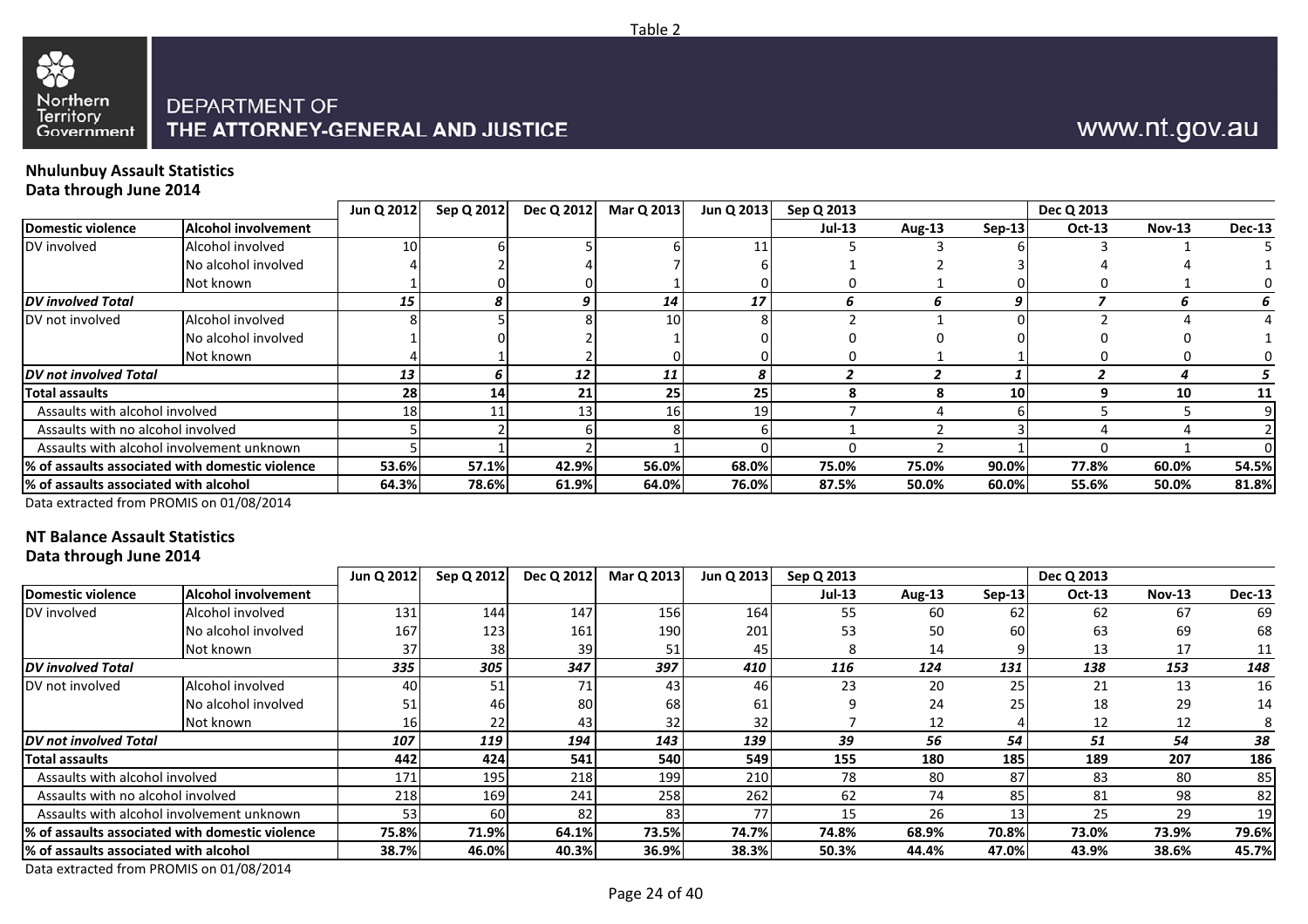

#### **Nhulunbuy Assault StatisticsData through June 2014**

|                                       |                                                            | Mar Q 2014 |        |        | Jun Q 2014                                                                           |          |               |
|---------------------------------------|------------------------------------------------------------|------------|--------|--------|--------------------------------------------------------------------------------------|----------|---------------|
| Domestic violence                     | <b>Alcohol involvement</b>                                 | Jan-14     | Feb-14 | Mar-14 | Apr-14                                                                               | $May-14$ | <b>Jun-14</b> |
| DV involved                           | Alcohol involved                                           |            |        |        |                                                                                      |          | 6             |
|                                       | No alcohol involved                                        |            |        |        |                                                                                      |          |               |
|                                       | Not known                                                  |            |        |        |                                                                                      |          |               |
| <b>DV</b> involved Total              |                                                            |            |        |        |                                                                                      | 10       | 6             |
| DV not involved                       | Alcohol involved                                           |            |        |        |                                                                                      |          |               |
|                                       | No alcohol involved                                        |            |        |        |                                                                                      |          |               |
|                                       | Not known                                                  |            |        |        |                                                                                      |          |               |
| DV not involved Total                 |                                                            |            | 9      |        |                                                                                      |          | 8             |
| <b>Total assaults</b>                 |                                                            | 10         | 12     |        | 11                                                                                   | 12       | 14            |
| Assaults with alcohol involved        |                                                            | 9          | 10     |        |                                                                                      |          | 8             |
| Assaults with no alcohol involved     |                                                            |            | 0      |        |                                                                                      |          |               |
|                                       | Assaults with alcohol involvement unknown                  |            |        |        |                                                                                      |          |               |
|                                       | % of assaults associated with domestic violence            | 70.0%      | 25.0%  | 83.3%  | 72.7%                                                                                | 83.3%    | 42.9%         |
| % of assaults associated with alcohol |                                                            | 90.0%      | 83.3%  | 50.0%  | 72.7%                                                                                | 58.3%    | 57.1%         |
|                                       | $D_{\text{obs}}$ schools of frame DDOMAIC and ALOO (304.4) |            |        |        | والمستملح فالمتحدث والمتابع والمستحيط المراديم والمستحلف والمستحدث المتحالي والمتحال |          |               |

Data extracted from PROMIS on 01/08/2014

Shaded months should be treated as provisional.

Table 2

### **NT Balance Assault Statistics**

#### **Data through June 2014**

|                                       |                                                 | Mar Q 2014 |        |                 | Jun Q 2014                                      |          |               |
|---------------------------------------|-------------------------------------------------|------------|--------|-----------------|-------------------------------------------------|----------|---------------|
| <b>Domestic violence</b>              | <b>Alcohol involvement</b>                      | $Jan-14$   | Feb-14 | Mar-14          | <b>Apr-14</b>                                   | $May-14$ | <b>Jun-14</b> |
| DV involved                           | Alcohol involved                                | 48         | 53     | 41              | 53                                              | 50       | 30            |
|                                       | No alcohol involved                             | 53         | 44     | <b>66</b>       | 61                                              | 64       | 69            |
|                                       | Not known                                       | 16         | 13     | 11              | 11                                              | 14       | 15            |
| <b>DV</b> involved Total              |                                                 | 117        | 110    | 118             | 125                                             | 128      | 114           |
| DV not involved                       | Alcohol involved                                | 12         | 8      | 12 <sup>1</sup> | 24                                              | 8        | 11            |
|                                       | No alcohol involved                             | 18         | 19     | 24              | 16                                              | 27       | 18            |
|                                       | Not known                                       | 12         | 10     |                 | 9                                               | 9        |               |
| <b>DV</b> not involved Total          |                                                 | 42         | 37     | 41              | 49                                              | 44       | 37            |
| Total assaults                        |                                                 | 159        | 147    | 159             | 174                                             | 172      | 151           |
| Assaults with alcohol involved        |                                                 | 60         | 61     | 53              | 77                                              | 58       | 41            |
| Assaults with no alcohol involved     |                                                 | 71         | 63     | 90              | 77                                              | 91       | 87            |
|                                       | Assaults with alcohol involvement unknown       | 28         | 23     | 16I             | 20                                              | 23       | 23            |
|                                       | % of assaults associated with domestic violence | 73.6%      | 74.8%  | 74.2%           | 71.8%                                           | 74.4%    | 75.5%         |
| % of assaults associated with alcohol |                                                 | 37.7%      | 41.5%  | 33.3%           | 44.3%                                           | 33.7%    | 27.2%         |
|                                       | Data extracted from PROMIS on 01/08/2014        |            |        |                 | Shaded months should be treated as provisional. |          |               |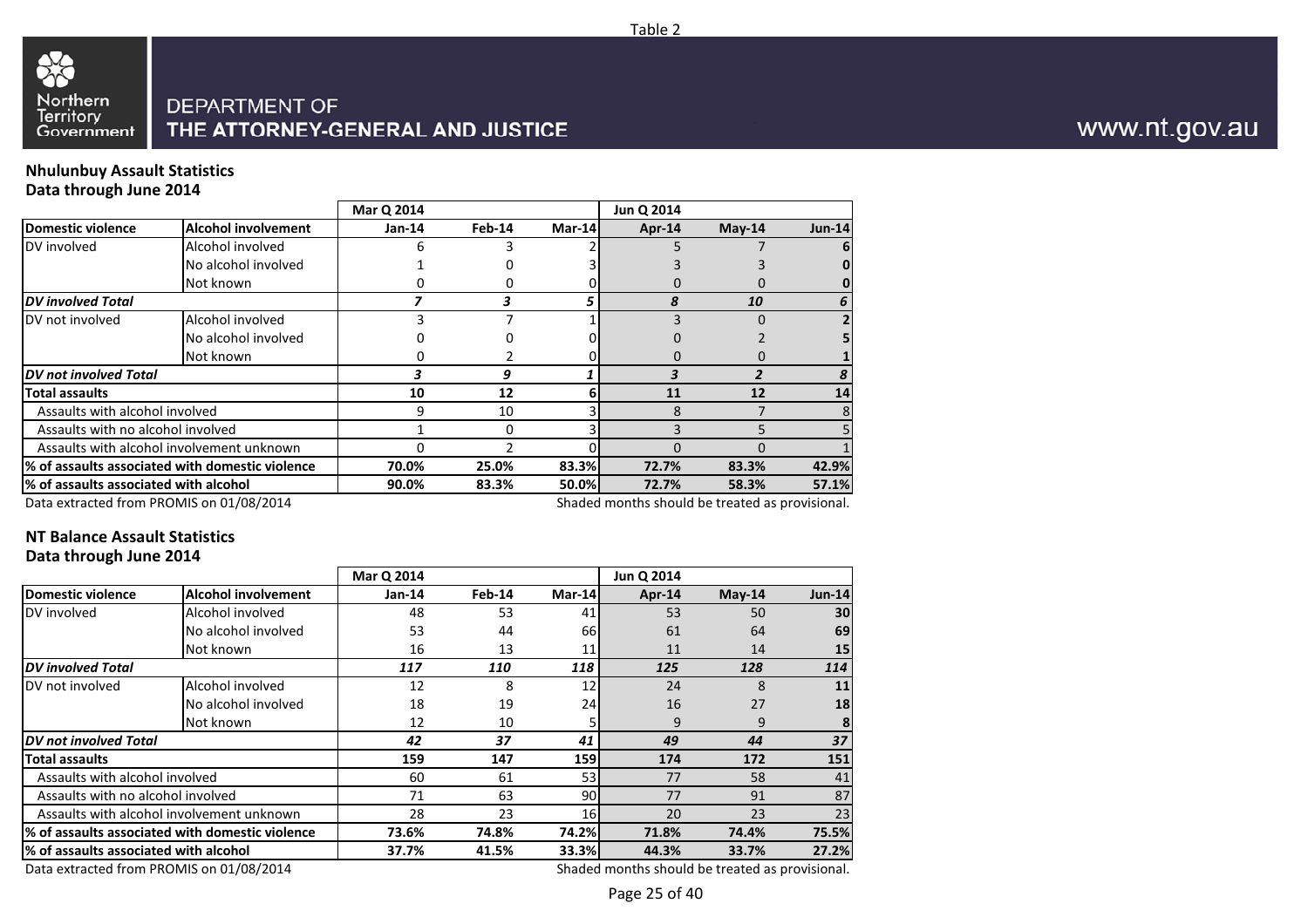

## **Northern Territory Yearly Crime Statistics**

**Data for the 12 months ending in June, 2009 to 2014**

| Number of offences                                        | 2009         | 2010         | 2011        | 2012           | 2013         | 2014     | 2009    | 2010     | 2011    | 2012    | 2013    | 2014    |
|-----------------------------------------------------------|--------------|--------------|-------------|----------------|--------------|----------|---------|----------|---------|---------|---------|---------|
| 0111 Murder                                               | 14           | 8            | 11          | 15             | 13           | 15       | 6.3     | 3.5      | 4.8     | 6.4     | 5.5     | 6.2     |
| 0121 Attempted Murder                                     | 6            | 8            | 3           | 2              | $\mathbf{1}$ |          | 2.7     | 3.5      | 1.3     | 0.9     | 0.4     | 0.4     |
| 0131 Manslaughter                                         |              |              |             |                | 5            |          | 0.4     | 2.6      | 0.4     | 0.4     | 2.1     | 0.8     |
| 0132 Driving causing death                                | $\mathbf{1}$ | 1            | 1           | $\Omega$       | $\mathbf{1}$ |          | 0.4     | 0.4      | 0.4     | 0.0     | 0.4     | 0.4     |
| <b>01 Homicide and related offences</b>                   | 22           | 23           | 16          | 18             | 20           | 19       | 9.9     | 10.1     | 6.9     | 7.7     | 8.4     | 7.8     |
| 021 Assault                                               | 5,830        | 6,456        | 6,542       | 6,939          | 7,343        | 7,295    | 2,619.9 | 2,834.3  | 2,840.7 | 2,981.9 | 3,078.4 | 3,007.3 |
| 029 Acts intended to cause injury - other                 | 14           | 17           | 26          | 32             | 26           | 33       | 6.3     | 7.5      | 11.3    | 13.8    | 10.9    | 13.6    |
| 02 Acts intended to cause injury                          | 5,844        | 6,473        | 6,568       | 6,971          | 7,369        | 7,328    | 2,626.2 | 2,841.7  | 2,851.9 | 2,995.7 | 3,089.3 | 3,020.9 |
| 031 Sexual assault                                        | 395          | 365          | 373         | 294            | 356          | 348      | 177.5   | 160.2    | 162.0   | 126.3   | 149.2   | 143.5   |
| 032 Non-assaultive sexual offences                        | 25           | 21           | 32          | 43             | 49           | 53       | 11.2    | 9.2      | 13.9    | 18.5    | 20.5    | 21.8    |
| 03 Sexual assault and related offences                    | 420          | 386          | 405         | 337            | 405          | 401      | 188.7   | 169.5    | 175.9   | 144.8   | 169.8   | 165.3   |
| 049 Other dangerous or negligent acts endangering persons | 75           | 90           | 94          | 106            | 145          | 117      | 33.7    | 39.5     | 40.8    | 45.6    | 60.8    | 48.2    |
| 0511 Abduction and kidnapping                             | 3            | $\mathbf{1}$ | 3           | $\overline{2}$ | $\mathbf{1}$ | $\Omega$ | 1.3     | 0.4      | 1.3     | 0.9     | 0.4     | 0.0     |
| 0521 Deprivation of liberty/false imprisonment            | 51           | 45           | 45          | 49             | 59           | 41       | 22.9    | 19.8     | 19.5    | 21.1    | 24.7    | 16.9    |
| 0531 Harassment and private nuisance                      | 58           | 92           | 66          | 52             | 57           | 43       | 26.1    | 40.4     | 28.7    | 22.3    | 23.9    | 17.7    |
| 0532 Threatening behaviour                                | 289          | 358          | 308         | 328            | 313          | 343      | 129.9   | 157.2    | 133.7   | 141.0   | 131.2   | 141.4   |
| 05 Abduction, harassment and other offences               | 401          | 496          | 422         | 431            | 430          | 427      | 180.2   | 217.8    | 183.2   | 185.2   | 180.3   | 176.0   |
| 061 Robbery                                               | 112          | 98           | 98          | 111            | 85           | 79       | 50.3    | 43.0     | 42.6    | 47.7    | 35.6    | 32.6    |
| 0621 Blackmail and extortion                              | $\mathbf{1}$ | 4            | $\mathbf 0$ | $\mathbf{1}$   | $\mathbf{1}$ |          | 0.4     | 1.8      | 0.0     | 0.4     | 0.4     | 0.4     |
| 06 Robbery, extortion and related offences                | 113          | 102          | 98          | 112            | 86           | 80       | 50.8    | 44.8     | 42.6    | 48.1    | 36.1    | 33.0    |
| Total offences against the person                         | 6,875        | 7,570        | 7,603       | 7,975          | 8,455        | 8,372    | 3,089.5 | 3,323.3  | 3,301.4 | 3,427.1 | 3,544.6 | 3,451.3 |
| House break-ins, actual                                   | 1,387        | 1,523        | 1,670       | 1,832          | 1,678        | 1,439    | 623.3   | 668.6    | 725.1   | 787.3   | 703.5   | 593.2   |
| House break-ins, attempted                                | 191          | 338          | 271         | 298            | 210          | 145      | 85.8    | 148.4    | 117.7   | 128.1   | 88.0    | 59.8    |
| 0711 House break-ins                                      | 1,578        | 1,861        | 1,941       | 2,130          | 1,888        | 1,584    | 709.1   | 817.0    | 842.8   | 915.3   | 791.5   | 653.0   |
| Commercial break-ins, actual                              | 1,787        | 1,816        | 1,650       | 1,654          | 1,680        | 1,471    | 803.1   | 797.3    | 716.5   | 710.8   | 704.3   | 606.4   |
| Commercial break-ins, attempted                           | 285          | 329          | 291         | 253            | 214          | 124      | 128.1   | 144.4    | 126.4   | 108.7   | 89.7    | 51.1    |
| 0711 Commercial break-ins                                 | 2,072        | 2,145        | 1,941       | 1,907          | 1,894        | 1,595    | 931.1   | 941.7    | 842.8   | 819.5   | 794.0   | 657.5   |
| 0812 Illegal use of a motor vehicle                       | 941          | 968          | 943         | 948            | 917          | 1,037    | 422.9   | 425.0    | 409.5   | 407.4   | 384.4   | 427.5   |
| 0813 Theft of motor vehicle parts or contents             | 1,374        | 1,687        | 1,392       | 1,465          | 1,090        | 1,004    | 617.5   | 740.6    | 604.4   | 629.6   | 457.0   | 413.9   |
| 081 Motor vehicle theft and related offences              | 2,315        | 2,655        | 2,335       | 2,413          | 2,007        | 2,041    | 1,040.3 | 1,165.6  | 1,013.9 | 1,036.9 | 841.4   | 841.4   |
| 08* Theft and related offences (other than MV)            | 7,263        | 7,565        | 7,092       | 7,282          | 7,067        | 6,390    | 3,263.9 | 3,321.1  | 3,079.5 | 3,129.3 | 2,962.7 | 2,634.3 |
| 12 Property damage offences                               | 8,117        | 8,653        | 7,384       | 7,630          | 6,806        | 6,249    | 3,647.7 | 3,798.8  | 3,206.3 | 3,278.9 | 2,853.3 | 2,576.1 |
| <b>Total property offences</b>                            | 21,345       | 22,879       | 20,693      | 21,362         | 19,662       | 17,859   | 9.592.1 | 10,044.2 | 8,985.3 | 9,179.9 | 8.243.0 | 7,362.3 |

Data extracted from PROMIS on 01/08/2014

#### **Offence Rates (per 100,000 population)**

| 9                       | 2010           | 2011           | 2012           | 2013         | 2014           | 2009    | 2010     | 2011    | 2012    | 2013    | 2014    |
|-------------------------|----------------|----------------|----------------|--------------|----------------|---------|----------|---------|---------|---------|---------|
| 4                       | 8              | 11             | 15             | 13           | 15             | 6.3     | 3.5      | 4.8     | 6.4     | 5.5     | 6.2     |
| 6                       | 8              | 3              | $\overline{2}$ | $\mathbf{1}$ | 1              | $2.7$   | 3.5      | 1.3     | 0.9     | 0.4     | 0.4     |
| 1                       | 6              | 1              | 1              | 5            | $\overline{c}$ | 0.4     | 2.6      | 0.4     | 0.4     | 2.1     | $0.8\,$ |
| 1                       | 1              | $\mathbf{1}$   | 0              | 1            | 1              | 0.4     | 0.4      | 0.4     | 0.0     | 0.4     | 0.4     |
| 2                       | 23             | 16             | 18             | 20           | 19             | 9.9     | 10.1     | 6.9     | 7.7     | 8.4     | 7.8     |
| 0                       | 6,456          | 6,542          | 6,939          | 7,343        | 7,295          | 2,619.9 | 2,834.3  | 2,840.7 | 2,981.9 | 3,078.4 | 3,007.3 |
| 4                       | 17             | 26             | 32             | 26           | 33             | 6.3     | 7.5      | 11.3    | 13.8    | 10.9    | 13.6    |
| 4                       | 6,473          | 6,568          | 6,971          | 7,369        | 7,328          | 2,626.2 | 2,841.7  | 2,851.9 | 2,995.7 | 3,089.3 | 3,020.9 |
| 5                       | 365            | 373            | 294            | 356          | 348            | 177.5   | 160.2    | 162.0   | 126.3   | 149.2   | 143.5   |
| 5                       | 21             | 32             | 43             | 49           | 53             | 11.2    | 9.2      | 13.9    | 18.5    | 20.5    | 21.8    |
| 0                       | 386            | 405            | 337            | 405          | 401            | 188.7   | 169.5    | 175.9   | 144.8   | 169.8   | 165.3   |
| 5                       | 90             | 94             | 106            | 145          | 117            | 33.7    | 39.5     | 40.8    | 45.6    | 60.8    | 48.2    |
| 3                       | $\mathbf{1}$   | $\overline{3}$ | $\overline{2}$ | $\mathbf{1}$ | $\Omega$       | 1.3     | 0.4      | 1.3     | 0.9     | 0.4     | $0.0\,$ |
| 1                       | 45             | 45             | 49             | 59           | 41             | 22.9    | 19.8     | 19.5    | 21.1    | 24.7    | 16.9    |
| 8                       | 92             | 66             | 52             | 57           | 43             | 26.1    | 40.4     | 28.7    | 22.3    | 23.9    | 17.7    |
| 9                       | 358            | 308            | 328            | 313          | 343            | 129.9   | 157.2    | 133.7   | 141.0   | 131.2   | 141.4   |
| 1                       | 496            | 422            | 431            | 430          | 427            | 180.2   | 217.8    | 183.2   | 185.2   | 180.3   | 176.0   |
| $\overline{\mathbf{2}}$ | 98             | 98             | 111            | 85           | 79             | 50.3    | 43.0     | 42.6    | 47.7    | 35.6    | 32.6    |
| 1                       | $\overline{4}$ | $\mathbf 0$    | $\mathbf 1$    | $\mathbf{1}$ | $\mathbf{1}$   | 0.4     | 1.8      | 0.0     | 0.4     | 0.4     | 0.4     |
| 3                       | 102            | 98             | 112            | 86           | 80             | 50.8    | 44.8     | 42.6    | 48.1    | 36.1    | 33.0    |
| 5                       | 7,570          | 7,603          | 7,975          | 8,455        | 8,372          | 3,089.5 | 3,323.3  | 3,301.4 | 3,427.1 | 3,544.6 | 3,451.3 |
| 7                       | 1,523          | 1,670          | 1,832          | 1,678        | 1,439          | 623.3   | 668.6    | 725.1   | 787.3   | 703.5   | 593.2   |
| 1                       | 338            | 271            | 298            | 210          | 145            | 85.8    | 148.4    | 117.7   | 128.1   | 88.0    | 59.8    |
| 8                       | 1,861          | 1,941          | 2,130          | 1,888        | 1,584          | 709.1   | 817.0    | 842.8   | 915.3   | 791.5   | 653.0   |
| 7                       | 1,816          | 1,650          | 1,654          | 1,680        | 1,471          | 803.1   | 797.3    | 716.5   | 710.8   | 704.3   | 606.4   |
| 5                       | 329            | 291            | 253            | 214          | 124            | 128.1   | 144.4    | 126.4   | 108.7   | 89.7    | 51.1    |
| 2                       | 2,145          | 1,941          | 1,907          | 1,894        | 1,595          | 931.1   | 941.7    | 842.8   | 819.5   | 794.0   | 657.5   |
| 1                       | 968            | 943            | 948            | 917          | 1,037          | 422.9   | 425.0    | 409.5   | 407.4   | 384.4   | 427.5   |
| 4                       | 1,687          | 1,392          | 1,465          | 1,090        | 1,004          | 617.5   | 740.6    | 604.4   | 629.6   | 457.0   | 413.9   |
| 5                       | 2,655          | 2,335          | 2,413          | 2,007        | 2,041          | 1,040.3 | 1,165.6  | 1,013.9 | 1,036.9 | 841.4   | 841.4   |
| 3                       | 7,565          | 7,092          | 7,282          | 7,067        | 6,390          | 3,263.9 | 3,321.1  | 3,079.5 | 3,129.3 | 2,962.7 | 2,634.3 |
| 7                       | 8,653          | 7,384          | 7,630          | 6,806        | 6,249          | 3,647.7 | 3,798.8  | 3,206.3 | 3,278.9 | 2,853.3 | 2,576.1 |
| 5                       | 22,879         | 20,693         | 21,362         | 19,662       | 17,859         | 9,592.1 | 10,044.2 | 8,985.3 | 9,179.9 | 8,243.0 | 7,362.3 |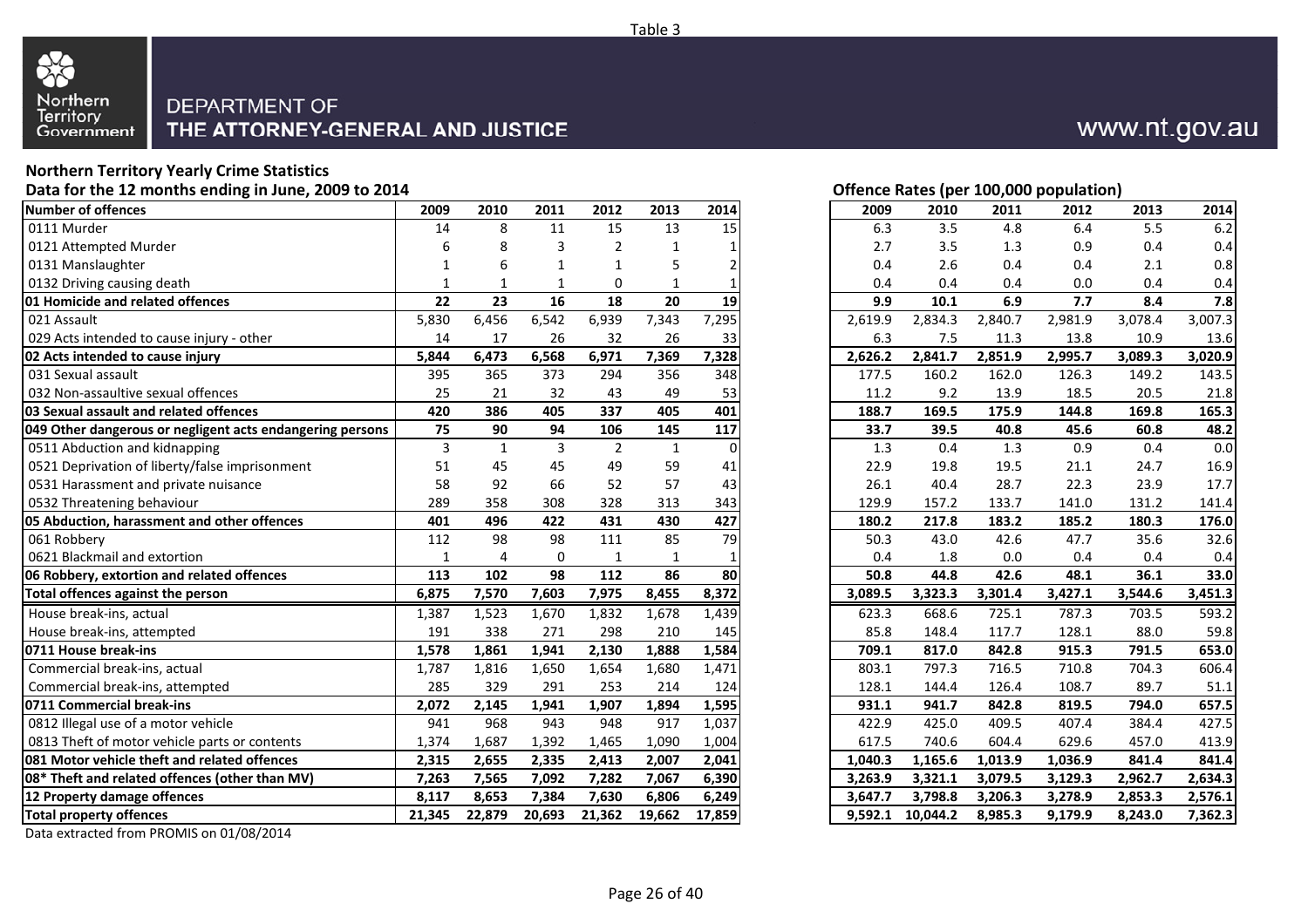

#### **Darwin Yearly Crime Statistics**

**Data for the 12 months ending in June, 2009 to 2014**

| Number of offences                                        | 2009           | 2010     | 2011         | 2012         | 2013                    | 2014             | 2009     | 2010     | 2011     | 2012     | 2013    | 2014    |
|-----------------------------------------------------------|----------------|----------|--------------|--------------|-------------------------|------------------|----------|----------|----------|----------|---------|---------|
| 0111 Murder                                               | 6              |          | 1            | 5            | $\overline{2}$          |                  | 7.8      | 1.3      | 1.3      | 6.2      | 2.4     | 6.0     |
| 0121 Attempted Murder                                     |                |          | ŋ            | $\Omega$     | 0                       |                  | 1.3      | 5.1      | 0.0      | 0.0      | 0.0     | 1.2     |
| 0131 Manslaughter                                         | $\Omega$       | 3        | O            | $\mathbf 1$  | $\Omega$                |                  | 0.0      | 3.8      | 0.0      | 1.2      | 0.0     | 1.2     |
| 0132 Driving causing death                                | 0              |          | 0            | 0            | 0                       |                  | 0.0      | 1.3      | 0.0      | 0.0      | 0.0     | 0.0     |
| 01 Homicide and related offences                          | $\overline{7}$ | 9        | $\mathbf{1}$ | 6            | $\overline{\mathbf{2}}$ |                  | 9.1      | 11.5     | 1.3      | 7.5      | 2.4     | 8.3     |
| 021 Assault                                               | 1,539          | 1,513    | 1,554        | 1,583        | 1,637                   | 1,773            | 2,008.0  | 1,925.2  | 1,954.8  | 1,966.4  | 1,988.0 | 2,112.4 |
| 029 Acts intended to cause injury - other                 | $\overline{7}$ | 5        | 5            | 13           | 6                       | 11               | 9.1      | 6.4      | 6.3      | 16.1     | 7.3     | 13.1    |
| 02 Acts intended to cause injury                          | 1,546          | 1,518    | 1,559        | 1,596        | 1,643                   | 1,784            | 2,017.1  | 1,931.5  | 1,961.1  | 1,982.6  | 1,995.3 | 2,125.5 |
| 031 Sexual assault                                        | 93             | 106      | 112          | 97           | 124                     | 123              | 121.3    | 134.9    | 140.9    | 120.5    | 150.6   | 146.5   |
| 032 Non-assaultive sexual offences                        | 12             | 6        | 10           | 11           | 20                      | 20               | 15.7     | 7.6      | 12.6     | 13.7     | 24.3    | 23.8    |
| 03 Sexual assault and related offences                    | 105            | 112      | 122          | 108          | 144                     | 143              | 137.0    | 142.5    | 153.5    | 134.2    | 174.9   | 170.4   |
| 049 Other dangerous or negligent acts endangering persons | 19             | 24       | 21           | 16           | 30                      | 28               | 24.8     | 30.5     | 26.4     | 19.9     | 36.4    | 33.4    |
| 0511 Abduction and kidnapping                             | $\mathbf 0$    | $\Omega$ | $\Omega$     | $\mathbf{1}$ | $\mathbf{0}$            | $\Omega$         | 0.0      | 0.0      | 0.0      | 1.2      | 0.0     | 0.0     |
| 0521 Deprivation of liberty/false imprisonment            | $\overline{7}$ | 12       | q            | 12           | 17                      | 6                | 9.1      | 15.3     | 11.3     | 14.9     | 20.6    | 7.1     |
| 0531 Harassment and private nuisance                      | 11             | 24       | 14           | 9            | 23                      |                  | 14.4     | 30.5     | 17.6     | 11.2     | 27.9    | 6.0     |
| 0532 Threatening behaviour                                | 97             | 133      | 110          | 118          | 83                      | 105              | 126.6    | 169.2    | 138.4    | 146.6    | 100.8   | 125.1   |
| 05 Abduction, harassment and other offences               | 115            | 169      | 133          | 140          | 123                     | 116              | 150.0    | 215.0    | 167.3    | 173.9    | 149.4   | 138.2   |
| 061 Robbery                                               | 64             | 61       | 41           | 58           | 52                      | 42               | 83.5     | 77.6     | 51.6     | 72.0     | 63.2    | 50.0    |
| 0621 Blackmail and extortion                              | $\mathbf{1}$   |          | $\mathbf 0$  | 1            | $\mathbf 0$             |                  | 1.3      | 1.3      | 0.0      | 1.2      | 0.0     | 1.2     |
| 06 Robbery, extortion and related offences                | 65             | 62       | 41           | 59           | 52                      | 43               | 84.8     | 78.9     | 51.6     | 73.3     | 63.2    | 51.2    |
| Total offences against the person                         | 1,857          | 1,894    | 1,877        | 1,925        | 1,994                   | 2,121            | 2,422.9  | 2,410.0  | 2,361.1  | 2,391.2  | 2,421.6 | 2,527.0 |
| House break-ins, actual                                   | 612            | 714      | 580          | 677          | 533                     | 518              | 798.5    | 908.5    | 729.6    | 841.0    | 647.3   | 617.2   |
| House break-ins, attempted                                | 120            | 150      | 92           | 128          | 51                      | 24               | 156.6    | 190.9    | 115.7    | 159.0    | 61.9    | 28.6    |
| 0711 House break-ins                                      | 732            | 864      | 672          | 805          | 584                     | 542              | 955.1    | 1,099.4  | 845.3    | 1,000.0  | 709.2   | 645.8   |
| Commercial break-ins, actual                              | 534            | 570      | 435          | 397          | 554                     | $\overline{374}$ | 696.7    | 725.3    | 547.2    | 493.2    | 672.8   | 445.6   |
| Commercial break-ins, attempted                           | 141            | 98       | 72           | 71           | 54                      | 22               | 184.0    | 124.7    | 90.6     | 88.2     | 65.6    | 26.2    |
| 0711 Commercial break-ins                                 | 675            | 668      | 507          | 468          | 608                     | 396              | 880.7    | 850.0    | 637.8    | 581.4    | 738.4   | 471.8   |
| 0812 Illegal use of a motor vehicle                       | 424            | 419      | 317          | 358          | 326                     | 428              | 553.2    | 533.1    | 398.8    | 444.7    | 395.9   | 509.9   |
| 0813 Theft of motor vehicle parts or contents             | 805            | 898      | 819          | 809          | 559                     | 501              | 1,050.3  | 1,142.6  | 1,030.2  | 1,004.9  | 678.9   | 596.9   |
| 081 Motor vehicle theft and related offences              | 1,229          | 1,317    | 1,136        | 1,167        | 885                     | 929              | 1,603.5  | 1,675.8  | 1,429.0  | 1,449.7  | 1,074.8 | 1,106.8 |
| 08* Theft and related offences (other than MV)            | 3,473          | 3,595    | 3,234        | 3,243        | 3,187                   | 2,790            | 4,531.3  | 4,574.4  | 4,068.0  | 4,028.5  | 3,870.4 | 3,324.1 |
| 12 Property damage offences                               | 3,550          | 3,639    | 3,013        | 2,762        | 2,379                   | 2,202            | 4,631.7  | 4,630.4  | 3,790.0  | 3,431.0  | 2,889.2 | 2,623.6 |
| <b>Total property offences</b>                            | 9,659          | 10,083   | 8,562        | 8,445        | 7,643                   | 6,859            | 12,602.3 | 12,829.9 | 10,770.1 | 10,490.4 | 9,282.0 | 8,172.1 |

Data extracted from PROMIS on 01/08/2014

**Offence Rates (per 100,000 population)**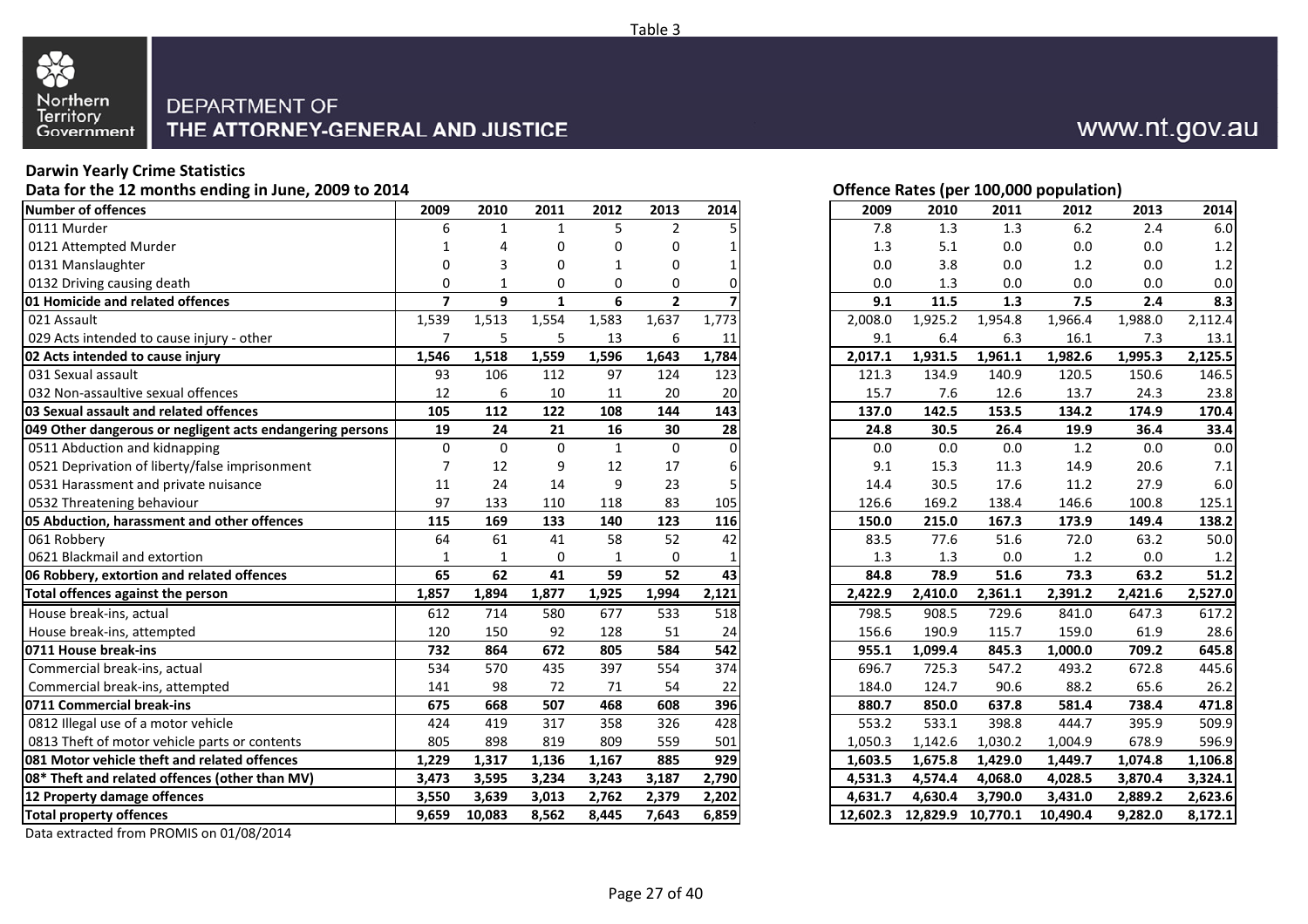

#### **Palmerston Yearly Crime Statistics**

**Data for the 12 months ending in June, 2009 to 2014**

| $\overline{2}$<br>3.6<br>3.4<br>6.5<br>0111 Murder<br>$\Omega$<br>0<br>0.0<br>0.0<br>$\mathbf 1$<br>$\mathbf{1}$<br>0121 Attempted Murder<br>$\Omega$<br>3.6<br>3.5<br>0.0<br>0.0<br>$\Omega$<br>0.0<br>1<br>$\Omega$<br>0131 Manslaughter<br>0.0<br>0.0<br>0.0<br>$\Omega$<br>$\Omega$<br>$\Omega$<br>0.0<br>0.0<br>n<br>O<br>0132 Driving causing death<br>0<br>0.0<br>0.0<br>0.0<br>0.0<br>0.0<br>$\Omega$<br>0<br>0<br>0<br>$\overline{\mathbf{2}}$<br>$\overline{2}$<br>0<br>7.2<br>3.4<br>6.5<br><b>01 Homicide and related offences</b><br>$\mathbf{1}$<br>$\mathbf{1}$<br>3.5<br>0.0<br>ŋ<br>021 Assault<br>402<br>429<br>462<br>464<br>480<br>465<br>1,492.4<br>1,586.5<br>1,574.5<br>1,555.7<br>1,444.6<br>029 Acts intended to cause injury - other<br>0<br>$\mathbf 0$<br>3<br>$\overline{2}$<br>0.0<br>0.0<br>10.3<br>13.6<br>6.5<br>$\overline{4}$<br>6<br>429<br>465<br>402<br>468<br>482<br>471<br>1,596.8<br>1,588.1<br>1,562.1<br>02 Acts intended to cause injury<br>1,444.6<br>1,492.4<br>27<br>22<br>33<br>27<br>28<br>43<br>93.9<br>92.7<br>74.7<br>90.7<br>031 Sexual assault<br>118.6<br>032 Non-assaultive sexual offences<br>6<br>$\overline{2}$<br>10<br>6<br>21.6<br>3.5<br>6.9<br>33.9<br>19.4<br>1<br>11<br>34<br>39<br>28<br>29<br>32<br>54<br>140.2<br>97.4<br>99.6<br>108.6<br>03 Sexual assault and related offences<br>110.2<br>$\overline{\mathbf{z}}$<br>5<br>$\overline{\mathbf{z}}$<br>10<br>8<br>049 Other dangerous or negligent acts endangering persons<br>18.0<br>24.4<br>34.3<br>27.1<br>22.7<br>0511 Abduction and kidnapping<br>$\mathbf 0$<br>$\Omega$<br>$\Omega$<br>$\mathbf{1}$<br>0.0<br>3.5<br>0.0<br>3.4<br>0.0<br>$\mathbf{1}$<br>0521 Deprivation of liberty/false imprisonment<br>7.2<br>6.8<br>$\overline{2}$<br>0.0<br>17.2<br>19.4<br>$\Omega$<br>$\overline{2}$<br>6<br>9.7<br>0531 Harassment and private nuisance<br>3<br>14.4<br>20.9<br>6.9<br>13.6<br>6<br>4<br>91.6<br>0532 Threatening behaviour<br>32<br>28<br>30<br>27<br>31<br>100.5<br>28<br>115.0<br>97.4<br>103.0<br>38<br>35<br>37<br>34<br>40<br>05 Abduction, harassment and other offences<br>38<br>136.6<br>127.1<br>129.6<br>121.8<br>115.4<br>$\overline{7}$<br>13<br>16<br>12<br>42.1<br>061 Robbery<br>11<br>57.5<br>24.4<br>37.8<br>40.7<br>٩<br>0621 Blackmail and extortion<br>$\mathbf 0$<br>$\mathbf 0$<br>$\mathbf 0$<br>$\Omega$<br>$\mathbf{1}$<br>0.0<br>0.0<br>0.0<br>0.0<br>3.2<br>0<br>$\overline{7}$<br>16<br>11<br>12<br>14<br>57.5<br>37.8<br>40.7<br>06 Robbery, extortion and related offences<br>q<br>24.4<br>45.4<br>502<br>507<br>552<br>555<br>579<br>581<br>1,876.5<br>Total offences against the person<br>1,804.0<br>1,763.8<br>1,895.5<br>1,883.3<br>House break-ins, actual<br>170<br>175<br>167<br>154<br>253<br>173<br>628.9<br>581.0<br>528.8<br>858.5<br>560.7<br>33<br>House break-ins, attempted<br>41<br>52<br>32<br>212.2<br>140.8<br>176.5<br>103.7<br>61<br>118.6<br>16<br>0711 House break-ins<br>208<br>195<br>186<br>664.4<br>228<br>305<br>205<br>747.5<br>793.2<br>669.6<br>1,035.0<br>Commercial break-ins, actual<br>137<br>100<br>89<br>71<br>288.4<br>115<br>141<br>413.3<br>490.5<br>470.5<br>339.3<br>Commercial break-ins, attempted<br>30<br>28<br>38<br>33<br>21<br>107.8<br>97.4<br>112.0<br>68.1<br>130.5<br>0711 Commercial break-ins<br>169<br>175<br>133<br>78<br>356.5<br>145<br>110<br>521.1<br>587.9<br>600.9<br>451.3<br>208<br>0812 Illegal use of a motor vehicle<br>142<br>147<br>126<br>498.8<br>408.4<br>167<br>155<br>600.1<br>539.2<br>487.6<br>0813 Theft of motor vehicle parts or contents<br>190<br>302<br>189<br>216<br>733.0<br>551.0<br>170<br>195<br>682.8<br>1,050.6<br>649.0<br>081 Motor vehicle theft and related offences<br>363<br>296<br>403<br>357<br>457<br>331<br>1,282.9<br>1,136.6<br>1,231.8<br>959.3<br>1,589.8<br>849<br>935<br>1,061<br>849<br>951<br>812<br>08* Theft and related offences (other than MV)<br>3,360.0<br>3,691.1<br>2,915.4<br>3,227.1<br>2,631.7<br>651<br>936<br>784<br>793<br>640<br>12 Property damage offences<br>1,224<br>3,363.6<br>4,258.1<br>2,692.2<br>2,691.0<br>2,074.2<br><b>Total property offences</b><br>2,581<br>3,139<br>2,545<br>2,063<br>2,167<br>10,920.2<br>8,014.8<br>2,334<br>9,275.2<br>8,636.2<br>6,686.1 | Number of offences | 2009 | 2010 | 2011 | 2012 | 2013 | 2014 | 2009 | 2010 | 2011 | 2012 | 2013 | 2014    |
|-----------------------------------------------------------------------------------------------------------------------------------------------------------------------------------------------------------------------------------------------------------------------------------------------------------------------------------------------------------------------------------------------------------------------------------------------------------------------------------------------------------------------------------------------------------------------------------------------------------------------------------------------------------------------------------------------------------------------------------------------------------------------------------------------------------------------------------------------------------------------------------------------------------------------------------------------------------------------------------------------------------------------------------------------------------------------------------------------------------------------------------------------------------------------------------------------------------------------------------------------------------------------------------------------------------------------------------------------------------------------------------------------------------------------------------------------------------------------------------------------------------------------------------------------------------------------------------------------------------------------------------------------------------------------------------------------------------------------------------------------------------------------------------------------------------------------------------------------------------------------------------------------------------------------------------------------------------------------------------------------------------------------------------------------------------------------------------------------------------------------------------------------------------------------------------------------------------------------------------------------------------------------------------------------------------------------------------------------------------------------------------------------------------------------------------------------------------------------------------------------------------------------------------------------------------------------------------------------------------------------------------------------------------------------------------------------------------------------------------------------------------------------------------------------------------------------------------------------------------------------------------------------------------------------------------------------------------------------------------------------------------------------------------------------------------------------------------------------------------------------------------------------------------------------------------------------------------------------------------------------------------------------------------------------------------------------------------------------------------------------------------------------------------------------------------------------------------------------------------------------------------------------------------------------------------------------------------------------------------------------------------------------------------------------------------------------------------------------------------------------------------------------------------------------------------------------------------------------------------------------------------------------------------------------------------------------------------------------------------------------------------------------------------------------------------------------------------------------------------------------------------------------------------------------------------------------------------------------------------------------------------------------------------|--------------------|------|------|------|------|------|------|------|------|------|------|------|---------|
|                                                                                                                                                                                                                                                                                                                                                                                                                                                                                                                                                                                                                                                                                                                                                                                                                                                                                                                                                                                                                                                                                                                                                                                                                                                                                                                                                                                                                                                                                                                                                                                                                                                                                                                                                                                                                                                                                                                                                                                                                                                                                                                                                                                                                                                                                                                                                                                                                                                                                                                                                                                                                                                                                                                                                                                                                                                                                                                                                                                                                                                                                                                                                                                                                                                                                                                                                                                                                                                                                                                                                                                                                                                                                                                                                                                                                                                                                                                                                                                                                                                                                                                                                                                                                                                                                   |                    |      |      |      |      |      |      |      |      |      |      |      | 0.0     |
|                                                                                                                                                                                                                                                                                                                                                                                                                                                                                                                                                                                                                                                                                                                                                                                                                                                                                                                                                                                                                                                                                                                                                                                                                                                                                                                                                                                                                                                                                                                                                                                                                                                                                                                                                                                                                                                                                                                                                                                                                                                                                                                                                                                                                                                                                                                                                                                                                                                                                                                                                                                                                                                                                                                                                                                                                                                                                                                                                                                                                                                                                                                                                                                                                                                                                                                                                                                                                                                                                                                                                                                                                                                                                                                                                                                                                                                                                                                                                                                                                                                                                                                                                                                                                                                                                   |                    |      |      |      |      |      |      |      |      |      |      |      | 0.0     |
|                                                                                                                                                                                                                                                                                                                                                                                                                                                                                                                                                                                                                                                                                                                                                                                                                                                                                                                                                                                                                                                                                                                                                                                                                                                                                                                                                                                                                                                                                                                                                                                                                                                                                                                                                                                                                                                                                                                                                                                                                                                                                                                                                                                                                                                                                                                                                                                                                                                                                                                                                                                                                                                                                                                                                                                                                                                                                                                                                                                                                                                                                                                                                                                                                                                                                                                                                                                                                                                                                                                                                                                                                                                                                                                                                                                                                                                                                                                                                                                                                                                                                                                                                                                                                                                                                   |                    |      |      |      |      |      |      |      |      |      |      |      | 0.0     |
|                                                                                                                                                                                                                                                                                                                                                                                                                                                                                                                                                                                                                                                                                                                                                                                                                                                                                                                                                                                                                                                                                                                                                                                                                                                                                                                                                                                                                                                                                                                                                                                                                                                                                                                                                                                                                                                                                                                                                                                                                                                                                                                                                                                                                                                                                                                                                                                                                                                                                                                                                                                                                                                                                                                                                                                                                                                                                                                                                                                                                                                                                                                                                                                                                                                                                                                                                                                                                                                                                                                                                                                                                                                                                                                                                                                                                                                                                                                                                                                                                                                                                                                                                                                                                                                                                   |                    |      |      |      |      |      |      |      |      |      |      |      | 0.0     |
|                                                                                                                                                                                                                                                                                                                                                                                                                                                                                                                                                                                                                                                                                                                                                                                                                                                                                                                                                                                                                                                                                                                                                                                                                                                                                                                                                                                                                                                                                                                                                                                                                                                                                                                                                                                                                                                                                                                                                                                                                                                                                                                                                                                                                                                                                                                                                                                                                                                                                                                                                                                                                                                                                                                                                                                                                                                                                                                                                                                                                                                                                                                                                                                                                                                                                                                                                                                                                                                                                                                                                                                                                                                                                                                                                                                                                                                                                                                                                                                                                                                                                                                                                                                                                                                                                   |                    |      |      |      |      |      |      |      |      |      |      |      | 0.0     |
|                                                                                                                                                                                                                                                                                                                                                                                                                                                                                                                                                                                                                                                                                                                                                                                                                                                                                                                                                                                                                                                                                                                                                                                                                                                                                                                                                                                                                                                                                                                                                                                                                                                                                                                                                                                                                                                                                                                                                                                                                                                                                                                                                                                                                                                                                                                                                                                                                                                                                                                                                                                                                                                                                                                                                                                                                                                                                                                                                                                                                                                                                                                                                                                                                                                                                                                                                                                                                                                                                                                                                                                                                                                                                                                                                                                                                                                                                                                                                                                                                                                                                                                                                                                                                                                                                   |                    |      |      |      |      |      |      |      |      |      |      |      | 1,442.4 |
|                                                                                                                                                                                                                                                                                                                                                                                                                                                                                                                                                                                                                                                                                                                                                                                                                                                                                                                                                                                                                                                                                                                                                                                                                                                                                                                                                                                                                                                                                                                                                                                                                                                                                                                                                                                                                                                                                                                                                                                                                                                                                                                                                                                                                                                                                                                                                                                                                                                                                                                                                                                                                                                                                                                                                                                                                                                                                                                                                                                                                                                                                                                                                                                                                                                                                                                                                                                                                                                                                                                                                                                                                                                                                                                                                                                                                                                                                                                                                                                                                                                                                                                                                                                                                                                                                   |                    |      |      |      |      |      |      |      |      |      |      |      | 18.6    |
|                                                                                                                                                                                                                                                                                                                                                                                                                                                                                                                                                                                                                                                                                                                                                                                                                                                                                                                                                                                                                                                                                                                                                                                                                                                                                                                                                                                                                                                                                                                                                                                                                                                                                                                                                                                                                                                                                                                                                                                                                                                                                                                                                                                                                                                                                                                                                                                                                                                                                                                                                                                                                                                                                                                                                                                                                                                                                                                                                                                                                                                                                                                                                                                                                                                                                                                                                                                                                                                                                                                                                                                                                                                                                                                                                                                                                                                                                                                                                                                                                                                                                                                                                                                                                                                                                   |                    |      |      |      |      |      |      |      |      |      |      |      | 1,461.1 |
|                                                                                                                                                                                                                                                                                                                                                                                                                                                                                                                                                                                                                                                                                                                                                                                                                                                                                                                                                                                                                                                                                                                                                                                                                                                                                                                                                                                                                                                                                                                                                                                                                                                                                                                                                                                                                                                                                                                                                                                                                                                                                                                                                                                                                                                                                                                                                                                                                                                                                                                                                                                                                                                                                                                                                                                                                                                                                                                                                                                                                                                                                                                                                                                                                                                                                                                                                                                                                                                                                                                                                                                                                                                                                                                                                                                                                                                                                                                                                                                                                                                                                                                                                                                                                                                                                   |                    |      |      |      |      |      |      |      |      |      |      |      | 133.4   |
|                                                                                                                                                                                                                                                                                                                                                                                                                                                                                                                                                                                                                                                                                                                                                                                                                                                                                                                                                                                                                                                                                                                                                                                                                                                                                                                                                                                                                                                                                                                                                                                                                                                                                                                                                                                                                                                                                                                                                                                                                                                                                                                                                                                                                                                                                                                                                                                                                                                                                                                                                                                                                                                                                                                                                                                                                                                                                                                                                                                                                                                                                                                                                                                                                                                                                                                                                                                                                                                                                                                                                                                                                                                                                                                                                                                                                                                                                                                                                                                                                                                                                                                                                                                                                                                                                   |                    |      |      |      |      |      |      |      |      |      |      |      | 34.1    |
|                                                                                                                                                                                                                                                                                                                                                                                                                                                                                                                                                                                                                                                                                                                                                                                                                                                                                                                                                                                                                                                                                                                                                                                                                                                                                                                                                                                                                                                                                                                                                                                                                                                                                                                                                                                                                                                                                                                                                                                                                                                                                                                                                                                                                                                                                                                                                                                                                                                                                                                                                                                                                                                                                                                                                                                                                                                                                                                                                                                                                                                                                                                                                                                                                                                                                                                                                                                                                                                                                                                                                                                                                                                                                                                                                                                                                                                                                                                                                                                                                                                                                                                                                                                                                                                                                   |                    |      |      |      |      |      |      |      |      |      |      |      | 167.5   |
|                                                                                                                                                                                                                                                                                                                                                                                                                                                                                                                                                                                                                                                                                                                                                                                                                                                                                                                                                                                                                                                                                                                                                                                                                                                                                                                                                                                                                                                                                                                                                                                                                                                                                                                                                                                                                                                                                                                                                                                                                                                                                                                                                                                                                                                                                                                                                                                                                                                                                                                                                                                                                                                                                                                                                                                                                                                                                                                                                                                                                                                                                                                                                                                                                                                                                                                                                                                                                                                                                                                                                                                                                                                                                                                                                                                                                                                                                                                                                                                                                                                                                                                                                                                                                                                                                   |                    |      |      |      |      |      |      |      |      |      |      |      | 27.9    |
|                                                                                                                                                                                                                                                                                                                                                                                                                                                                                                                                                                                                                                                                                                                                                                                                                                                                                                                                                                                                                                                                                                                                                                                                                                                                                                                                                                                                                                                                                                                                                                                                                                                                                                                                                                                                                                                                                                                                                                                                                                                                                                                                                                                                                                                                                                                                                                                                                                                                                                                                                                                                                                                                                                                                                                                                                                                                                                                                                                                                                                                                                                                                                                                                                                                                                                                                                                                                                                                                                                                                                                                                                                                                                                                                                                                                                                                                                                                                                                                                                                                                                                                                                                                                                                                                                   |                    |      |      |      |      |      |      |      |      |      |      |      | 0.0     |
|                                                                                                                                                                                                                                                                                                                                                                                                                                                                                                                                                                                                                                                                                                                                                                                                                                                                                                                                                                                                                                                                                                                                                                                                                                                                                                                                                                                                                                                                                                                                                                                                                                                                                                                                                                                                                                                                                                                                                                                                                                                                                                                                                                                                                                                                                                                                                                                                                                                                                                                                                                                                                                                                                                                                                                                                                                                                                                                                                                                                                                                                                                                                                                                                                                                                                                                                                                                                                                                                                                                                                                                                                                                                                                                                                                                                                                                                                                                                                                                                                                                                                                                                                                                                                                                                                   |                    |      |      |      |      |      |      |      |      |      |      |      | 21.7    |
|                                                                                                                                                                                                                                                                                                                                                                                                                                                                                                                                                                                                                                                                                                                                                                                                                                                                                                                                                                                                                                                                                                                                                                                                                                                                                                                                                                                                                                                                                                                                                                                                                                                                                                                                                                                                                                                                                                                                                                                                                                                                                                                                                                                                                                                                                                                                                                                                                                                                                                                                                                                                                                                                                                                                                                                                                                                                                                                                                                                                                                                                                                                                                                                                                                                                                                                                                                                                                                                                                                                                                                                                                                                                                                                                                                                                                                                                                                                                                                                                                                                                                                                                                                                                                                                                                   |                    |      |      |      |      |      |      |      |      |      |      |      | 9.3     |
|                                                                                                                                                                                                                                                                                                                                                                                                                                                                                                                                                                                                                                                                                                                                                                                                                                                                                                                                                                                                                                                                                                                                                                                                                                                                                                                                                                                                                                                                                                                                                                                                                                                                                                                                                                                                                                                                                                                                                                                                                                                                                                                                                                                                                                                                                                                                                                                                                                                                                                                                                                                                                                                                                                                                                                                                                                                                                                                                                                                                                                                                                                                                                                                                                                                                                                                                                                                                                                                                                                                                                                                                                                                                                                                                                                                                                                                                                                                                                                                                                                                                                                                                                                                                                                                                                   |                    |      |      |      |      |      |      |      |      |      |      |      | 86.9    |
|                                                                                                                                                                                                                                                                                                                                                                                                                                                                                                                                                                                                                                                                                                                                                                                                                                                                                                                                                                                                                                                                                                                                                                                                                                                                                                                                                                                                                                                                                                                                                                                                                                                                                                                                                                                                                                                                                                                                                                                                                                                                                                                                                                                                                                                                                                                                                                                                                                                                                                                                                                                                                                                                                                                                                                                                                                                                                                                                                                                                                                                                                                                                                                                                                                                                                                                                                                                                                                                                                                                                                                                                                                                                                                                                                                                                                                                                                                                                                                                                                                                                                                                                                                                                                                                                                   |                    |      |      |      |      |      |      |      |      |      |      |      | 117.9   |
|                                                                                                                                                                                                                                                                                                                                                                                                                                                                                                                                                                                                                                                                                                                                                                                                                                                                                                                                                                                                                                                                                                                                                                                                                                                                                                                                                                                                                                                                                                                                                                                                                                                                                                                                                                                                                                                                                                                                                                                                                                                                                                                                                                                                                                                                                                                                                                                                                                                                                                                                                                                                                                                                                                                                                                                                                                                                                                                                                                                                                                                                                                                                                                                                                                                                                                                                                                                                                                                                                                                                                                                                                                                                                                                                                                                                                                                                                                                                                                                                                                                                                                                                                                                                                                                                                   |                    |      |      |      |      |      |      |      |      |      |      |      | 27.9    |
|                                                                                                                                                                                                                                                                                                                                                                                                                                                                                                                                                                                                                                                                                                                                                                                                                                                                                                                                                                                                                                                                                                                                                                                                                                                                                                                                                                                                                                                                                                                                                                                                                                                                                                                                                                                                                                                                                                                                                                                                                                                                                                                                                                                                                                                                                                                                                                                                                                                                                                                                                                                                                                                                                                                                                                                                                                                                                                                                                                                                                                                                                                                                                                                                                                                                                                                                                                                                                                                                                                                                                                                                                                                                                                                                                                                                                                                                                                                                                                                                                                                                                                                                                                                                                                                                                   |                    |      |      |      |      |      |      |      |      |      |      |      | 0.0     |
|                                                                                                                                                                                                                                                                                                                                                                                                                                                                                                                                                                                                                                                                                                                                                                                                                                                                                                                                                                                                                                                                                                                                                                                                                                                                                                                                                                                                                                                                                                                                                                                                                                                                                                                                                                                                                                                                                                                                                                                                                                                                                                                                                                                                                                                                                                                                                                                                                                                                                                                                                                                                                                                                                                                                                                                                                                                                                                                                                                                                                                                                                                                                                                                                                                                                                                                                                                                                                                                                                                                                                                                                                                                                                                                                                                                                                                                                                                                                                                                                                                                                                                                                                                                                                                                                                   |                    |      |      |      |      |      |      |      |      |      |      |      | 27.9    |
|                                                                                                                                                                                                                                                                                                                                                                                                                                                                                                                                                                                                                                                                                                                                                                                                                                                                                                                                                                                                                                                                                                                                                                                                                                                                                                                                                                                                                                                                                                                                                                                                                                                                                                                                                                                                                                                                                                                                                                                                                                                                                                                                                                                                                                                                                                                                                                                                                                                                                                                                                                                                                                                                                                                                                                                                                                                                                                                                                                                                                                                                                                                                                                                                                                                                                                                                                                                                                                                                                                                                                                                                                                                                                                                                                                                                                                                                                                                                                                                                                                                                                                                                                                                                                                                                                   |                    |      |      |      |      |      |      |      |      |      |      |      | 1,802.3 |
|                                                                                                                                                                                                                                                                                                                                                                                                                                                                                                                                                                                                                                                                                                                                                                                                                                                                                                                                                                                                                                                                                                                                                                                                                                                                                                                                                                                                                                                                                                                                                                                                                                                                                                                                                                                                                                                                                                                                                                                                                                                                                                                                                                                                                                                                                                                                                                                                                                                                                                                                                                                                                                                                                                                                                                                                                                                                                                                                                                                                                                                                                                                                                                                                                                                                                                                                                                                                                                                                                                                                                                                                                                                                                                                                                                                                                                                                                                                                                                                                                                                                                                                                                                                                                                                                                   |                    |      |      |      |      |      |      |      |      |      |      |      | 527.3   |
|                                                                                                                                                                                                                                                                                                                                                                                                                                                                                                                                                                                                                                                                                                                                                                                                                                                                                                                                                                                                                                                                                                                                                                                                                                                                                                                                                                                                                                                                                                                                                                                                                                                                                                                                                                                                                                                                                                                                                                                                                                                                                                                                                                                                                                                                                                                                                                                                                                                                                                                                                                                                                                                                                                                                                                                                                                                                                                                                                                                                                                                                                                                                                                                                                                                                                                                                                                                                                                                                                                                                                                                                                                                                                                                                                                                                                                                                                                                                                                                                                                                                                                                                                                                                                                                                                   |                    |      |      |      |      |      |      |      |      |      |      |      | 49.6    |
|                                                                                                                                                                                                                                                                                                                                                                                                                                                                                                                                                                                                                                                                                                                                                                                                                                                                                                                                                                                                                                                                                                                                                                                                                                                                                                                                                                                                                                                                                                                                                                                                                                                                                                                                                                                                                                                                                                                                                                                                                                                                                                                                                                                                                                                                                                                                                                                                                                                                                                                                                                                                                                                                                                                                                                                                                                                                                                                                                                                                                                                                                                                                                                                                                                                                                                                                                                                                                                                                                                                                                                                                                                                                                                                                                                                                                                                                                                                                                                                                                                                                                                                                                                                                                                                                                   |                    |      |      |      |      |      |      |      |      |      |      |      | 577.0   |
|                                                                                                                                                                                                                                                                                                                                                                                                                                                                                                                                                                                                                                                                                                                                                                                                                                                                                                                                                                                                                                                                                                                                                                                                                                                                                                                                                                                                                                                                                                                                                                                                                                                                                                                                                                                                                                                                                                                                                                                                                                                                                                                                                                                                                                                                                                                                                                                                                                                                                                                                                                                                                                                                                                                                                                                                                                                                                                                                                                                                                                                                                                                                                                                                                                                                                                                                                                                                                                                                                                                                                                                                                                                                                                                                                                                                                                                                                                                                                                                                                                                                                                                                                                                                                                                                                   |                    |      |      |      |      |      |      |      |      |      |      |      | 220.2   |
|                                                                                                                                                                                                                                                                                                                                                                                                                                                                                                                                                                                                                                                                                                                                                                                                                                                                                                                                                                                                                                                                                                                                                                                                                                                                                                                                                                                                                                                                                                                                                                                                                                                                                                                                                                                                                                                                                                                                                                                                                                                                                                                                                                                                                                                                                                                                                                                                                                                                                                                                                                                                                                                                                                                                                                                                                                                                                                                                                                                                                                                                                                                                                                                                                                                                                                                                                                                                                                                                                                                                                                                                                                                                                                                                                                                                                                                                                                                                                                                                                                                                                                                                                                                                                                                                                   |                    |      |      |      |      |      |      |      |      |      |      |      | 21.7    |
|                                                                                                                                                                                                                                                                                                                                                                                                                                                                                                                                                                                                                                                                                                                                                                                                                                                                                                                                                                                                                                                                                                                                                                                                                                                                                                                                                                                                                                                                                                                                                                                                                                                                                                                                                                                                                                                                                                                                                                                                                                                                                                                                                                                                                                                                                                                                                                                                                                                                                                                                                                                                                                                                                                                                                                                                                                                                                                                                                                                                                                                                                                                                                                                                                                                                                                                                                                                                                                                                                                                                                                                                                                                                                                                                                                                                                                                                                                                                                                                                                                                                                                                                                                                                                                                                                   |                    |      |      |      |      |      |      |      |      |      |      |      | 242.0   |
|                                                                                                                                                                                                                                                                                                                                                                                                                                                                                                                                                                                                                                                                                                                                                                                                                                                                                                                                                                                                                                                                                                                                                                                                                                                                                                                                                                                                                                                                                                                                                                                                                                                                                                                                                                                                                                                                                                                                                                                                                                                                                                                                                                                                                                                                                                                                                                                                                                                                                                                                                                                                                                                                                                                                                                                                                                                                                                                                                                                                                                                                                                                                                                                                                                                                                                                                                                                                                                                                                                                                                                                                                                                                                                                                                                                                                                                                                                                                                                                                                                                                                                                                                                                                                                                                                   |                    |      |      |      |      |      |      |      |      |      |      |      | 645.2   |
|                                                                                                                                                                                                                                                                                                                                                                                                                                                                                                                                                                                                                                                                                                                                                                                                                                                                                                                                                                                                                                                                                                                                                                                                                                                                                                                                                                                                                                                                                                                                                                                                                                                                                                                                                                                                                                                                                                                                                                                                                                                                                                                                                                                                                                                                                                                                                                                                                                                                                                                                                                                                                                                                                                                                                                                                                                                                                                                                                                                                                                                                                                                                                                                                                                                                                                                                                                                                                                                                                                                                                                                                                                                                                                                                                                                                                                                                                                                                                                                                                                                                                                                                                                                                                                                                                   |                    |      |      |      |      |      |      |      |      |      |      |      | 604.9   |
|                                                                                                                                                                                                                                                                                                                                                                                                                                                                                                                                                                                                                                                                                                                                                                                                                                                                                                                                                                                                                                                                                                                                                                                                                                                                                                                                                                                                                                                                                                                                                                                                                                                                                                                                                                                                                                                                                                                                                                                                                                                                                                                                                                                                                                                                                                                                                                                                                                                                                                                                                                                                                                                                                                                                                                                                                                                                                                                                                                                                                                                                                                                                                                                                                                                                                                                                                                                                                                                                                                                                                                                                                                                                                                                                                                                                                                                                                                                                                                                                                                                                                                                                                                                                                                                                                   |                    |      |      |      |      |      |      |      |      |      |      |      | 1,250.1 |
|                                                                                                                                                                                                                                                                                                                                                                                                                                                                                                                                                                                                                                                                                                                                                                                                                                                                                                                                                                                                                                                                                                                                                                                                                                                                                                                                                                                                                                                                                                                                                                                                                                                                                                                                                                                                                                                                                                                                                                                                                                                                                                                                                                                                                                                                                                                                                                                                                                                                                                                                                                                                                                                                                                                                                                                                                                                                                                                                                                                                                                                                                                                                                                                                                                                                                                                                                                                                                                                                                                                                                                                                                                                                                                                                                                                                                                                                                                                                                                                                                                                                                                                                                                                                                                                                                   |                    |      |      |      |      |      |      |      |      |      |      |      | 2,633.6 |
|                                                                                                                                                                                                                                                                                                                                                                                                                                                                                                                                                                                                                                                                                                                                                                                                                                                                                                                                                                                                                                                                                                                                                                                                                                                                                                                                                                                                                                                                                                                                                                                                                                                                                                                                                                                                                                                                                                                                                                                                                                                                                                                                                                                                                                                                                                                                                                                                                                                                                                                                                                                                                                                                                                                                                                                                                                                                                                                                                                                                                                                                                                                                                                                                                                                                                                                                                                                                                                                                                                                                                                                                                                                                                                                                                                                                                                                                                                                                                                                                                                                                                                                                                                                                                                                                                   |                    |      |      |      |      |      |      |      |      |      |      |      | 2,019.4 |
|                                                                                                                                                                                                                                                                                                                                                                                                                                                                                                                                                                                                                                                                                                                                                                                                                                                                                                                                                                                                                                                                                                                                                                                                                                                                                                                                                                                                                                                                                                                                                                                                                                                                                                                                                                                                                                                                                                                                                                                                                                                                                                                                                                                                                                                                                                                                                                                                                                                                                                                                                                                                                                                                                                                                                                                                                                                                                                                                                                                                                                                                                                                                                                                                                                                                                                                                                                                                                                                                                                                                                                                                                                                                                                                                                                                                                                                                                                                                                                                                                                                                                                                                                                                                                                                                                   |                    |      |      |      |      |      |      |      |      |      |      |      | 6,722.1 |

Data extracted from PROMIS on 01/08/2014

**Offence Rates (per 100,000 population)**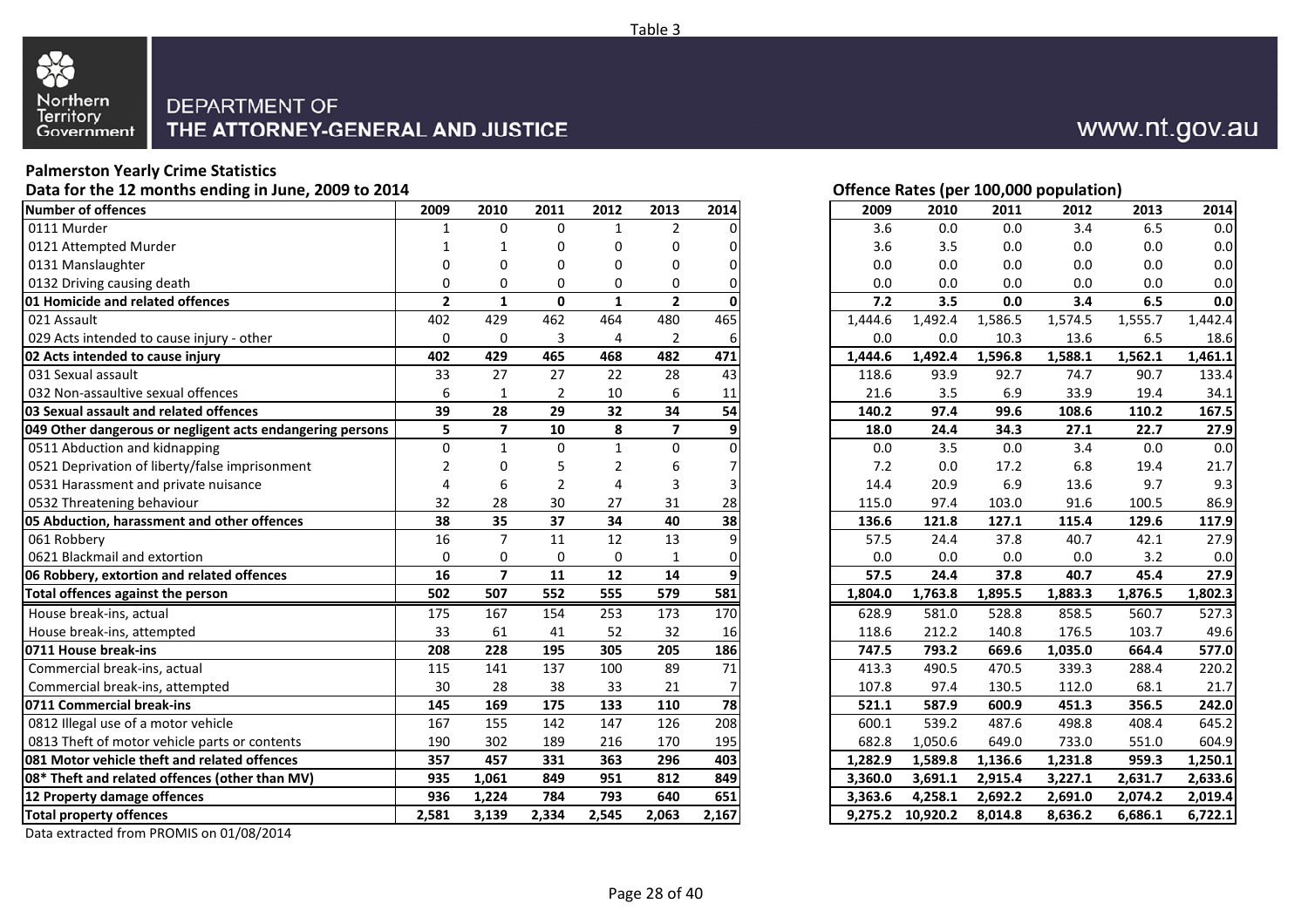

### **Alice Springs Yearly Crime Statistics**

**Data for the 12 months ending in June, 2009 to 2014**

| Number of offences                                        | 2009           | 2010           | 2011           | 2012                    | 2013        | 2014     | 2009     | 2010     | 2011     | 2012     | 2013     | 2014     |
|-----------------------------------------------------------|----------------|----------------|----------------|-------------------------|-------------|----------|----------|----------|----------|----------|----------|----------|
| 0111 Murder                                               | Δ              | $\Omega$       | 6              | 6                       | 4           |          | 14.4     | 0.0      | 21.1     | 20.9     | 13.8     | 10.4     |
| 0121 Attempted Murder                                     |                |                |                |                         | 0           | U        | 7.2      | 3.5      | 3.5      | 3.5      | 0.0      | 0.0      |
| 0131 Manslaughter                                         | 0              | $\mathbf 1$    | $\Omega$       | $\Omega$                | 1           |          | 0.0      | 3.5      | 0.0      | 0.0      | 3.5      | 3.5      |
| 0132 Driving causing death                                | 0              | $\Omega$       | $\Omega$       | 0                       | 0           |          | 0.0      | 0.0      | 0.0      | 0.0      | 0.0      | 0.0      |
| 01 Homicide and related offences                          | 6              | $\overline{2}$ | $\overline{7}$ | $\overline{\mathbf{z}}$ | 5           |          | 21.6     | 7.1      | 24.6     | 24.4     | 17.3     | 13.8     |
| 021 Assault                                               | 1,295          | 1,645          | 1,721          | 1,716                   | 1,802       | 1,725    | 4,658.8  | 5,815.6  | 6,046.9  | 5,986.8  | 6,234.6  | 5,961.4  |
| 029 Acts intended to cause injury - other                 | $\overline{2}$ | 5              | 7              | 7                       | 4           | 11       | 7.2      | 17.7     | 24.6     | 24.4     | 13.8     | 38.0     |
| 02 Acts intended to cause injury                          | 1,297          | 1,650          | 1,728          | 1,723                   | 1,806       | 1,736    | 4,666.0  | 5,833.3  | 6,071.5  | 6,011.2  | 6,248.5  | 5,999.4  |
| 031 Sexual assault                                        | 82             | 64             | 87             | 76                      | 78          | 61       | 295.0    | 226.3    | 305.7    | 265.2    | 269.9    | 210.8    |
| 032 Non-assaultive sexual offences                        | $\overline{2}$ | 8              | 6              | 5                       | 10          | 6        | 7.2      | 28.3     | 21.1     | 17.4     | 34.6     | 20.7     |
| 03 Sexual assault and related offences                    | 84             | 72             | 93             | 81                      | 88          | 67       | 302.2    | 254.5    | 326.8    | 282.6    | 304.5    | 231.5    |
| 049 Other dangerous or negligent acts endangering persons | 25             | 16             | 25             | 32                      | 46          | 26       | 89.9     | 56.6     | 87.8     | 111.6    | 159.2    | 89.9     |
| 0511 Abduction and kidnapping                             | $\mathbf{1}$   | $\Omega$       | $\Omega$       | $\Omega$                | $\Omega$    | $\Omega$ | 3.6      | 0.0      | 0.0      | 0.0      | 0.0      | 0.0      |
| 0521 Deprivation of liberty/false imprisonment            | 8              | 8              | 14             | 12                      | 14          | 8        | 28.8     | 28.3     | 49.2     | 41.9     | 48.4     | 27.6     |
| 0531 Harassment and private nuisance                      | 12             | 12             | 5              | $\overline{4}$          | 4           | 8        | 43.2     | 42.4     | 17.6     | 14.0     | 13.8     | 27.6     |
| 0532 Threatening behaviour                                | 69             | 69             | 65             | 69                      | 65          | 67       | 248.2    | 243.9    | 228.4    | 240.7    | 224.9    | 231.5    |
| 05 Abduction, harassment and other offences               | 90             | 89             | 84             | 85                      | 83          | 83       | 323.8    | 314.6    | 295.1    | 296.5    | 287.2    | 286.8    |
| 061 Robbery                                               | 20             | 22             | 33             | 28                      | 13          | 13       | 72.0     | 77.8     | 115.9    | 97.7     | 45.0     | 44.9     |
| 0621 Blackmail and extortion                              | $\mathbf 0$    | $\overline{2}$ | $\Omega$       | $\Omega$                | $\mathbf 0$ | 0        | 0.0      | 7.1      | 0.0      | 0.0      | 0.0      | 0.0      |
| 06 Robbery, extortion and related offences                | 20             | 24             | 33             | 28                      | 13          | 13       | 72.0     | 84.8     | 115.9    | 97.7     | 45.0     | 44.9     |
| Total offences against the person                         | 1,522          | 1,853          | 1,970          | 1,956                   | 2,041       | 1,929    | 5,475.4  | 6,550.9  | 6,921.8  | 6,824.1  | 7,061.6  | 6,666.4  |
| House break-ins, actual                                   | 216            | 282            | 551            | 490                     | 561         | 376      | 777.1    | 997.0    | 1,936.0  | 1,709.5  | 1,941.0  | 1,299.4  |
| House break-ins, attempted                                | 14             | 62             | 75             | 61                      | 68          | 51       | 50.4     | 219.2    | 263.5    | 212.8    | 235.3    | 176.3    |
| 0711 House break-ins                                      | 230            | 344            | 626            | 551                     | 629         | 427      | 827.4    | 1,216.1  | 2,199.5  | 1,922.3  | 2,176.2  | 1,475.7  |
| Commercial break-ins, actual                              | 487            | 391            | 412            | 396                     | 286         | 259      | 1,752.0  | 1,382.3  | 1,447.6  | 1,381.6  | 989.5    | 895.1    |
| Commercial break-ins, attempted                           | 35             | 65             | 73             | 60                      | 38          | 30       | 125.9    | 229.8    | 256.5    | 209.3    | 131.5    | 103.7    |
| 0711 Commercial break-ins                                 | 522            | 456            | 485            | 456                     | 324         | 289      | 1,877.9  | 1,612.1  | 1,704.1  | 1,590.9  | 1,121.0  | 998.8    |
| 0812 Illegal use of a motor vehicle                       | 166            | 197            | 276            | 210                     | 222         | 166      | 597.2    | 696.5    | 969.7    | 732.7    | 768.1    | 573.7    |
| 0813 Theft of motor vehicle parts or contents             | 187            | 267            | 225            | 246                     | 190         | 143      | 672.7    | 943.9    | 790.6    | 858.2    | 657.4    | 494.2    |
| 081 Motor vehicle theft and related offences              | 353            | 464            | 501            | 456                     | 412         | 309      | 1,269.9  | 1,640.4  | 1,760.3  | 1,590.9  | 1,425.5  | 1,067.9  |
| 08* Theft and related offences (other than MV)            | 1,172          | 1,231          | 1,355          | 1,422                   | 1,382       | 1,169    | 4,216.3  | 4,352.0  | 4,760.9  | 4,961.1  | 4,781.5  | 4,040.0  |
| 12 Property damage offences                               | 1,861          | 1,928          | 1,849          | 2,158                   | 1,844       | 1,490    | 6.695.0  | 6,816.1  | 6,496.6  | 7,528.9  | 6,380.0  | 5,149.3  |
| <b>Total property offences</b>                            | 4,138          | 4,423          | 4,816          | 5,043                   | 4,591       | 3,684    | 14,886.5 | 15,636.7 | 16,921.4 | 17,594.1 | 15,884.2 | 12,731.5 |

Data extracted from PROMIS on 01/08/2014

|                         |              |                          |                         |             |       |          |          |          | Offence Rates (per 100,000 population) |          |          |
|-------------------------|--------------|--------------------------|-------------------------|-------------|-------|----------|----------|----------|----------------------------------------|----------|----------|
| 9                       | 2010         | 2011                     | 2012                    | 2013        | 2014  | 2009     | 2010     | 2011     | 2012                                   | 2013     | 2014     |
| 4                       | $\mathbf 0$  | 6                        | 6                       | 4           | 3     | 14.4     | 0.0      | 21.1     | 20.9                                   | 13.8     | 10.4     |
| 2                       | 1            | 1                        | 1                       | 0           | 0     | 7.2      | 3.5      | 3.5      | 3.5                                    | $0.0\,$  | 0.0      |
| 0                       | 1            | 0                        | 0                       | 1           | 1     | 0.0      | 3.5      | 0.0      | 0.0                                    | 3.5      | 3.5      |
| 0                       | 0            | 0                        | 0                       | 0           | 0     | 0.0      | 0.0      | 0.0      | 0.0                                    | 0.0      | 0.0      |
| 6                       | $\mathbf{2}$ | $\overline{\phantom{a}}$ | $\overline{\mathbf{z}}$ | 5           |       | 21.6     | 7.1      | 24.6     | 24.4                                   | 17.3     | 13.8     |
| $\overline{5}$          | 1,645        | 1,721                    | 1,716                   | 1,802       | 1,725 | 4,658.8  | 5,815.6  | 6,046.9  | 5,986.8                                | 6,234.6  | 5,961.4  |
| $\overline{2}$          | 5            | 7                        | 7                       | 4           | 11    | 7.2      | 17.7     | 24.6     | 24.4                                   | 13.8     | 38.0     |
| 7                       | 1,650        | 1,728                    | 1,723                   | 1,806       | 1,736 | 4,666.0  | 5,833.3  | 6,071.5  | 6,011.2                                | 6,248.5  | 5,999.4  |
| 2                       | 64           | 87                       | 76                      | 78          | 61    | 295.0    | 226.3    | 305.7    | 265.2                                  | 269.9    | 210.8    |
| 2                       | 8            | 6                        | 5                       | 10          | 6     | 7.2      | 28.3     | 21.1     | 17.4                                   | 34.6     | 20.7     |
| 4                       | 72           | 93                       | 81                      | 88          | 67    | 302.2    | 254.5    | 326.8    | 282.6                                  | 304.5    | 231.5    |
| 5                       | 16           | 25                       | 32                      | 46          | 26    | 89.9     | 56.6     | 87.8     | 111.6                                  | 159.2    | 89.9     |
| 1                       | 0            | $\mathbf 0$              | 0                       | $\mathbf 0$ | 0     | 3.6      | 0.0      | 0.0      | 0.0                                    | 0.0      | 0.0      |
| 8                       | 8            | 14                       | 12                      | 14          | 8     | 28.8     | 28.3     | 49.2     | 41.9                                   | 48.4     | 27.6     |
| 2                       | 12           | 5                        | 4                       | 4           | 8     | 43.2     | 42.4     | 17.6     | 14.0                                   | 13.8     | 27.6     |
| 9                       | 69           | 65                       | 69                      | 65          | 67    | 248.2    | 243.9    | 228.4    | 240.7                                  | 224.9    | 231.5    |
| $\overline{\mathbf{0}}$ | 89           | 84                       | 85                      | 83          | 83    | 323.8    | 314.6    | 295.1    | 296.5                                  | 287.2    | 286.8    |
| 0                       | 22           | 33                       | 28                      | 13          | 13    | 72.0     | 77.8     | 115.9    | 97.7                                   | 45.0     | 44.9     |
| 0                       | $\mathbf 2$  | 0                        | 0                       | 0           | 0     | 0.0      | 7.1      | 0.0      | 0.0                                    | 0.0      | 0.0      |
| 0                       | 24           | 33                       | 28                      | 13          | 13    | 72.0     | 84.8     | 115.9    | 97.7                                   | 45.0     | 44.9     |
| 2                       | 1,853        | 1,970                    | 1,956                   | 2,041       | 1,929 | 5,475.4  | 6,550.9  | 6,921.8  | 6,824.1                                | 7,061.6  | 6,666.4  |
| 6                       | 282          | 551                      | 490                     | 561         | 376   | 777.1    | 997.0    | 1,936.0  | 1,709.5                                | 1,941.0  | 1,299.4  |
| 4                       | 62           | 75                       | 61                      | 68          | 51    | 50.4     | 219.2    | 263.5    | 212.8                                  | 235.3    | 176.3    |
| 0                       | 344          | 626                      | 551                     | 629         | 427   | 827.4    | 1,216.1  | 2,199.5  | 1,922.3                                | 2,176.2  | 1,475.7  |
| 7                       | 391          | 412                      | 396                     | 286         | 259   | 1,752.0  | 1,382.3  | 1,447.6  | 1,381.6                                | 989.5    | 895.1    |
| $\overline{5}$          | 65           | 73                       | 60                      | 38          | 30    | 125.9    | 229.8    | 256.5    | 209.3                                  | 131.5    | 103.7    |
| 2                       | 456          | 485                      | 456                     | 324         | 289   | 1,877.9  | 1,612.1  | 1,704.1  | 1,590.9                                | 1,121.0  | 998.8    |
| 6                       | 197          | 276                      | 210                     | 222         | 166   | 597.2    | 696.5    | 969.7    | 732.7                                  | 768.1    | 573.7    |
| 7                       | 267          | 225                      | 246                     | 190         | 143   | 672.7    | 943.9    | 790.6    | 858.2                                  | 657.4    | 494.2    |
| $\overline{\mathbf{3}}$ | 464          | 501                      | 456                     | 412         | 309   | 1,269.9  | 1,640.4  | 1,760.3  | 1,590.9                                | 1,425.5  | 1,067.9  |
| 2                       | 1,231        | 1,355                    | 1,422                   | 1,382       | 1,169 | 4,216.3  | 4,352.0  | 4,760.9  | 4,961.1                                | 4,781.5  | 4,040.0  |
| 1                       | 1,928        | 1,849                    | 2,158                   | 1,844       | 1,490 | 6,695.0  | 6,816.1  | 6,496.6  | 7,528.9                                | 6,380.0  | 5,149.3  |
| 8                       | 4,423        | 4,816                    | 5,043                   | 4,591       | 3,684 | 14,886.5 | 15,636.7 | 16,921.4 | 17,594.1                               | 15,884.2 | 12,731.5 |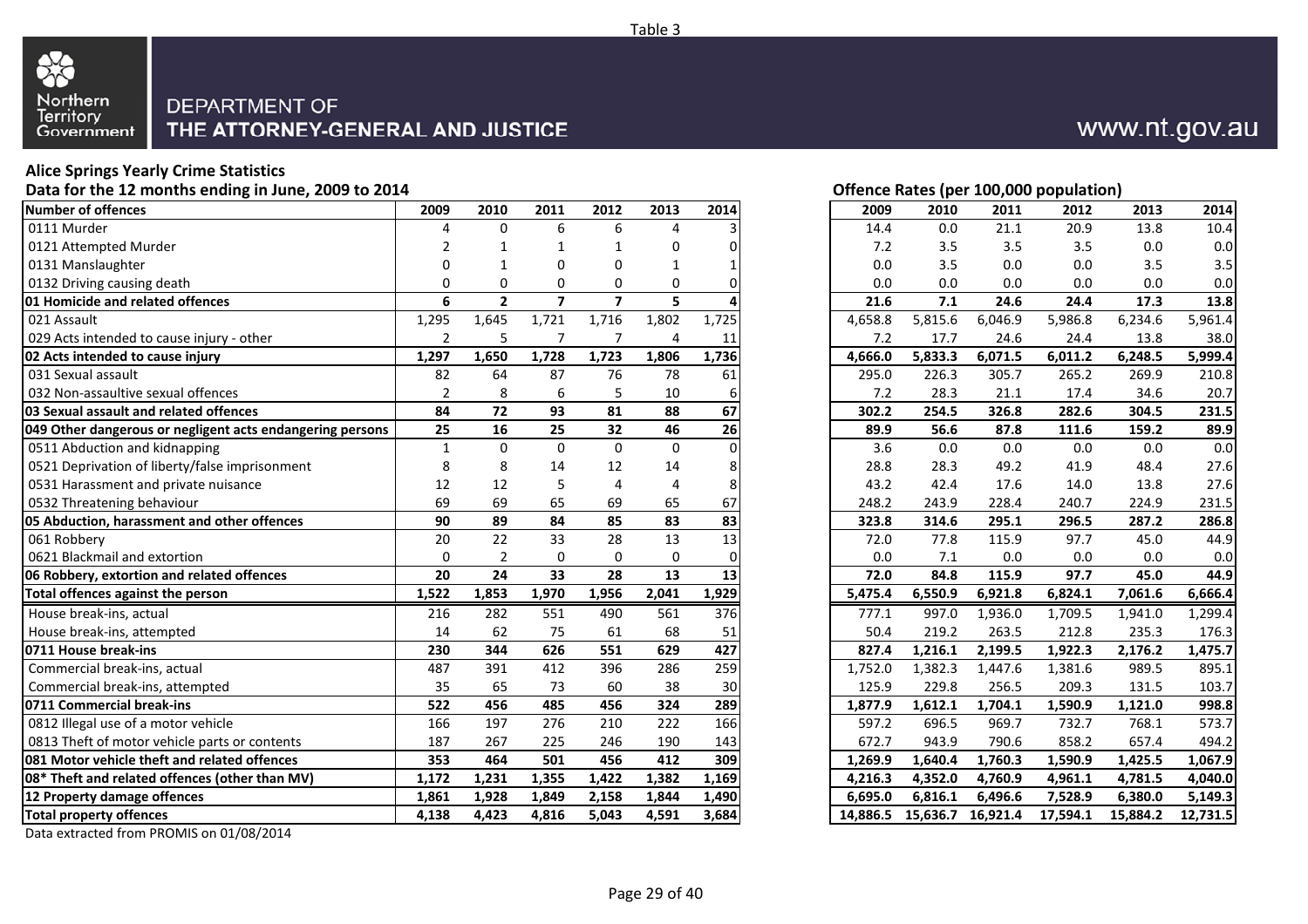

#### **Katherine Yearly Crime Statistics**

**Data for the 12 months ending in June, 2009 to 2014**

| Number of offences                                        | 2009                    | 2010     | 2011           | 2012                    | 2013           | 2014     | 2009     | 2010     | 2011     | 2012    | 2013    | 2014    |
|-----------------------------------------------------------|-------------------------|----------|----------------|-------------------------|----------------|----------|----------|----------|----------|---------|---------|---------|
| 0111 Murder                                               | -1                      | 3        | $\Omega$       | 1                       | 1              |          | 9.7      | 28.5     | 0.0      | 9.5     | 9.2     | 27.2    |
| 0121 Attempted Murder                                     | $\mathfrak z$           | O        | ŋ              | $\Omega$                | 0              |          | 19.4     | 0.0      | 0.0      | 0.0     | 0.0     | 0.0     |
| 0131 Manslaughter                                         | $\mathbf 1$             |          | O              | $\Omega$                |                |          | 9.7      | 19.0     | 0.0      | 0.0     | 9.2     | 0.0     |
| 0132 Driving causing death                                | $\mathbf 0$             | $\Omega$ | $\Omega$       | $\mathbf 0$             | 0              |          | 0.0      | 0.0      | 0.0      | 0.0     | 0.0     | 0.0     |
| 01 Homicide and related offences                          | 4                       | 5        | $\mathbf 0$    | $\mathbf{1}$            | $\overline{2}$ |          | 38.9     | 47.5     | 0.0      | 9.5     | 18.3    | 27.2    |
| 021 Assault                                               | 599                     | 700      | 652            | 652                     | 695            | 627      | 5,822.9  | 6,645.8  | 6,158.5  | 6,162.6 | 6,364.5 | 5,679.3 |
| 029 Acts intended to cause injury - other                 | $\mathbf{1}$            | 1        | 3              | $\overline{2}$          | 3              | $\Omega$ | 9.7      | 9.5      | 28.3     | 18.9    | 27.5    | 0.0     |
| 02 Acts intended to cause injury                          | 600                     | 701      | 655            | 654                     | 698            | 627      | 5,832.6  | 6,655.3  | 6,186.8  | 6,181.5 | 6,391.9 | 5,679.3 |
| 031 Sexual assault                                        | 29                      | 23       | 26             | 16                      | 24             | 23       | 281.9    | 218.4    | 245.6    | 151.2   | 219.8   | 208.3   |
| 032 Non-assaultive sexual offences                        | $\mathbf{1}$            |          | $\overline{2}$ | 3                       | 0              |          | 9.7      | 9.5      | 18.9     | 28.4    | 0.0     | 18.1    |
| 03 Sexual assault and related offences                    | 30                      | 24       | 28             | 19                      | 24             | 25       | 291.6    | 227.9    | 264.5    | 179.6   | 219.8   | 226.4   |
| 049 Other dangerous or negligent acts endangering persons | 6                       | 6        | 5              | 11                      | 17             | 10       | 58.3     | 57.0     | 47.2     | 104.0   | 155.7   | 90.6    |
| 0511 Abduction and kidnapping                             | $\mathbf 0$             | $\Omega$ | $\Omega$       | $\Omega$                | $\mathbf 0$    | U        | 0.0      | 0.0      | 0.0      | 0.0     | 0.0     | 0.0     |
| 0521 Deprivation of liberty/false imprisonment            | 6                       |          |                | $\mathbf{1}$            | 2              |          | 58.3     | 47.5     | 37.8     | 9.5     | 18.3    | 27.2    |
| 0531 Harassment and private nuisance                      | 5                       |          | 3              | $\boldsymbol{\Delta}$   |                |          | 48.6     | 9.5      | 28.3     | 37.8    | 9.2     | 18.1    |
| 0532 Threatening behaviour                                | 13                      | 19       | 20             | 15                      | 18             | 22       | 126.4    | 180.4    | 188.9    | 141.8   | 164.8   | 199.3   |
| 05 Abduction, harassment and other offences               | 24                      | 25       | 27             | 20                      | 21             | 27       | 233.3    | 237.3    | 255.0    | 189.0   | 192.3   | 244.6   |
| 061 Robberv                                               | $\overline{7}$          | 5        | $\overline{7}$ | 4                       | $\overline{2}$ | 8        | 68.0     | 47.5     | 66.1     | 37.8    | 18.3    | 72.5    |
| 0621 Blackmail and extortion                              | 0                       | 0        | $\Omega$       | 0                       | $\mathbf 0$    | n        | 0.0      | 0.0      | 0.0      | 0.0     | 0.0     | 0.0     |
| 06 Robbery, extortion and related offences                | $\overline{\mathbf{z}}$ | 5        | $\overline{7}$ | $\overline{\mathbf{A}}$ | $\overline{2}$ | 8        | 68.0     | 47.5     | 66.1     | 37.8    | 18.3    | 72.5    |
| Total offences against the person                         | 671                     | 766      | 722            | 709                     | 764            | 700      | 6,522.8  | 7,272.4  | 6,819.7  | 6,701.3 | 6,996.3 | 6,340.6 |
| House break-ins, actual                                   | 55                      | 119      | 108            | $\overline{72}$         | 67             | 55       | 534.7    | 1,129.8  | 1,020.1  | 680.5   | 613.6   | 498.2   |
| House break-ins, attempted                                | 10                      | 17       | 15             | 13                      | 12             | 8        | 97.2     | 161.4    | 141.7    | 122.9   | 109.9   | 72.5    |
| 0711 House break-ins                                      | 65                      | 136      | 123            | 85                      | 79             | 63       | 631.9    | 1,291.2  | 1,161.8  | 803.4   | 723.4   | 570.7   |
| Commercial break-ins, actual                              | 114                     | 139      | 124            | 92                      | 78             | 108      | 1,108.2  | 1,319.7  | 1,171.2  | 869.6   | 714.3   | 978.3   |
| Commercial break-ins, attempted                           | 15                      | 25       | 19             | 14                      | 18             | 15       | 145.8    | 237.3    | 179.5    | 132.3   | 164.8   | 135.9   |
| 0711 Commercial break-ins                                 | 129                     | 164      | 143            | 106                     | 96             | 123      | 1,254.0  | 1,557.0  | 1,350.7  | 1,001.9 | 879.1   | 1,114.1 |
| 0812 Illegal use of a motor vehicle                       | 33                      | 35       | 32             | 36                      | 38             | 39       | 320.8    | 332.3    | 302.3    | 340.3   | 348.0   | 353.3   |
| 0813 Theft of motor vehicle parts or contents             | 34                      | 48       | 40             | 38                      | 32             | 51       | 330.5    | 455.7    | 377.8    | 359.2   | 293.0   | 462.0   |
| 081 Motor vehicle theft and related offences              | 67                      | 83       | 72             | 74                      | 70             | 90       | 651.3    | 788.0    | 680.1    | 699.4   | 641.0   | 815.2   |
| 08* Theft and related offences (other than MV)            | 404                     | 413      | 453            | 384                     | 365            | 345      | 3,927.3  | 3,921.0  | 4,278.8  | 3,629.5 | 3,342.5 | 3,125.0 |
| 12 Property damage offences                               | 452                     | 457      | 369            | 343                     | 324            | 376      | 4,393.9  | 4,338.7  | 3,485.4  | 3,242.0 | 2,967.0 | 3,405.8 |
| <b>Total property offences</b>                            | 1,117                   | 1,253    | 1,160          | 992                     | 934            | 997      | 10,858.4 | 11,895.9 | 10,956.8 | 9,376.2 | 8,553.1 | 9,030.8 |

Data extracted from PROMIS on 01/08/2014

**Offence Rates (per 100,000 population)**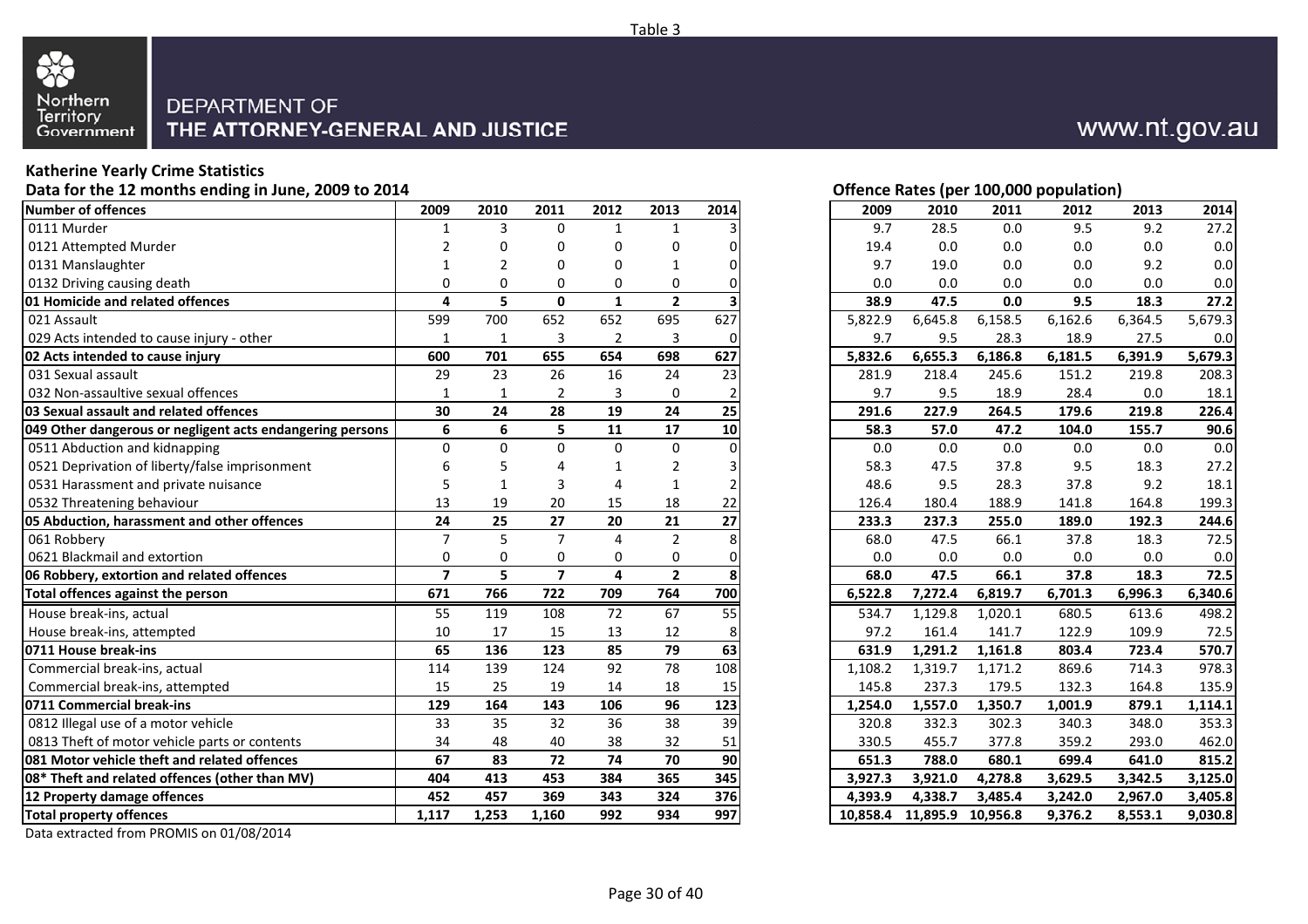

### **Tennant Creek Yearly Crime Statistics**

**Data for the 12 months ending in June, 2009 to 2014**

| Number of offences                                        | 2009                    | 2010                    | 2011           | 2012           | 2013         | 2014 | 2009     | 2010                       | 2011     | 2012     | 2013     | 2014     |
|-----------------------------------------------------------|-------------------------|-------------------------|----------------|----------------|--------------|------|----------|----------------------------|----------|----------|----------|----------|
| 0111 Murder                                               | $\Omega$                | $\Omega$                | $\Omega$       | $\Omega$       | 0            |      | 0.0      | 0.0                        | 0.0      | 0.0      | 0.0      | 27.4     |
| 0121 Attempted Murder                                     | n                       | O                       | n              | 0              | 0            |      | 0.0      | 0.0                        | 0.0      | 0.0      | 0.0      | 0.0      |
| 0131 Manslaughter                                         | 0                       | O                       |                | $\Omega$       | 0            |      | 0.0      | 0.0                        | 0.0      | 0.0      | 0.0      | 0.0      |
| 0132 Driving causing death                                | 0                       | 0                       | $\Omega$       | $\Omega$       | 0            |      | 0.0      | 0.0                        | 0.0      | 0.0      | 0.0      | 0.0      |
| 01 Homicide and related offences                          | $\mathbf{0}$            | $\mathbf{0}$            | $\Omega$       | $\mathbf{0}$   | $\mathbf{0}$ |      | 0.0      | 0.0                        | 0.0      | 0.0      | 0.0      | 27.4     |
| 021 Assault                                               | 426                     | 496                     | 462            | 485            | 590          | 520  | 12,088.5 | 13,964.0                   | 13,032.4 | 13,723.8 | 16,266.9 | 14,262.2 |
| 029 Acts intended to cause injury - other                 | $\overline{2}$          | 3                       | $\mathbf{1}$   | $\mathbf 0$    | 0            | 0    | 56.8     | 84.5                       | 28.2     | 0.0      | 0.0      | 0.0      |
| 02 Acts intended to cause injury                          | 428                     | 499                     | 463            | 485            | 590          | 520  | 12,145.3 | 14,048.4                   | 13,060.6 | 13,723.8 | 16,266.9 | 14,262.2 |
| 031 Sexual assault                                        | 23                      | 14                      | 18             | $\overline{7}$ | 16           |      | 652.7    | 394.1                      | 507.8    | 198.1    | 441.1    | 82.3     |
| 032 Non-assaultive sexual offences                        | 0                       | $\Omega$                | 3              | $\overline{2}$ |              |      | 0.0      | 0.0                        | 84.6     | 56.6     | 27.6     | 82.3     |
| 03 Sexual assault and related offences                    | 23                      | 14                      | 21             | 9              | 17           |      | 652.7    | 394.1                      | 592.4    | 254.7    | 468.7    | 164.6    |
| 049 Other dangerous or negligent acts endangering persons | $\overline{\mathbf{3}}$ | 5                       | 5              | 6              | 6            |      | 85.1     | 140.8                      | 141.0    | 169.8    | 165.4    | 109.7    |
| 0511 Abduction and kidnapping                             | $\mathbf{1}$            | $\Omega$                | $\overline{2}$ | $\Omega$       | $\Omega$     |      | 28.4     | 0.0                        | 56.4     | 0.0      | 0.0      | 0.0      |
| 0521 Deprivation of liberty/false imprisonment            | 8                       |                         |                | 1              |              | U    | 227.0    | 140.8                      | 112.8    | 28.3     | 27.6     | 0.0      |
| 0531 Harassment and private nuisance                      | 3                       | 5                       |                |                |              |      | 85.1     | 140.8                      | 28.2     | 28.3     | 27.6     | 54.9     |
| 0532 Threatening behaviour                                | 7                       | 18                      | 11             | 9              | 14           |      | 198.6    | 506.8                      | 310.3    | 254.7    | 386.0    | 109.7    |
| 05 Abduction, harassment and other offences               | 19                      | 28                      | 18             | 11             | 16           |      | 539.2    | 788.3                      | 507.8    | 311.3    | 441.1    | 164.6    |
| 061 Robbery                                               | $\mathbf{1}$            | $\overline{2}$          | $\mathbf{1}$   | $\mathbf{1}$   | $\mathbf{0}$ |      | 28.4     | 56.3                       | 28.2     | 28.3     | 0.0      | 0.0      |
| 0621 Blackmail and extortion                              | 0                       |                         | 0              | 0              | 0            |      | 0.0      | 28.2                       | 0.0      | 0.0      | 0.0      | 0.0      |
| 06 Robbery, extortion and related offences                | $\mathbf{1}$            | $\overline{\mathbf{3}}$ | $\mathbf{1}$   | $\mathbf{1}$   | $\mathbf{0}$ |      | 28.4     | 84.5                       | 28.2     | 28.3     | 0.0      | 0.0      |
| Total offences against the person                         | 474                     | 549                     | 508            | 512            | 629          | 537  | 13,450.6 | 15,456.1                   | 14,330.0 | 14,487.8 | 17,342.2 | 14,728.5 |
| House break-ins, actual                                   | 60                      | 47                      | 46             | 42             | 43           | 16   | 1.702.6  | 1,323.2                    | 1,297.6  | 1,188.5  | 1,185.6  | 438.8    |
| House break-ins, attempted                                | 1                       | 9                       | 2              | 5              | 1            |      | 28.4     | 253.4                      | 56.4     | 141.5    | 27.6     | 109.7    |
| 0711 House break-ins                                      | 61                      | 56                      | 48             | 47             | 44           | 20   | 1,731.0  | 1,576.6                    | 1,354.0  | 1,329.9  | 1,213.1  | 548.5    |
| Commercial break-ins, actual                              | 62                      | 94                      | 81             | 80             | 79           | 58   | 1,759.4  | 2,646.4                    | 2,284.9  | 2,263.7  | 2,178.1  | 1,590.8  |
| Commercial break-ins, attempted                           | 13                      | 25                      | 18             | 4              | 5            |      | 368.9    | 703.8                      | 507.8    | 113.2    | 137.9    | 109.7    |
| 0711 Commercial break-ins                                 | 75                      | 119                     | 99             | 84             | 84           | 62   | 2,128.3  | 3,350.2                    | 2,792.7  | 2,376.9  | 2,316.0  | 1,700.5  |
| 0812 Illegal use of a motor vehicle                       | 8                       | 17                      | 16             | 14             | 13           | 6    | 227.0    | 478.6                      | 451.3    | 396.2    | 358.4    | 164.6    |
| 0813 Theft of motor vehicle parts or contents             | 13                      | 24                      | 15             | 28             | 19           |      | 368.9    | 675.7                      | 423.1    | 792.3    | 523.8    | 192.0    |
| 081 Motor vehicle theft and related offences              | 21                      | 41                      | 31             | 42             | 32           | 13   | 595.9    | 1,154.3                    | 874.5    | 1,188.5  | 882.3    | 356.6    |
| 08* Theft and related offences (other than MV)            | 164                     | 168                     | 145            | 126            | 157          | 130  | 4,653.8  | 4,729.7                    | 4,090.3  | 3,565.4  | 4,328.6  | 3,565.6  |
| 12 Property damage offences                               | 243                     | 295                     | 265            | 210            | 240          | 161  | 6.895.6  | 8,305.2                    | 7,475.3  | 5,942.3  | 6,617.0  | 4,415.8  |
| <b>Total property offences</b>                            | 564                     | 679                     | 588            | 509            | 557          | 386  |          | 16,004.5 19,116.0 16,586.7 |          | 14,402.9 | 15,357.0 | 10,586.9 |

Data extracted from PROMIS on 01/08/2014

#### **Offence Rates (per 100,000 population)**

| 9                       | 2010           | 2011           | 2012           | 2013         | 2014         | 2009     | 2010     | 2011     | 2012     | 2013     | 2014     |
|-------------------------|----------------|----------------|----------------|--------------|--------------|----------|----------|----------|----------|----------|----------|
| 0                       | 0              | $\mathbf 0$    | $\mathbf 0$    | 0            |              | 0.0      | $0.0\,$  | 0.0      | 0.0      | 0.0      | 27.4     |
| 0                       | 0              | 0              | 0              | 0            | 0            | 0.0      | 0.0      | 0.0      | 0.0      | 0.0      | 0.0      |
| 0                       | 0              | 0              | 0              | 0            | 0            | 0.0      | 0.0      | 0.0      | 0.0      | 0.0      | 0.0      |
| 0                       | 0              | 0              | $\mathbf 0$    | 0            | 0            | 0.0      | 0.0      | 0.0      | 0.0      | 0.0      | $0.0\,$  |
| 0                       | $\mathbf{0}$   | $\pmb{0}$      | 0              | 0            |              | 0.0      | 0.0      | 0.0      | 0.0      | 0.0      | 27.4     |
| $\overline{6}$          | 496            | 462            | 485            | 590          | 520          | 12,088.5 | 13,964.0 | 13,032.4 | 13,723.8 | 16,266.9 | 14,262.2 |
| $\overline{a}$          | 3              | $\mathbf{1}$   | $\mathbf 0$    | 0            | 0            | 56.8     | 84.5     | 28.2     | 0.0      | 0.0      | 0.0      |
| 8                       | 499            | 463            | 485            | 590          | 520          | 12,145.3 | 14,048.4 | 13,060.6 | 13,723.8 | 16,266.9 | 14,262.2 |
| 3                       | 14             | 18             | $\overline{7}$ | 16           | 3            | 652.7    | 394.1    | 507.8    | 198.1    | 441.1    | 82.3     |
| 0                       | 0              | 3              | 2              | 1            |              | 0.0      | 0.0      | 84.6     | 56.6     | 27.6     | 82.3     |
| $\overline{\mathbf{3}}$ | 14             | 21             | 9              | 17           | 6            | 652.7    | 394.1    | 592.4    | 254.7    | 468.7    | 164.6    |
| $\overline{\mathbf{3}}$ | 5              | 5              | 6              | 6            | 4            | 85.1     | 140.8    | 141.0    | 169.8    | 165.4    | 109.7    |
| $\overline{1}$          | 0              | $\overline{2}$ | $\mathbf 0$    | 0            | 0            | 28.4     | 0.0      | 56.4     | 0.0      | 0.0      | 0.0      |
| 8                       | 5              | 4              | 1              | 1            | 0            | 227.0    | 140.8    | 112.8    | 28.3     | 27.6     | 0.0      |
| 3                       | 5              | $\mathbf{1}$   | $\mathbf{1}$   | $\mathbf{1}$ | 2            | 85.1     | 140.8    | 28.2     | 28.3     | 27.6     | 54.9     |
| 7                       | 18             | 11             | 9              | 14           |              | 198.6    | 506.8    | 310.3    | 254.7    | 386.0    | 109.7    |
| 9                       | 28             | 18             | 11             | 16           | 6            | 539.2    | 788.3    | 507.8    | 311.3    | 441.1    | 164.6    |
| $\overline{1}$          | $\overline{2}$ | $\mathbf{1}$   | $\mathbf{1}$   | $\pmb{0}$    | 0            | 28.4     | 56.3     | 28.2     | 28.3     | 0.0      | 0.0      |
| 0                       | 1              | $\pmb{0}$      | 0              | 0            | 0            | 0.0      | 28.2     | $0.0\,$  | 0.0      | 0.0      | $0.0\,$  |
| 1                       | 3              | $\mathbf{1}$   | $\mathbf{1}$   | 0            | $\mathbf{0}$ | 28.4     | 84.5     | 28.2     | 28.3     | 0.0      | 0.0      |
| 4                       | 549            | 508            | 512            | 629          | 537          | 13,450.6 | 15,456.1 | 14,330.0 | 14,487.8 | 17,342.2 | 14,728.5 |
| $\overline{0}$          | 47             | 46             | 42             | 43           | 16           | 1,702.6  | 1,323.2  | 1,297.6  | 1,188.5  | 1,185.6  | 438.8    |
| 1                       | 9              | $\overline{2}$ | 5              | 1            | 4            | 28.4     | 253.4    | 56.4     | 141.5    | 27.6     | 109.7    |
| 1                       | 56             | 48             | 47             | 44           | 20           | 1,731.0  | 1,576.6  | 1,354.0  | 1,329.9  | 1,213.1  | 548.5    |
| $\overline{\mathbf{2}}$ | 94             | 81             | 80             | 79           | 58           | 1,759.4  | 2,646.4  | 2,284.9  | 2,263.7  | 2,178.1  | 1,590.8  |
| $\frac{3}{5}$           | 25             | 18             | 4              | 5            | 4            | 368.9    | 703.8    | 507.8    | 113.2    | 137.9    | 109.7    |
|                         | 119            | 99             | 84             | 84           | 62           | 2,128.3  | 3,350.2  | 2,792.7  | 2,376.9  | 2,316.0  | 1,700.5  |
| 8                       | 17             | 16             | 14             | 13           | 6            | 227.0    | 478.6    | 451.3    | 396.2    | 358.4    | 164.6    |
| $\overline{\mathbf{3}}$ | 24             | 15             | 28             | 19           |              | 368.9    | 675.7    | 423.1    | 792.3    | 523.8    | 192.0    |
| 1                       | 41             | 31             | 42             | 32           | 13           | 595.9    | 1,154.3  | 874.5    | 1,188.5  | 882.3    | 356.6    |
| 4                       | 168            | 145            | 126            | 157          | 130          | 4,653.8  | 4,729.7  | 4,090.3  | 3,565.4  | 4,328.6  | 3,565.6  |
| 3                       | 295            | 265            | 210            | 240          | 161          | 6,895.6  | 8,305.2  | 7,475.3  | 5,942.3  | 6,617.0  | 4,415.8  |
| 4                       | 679            | 588            | 509            | 557          | 386          | 16,004.5 | 19,116.0 | 16,586.7 | 14,402.9 | 15,357.0 | 10,586.9 |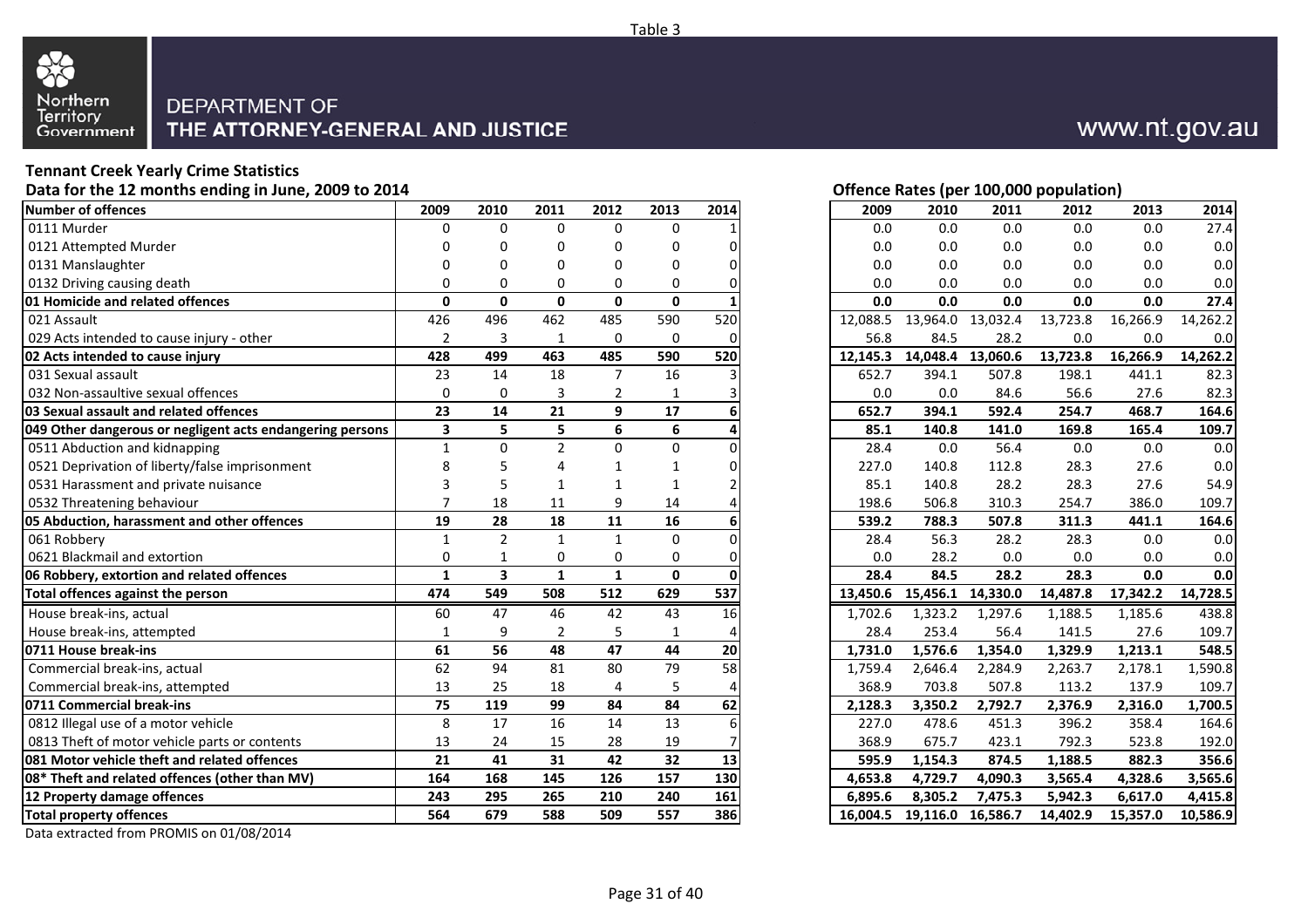

### **Nhulunbuy Yearly Crime Statistics**

**Data for the 12 months ending in June, 2009 to 2014**

| Number of offences                                        | 2009           | 2010                    | 2011           | 2012           | 2013           | 2014 | 2009    | 2010    | 2011    | 2012    | 2013    | 2014    |
|-----------------------------------------------------------|----------------|-------------------------|----------------|----------------|----------------|------|---------|---------|---------|---------|---------|---------|
| 0111 Murder                                               | 0              | $\Omega$                | $\overline{2}$ | $\Omega$       | $\Omega$       |      | 0.0     | 0.0     | 42.9    | 0.0     | 0.0     | 0.0     |
| 0121 Attempted Murder                                     | O              | 0                       | O              | O              | 0              |      | 0.0     | 0.0     | 0.0     | 0.0     | 0.0     | 0.0     |
| 0131 Manslaughter                                         | 0              | $\Omega$                |                | ŋ              | O              |      | 0.0     | 0.0     | 0.0     | 0.0     | 0.0     | 0.0     |
| 0132 Driving causing death                                | $\Omega$       | $\Omega$                | 0              | 0              | 0              |      | 0.0     | 0.0     | 0.0     | 0.0     | 0.0     | 0.0     |
| 01 Homicide and related offences                          | $\mathbf{0}$   | $\mathbf{0}$            | $\overline{2}$ | $\mathbf{0}$   | $\mathbf{0}$   |      | 0.0     | 0.0     | 42.9    | 0.0     | 0.0     | 0.0     |
| 021 Assault                                               | 114            | 99                      | 92             | 104            | 85             | 121  | 2,427.1 | 2,100.1 | 1,972.6 | 2,292.3 | 1,862.0 | 2,707.5 |
| 029 Acts intended to cause injury - other                 | 0              | $\Omega$                | 3              | $\mathbf{1}$   | $\mathbf 0$    |      | 0.0     | 0.0     | 64.3    | 22.0    | 0.0     | 22.4    |
| 02 Acts intended to cause injury                          | 114            | 99                      | 95             | 105            | 85             | 122  | 2,427.1 | 2,100.1 | 2,036.9 | 2,314.3 | 1,862.0 | 2,729.9 |
| 031 Sexual assault                                        | $10\,$         | 4                       | 6              | $\Omega$       | $\overline{2}$ |      | 212.9   | 84.9    | 128.6   | 0.0     | 43.8    | 67.1    |
| 032 Non-assaultive sexual offences                        | $\overline{2}$ | 0                       | 2              | 0              | 0              |      | 42.6    | 0.0     | 42.9    | 0.0     | 0.0     | 0.0     |
| 03 Sexual assault and related offences                    | $12$           | 4                       | 8              | $\mathbf 0$    | $\overline{2}$ |      | 255.5   | 84.9    | 171.5   | 0.0     | 43.8    | 67.1    |
| 049 Other dangerous or negligent acts endangering persons | $\mathbf{2}$   | $\overline{\mathbf{2}}$ | $\mathbf{1}$   | $\mathbf 0$    | $\mathbf 1$    | 2    | 42.6    | 42.4    | 21.4    | 0.0     | 21.9    | 44.8    |
| 0511 Abduction and kidnapping                             | $\Omega$       | $\Omega$                | $\Omega$       | $\Omega$       | $\mathbf{0}$   |      | 0.0     | 0.0     | 0.0     | 0.0     | 0.0     | 0.0     |
| 0521 Deprivation of liberty/false imprisonment            | $\mathbf{1}$   | 0                       |                | 0              |                |      | 21.3    | 0.0     | 0.0     | 0.0     | 21.9    | 0.0     |
| 0531 Harassment and private nuisance                      | 2              | $\Omega$                |                |                | 3              |      | 42.6    | 0.0     | 42.9    | 22.0    | 65.7    | 44.8    |
| 0532 Threatening behaviour                                | 8              |                         | 2              |                | 3              |      | 170.3   | 148.5   | 42.9    | 22.0    | 65.7    | 134.3   |
| 05 Abduction, harassment and other offences               | 11             | $\overline{7}$          | 4              | $\overline{2}$ | $\overline{7}$ |      | 234.2   | 148.5   | 85.8    | 44.1    | 153.3   | 179.0   |
| 061 Robberv                                               | $\mathbf{1}$   | $\Omega$                | $\Omega$       | $\mathbf{1}$   | $\mathbf{0}$   |      | 21.3    | 0.0     | 0.0     | 22.0    | 0.0     | 22.4    |
| 0621 Blackmail and extortion                              | 0              | 0                       | 0              | 0              | 0              |      | 0.0     | 0.0     | 0.0     | 0.0     | 0.0     | 0.0     |
| 06 Robbery, extortion and related offences                | $\mathbf{1}$   | $\mathbf{0}$            | 0              | $\mathbf{1}$   | $\mathbf 0$    |      | 21.3    | 0.0     | 0.0     | 22.0    | 0.0     | 22.4    |
| Total offences against the person                         | 140            | 112                     | 110            | 108            | 95             | 136  | 2,980.6 | 2,375.9 | 2,358.5 | 2,380.4 | 2,081.1 | 3,043.2 |
| House break-ins, actual                                   | 32             | 20                      | 21             | 12             | 21             | 23   | 681.3   | 424.3   | 450.3   | 264.5   | 460.0   | 514.7   |
| House break-ins, attempted                                | 6              | 3                       | 4              | $\Omega$       | $\overline{2}$ |      | 127.7   | 63.6    | 85.8    | 0.0     | 43.8    | 22.4    |
| 0711 House break-ins                                      | 38             | 23                      | 25             | 12             | 23             | 24   | 809.0   | 487.9   | 536.0   | 264.5   | 503.8   | 537.0   |
| Commercial break-ins, actual                              | 51             | 39                      | 17             | 36             | 25             | 27   | 1,085.8 | 827.3   | 364.5   | 793.5   | 547.6   | 604.2   |
| Commercial break-ins, attempted                           | 3              | 12                      | 5              | 4              | $\overline{5}$ |      | 63.9    | 254.6   | 107.2   | 88.2    | 109.5   | 44.8    |
| 0711 Commercial break-ins                                 | 54             | 51                      | 22             | 40             | 30             | 29   | 1,149.7 | 1,081.9 | 471.7   | 881.6   | 657.2   | 648.9   |
| 0812 Illegal use of a motor vehicle                       | 22             | 16                      | 6              | 8              | 14             | 13   | 468.4   | 339.4   | 128.6   | 176.3   | 306.7   | 290.9   |
| 0813 Theft of motor vehicle parts or contents             | 8              | 10                      | 6              | 4              | $\overline{2}$ |      | 170.3   | 212.1   | 128.6   | 88.2    | 43.8    | 67.1    |
| 081 Motor vehicle theft and related offences              | 30             | 26                      | 12             | 12             | 16             | 16   | 638.7   | 551.5   | 257.3   | 264.5   | 350.5   | 358.0   |
| 08* Theft and related offences (other than MV)            | 175            | 151                     | 129            | 94             | 80             | 96   | 3,725.8 | 3,203.2 | 2,765.9 | 2,071.9 | 1,752.5 | 2,148.1 |
| 12 Property damage offences                               | 76             | 88                      | 77             | 81             | 64             | 54   | 1,618.1 | 1,866.8 | 1,650.9 | 1,785.3 | 1,402.0 | 1,208.3 |
|                                                           |                |                         |                |                |                | 219  |         |         |         |         |         |         |

Data extracted from PROMIS on 01/08/2014

#### **Offence Rates (per 100,000 population)**

|                         |                |                |              |                |              |         | $\cdot$ . |         |         |         |         |
|-------------------------|----------------|----------------|--------------|----------------|--------------|---------|-----------|---------|---------|---------|---------|
| 9                       | 2010           | 2011           | 2012         | 2013           | 2014         | 2009    | 2010      | 2011    | 2012    | 2013    | 2014    |
| 0                       | $\mathbf 0$    | $\overline{2}$ | 0            | 0              | 0            | 0.0     | 0.0       | 42.9    | 0.0     | 0.0     | 0.0     |
| 0                       | 0              | 0              | 0            | 0              | 0            | 0.0     | $0.0\,$   | $0.0\,$ | 0.0     | $0.0\,$ | 0.0     |
| 0                       | 0              | 0              | 0            | 0              | 0            | 0.0     | $0.0\,$   | 0.0     | 0.0     | 0.0     | $0.0\,$ |
| 0                       | 0              | 0              | 0            | 0              | 0            | 0.0     | 0.0       | 0.0     | 0.0     | 0.0     | 0.0     |
| 0                       | 0              | $\overline{2}$ | 0            | $\pmb{0}$      | U            | 0.0     | 0.0       | 42.9    | 0.0     | 0.0     | 0.0     |
| 4                       | 99             | 92             | 104          | 85             | 121          | 2,427.1 | 2,100.1   | 1,972.6 | 2,292.3 | 1,862.0 | 2,707.5 |
| 0                       | $\mathbf 0$    | 3              | $\mathbf 1$  | 0              | 1            | 0.0     | 0.0       | 64.3    | 22.0    | 0.0     | 22.4    |
| 4                       | 99             | 95             | 105          | 85             | 122          | 2,427.1 | 2,100.1   | 2,036.9 | 2,314.3 | 1,862.0 | 2,729.9 |
| 0                       | 4              | 6              | $\pmb{0}$    | $\overline{2}$ | 3            | 212.9   | 84.9      | 128.6   | 0.0     | 43.8    | 67.1    |
| 2                       | 0              | 2              | 0            | 0              | 0            | 42.6    | 0.0       | 42.9    | 0.0     | 0.0     | 0.0     |
| 2                       | 4              | 8              | 0            | $\mathbf{2}$   | 3            | 255.5   | 84.9      | 171.5   | 0.0     | 43.8    | 67.1    |
| 2                       | 2              | 1              | 0            | 1              | 2            | 42.6    | 42.4      | 21.4    | 0.0     | 21.9    | 44.8    |
| 0                       | 0              | 0              | $\pmb{0}$    | 0              | 0            | 0.0     | 0.0       | 0.0     | 0.0     | 0.0     | 0.0     |
| 1                       | 0              | 0              | 0            | 1              | 0            | 21.3    | $0.0\,$   | $0.0\,$ | 0.0     | 21.9    | 0.0     |
| 2                       | 0              | 2              | 1            | 3              | 2            | 42.6    | 0.0       | 42.9    | 22.0    | 65.7    | 44.8    |
| 8                       | 7              | 2              | 1            | 3              | 6            | 170.3   | 148.5     | 42.9    | 22.0    | 65.7    | 134.3   |
| 1                       | $\overline{7}$ | 4              | 2            | $\overline{7}$ | 8            | 234.2   | 148.5     | 85.8    | 44.1    | 153.3   | 179.0   |
| 1                       | $\Omega$       | 0              | $\mathbf{1}$ | 0              | 1            | 21.3    | 0.0       | $0.0\,$ | 22.0    | 0.0     | 22.4    |
| 0                       | 0              | 0              | 0            | 0              | 0            | 0.0     | 0.0       | 0.0     | 0.0     | 0.0     | 0.0     |
| $\mathbf{1}$            | 0              | 0              | $\mathbf{1}$ | $\mathbf{0}$   |              | 21.3    | 0.0       | 0.0     | 22.0    | 0.0     | 22.4    |
| 0                       | 112            | 110            | 108          | 95             | 136          | 2,980.6 | 2,375.9   | 2,358.5 | 2,380.4 | 2,081.1 | 3,043.2 |
| $\overline{\mathbf{c}}$ | 20             | 21             | 12           | 21             | 23           | 681.3   | 424.3     | 450.3   | 264.5   | 460.0   | 514.7   |
| 6                       | 3              | 4              | 0            | $\overline{2}$ | $\mathbf{1}$ | 127.7   | 63.6      | 85.8    | 0.0     | 43.8    | 22.4    |
| 8                       | 23             | 25             | 12           | 23             | 24           | 809.0   | 487.9     | 536.0   | 264.5   | 503.8   | 537.0   |
| $\overline{1}$          | 39             | 17             | 36           | 25             | 27           | 1,085.8 | 827.3     | 364.5   | 793.5   | 547.6   | 604.2   |
| 3                       | 12             | 5              | 4            | 5              | 2            | 63.9    | 254.6     | 107.2   | 88.2    | 109.5   | 44.8    |
| 4                       | 51             | 22             | 40           | 30             | 29           | 1,149.7 | 1,081.9   | 471.7   | 881.6   | 657.2   | 648.9   |
| $\overline{2}$          | 16             | 6              | 8            | 14             | 13           | 468.4   | 339.4     | 128.6   | 176.3   | 306.7   | 290.9   |
| 8                       | 10             | 6              | 4            | $\overline{2}$ | 3            | 170.3   | 212.1     | 128.6   | 88.2    | 43.8    | 67.1    |
| 0                       | 26             | 12             | 12           | 16             | 16           | 638.7   | 551.5     | 257.3   | 264.5   | 350.5   | 358.0   |
| 5                       | 151            | 129            | 94           | 80             | 96           | 3,725.8 | 3,203.2   | 2,765.9 | 2,071.9 | 1,752.5 | 2,148.1 |
| 6                       | 88             | 77             | 81           | 64             | 54           | 1,618.1 | 1,866.8   | 1,650.9 | 1,785.3 | 1,402.0 | 1,208.3 |
| $\overline{\mathbf{3}}$ | 339            | 265            | 239          | 213            | 219          | 7,941.2 | 7,191.3   | 5,681.8 | 5,267.8 | 4,665.9 | 4,900.4 |
|                         |                |                |              |                |              |         |           |         |         |         |         |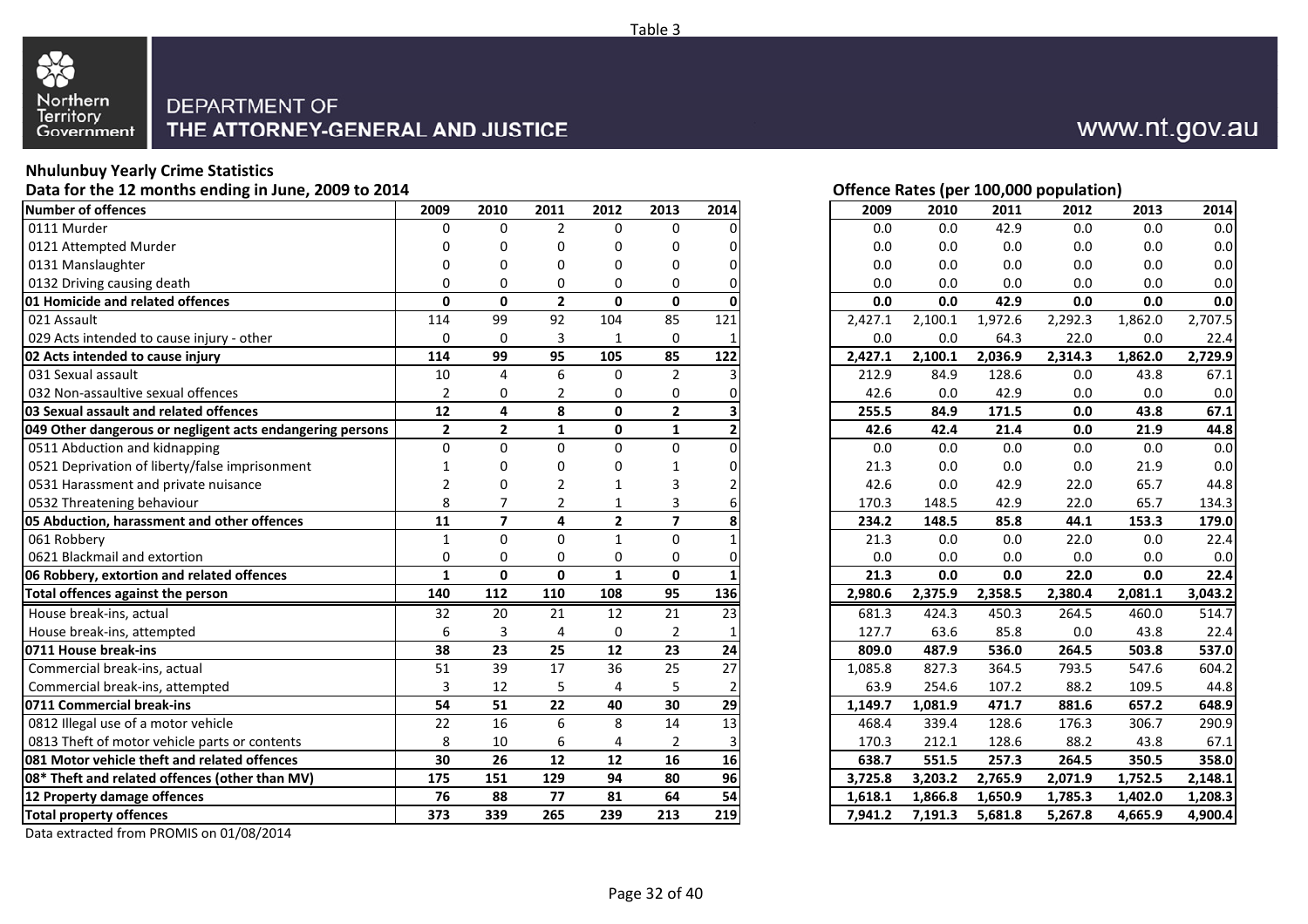

### **NT Balance Yearly Crime Statistics**

**Data for the 12 months ending in June, 2009 to 2014**

| Number of offences                                        | 2009                    | 2010         | 2011           | 2012                    | 2013                  | 2014             | 2009    | 2010    | 2011    | 2012    | 2013    | 2014           |
|-----------------------------------------------------------|-------------------------|--------------|----------------|-------------------------|-----------------------|------------------|---------|---------|---------|---------|---------|----------------|
| 0111 Murder                                               | 2                       | 4            | $\overline{2}$ | $\overline{2}$          | $\boldsymbol{\Delta}$ |                  | 2.8     | 5.5     | 2.7     | 2.7     | 5.2     | 3.8            |
| 0121 Attempted Murder                                     | $\Omega$                |              |                |                         |                       |                  | 0.0     | 2.7     | 2.7     | 1.3     | 1.3     | 0.0            |
| 0131 Manslaughter                                         | 0                       | $\Omega$     | 1              | $\Omega$                | 3                     |                  | 0.0     | 0.0     | 1.3     | 0.0     | 3.9     | 0.0            |
| 0132 Driving causing death                                | $\mathbf{1}$            | $\Omega$     |                | $\Omega$                |                       |                  | 1.4     | 0.0     | 1.3     | 0.0     | 1.3     | 1.3            |
| <b>01 Homicide and related offences</b>                   | $\overline{\mathbf{3}}$ | 6            | 6              | $\overline{\mathbf{3}}$ | 9                     |                  | 4.2     | 8.2     | 8.1     | 4.0     | 11.6    | 5.1            |
| 021 Assault                                               | 1,455                   | 1,574        | 1,599          | 1,935                   | 2,054                 | 2,064            | 2,027.9 | 2,145.5 | 2,148.5 | 2,565.7 | 2,656.6 | 2,635.6        |
| 029 Acts intended to cause injury - other                 | $\overline{2}$          | 3            | 4              | 5                       | 11                    |                  | 2.8     | 4.1     | 5.4     | 6.6     | 14.2    | 5.1            |
| 02 Acts intended to cause injury                          | 1,457                   | 1,577        | 1,603          | 1,940                   | 2,065                 | 2,068            | 2,030.7 | 2,149.6 | 2,153.9 | 2,572.3 | 2,670.8 | 2,640.7        |
| 031 Sexual assault                                        | 125                     | 127          | 97             | 76                      | 84                    | 92               | 174.2   | 173.1   | 130.3   | 100.8   | 108.6   | 117.5          |
| 032 Non-assaultive sexual offences                        | $\overline{2}$          | 5            | 7              | 12                      | 12                    | 11               | 2.8     | 6.8     | 9.4     | 15.9    | 15.5    | 14.0           |
| 03 Sexual assault and related offences                    | 127                     | 132          | 104            | 88                      | 96                    | 103              | 177.0   | 179.9   | 139.7   | 116.7   | 124.2   | 131.5          |
| 049 Other dangerous or negligent acts endangering persons | 15                      | 30           | 27             | 33                      | 38                    | 38               | 20.9    | 40.9    | 36.3    | 43.8    | 49.1    | 48.5           |
| 0511 Abduction and kidnapping                             | $\mathbf{1}$            | $\Omega$     | $\mathbf{1}$   | $\Omega$                | $\mathbf{1}$          | $\Omega$         | 1.4     | 0.0     | 1.3     | 0.0     | 1.3     | 0.0            |
| 0521 Deprivation of liberty/false imprisonment            | 19                      | 15           | 9              | 21                      | 18                    | 17               | 26.5    | 20.4    | 12.1    | 27.8    | 23.3    | 21.7           |
| 0531 Harassment and private nuisance                      | 21                      | 44           | 39             | 29                      | 22                    | 21               | 29.3    | 60.0    | 52.4    | 38.5    | 28.5    | 26.8           |
| 0532 Threatening behaviour                                | 63                      | 84           | 70             | 89                      | 99                    | 111              | 87.8    | 114.5   | 94.1    | 118.0   | 128.0   | 141.7          |
| 05 Abduction, harassment and other offences               | 104                     | 143          | 119            | 139                     | 140                   | 149              | 144.9   | 194.9   | 159.9   | 184.3   | 181.1   | 190.3          |
| 061 Robberv                                               | 3                       | $\mathbf{1}$ | 5              | $\overline{7}$          | 5                     |                  | 4.2     | 1.4     | 6.7     | 9.3     | 6.5     | 7.7            |
| 0621 Blackmail and extortion                              | 0                       | 0            | 0              | 0                       | 0                     |                  | 0.0     | 0.0     | 0.0     | 0.0     | 0.0     | 0.0            |
| 06 Robbery, extortion and related offences                | $\overline{\mathbf{3}}$ | $\mathbf{1}$ | 5              | $\overline{\mathbf{z}}$ | 5                     |                  | 4.2     | 1.4     | 6.7     | 9.3     | 6.5     | 7.7            |
| Total offences against the person                         | 1,709                   | 1,889        | 1,864          | 2,210                   | 2,353                 | 2,368            | 2,381.9 | 2,574.9 | 2,504.6 | 2,930.3 | 3,043.3 | 3,023.8        |
| House break-ins, actual                                   | 237                     | 174          | 210            | 286                     | 280                   | 281              | 330.3   | 237.2   | 282.2   | 379.2   | 362.1   | 358.8          |
| House break-ins, attempted                                | $\overline{7}$          | 36           | 42             | 39                      | 44                    | 41               | 9.8     | 49.1    | 56.4    | 51.7    | 56.9    | 52.4           |
| 0711 House break-ins                                      | 244                     | 210          | 252            | 325                     | 324                   | 322              | 340.1   | 286.2   | 338.6   | 430.9   | 419.0   | 411.2          |
| Commercial break-ins, actual                              | 424                     | 442          | 444            | 553                     | 569                   | $\overline{574}$ | 590.9   | 602.5   | 596.6   | 733.2   | 735.9   | 733.0          |
| Commercial break-ins, attempted                           | 48                      | 76           | 66             | 67                      | 73                    | 44               | 66.9    | 103.6   | 88.7    | 88.8    | 94.4    | 56.2           |
| 0711 Commercial break-ins                                 | 472                     | 518          | 510            | 620                     | 642                   | 618              | 657.8   | 706.1   | 685.3   | 822.1   | 830.3   | 789.1          |
| 0812 Illegal use of a motor vehicle                       | 121                     | 129          | 154            | 175                     | 178                   | 177              | 168.6   | 175.8   | 206.9   | 232.0   | 230.2   | 226.0          |
|                                                           |                         |              |                |                         |                       |                  |         |         |         |         |         |                |
| 0813 Theft of motor vehicle parts or contents             | 137                     | 138          | 98             | 124                     | 118                   | 104              | 190.9   | 188.1   | 131.7   | 164.4   | 152.6   |                |
| 081 Motor vehicle theft and related offences              | 258                     | 267          | 252            | 299                     | 296                   | 281              | 359.6   | 363.9   | 338.6   | 396.5   | 382.8   | 132.8<br>358.8 |
| 08* Theft and related offences (other than MV)            | 940                     | 946          | 927            | 1,062                   | 1,084                 | 1,011            | 1,310.1 | 1,289.5 | 1,245.6 | 1,408.2 | 1,402.0 | 1,291.0        |
| 12 Property damage offences                               | 999                     | 1,022        | 1,027          | 1,283                   | 1,315                 | 1,315            | 1,392.4 | 1,393.1 | 1,379.9 | 1,701.2 | 1,700.8 | 1,679.2        |

Data extracted from PROMIS on 01/08/2014

#### **Offence Rates (per 100,000 population)**

| 9                       | 2010         | 2011           | 2012                     | 2013         | 2014     | 2009    | 2010    | 2011    | 2012    | 2013    | 2014    |
|-------------------------|--------------|----------------|--------------------------|--------------|----------|---------|---------|---------|---------|---------|---------|
| 2                       | 4            | $\overline{2}$ | $\overline{2}$           | 4            | 3        | 2.8     | 5.5     | 2.7     | 2.7     | 5.2     | 3.8     |
| 0                       | 2            | $\overline{2}$ | $\mathbf 1$              | 1            | 0        | 0.0     | 2.7     | 2.7     | 1.3     | 1.3     | 0.0     |
| 0                       | 0            | 1              | 0                        | 3            | 0        | 0.0     | $0.0\,$ | 1.3     | 0.0     | 3.9     | $0.0\,$ |
| 1                       | 0            | 1              | 0                        | 1            |          | 1.4     | 0.0     | 1.3     | 0.0     | 1.3     | 1.3     |
| 3                       | 6            | 6              | 3                        | 9            |          | 4.2     | 8.2     | 8.1     | 4.0     | 11.6    | 5.1     |
| 5                       | 1,574        | 1,599          | 1,935                    | 2,054        | 2,064    | 2,027.9 | 2,145.5 | 2,148.5 | 2,565.7 | 2,656.6 | 2,635.6 |
| 2                       | 3            | 4              | 5                        | 11           | 4        | 2.8     | 4.1     | 5.4     | 6.6     | 14.2    | 5.1     |
| 7                       | 1,577        | 1,603          | 1,940                    | 2,065        | 2,068    | 2,030.7 | 2,149.6 | 2,153.9 | 2,572.3 | 2,670.8 | 2,640.7 |
| 5                       | 127          | 97             | 76                       | 84           | 92       | 174.2   | 173.1   | 130.3   | 100.8   | 108.6   | 117.5   |
| 2                       | 5            | 7              | 12                       | 12           | 11       | 2.8     | 6.8     | 9.4     | 15.9    | 15.5    | 14.0    |
| 7                       | 132          | 104            | 88                       | 96           | 103      | 177.0   | 179.9   | 139.7   | 116.7   | 124.2   | 131.5   |
| 5                       | 30           | 27             | 33                       | 38           | 38       | 20.9    | 40.9    | 36.3    | 43.8    | 49.1    | 48.5    |
| 1                       | $\mathbf 0$  | $\mathbf{1}$   | $\pmb{0}$                | $\mathbf{1}$ | $\Omega$ | 1.4     | 0.0     | 1.3     | 0.0     | 1.3     | 0.0     |
| 9                       | 15           | 9              | 21                       | 18           | 17       | 26.5    | 20.4    | 12.1    | 27.8    | 23.3    | 21.7    |
| 1                       | 44           | 39             | 29                       | 22           | 21       | 29.3    | 60.0    | 52.4    | 38.5    | 28.5    | 26.8    |
| 3                       | 84           | 70             | 89                       | 99           | 111      | 87.8    | 114.5   | 94.1    | 118.0   | 128.0   | 141.7   |
| 4                       | 143          | 119            | 139                      | 140          | 149      | 144.9   | 194.9   | 159.9   | 184.3   | 181.1   | 190.3   |
| $\overline{\mathbf{3}}$ | $\mathbf{1}$ | 5              | 7                        | 5            | 6        | 4.2     | 1.4     | 6.7     | 9.3     | 6.5     | 7.7     |
| 0                       | 0            | 0              | 0                        | $\mathbf 0$  | $\Omega$ | 0.0     | 0.0     | 0.0     | 0.0     | 0.0     | $0.0\,$ |
| 3                       | $\mathbf{1}$ | 5              | $\overline{\phantom{a}}$ | 5            | 6        | 4.2     | 1.4     | 6.7     | 9.3     | 6.5     | 7.7     |
| 9                       | 1,889        | 1,864          | 2,210                    | 2,353        | 2,368    | 2,381.9 | 2,574.9 | 2,504.6 | 2,930.3 | 3,043.3 | 3,023.8 |
| 7                       | 174          | 210            | 286                      | 280          | 281      | 330.3   | 237.2   | 282.2   | 379.2   | 362.1   | 358.8   |
| 7                       | 36           | 42             | 39                       | 44           | 41       | 9.8     | 49.1    | 56.4    | 51.7    | 56.9    | 52.4    |
| 4                       | 210          | 252            | 325                      | 324          | 322      | 340.1   | 286.2   | 338.6   | 430.9   | 419.0   | 411.2   |
| 4                       | 442          | 444            | 553                      | 569          | 574      | 590.9   | 602.5   | 596.6   | 733.2   | 735.9   | 733.0   |
| 8                       | 76           | 66             | 67                       | 73           | 44       | 66.9    | 103.6   | 88.7    | 88.8    | 94.4    | 56.2    |
| $\overline{\mathbf{2}}$ | 518          | 510            | 620                      | 642          | 618      | 657.8   | 706.1   | 685.3   | 822.1   | 830.3   | 789.1   |
| 1                       | 129          | 154            | 175                      | 178          | 177      | 168.6   | 175.8   | 206.9   | 232.0   | 230.2   | 226.0   |
| 7                       | 138          | 98             | 124                      | 118          | 104      | 190.9   | 188.1   | 131.7   | 164.4   | 152.6   | 132.8   |
| 8                       | 267          | 252            | 299                      | 296          | 281      | 359.6   | 363.9   | 338.6   | 396.5   | 382.8   | 358.8   |
| 0                       | 946          | 927            | 1,062                    | 1,084        | 1,011    | 1,310.1 | 1,289.5 | 1,245.6 | 1,408.2 | 1,402.0 | 1,291.0 |
| 9                       | 1,022        | 1,027          | 1,283                    | 1,315        | 1,315    | 1,392.4 | 1,393.1 | 1,379.9 | 1,701.2 | 1,700.8 | 1,679.2 |
| 3                       | 2,963        | 2,968          | 3,589                    | 3,661        | 3,547    | 4,060.0 | 4,038.8 | 3,988.0 | 4,758.8 | 4,735.0 | 4,529.3 |
|                         |              |                |                          |              |          |         |         |         |         |         |         |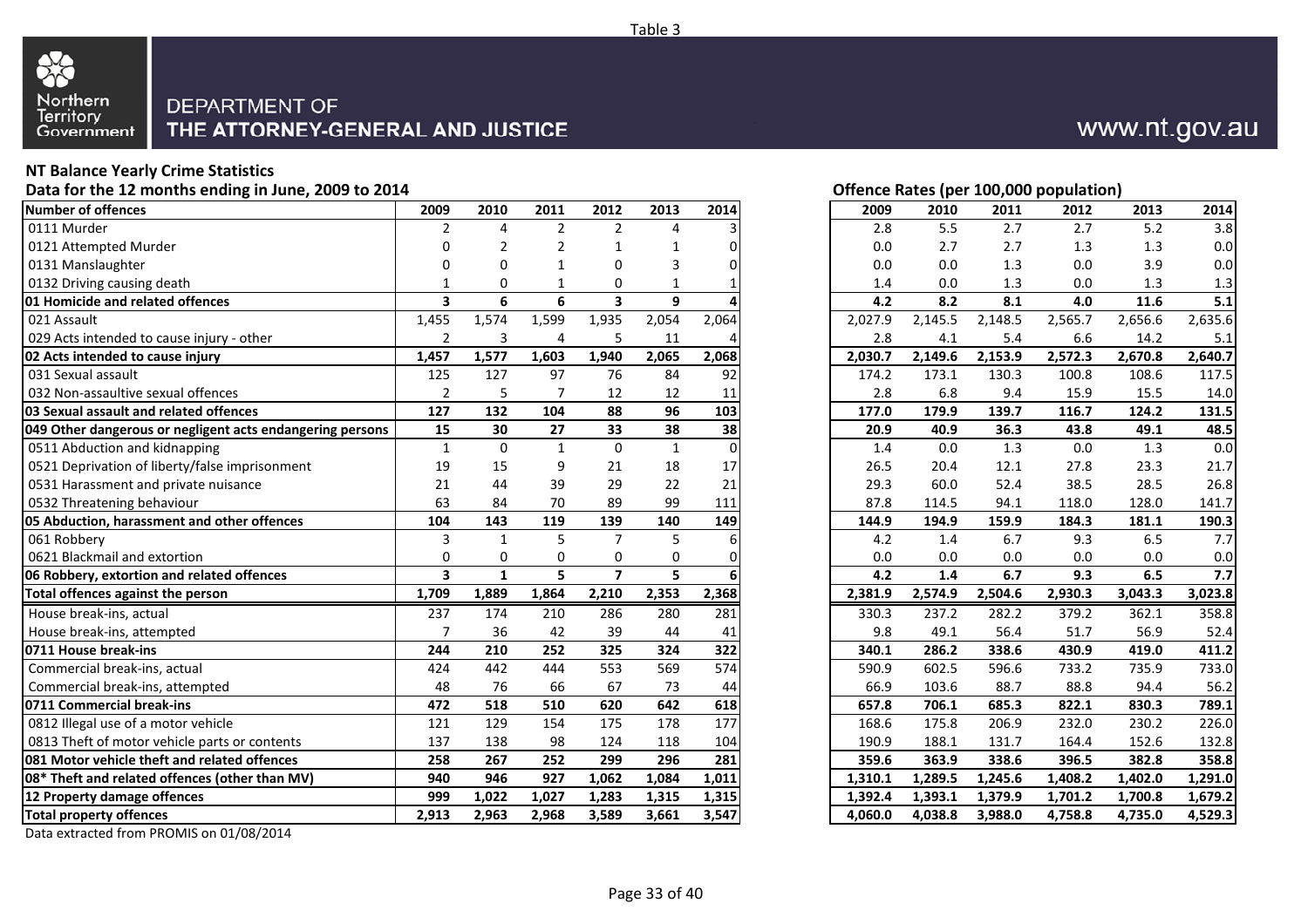

#### **Northern Territory Yearly Assault StatisticsData for the 12 months ending June, 2009 to 2014**

|                                        |                                                  |       |       |       |       |       |       |         |         | $P = 1$ |         |         |         |
|----------------------------------------|--------------------------------------------------|-------|-------|-------|-------|-------|-------|---------|---------|---------|---------|---------|---------|
| Domestic violence                      | Alcohol involvement                              | 2009  | 2010  | 2011  | 2012  | 2013  | 2014  | 2009    | 2010    | 2011    | 2012    | 2013    | 2014    |
| DV involved                            | Alcohol involved                                 | 1,973 | 2,303 | 2,348 | 2,567 | 2,762 | 2,868 | 886.6   | L,011.0 | 1,019.5 | 1,103.1 | 1,157.9 | 1,182.3 |
|                                        | No alcohol involved                              | 540   | 694   | 806   | 971   | 1,077 | 1,152 | 242.7   | 304.7   | 350.0   | 417.3   | 451.5   | 474.9   |
|                                        | Not known                                        | 398   | 422   | 374   | 399   | 474   | 433   | 178.9   | 185.3   | 162.4   | 171.5   | 198.7   | 178.5   |
| <b>IDV</b> involved Total              |                                                  | 2,911 | 3,419 | 3,528 | 3,937 | 4,313 | 4,453 | 1,308.2 | 1,501.0 | 1,531.9 | 1,691.9 | 1,808.2 | 1,835.7 |
| DV not involved                        | Alcohol involved                                 | 1,453 | 1,550 | 1,627 | 1,545 | 1,623 | 1,464 | 653.0   | 680.5   | 706.5   | 663.9   | 680.4   | 603.5   |
|                                        | No alcohol involved                              | 534   | 545   | 574   | 650   | 692   | 693   | 240.0   | 239.3   | 249.2   | 279.3   | 290.1   | 285.7   |
|                                        | Not known                                        | 932   | 942   | 813   | 807   | 715   | 685   | 418.8   | 413.6   | 353.0   | 346.8   | 299.8   | 282.4   |
| <b>IDV</b> not involved Total          |                                                  | 2,919 | 3,037 | 3,014 | 3,002 | 3,030 | 2,842 | 1,311.8 | 1,333.3 | 1,308.7 | 1,290.1 | 1,270.3 | 1,171.6 |
| Total assaults                         |                                                  | 5,830 | 6,456 | 6,542 | 6,939 | 7,343 | 7,295 | 2,619.9 | 2,834.3 | 2,840.7 | 2,981.9 | 3,078.4 | 3,007.3 |
| Assaults with alcohol involved         |                                                  | 3,426 | 3,853 | 3,975 | 4,112 | 4,385 | 4,332 | 1,539.6 | 1,691.5 | 1,726.0 | 1,767.1 | 1,838.3 | 1,785.9 |
| Assaults with no alcohol involved      |                                                  | 1,074 | 1,239 | 1,380 | 1,621 | 1,769 | 1,845 | 482.6   | 543.9   | 599.2   | 696.6   | 741.6   | 760.6   |
|                                        | Assaults with alcohol involvement unknown        | 1,330 | 1,364 | 1,187 | 1,206 | 1,189 | 1,118 | 597.7   | 598.8   | 515.4   | 518.3   | 498.5   | 460.9   |
|                                        | 1% of assaults associated with domestic violence | 49.9% | 53.0% | 53.9% | 56.7% | 58.7% | 61.0% |         |         |         |         |         |         |
| 1% of assaults associated with alcohol |                                                  | 58.8% | 59.7% | 60.8% | 59.3% | 59.7% | 59.4% |         |         |         |         |         |         |
|                                        |                                                  |       |       |       |       |       |       |         |         |         |         |         |         |

| Offence Rates (per 100,000 population) |  |
|----------------------------------------|--|
|                                        |  |

|             |       |       |       |       |       |       |         |         | . .     |         |         |         |
|-------------|-------|-------|-------|-------|-------|-------|---------|---------|---------|---------|---------|---------|
| <b>nent</b> | 2009  | 2010  | 2011  | 2012  | 2013  | 2014  | 2009    | 2010    | 2011    | 2012    | 2013    | 2014    |
|             | 1,973 | 2,303 | 2,348 | 2,567 | 2,762 | 2,868 | 886.6   | 1,011.0 | 1,019.5 | 1,103.1 | 1,157.9 | 1,182.3 |
| ed/         | 540   | 694   | 806   | 971   | 1,077 | 1,152 | 242.7   | 304.7   | 350.0   | 417.3   | 451.5   | 474.9   |
|             | 398   | 422   | 374   | 399   | 474   | 433   | 178.9   | 185.3   | 162.4   | 171.5   | 198.7   | 178.5   |
|             | 2,911 | 3,419 | 3,528 | 3,937 | 4,313 | 4,453 | 1,308.2 | 1,501.0 | 1,531.9 | 1,691.9 | 1,808.2 | 1,835.7 |
|             | 1,453 | 1,550 | 1,627 | 1,545 | 1,623 | 1,464 | 653.0   | 680.5   | 706.5   | 663.9   | 680.4   | 603.5   |
| ed/         | 534   | 545   | 574   | 650   | 692   | 693   | 240.0   | 239.3   | 249.2   | 279.3   | 290.1   | 285.7   |
|             | 932   | 942   | 813   | 807   | 715   | 685   | 418.8   | 413.6   | 353.0   | 346.8   | 299.8   | 282.4   |
|             | 2,919 | 3,037 | 3,014 | 3,002 | 3,030 | 2,842 | 1,311.8 | 1,333.3 | 1,308.7 | 1,290.1 | 1,270.3 | 1,171.6 |
|             | 5,830 | 6,456 | 6,542 | 6,939 | 7,343 | 7,295 | 2.619.9 | 2,834.3 | 2.840.7 | 2,981.9 | 3,078.4 | 3,007.3 |
|             | 3,426 | 3,853 | 3,975 | 4,112 | 4,385 | 4,332 | 1,539.6 | 1,691.5 | 1,726.0 | 1,767.1 | 1,838.3 | 1,785.9 |
|             | 1,074 | 1,239 | 1,380 | 1,621 | 1,769 | 1,845 | 482.6   | 543.9   | 599.2   | 696.6   | 741.6   | 760.6   |
| n.          | 1,330 | 1,364 | 1,187 | 1,206 | 1,189 | 1,118 | 597.7   | 598.8   | 515.4   | 518.3   | 498.5   | 460.9   |
|             |       |       |       |       |       |       |         |         |         |         |         |         |

Data extracted from PROMIS on 01/08/2014

#### **Darwin Yearly Assault Statistics**

#### **Data for the 12 months ending June, 2009 to 2014**

|                                        | .                                                            |       |       |       |       |       |       |         |         | ===;=== p = p ======= |         |         |         |
|----------------------------------------|--------------------------------------------------------------|-------|-------|-------|-------|-------|-------|---------|---------|-----------------------|---------|---------|---------|
| Domestic violence                      | Alcohol involvement                                          | 2009  | 2010  | 2011  | 2012  | 2013  | 2014  | 2009    | 2010    | 2011                  | 2012    | 2013    | 2014    |
| DV involved                            | Alcohol involved                                             | 248   | 320   | 358   | 372   | 386   | 477   | 323.6   | 407.2   | 450.3                 | 462.1   | 468.8   | 568.3   |
|                                        | No alcohol involved                                          | 55    | 75    | 102   | 97    | 124   | 154   | 71.8    | 95.4    | 128.3                 | 120.5   | 150.6   | 183.5   |
|                                        | Not known                                                    | 75    | 64    | 71    | 62    | 73    | 87    | 97.9    | 81.4    | 89.3                  | 77.0    | 88.7    | 103.7   |
| DV involved Total                      |                                                              | 378   | 459   | 531   | 531   | 583   | 718   | 493.2   | 584.0   | 667.9                 | 659.6   | 708.0   | 855.5   |
| DV not involved                        | Alcohol involved                                             | 569   | 561   | 556   | 535   | 571   | 586   | 742.4   | 713.8   | 699.4                 | 664.6   | 693.4   | 698.2   |
|                                        | No alcohol involved                                          | 161   | 148   | 159   | 178   | 214   | 195   | 210.1   | 188.3   | 200.0                 | 221.1   | 259.9   | 232.3   |
|                                        | Not known                                                    | 431   | 345   | 308   | 339   | 269   | 274   | 562.3   | 439.0   | 387.4                 | 421.1   | 326.7   | 326.5   |
| DV not involved Total                  |                                                              | 1,161 | 1,054 | 1,023 | 1,052 | 1,054 | 1,055 | 1,514.8 | 1,341.1 | 1,286.8               | 1,306.8 | 1,280.0 | 1,257.0 |
| Total assaults                         |                                                              | 1,539 | 1,513 | 1,554 | 1,583 | 1,637 | 1,773 | 2,008.0 | 1,925.2 | 1,954.8               | 1,966.4 | 1,988.0 | 2,112.4 |
| Assaults with alcohol involved         |                                                              | 817   | 881   | 914   | 907   | 957   | 1,063 | 1,066.0 | 1,121.0 | 1,149.7               | 1,126.7 | 1,162.2 | 1,266.5 |
| Assaults with no alcohol involved      |                                                              | 216   | 223   | 261   | 275   | 338   | 349   | 281.8   | 283.8   | 328.3                 | 341.6   | 410.5   | 415.8   |
|                                        | Assaults with alcohol involvement unknown                    | 506   | 409   | 379   | 401   | 342   | 361   | 660.2   | 520.4   | 476.7                 | 498.1   | 415.3   | 430.1   |
|                                        | % of assaults associated with domestic violence              | 24.6% | 30.3% | 34.2% | 33.5% | 35.6% | 40.5% |         |         |                       |         |         |         |
| l% of assaults associated with alcohol |                                                              | 53.1% | 58.2% | 58.8% | 57.3% | 58.5% | 60.0% |         |         |                       |         |         |         |
|                                        | $     -$<br>$\sim$ $\sim$ $\sim$ $\sim$ $\sim$ $\sim$ $\sim$ |       |       |       |       |       |       |         |         |                       |         |         |         |

Data extracted from PROMIS on 01/08/2014

#### **Offence Rates (per 100,000 population)**

| nt | 2009  | 2010  | 2011  | 2012  | 2013  | 2014  |
|----|-------|-------|-------|-------|-------|-------|
|    | 248   | 320   | 358   | 372   | 386   | 477   |
| d  | 55    | 75    | 102   | 97    | 124   | 154   |
|    | 75    | 64    | 71    | 62    | 73    | 87    |
|    | 378   | 459   | 531   | 531   | 583   | 718   |
|    | 569   | 561   | 556   | 535   | 571   | 586   |
| d  | 161   | 148   | 159   | 178   | 214   | 195   |
|    | 431   | 345   | 308   | 339   | 269   | 274   |
|    | 1,161 | 1,054 | 1,023 | 1,052 | 1,054 | 1,055 |
|    | 1,539 | 1,513 | 1,554 | 1,583 | 1,637 | 1,773 |
|    | 817   | 881   | 914   | 907   | 957   | 1,063 |
|    | 216   | 223   | 261   | 275   | 338   | 349   |
|    | 506   | 409   | 379   | 401   | 342   | 361   |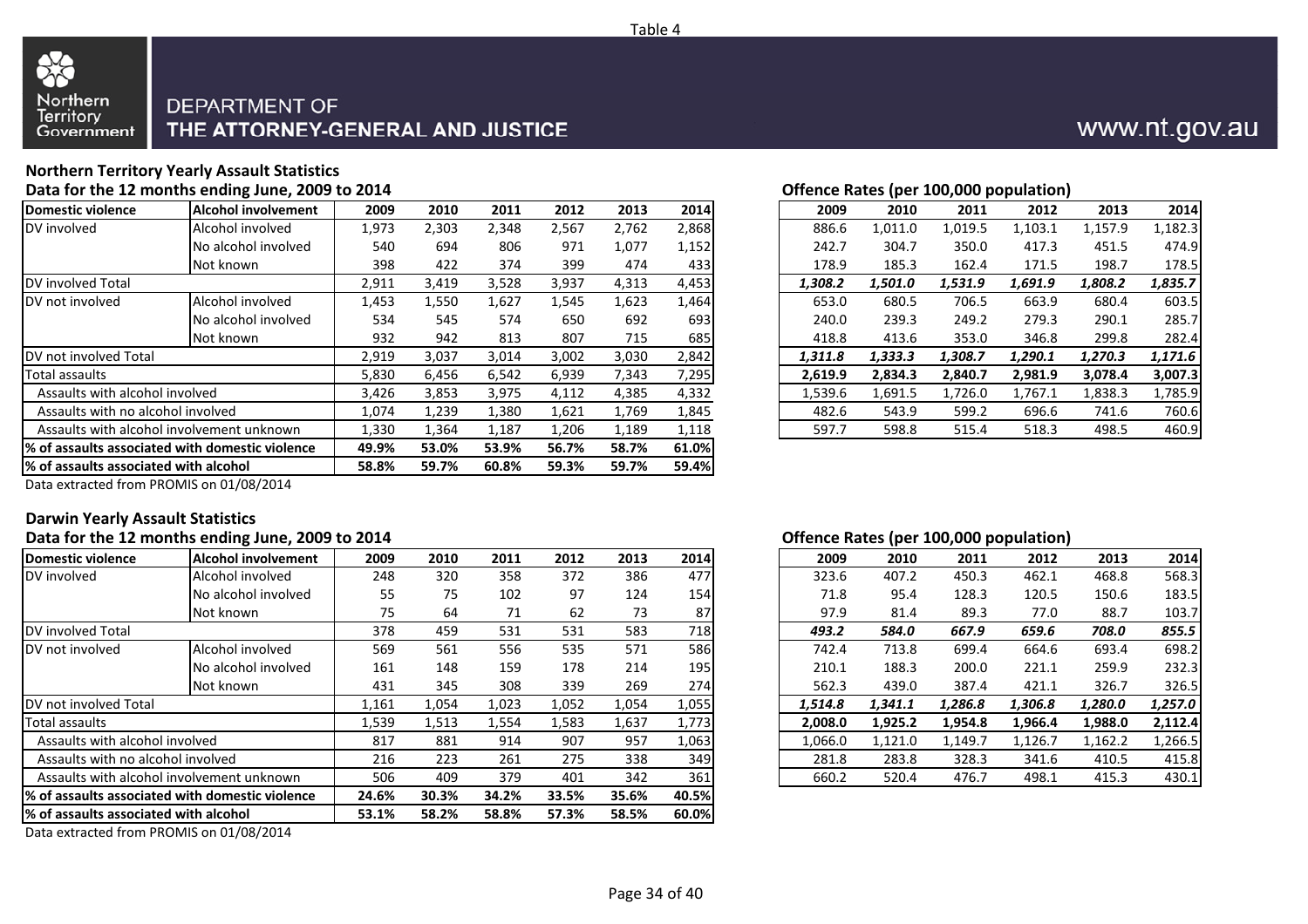

### **Palmerston Yearly Assault Statistics**

**Data for the 12 months ending June, 2009 to 2014**

| Domestic violence                     | <b>Alcohol involvement</b>                       | 2009  | 2010  | 2011  | 2012  | 2013  | 2014            | 2009    | 2010    | 2011    | 2012    | 2013    | 2014    |
|---------------------------------------|--------------------------------------------------|-------|-------|-------|-------|-------|-----------------|---------|---------|---------|---------|---------|---------|
| DV involved                           | Alcohol involved                                 | 124   | 150   | 143   | 139   | 152   | 155             | 445.6   | 521.8   | 491.1   | 471.7   | 492.6   | 480.8   |
|                                       | No alcohol involved                              | 29    | 33    | 42    | 63    | 70    | 85              | 104.2   | 114.8   | 144.2   | 213.8   | 226.9   | 263.7   |
|                                       | Not known                                        | 31    | 32    | 33    | 22    | 31    | 44              | 111.4   | 111.3   | 113.3   | 74.7    | 100.5   | 136.5   |
| DV involved Total                     |                                                  | 184   | 215   | 218   | 224   | 253   | 284             | 661.2   | 748.0   | 748.6   | 760.1   | 820.0   | 881.0   |
| DV not involved                       | Alcohol involved                                 | 77    | 70    | 108   | 100   | 88    | 77 <sup>1</sup> | 276.7   | 243.5   | 370.9   | 339.3   | 285.2   | 238.9   |
|                                       | No alcohol involved                              | 43    | 59    | 49    | 66    | 64    | 38 <sup>1</sup> | 154.5   | 205.3   | 168.3   | 224.0   | 207.4   | 117.9   |
|                                       | Not known                                        | 98    | 85    | 87    | 74    | 75    | 66              | 352.2   | 295.7   | 298.8   | 251.1   | 243.1   | 204.7   |
| <b>IDV</b> not involved Total         |                                                  | 218   | 214   | 244   | 240   | 227   | 181             | 783.4   | 744.5   | 837.9   | 814.4   | 735.7   | 561.5   |
| Total assaults                        |                                                  | 402   | 429   | 462   | 464   | 480   | 465             | 1,444.6 | 1,492.4 | 1,586.5 | 1,574.5 | 1,555.7 | 1,442.4 |
| Assaults with alcohol involved        |                                                  | 201   | 220   | 251   | 239   | 240   | 232             | 722.3   | 765.4   | 861.9   | 811.0   | 777.8   | 719.7   |
| Assaults with no alcohol involved     |                                                  | 72    | 92    | 91    | 129   | 134   | 123             | 258.7   | 320.1   | 312.5   | 437.7   | 434.3   | 381.5   |
|                                       | Assaults with alcohol involvement unknown        | 129   | 117   | 120   | 96    | 106   | <b>110</b>      | 463.6   | 407.0   | 412.1   | 325.8   | 343.5   | 341.2   |
|                                       | 1% of assaults associated with domestic violence | 45.8% | 50.1% | 47.2% | 48.3% | 52.7% | 61.1%           |         |         |         |         |         |         |
| % of assaults associated with alcohol |                                                  | 50.0% | 51.3% | 54.3% | 51.5% | 50.0% | 49.9%           |         |         |         |         |         |         |
|                                       |                                                  |       |       |       |       |       |                 |         |         |         |         |         |         |

|  |  | Offence Rates (per 100,000 population) |
|--|--|----------------------------------------|
|  |  |                                        |

|      |      |      |      |      |      |      |         |         | . .     |         |         |         |
|------|------|------|------|------|------|------|---------|---------|---------|---------|---------|---------|
| ent) | 2009 | 2010 | 2011 | 2012 | 2013 | 2014 | 2009    | 2010    | 2011    | 2012    | 2013    | 2014    |
|      | 124  | 150  | 143  | 139  | 152  | 155  | 445.6   | 521.8   | 491.1   | 471.7   | 492.6   | 480.8   |
| ed/  | 29   | 33   | 42   | 63   | 70   | 85   | 104.2   | 114.8   | 144.2   | 213.8   | 226.9   | 263.7   |
|      | 31   | 32   | 33   | 22   | 31   | 44   | 111.4   | 111.3   | 113.3   | 74.7    | 100.5   | 136.5   |
|      | 184  | 215  | 218  | 224  | 253  | 284  | 661.2   | 748.0   | 748.6   | 760.1   | 820.0   | 881.0   |
|      | 77   | 70   | 108  | 100  | 88   | 77   | 276.7   | 243.5   | 370.9   | 339.3   | 285.2   | 238.9   |
| ed/  | 43   | 59   | 49   | 66   | 64   | 38   | 154.5   | 205.3   | 168.3   | 224.0   | 207.4   | 117.9   |
|      | 98   | 85   | 87   | 74   | 75   | 66   | 352.2   | 295.7   | 298.8   | 251.1   | 243.1   | 204.7   |
|      | 218  | 214  | 244  | 240  | 227  | 181  | 783.4   | 744.5   | 837.9   | 814.4   | 735.7   | 561.5   |
|      | 402  | 429  | 462  | 464  | 480  | 465  | 1.444.6 | 1.492.4 | 1.586.5 | 1.574.5 | 1,555.7 | 1,442.4 |
|      | 201  | 220  | 251  | 239  | 240  | 232  | 722.3   | 765.4   | 861.9   | 811.0   | 777.8   | 719.7   |
|      | 72   | 92   | 91   | 129  | 134  | 123  | 258.7   | 320.1   | 312.5   | 437.7   | 434.3   | 381.5   |
| n    | 129  | 117  | 120  | 96   | 106  | 110  | 463.6   | 407.0   | 412.1   | 325.8   | 343.5   | 341.2   |
|      |      |      |      |      |      |      |         |         |         |         |         |         |

Data extracted from PROMIS on 01/08/2014

### **Alice Springs Yearly Assault Statistics**

#### **Data for the 12 months ending June, 2009 to 2014**

|                                                 |                                                              |       |       |       |       |       |       |         | . .     |         |         |         |         |
|-------------------------------------------------|--------------------------------------------------------------|-------|-------|-------|-------|-------|-------|---------|---------|---------|---------|---------|---------|
| Domestic violence                               | <b>Alcohol involvement</b>                                   | 2009  | 2010  | 2011  | 2012  | 2013  | 2014  | 2009    | 2010    | 2011    | 2012    | 2013    | 2014    |
| DV involved                                     | Alcohol involved                                             | 555   | 711   | 749   | 743   | 866   | 843   | 1,996.6 | 2,513.6 | 2,631.7 | 2,592.2 | 2,996.2 | 2,913.3 |
|                                                 | No alcohol involved                                          | 51    | 74    | 94    | 89    | 101   | 96    | 183.5   | 261.6   | 330.3   | 310.5   | 349.4   | 331.8   |
|                                                 | Not known                                                    | 108   | 139   | 107   | 125   | 136   | 84    | 388.5   | 491.4   | 376.0   | 436.1   | 470.5   | 290.3   |
| DV involved Total                               |                                                              | 714   | 924   | 950   | 957   | 1,103 | 1,023 | 2,568.6 | 3,266.6 | 3,337.9 | 3,338.8 | 3,816.2 | 3,535.4 |
| DV not involved                                 | Alcohol involved                                             | 295   | 382   | 414   | 423   | 422   | 361   | 1,061.3 | 1,350.5 | 1,454.6 | 1,475.8 | 1,460.1 | 1,247.6 |
|                                                 | No alcohol involved                                          | 82    | 87    | 122   | 110   | 101   | 173   | 295.0   | 307.6   | 428.7   | 383.8   | 349.4   | 597.9   |
|                                                 | Not known                                                    | 204   | 252   | 235   | 226   | 176   | 168   | 733.9   | 890.9   | 825.7   | 788.5   | 608.9   | 580.6   |
| DV not involved Total                           |                                                              | 581   | 721   | 771   | 759   | 699   | 702   | 2,090.2 | 2,549.0 | 2,709.0 | 2,648.0 | 2,418.4 | 2,426.0 |
| Total assaults                                  |                                                              | 1,295 | 1,645 | 1,721 | 1,716 | 1,802 | 1,725 | 4,658.8 | 5,815.6 | 6,046.9 | 5,986.8 | 6,234.6 | 5,961.4 |
| Assaults with alcohol involved                  |                                                              | 850   | 1,093 | 1,163 | 1,166 | 1,288 | 1,204 | 3,057.9 | 3,864.1 | 4,086.3 | 4,068.0 | 4,456.3 | 4,160.9 |
| Assaults with no alcohol involved               |                                                              | 133   | 161   | 216   | 199   | 202   | 269   | 478.5   | 569.2   | 758.9   | 694.3   | 698.9   | 929.6   |
|                                                 | Assaults with alcohol involvement unknown                    | 312   | 391   | 342   | 351   | 312   | 252   | 1,122.4 | 1,382.3 | 1,201.6 | 1,224.6 | 1,079.5 | 870.9   |
| % of assaults associated with domestic violence |                                                              | 55.1% | 56.2% | 55.2% | 55.8% | 61.2% | 59.3% |         |         |         |         |         |         |
| l% of assaults associated with alcohol          |                                                              | 65.6% | 66.4% | 67.6% | 67.9% | 71.5% | 69.8% |         |         |         |         |         |         |
|                                                 | $     -$<br>$\sim$ $\sim$ $\sim$ $\sim$ $\sim$ $\sim$ $\sim$ |       |       |       |       |       |       |         |         |         |         |         |         |

Data extracted from PROMIS on 01/08/2014

#### **Offence Rates (per 100,000 population)**

| 'nt | 2009  | 2010  | 2011  | 2012  | 2013  | 2014  | 2009    | 2010    | 2011    | 2012    | 2013    | 2014    |
|-----|-------|-------|-------|-------|-------|-------|---------|---------|---------|---------|---------|---------|
|     | 555   | 711   | 749   | 743   | 866   | 843   | 1,996.6 | 2,513.6 | 2,631.7 | 2,592.2 | 2,996.2 | 2,913.3 |
| d   | 51    | 74    | 94    | 89    | 101   | 96    | 183.5   | 261.6   | 330.3   | 310.5   | 349.4   | 331.8   |
|     | 108   | 139   | 107   | 125   | 136   | 84    | 388.5   | 491.4   | 376.0   | 436.1   | 470.5   | 290.3   |
|     | 714   | 924   | 950   | 957   | 1,103 | 1,023 | 2.568.6 | 3.266.6 | 3,337.9 | 3,338.8 | 3,816.2 | 3,535.4 |
|     | 295   | 382   | 414   | 423   | 422   | 361   | 1,061.3 | 1,350.5 | 1,454.6 | 1,475.8 | 1,460.1 | 1,247.6 |
| d   | 82    | 87    | 122   | 110   | 101   | 173   | 295.0   | 307.6   | 428.7   | 383.8   | 349.4   | 597.9   |
|     | 204   | 252   | 235   | 226   | 176   | 168   | 733.9   | 890.9   | 825.7   | 788.5   | 608.9   | 580.6   |
|     | 581   | 721   | 771   | 759   | 699   | 702   | 2,090.2 | 2,549.0 | 2,709.0 | 2,648.0 | 2,418.4 | 2,426.0 |
|     | 1,295 | 1,645 | 1,721 | 1,716 | 1,802 | 1,725 | 4.658.8 | 5.815.6 | 6.046.9 | 5,986.8 | 6.234.6 | 5,961.4 |
|     | 850   | 1,093 | 1,163 | 1,166 | 1,288 | 1,204 | 3.057.9 | 3.864.1 | 4,086.3 | 4,068.0 | 4,456.3 | 4,160.9 |
|     | 133   | 161   | 216   | 199   | 202   | 269   | 478.5   | 569.2   | 758.9   | 694.3   | 698.9   | 929.6   |
|     | 312   | 391   | 342   | 351   | 312   | 252   | 1,122.4 | 1,382.3 | 1.201.6 | 1,224.6 | 1.079.5 | 870.9   |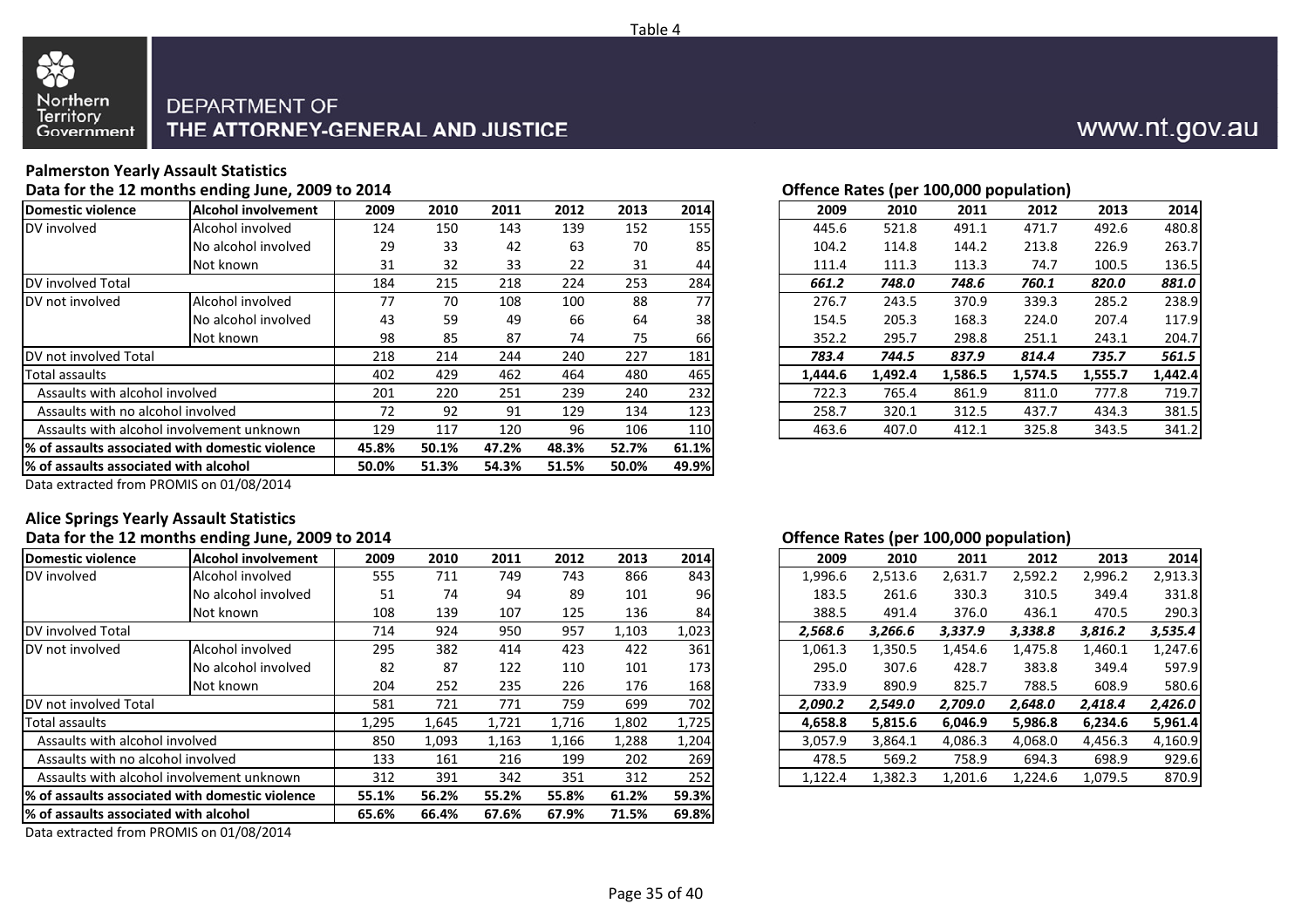

### **Katherine Yearly Assault Statistics**

**Data for the 12 months ending June, 2009 to 2014**

| Domestic violence                      | <b>IAIcohol involvement</b>                      | 2009  | 2010  | 2011  | 2012  | 2013  | 2014            | 2009    | 2010    | 2011    | 2012    | 2013    | 2014    |
|----------------------------------------|--------------------------------------------------|-------|-------|-------|-------|-------|-----------------|---------|---------|---------|---------|---------|---------|
| DV involved                            | Alcohol involved                                 | 282   | 330   | 305   | 357   | 353   | 362             | 2,741.3 | 3,133.0 | 2,880.9 | 3,374.3 | 3,232.6 | 3,279.0 |
|                                        | No alcohol involved                              | 40    | 38    | 28    | 27    | 44    | 30 <sub>l</sub> | 388.8   | 360.8   | 264.5   | 255.2   | 402.9   | 271.7   |
|                                        | Not known                                        | 33    | 26    | 30    | 27    | 36    | 43              | 320.8   | 246.8   | 283.4   | 255.2   | 329.7   | 389.5   |
| DV involved Total                      |                                                  | 355   | 394   | 363   | 411   | 433   | 435             | 3,451.0 | 3.740.6 | 3,428.7 | 3,884.7 | 3,965.2 | 3,940.2 |
| DV not involved                        | Alcohol involved                                 | 162   | 202   | 197   | 166   | 190   | 126             | 1,574.8 | 1,917.8 | 1,860.8 | 1,569.0 | L,739.9 | 1,141.3 |
|                                        | No alcohol involved                              | 32    | 26    | 31    | 33    | 28    | 17              | 311.1   | 246.8   | 292.8   | 311.9   | 256.4   | 154.0   |
|                                        | Not known                                        | 50    | 78    | 61    | 42    | 44    | 49              | 486.1   | 740.5   | 576.2   | 397.0   | 402.9   | 443.8   |
| DV not involved Total                  |                                                  | 244   | 306   | 289   | 241   | 262   | 192             | 2,371.9 | 2,905.2 | 2,729.8 | 2,277.9 | 2,399.3 | 1,739.1 |
| Total assaults                         |                                                  | 599   | 700   | 652   | 652   | 695   | 627             | 5,822.9 | 6,645.8 | 6,158.5 | 6,162.6 | 6,364.5 | 5,679.3 |
| Assaults with alcohol involved         |                                                  | 444   | 532   | 502   | 523   | 543   | 488             | 4,316.1 | 5,050.8 | 4,741.7 | 4,943.3 | 4,972.5 | 4,420.3 |
| Assaults with no alcohol involved      |                                                  | 72    | 64    | 59    | 60    | 72    | 47              | 699.9   | 607.6   | 557.3   | 567.1   | 659.3   | 425.7   |
|                                        | Assaults with alcohol involvement unknown        | 83    | 104   | 91    | 69    | 80    | 92              | 806.8   | 987.4   | 859.5   | 652.2   | 732.6   | 833.3   |
|                                        | 1% of assaults associated with domestic violence | 59.3% | 56.3% | 55.7% | 63.0% | 62.3% | 69.4%           |         |         |         |         |         |         |
| 1% of assaults associated with alcohol |                                                  | 74.1% | 76.0% | 77.0% | 80.2% | 78.1% | 77.8%           |         |         |         |         |         |         |
|                                        |                                                  |       |       |       |       |       |                 |         |         |         |         |         |         |

| Offence Rates (per 100,000 population) |  |  |  |
|----------------------------------------|--|--|--|

| nt | 2009 | 2010 | 2011 | 2012 | 2013 | 2014 |
|----|------|------|------|------|------|------|
|    | 282  | 330  | 305  | 357  | 353  | 362  |
| d  | 40   | 38   | 28   | 27   | 44   | 30   |
|    | 33   | 26   | 30   | 27   | 36   | 43   |
|    | 355  | 394  | 363  | 411  | 433  | 435  |
|    | 162  | 202  | 197  | 166  | 190  | 126  |
| d  | 32   | 26   | 31   | 33   | 28   | 17   |
|    | 50   | 78   | 61   | 42   | 44   | 49   |
|    | 244  | 306  | 289  | 241  | 262  | 192  |
|    | 599  | 700  | 652  | 652  | 695  | 627  |
|    | 444  | 532  | 502  | 523  | 543  | 488  |
|    | 72   | 64   | 59   | 60   | 72   | 47   |
|    | 83   | 104  | 91   | 69   | 80   | 92   |
|    |      |      |      |      |      |      |

Data extracted from PROMIS on 01/08/2014

### **Tennant Creek Yearly Assault Statistics**

|                                       | Data for the 12 months ending June, 2009 to 2014 |       |       |       |       |       |                 | Offence Rates (per 100,000 population) |          |          |          |          |          |
|---------------------------------------|--------------------------------------------------|-------|-------|-------|-------|-------|-----------------|----------------------------------------|----------|----------|----------|----------|----------|
| Domestic violence                     | Alcohol involvement                              | 2009  | 2010  | 2011  | 2012  | 2013  | 2014            | 2009                                   | 2010     | 2011     | 2012     | 2013     | 2014     |
| DV involved                           | Alcohol involved                                 | 219   | 280   | 238   | 285   | 366   | 329             | 6,214.5                                | 7,882.9  | 6,713.7  | 8,064.5  | 10,091.0 | 9,023.6  |
|                                       | No alcohol involved                              | 28    | 26    | 40    | 56    | 44    | 42              | 794.6                                  | 732.0    | 1,128.3  | 1,584.6  | 1,213.1  | 1,151.9  |
|                                       | Not known                                        | 31    | 33    | 28    | 16    | 24    | 21              | 879.7                                  | 929.1    | 789.8    | 452.7    | 661.7    | 576.0    |
| DV involved Total                     |                                                  | 278   | 339   | 306   | 357   | 434   | 392             | 7,888.8                                | 9,543.9  | 8,631.9  | 10,101.9 | 11,965.8 | 10,751.5 |
| DV not involved                       | Alcohol involved                                 | 92    | 99    | 114   | 91    | 110   | 92              | 2,610.7                                | 2,787.2  | 3,215.8  | 2,575.0  | 3,032.8  | 2,523.3  |
|                                       | No alcohol involved                              | 23    | 19    | 19    | 17    | 27    | 21              | 652.7                                  | 534.9    | 536.0    | 481.0    | 744.4    | 576.0    |
|                                       | Not known                                        | 33    | 39    | 23    | 20    | 19    | 15              | 936.4                                  | 1,098.0  | 648.8    | 565.9    | 523.8    | 411.4    |
| DV not involved Total                 |                                                  | 148   | 157   | 156   | 128   | 156   | 128             | 4,199.8                                | 4,420.0  | 4,400.6  | 3,622.0  | 4,301.1  | 3,510.7  |
| Total assaults                        |                                                  | 426   | 496   | 462   | 485   | 590   | 520             | 12.088.5                               | 13.964.0 | 13,032.4 | 13.723.8 | 16.266.9 | 14,262.2 |
| Assaults with alcohol involved        |                                                  | 311   | 379   | 352   | 376   | 476   | 421             | 8,825.2                                | 10.670.0 | 9,929.5  | 10,639.5 | 13,123.8 | 11,546.9 |
| Assaults with no alcohol involved     |                                                  | 51    | 45    | 59    | 73    | 71    | 63              | 1,447.2                                | 1,266.9  | 1,664.3  | 2,065.6  | 1,957.5  | 1,727.9  |
|                                       | Assaults with alcohol involvement unknown        | 64    | 72    | 51    | 36    | 43    | 36 <sub>1</sub> | 1,816.1                                | 2,027.0  | 1,438.6  | 1,018.7  | 1,185.6  | 987.4    |
|                                       | 1% of assaults associated with domestic violence | 65.3% | 68.3% | 66.2% | 73.6% | 73.6% | 75.4%           |                                        |          |          |          |          |          |
| % of assaults associated with alcohol |                                                  | 73.0% | 76.4% | 76.2% | 77.5% | 80.7% | 81.0%           |                                        |          |          |          |          |          |
|                                       |                                                  |       |       |       |       |       |                 |                                        |          |          |          |          |          |

Data extracted from PROMIS on 01/08/2014

#### **Offence Rates (per 100,000 population)**

| nt | 2009 | 2010 | 2011 | 2012 | 2013 | 2014            | 2009     | 2010     | 2011     | 2012     | 2013     | 2014     |
|----|------|------|------|------|------|-----------------|----------|----------|----------|----------|----------|----------|
|    | 219  | 280  | 238  | 285  | 366  | 329             | 6,214.5  | 7,882.9  | 6,713.7  | 8,064.5  | 10,091.0 | 9,023.6  |
| d  | 28   | 26   | 40   | 56   | 44   | 42              | 794.6    | 732.0    | 1,128.3  | 1,584.6  | 1,213.1  | 1,151.9  |
|    | 31   | 33   | 28   | 16   | 24   | 21              | 879.7    | 929.1    | 789.8    | 452.7    | 661.7    | 576.0    |
|    | 278  | 339  | 306  | 357  | 434  | 392             | 7.888.8  | 9,543.9  | 8,631.9  | 10,101.9 | 11,965.8 | 10,751.5 |
|    | 92   | 99   | 114  | 91   | 110  | 92              | 2.610.7  | 2.787.2  | 3,215.8  | 2,575.0  | 3,032.8  | 2,523.3  |
| d  | 23   | 19   | 19   | 17   | 27   | 21              | 652.7    | 534.9    | 536.0    | 481.0    | 744.4    | 576.0    |
|    | 33   | 39   | 23   | 20   | 19   | 15 <sub>l</sub> | 936.4    | 1,098.0  | 648.8    | 565.9    | 523.8    | 411.4    |
|    | 148  | 157  | 156  | 128  | 156  | 128             | 4.199.8  | 4.420.0  | 4,400.6  | 3,622.0  | 4,301.1  | 3,510.7  |
|    | 426  | 496  | 462  | 485  | 590  | 520             | 12.088.5 | 13.964.0 | 13.032.4 | 13.723.8 | 16.266.9 | 14,262.2 |
|    | 311  | 379  | 352  | 376  | 476  | 421             | 8.825.2  | 10,670.0 | 9,929.5  | 10,639.5 | 13,123.8 | 11,546.9 |
|    | 51   | 45   | 59   | 73   | 71   | 63              | 1.447.2  | 1,266.9  | 1,664.3  | 2,065.6  | 1,957.5  | 1,727.9  |
|    | 64   | 72   | 51   | 36   | 43   | 36              | 1,816.1  | 2.027.0  | 1,438.6  | 1.018.7  | 1,185.6  | 987.4    |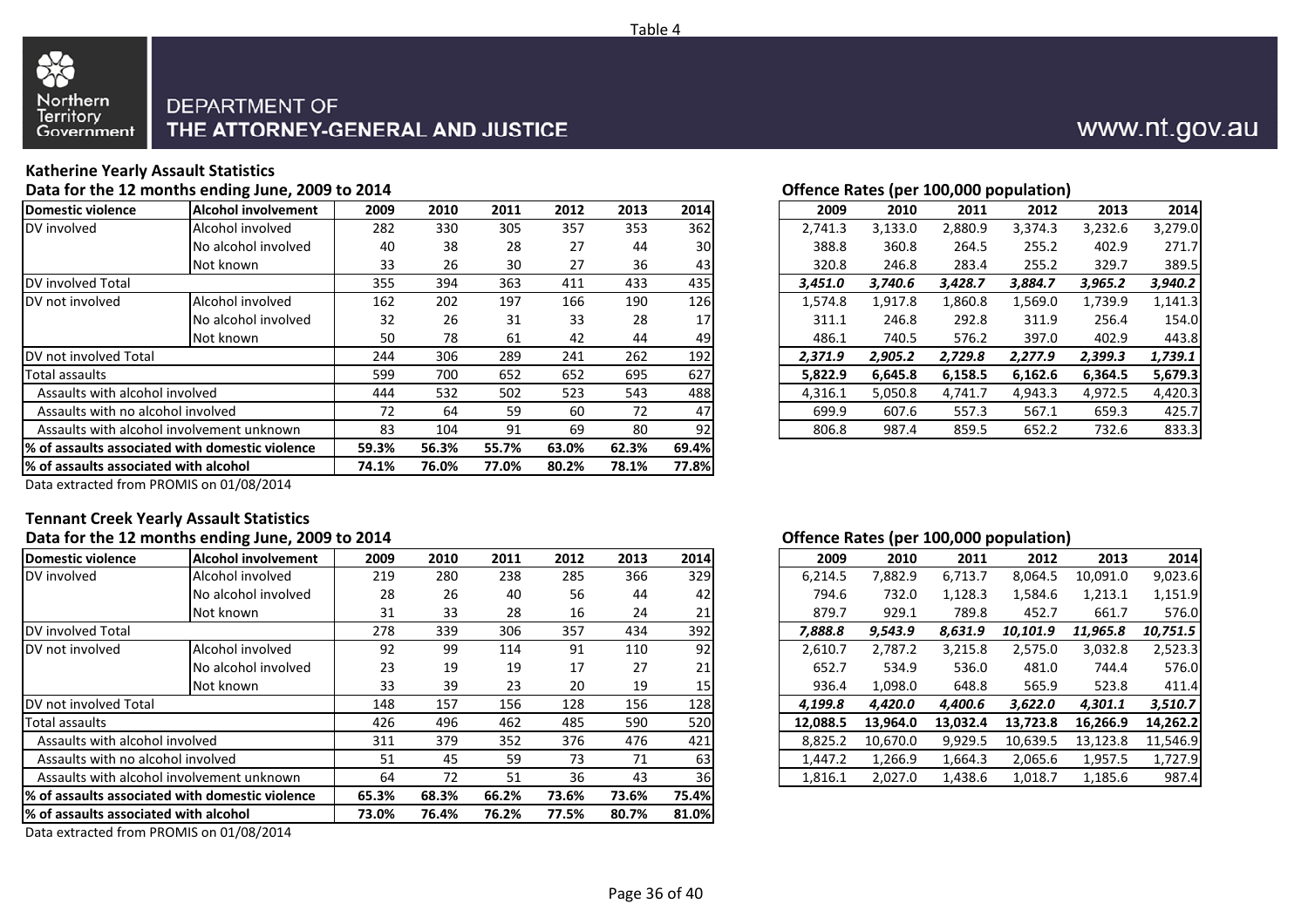

### **Nhulunbuy Yearly Assault Statistics**

**Data for the 12 months ending June, 2009 to 2014**

| Domestic violence                     | Alcohol involvement                              | 2009  | 2010  | 2011  | 2012  | 2013  | 2014  | 2009    | 2010    | 2011    | 2012    | 2013    | 2014    |
|---------------------------------------|--------------------------------------------------|-------|-------|-------|-------|-------|-------|---------|---------|---------|---------|---------|---------|
| DV involved                           | Alcohol involved                                 | 38    | 23    | 32    | 42    | 28    | 52    | 809.0   | 487.9   | 686.1   | 925.7   | 613.4   | 1,163.6 |
|                                       | No alcohol involved                              |       |       | 3     | 6     | 19    | 251   | 21.3    | 148.5   | 64.3    | 132.2   | 416.2   | 559.4   |
|                                       | Not known                                        |       |       | 4     |       |       |       | 63.9    | 106.1   | 85.8    | 44.1    | 21.9    | 44.8    |
| DV involved Total                     |                                                  | 42    | 35    | 39    | 50    | 48    | 79    | 894.2   | 742.5   | 836.2   | 1,102.0 | 1,051.5 | 1,767.7 |
| DV not involved                       | Alcohol involved                                 | 48    | 44    | 32    | 35    | 31    | 29    | 1,021.9 | 933.4   | 686.1   | 771.4   | 679.1   | 648.9   |
|                                       | No alcohol involved                              | 6     | 5     | 6     | 4     |       | 8     | 127.7   | 106.1   | 128.6   | 88.2    | 65.7    | 179.0   |
|                                       | Not known                                        | 18    | 15    | 15    | 15    |       |       | 383.2   | 318.2   | 321.6   | 330.6   | 65.7    | 111.9   |
| DV not involved Total                 |                                                  | 72    | 64    | 53    | 54    | 37    | 42    | 1,532.9 | 1,357.7 | 1,136.4 | 1,190.2 | 810.5   | 939.8   |
| Total assaults                        |                                                  | 114   | 99    | 92    | 104   | 85    | 121   | 2,427.1 | 2,100.1 | 1,972.6 | 2,292.3 | 1,862.0 | 2,707.5 |
| Assaults with alcohol involved        |                                                  | 86    | 67    | 64    | 77    | 59    | 81    | 1,831.0 | 1,421.3 | 1,372.2 | 1,697.2 | 1,292.4 | 1,812.5 |
| Assaults with no alcohol involved     |                                                  |       | 12    | 9     | 10    | 22    | 33    | 149.0   | 254.6   | 193.0   | 220.4   | 481.9   | 738.4   |
|                                       | Assaults with alcohol involvement unknown        | 21    | 20    | 19    | 17    |       |       | 447.1   | 424.3   | 407.4   | 374.7   | 87.6    | 156.6   |
|                                       | 1% of assaults associated with domestic violence | 36.8% | 35.4% | 42.4% | 48.1% | 56.5% | 65.3% |         |         |         |         |         |         |
| % of assaults associated with alcohol |                                                  | 75.4% | 67.7% | 69.6% | 74.0% | 69.4% | 66.9% |         |         |         |         |         |         |
|                                       |                                                  |       |       |       |       |       |       |         |         |         |         |         |         |

#### **Offence Rates (per 100,000 population)**

|    |      |      |      |      |      |      |         |         | . .     |         |         |         |
|----|------|------|------|------|------|------|---------|---------|---------|---------|---------|---------|
| nt | 2009 | 2010 | 2011 | 2012 | 2013 | 2014 | 2009    | 2010    | 2011    | 2012    | 2013    | 2014    |
|    | 38   | 23   | 32   | 42   | 28   | 52   | 809.0   | 487.9   | 686.1   | 925.7   | 613.4   | 1,163.6 |
| d  |      |      | 3    | 6    | 19   | 25   | 21.3    | 148.5   | 64.3    | 132.2   | 416.2   | 559.4   |
|    | 3    | 5    | 4    |      |      |      | 63.9    | 106.1   | 85.8    | 44.1    | 21.9    | 44.8    |
|    | 42   | 35   | 39   | 50   | 48   | 79   | 894.2   | 742.5   | 836.2   | 1,102.0 | 1,051.5 | 1,767.7 |
|    | 48   | 44   | 32   | 35   | 31   | 29   | 1,021.9 | 933.4   | 686.1   | 771.4   | 679.1   | 648.9   |
| d  | 6    | 5    | 6    | 4    | 3    |      | 127.7   | 106.1   | 128.6   | 88.2    | 65.7    | 179.0   |
|    | 18   | 15   | 15   | 15   | 3    |      | 383.2   | 318.2   | 321.6   | 330.6   | 65.7    | 111.9   |
|    | 72   | 64   | 53   | 54   | 37   | 42   | 1,532.9 | 1,357.7 | 1,136.4 | 1,190.2 | 810.5   | 939.8   |
|    | 114  | 99   | 92   | 104  | 85   | 121  | 2,427.1 | 2,100.1 | 1,972.6 | 2,292.3 | 1,862.0 | 2,707.5 |
|    | 86   | 67   | 64   | 77   | 59   | 81   | 1,831.0 | 1,421.3 | 1,372.2 | 1,697.2 | 1,292.4 | 1,812.5 |
|    |      | 12   | 9    | 10   | 22   | 33   | 149.0   | 254.6   | 193.0   | 220.4   | 481.9   | 738.4   |
|    | 21   | 20   | 19   | 17   | 4    |      | 447.1   | 424.3   | 407.4   | 374.7   | 87.6    | 156.6   |
|    |      |      |      |      |      |      |         |         |         |         |         |         |

Data extracted from PROMIS on 01/08/2014

#### **NT Balance Yearly Assault Statistics**

#### **Data for the 12 months ending June, 2009 to 2014**

| Domestic violence                      | <b>Alcohol involvement</b>                       | 2009  | 2010  | 2011  | 2012  | 2013  | 2014  | 2009    | 2010    | 2011    | 2012    | 2013    | 2014    |
|----------------------------------------|--------------------------------------------------|-------|-------|-------|-------|-------|-------|---------|---------|---------|---------|---------|---------|
| DV involved                            | Alcohol involved                                 | 507   | 489   | 523   | 629   | 611   | 650   | 706.6   | 666.5   | 702.7   | 834.0   | 790.2   | 830.0   |
|                                        | No alcohol involved                              | 336   | 441   | 497   | 633   | 675   | 720   | 468.3   | 601.1   | 667.8   | 839.3   | 873.0   | 919.4   |
|                                        | Not known                                        | 117   | 123   | 101   | 145   | 173   | 152   | 163.1   | 167.7   | 135.7   | 192.3   | 223.8   | 194.1   |
| DV involved Total                      |                                                  | 960   | 1,053 | 1,121 | 1,407 | 1,459 | 1,522 | 1,338.0 | 1,435.3 | 1,506.3 | 1,865.6 | 1,887.0 | 1,943.5 |
| DV not involved                        | Alcohol involved                                 | 210   | 192   | 206   | 195   | 211   | 193   | 292.7   | 261.7   | 276.8   | 258.6   | 272.9   | 246.4   |
|                                        | No alcohol involved                              | 187   | 201   | 188   | 242   | 255   | 241   | 260.6   | 274.0   | 252.6   | 320.9   | 329.8   | 307.7   |
|                                        | Not known                                        | 98    | 128   | 84    | 91    | 129   | 108   | 136.6   | 174.5   | 112.9   | 120.7   | 166.8   | 137.9   |
| DV not involved Total                  |                                                  | 495   | 521   | 478   | 528   | 595   | 542   | 689.9   | 710.2   | 642.3   | 700.1   | 769.5   | 692.1   |
| Total assaults                         |                                                  | 1,455 | 1,574 | 1,599 | 1,935 | 2,054 | 2,064 | 2,027.9 | 2,145.5 | 2,148.5 | 2,565.7 | 2,656.6 | 2,635.6 |
| Assaults with alcohol involved         |                                                  | 717   | 681   | 729   | 824   | 822   | 843   | 999.3   | 928.3   | 979.5   | 1,092.6 | 1,063.1 | 1,076.4 |
| Assaults with no alcohol involved      |                                                  | 523   | 642   | 685   | 875   | 930   | 961   | 728.9   | 875.1   | 920.4   | 1,160.2 | 1,202.8 | 1,227.1 |
|                                        | Assaults with alcohol involvement unknown        | 215   | 251   | 185   | 236   | 302   | 260   | 299.7   | 342.1   | 248.6   | 312.9   | 390.6   | 332.0   |
|                                        | l% of assaults associated with domestic violence | 66.0% | 66.9% | 70.1% | 72.7% | 71.0% | 73.7% |         |         |         |         |         |         |
| 1% of assaults associated with alcohol |                                                  | 49.3% | 43.3% | 45.6% | 42.6% | 40.0% | 40.8% |         |         |         |         |         |         |
|                                        | $\cdots$                                         |       |       |       |       |       |       |         |         |         |         |         |         |

Data extracted from PROMIS on 01/08/2014

#### **Offence Rates (per 100,000 population)**

| 'nt | 2009  | 2010  | 2011  | 2012  | 2013  | 2014             | 2009    | 2010    | 2011    | 2012    | 2013    | 2014    |
|-----|-------|-------|-------|-------|-------|------------------|---------|---------|---------|---------|---------|---------|
|     | 507   | 489   | 523   | 629   | 611   | 650              | 706.6   | 666.5   | 702.7   | 834.0   | 790.2   | 830.0   |
| d   | 336   | 441   | 497   | 633   | 675   | 720              | 468.3   | 601.1   | 667.8   | 839.3   | 873.0   | 919.4   |
|     | 117   | 123   | 101   | 145   | 173   | 152              | 163.1   | 167.7   | 135.7   | 192.3   | 223.8   | 194.1   |
|     | 960   | 1,053 | 1,121 | 1.407 | 1,459 | 1,522            | 1.338.0 | 1.435.3 | 1,506.3 | 1,865.6 | 1,887.0 | 1,943.5 |
|     | 210   | 192   | 206   | 195   | 211   | 193 <sup>1</sup> | 292.7   | 261.7   | 276.8   | 258.6   | 272.9   | 246.4   |
| d   | 187   | 201   | 188   | 242   | 255   | 241              | 260.6   | 274.0   | 252.6   | 320.9   | 329.8   | 307.7   |
|     | 98    | 128   | 84    | 91    | 129   | 108              | 136.6   | 174.5   | 112.9   | 120.7   | 166.8   | 137.9   |
|     | 495   | 521   | 478   | 528   | 595   | 542              | 689.9   | 710.2   | 642.3   | 700.1   | 769.5   | 692.1   |
|     | 1,455 | 1,574 | 1,599 | 1,935 | 2,054 | 2,064            | 2.027.9 | 2.145.5 | 2.148.5 | 2,565.7 | 2,656.6 | 2,635.6 |
|     | 717   | 681   | 729   | 824   | 822   | 843              | 999.3   | 928.3   | 979.5   | 1,092.6 | 1,063.1 | 1,076.4 |
|     | 523   | 642   | 685   | 875   | 930   | 961              | 728.9   | 875.1   | 920.4   | 1,160.2 | 1,202.8 | 1,227.1 |
|     | 215   | 251   | 185   | 236   | 302   | 260              | 299.7   | 342.1   | 248.6   | 312.9   | 390.6   | 332.0   |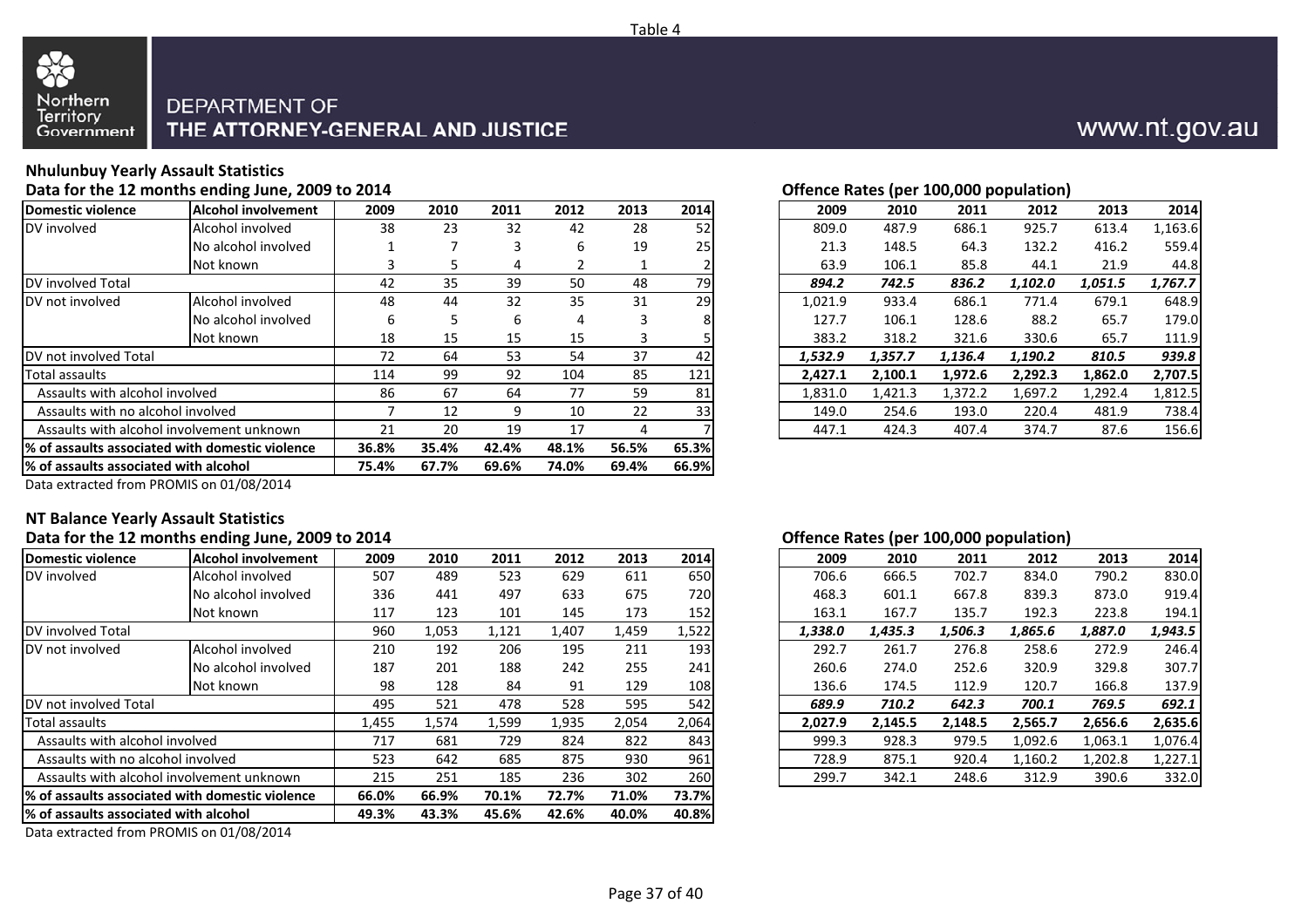

**Northern Territory Crime StatisticsData through June 2014**

| Assault                                            | The direct (and immediate/confrontational) infliction of force, injury or violence upon a person or the threat of such<br>force, injury or violence where there is an apprehension that the threat could be enacted, excluding offences of a sexual<br>nature.                                                                             |
|----------------------------------------------------|--------------------------------------------------------------------------------------------------------------------------------------------------------------------------------------------------------------------------------------------------------------------------------------------------------------------------------------------|
| <b>Actual Break-in</b>                             | Gaining unlawful entry, either forced or unforced, to a dwelling or other premises.                                                                                                                                                                                                                                                        |
| <b>Attempted Break-in</b>                          | Attempting but failing to gain unlawful entry to a dwelling or other premises.                                                                                                                                                                                                                                                             |
| <b>Attempted Murder</b>                            | Attempted, unlawful intentional killing of another person, where death did not actually result.                                                                                                                                                                                                                                            |
| <b>Break-in</b>                                    | Unlawful entry with intent of dwellings and other premises (excludes trespassing). Includes actual and attempted break-<br>lins.                                                                                                                                                                                                           |
| Domestic Violence                                  | Domestic violence includes any of the following conduct committed by a person against someone with whom the person<br>is in a domestic relationship: conduct causing harm (such as sexual or other assault), damaging property, intimidation or<br>stalking, economic abuse or attempting or threatening to commit these types of actions. |
| <b>Driving Causing Death</b>                       | In the Northern Territory, this offence group is used for hit and run offences resulting in death. Other traffic-related<br>deaths are categorised as dangerous or negligent acts endangering persons.                                                                                                                                     |
| <b>Homicide and Related</b><br><b>Offences</b>     | The actual or attempted unlawful killing of a person, including murder, manslaughter, attempted murder and driving<br>causing death.                                                                                                                                                                                                       |
| Illegal Use of Motor Vehicle                       | The taking of a vehicle illegally and without permission, with the intent of temporarily depriving the owner or possessor<br>of its use.                                                                                                                                                                                                   |
| Manslaughter                                       | Unlawful killing of another person without the intent to kill or with impaired capacity of one's mind.                                                                                                                                                                                                                                     |
| Motor Vehicle Theft and<br><b>Related Offences</b> | Includes illegal use of motor vehicle, theft of a motor vehicle and theft of motor vehicle parts or contents.                                                                                                                                                                                                                              |
| Murder                                             | Unlawful intentional killing of another person.                                                                                                                                                                                                                                                                                            |
| Non-Assaultive Sexual<br><b>Offences</b>           | Offences of a sexual nature that do not involve physical contact or intended contact, and where the victim does not give<br>consent, gives consent as a result of intimidation or deception, or consent is proscribed. Includes child pornography,<br>voyeurism and wilful exposure.                                                       |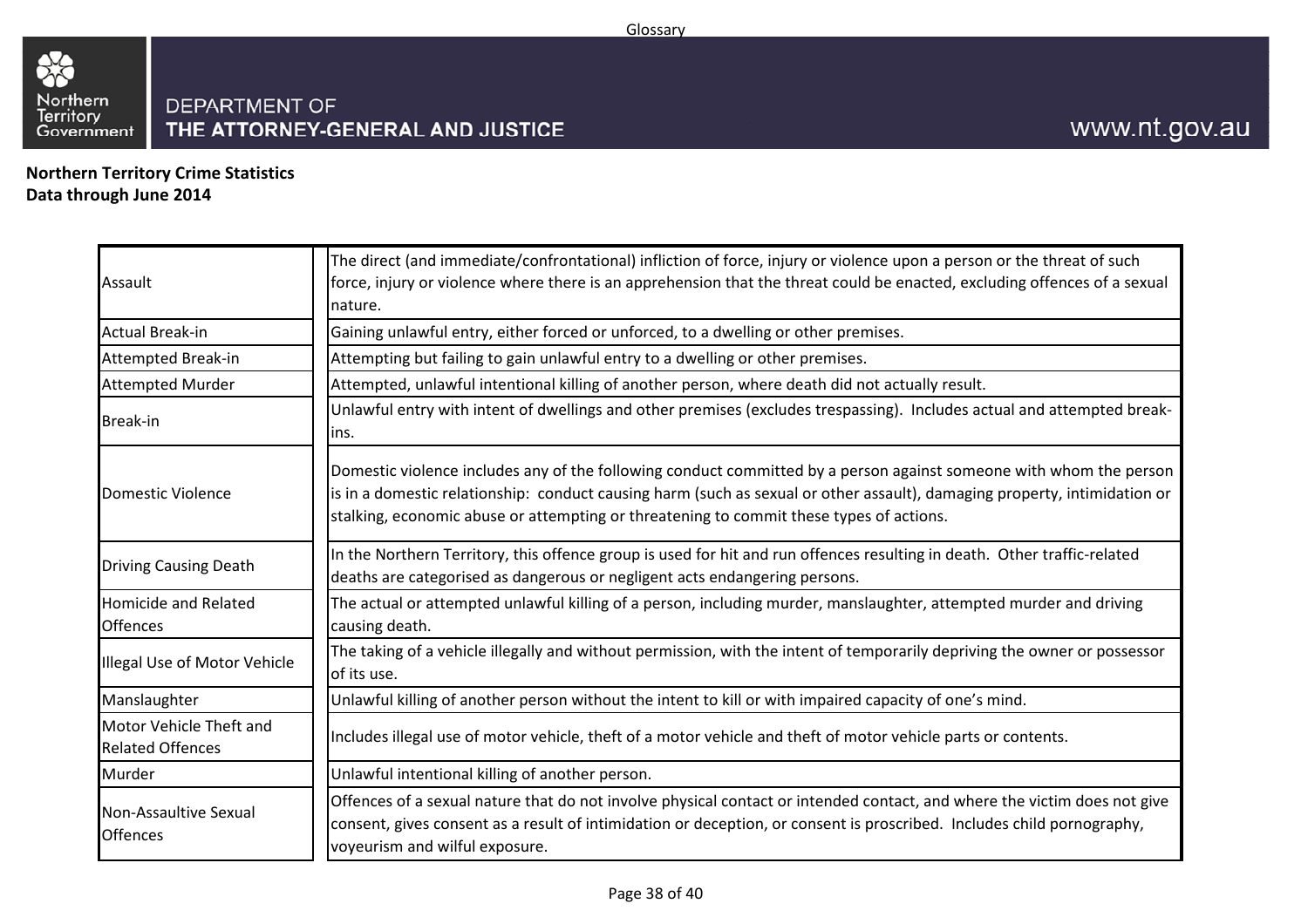

**Northern Territory Crime StatisticsData through June 2014**

| Northern Territory Balance                  | The Northern Territory Balance is the area of the Northern Territory that lies outside of the six urban centres of Darwin,<br>Palmerston, Alice Springs, Katherine, Tennant Creek and Nhulunbuy.                                                |
|---------------------------------------------|-------------------------------------------------------------------------------------------------------------------------------------------------------------------------------------------------------------------------------------------------|
| <b>Offence</b>                              | An action that contravenes an act of law in force in the Northern Territory or the Commonwealth.                                                                                                                                                |
| Theft and Related Offences                  | A broad category involving the unlawful taking or obtaining of money, goods or services without the use of force, or the<br>receipt or handling of stolen money or goods. Includes offences such as stealing and shoplifting.                   |
| <b>Property Damage</b>                      | The unlawful destruction, damage, or defacement of property, including vandalism, graffiti and interfering with a motor<br>vehicle causing damage.                                                                                              |
| Robbery                                     | A broad category involving theft of property with the use or threat of immediate force.                                                                                                                                                         |
| Sexual Assault                              | Physical contact or intended contact of a sexual nature where the victim does not give consent, gives consent as a result<br>of intimidation or deception, or consent is proscribed. Includes rape (actual, intended and attempted) and incest. |
| Theft of Motor Vehicle Parts<br>or Contents | The taking of parts or contents from a motor vehicle illegally and without permission.                                                                                                                                                          |

Definitions are based on the Australian and New Zealand Standard Offence Classification system of 2011, published by the Australian Bureau of Statistics.